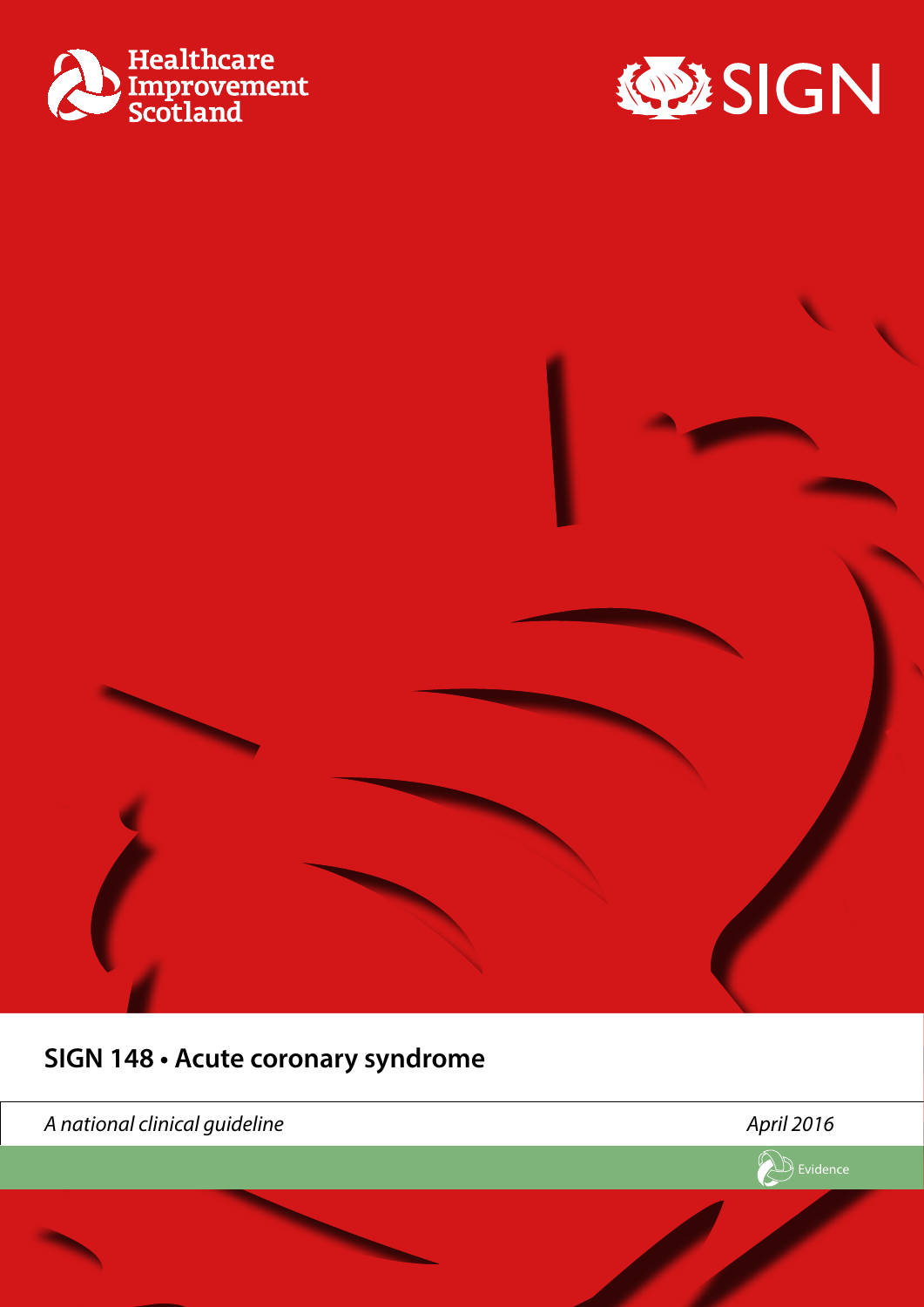# **KEY TO EVIDENCE STATEMENTS AND RECOMMENDATIONS** LEVELS OF EVIDENCE 1++ High-quality meta-analyses, systematic reviews of RCTs, or RCTs with a very low risk of bias 1+ Well-conducted meta-analyses, systematic reviews, or RCTs with a low risk of bias 1 Meta-analyses, systematic reviews, or RCTs with a high risk of bias High-quality systematic reviews of case-control or cohort studies  $2^{++}$ High-quality case-control or cohort studies with a very low risk of confounding or bias and a high probability that the relationship is causal  $2^+$  Well-conducted case-control or cohort studies with a low risk of confounding or bias and a moderate probability that the relationship is causal 2<sup>2</sup> Case-control or cohort studies with a high risk of confounding or bias and a significant risk that the relationship is not causal 3 Non-analytic studies, eg case reports, case series 4 Expert opinion RECOMMENDATIONS Some recommendations can be made with more certainty than others. The wording used in the recommendations in this guideline denotes the certainty with which the recommendation is made (the 'strength' of the recommendation). The 'strength' of a recommendation takes into account the quality (level) of the evidence. Although higher-quality evidence is more likely to be associated with strong recommendations than lower-quality evidence, a particular level of quality does not automatically lead to a particular strength of recommendation. Other factors that are taken into account when forming recommendations include: relevance to the NHS in Scotland; applicability of published evidence to the target population; consistency of the body of evidence, and the balance of benefits and harms of the options. For '**strong**' recommendations on interventions that '**should**' be used, the guideline development group is confident that, for the vast majority of people, the intervention (or interventions) will do more good than harm. For **'strong'** recommendations on **R** interventions that **'should not'** be used, the guideline development group is confident that, for the vast **majority** of people, the intervention (or interventions) will do more harm than good. For **'conditional'** recommendations on interventions that should be 'considered', the guideline development group is confident that the intervention will do more good than harm for most patients. The choice of intervention is therefore more likely to vary **R** depending on a person's values and preferences, and so the healthcare professional should spend more time discussing the options with the patient. GOOD-PRACTICE POINTS Recommended best practice based on the clinical experience of the guideline development group. NICE has accredited the process used by Scottish Intercollegiate Guidelines Network to produce clinical guidelines. The accreditation term is valid until 31 March 2020 **NICE** accredited and is applicable to guidance produced using the processes described SIGN 50: a guideline developer's handbook, 2015 edition (**[www.sign.ac.uk/guidelines/fulltext/50/](http://www.sign.ac.uk/guidelines/fulltext/50/index.html)** www.nice.org.uk/accreditation **[index.html](http://www.sign.ac.uk/guidelines/fulltext/50/index.html)**). More information on accreditation can be viewed at **[www.nice.org.uk/](http://www.nice.org.uk/accreditation) [accreditation](http://www.nice.org.uk/accreditation)**

Healthcare Improvement Scotland (HIS) is committed to equality and diversity and assesses all its publications for likely impact on the six equality groups defined by age, disability, gender, race, religion/belief and sexual orientation.

SIGN guidelines are produced using a standard methodology that has been **equality impact assessed** to ensure that these equality aims are addressed in every guideline. This methodology is set out in the current version of SIGN 50, our guideline manual, which can be found at **www.sign.ac.uk/guidelines/fulltext/50/index.html.** The EQIA assessment of the manual can be seen at **www. sign.ac.uk/pdf/sign50eqia.pdf.** The full report in paper form and/or alternative format is available on request from the Healthcare Improvement Scotland Equality and Diversity Officer.

Every care is taken to ensure that this publication is correct in every detail at the time of publication. However, in the event of errors or omissions corrections will be published in the web version of this document, which is the definitive version at all times. This version can be found on our web site **www.sign.ac.uk.**

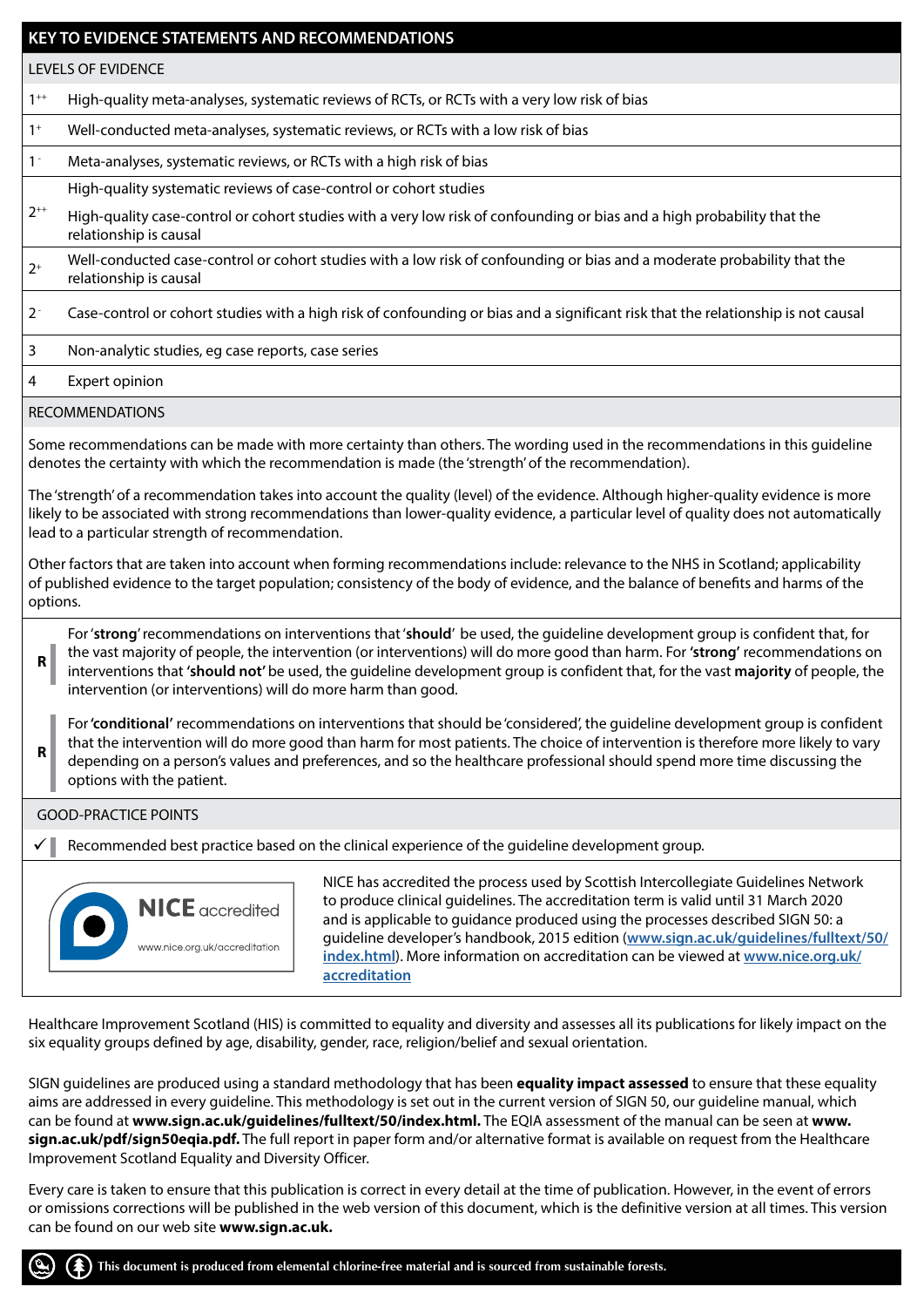**Scottish Intercollegiate Guidelines Network**

# **Acute coronary syndrome**

A national clinical guideline



April 2016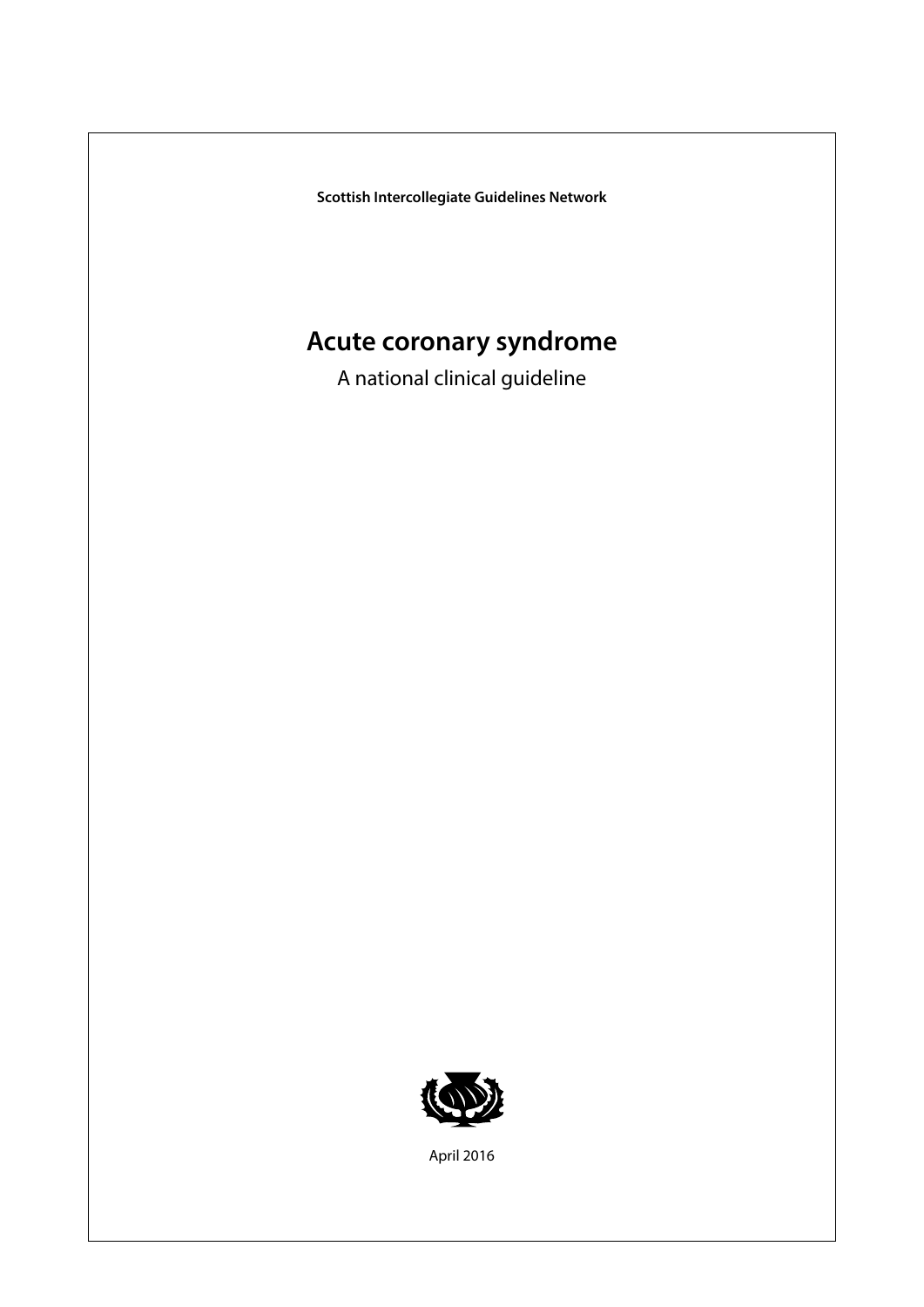## **Scottish Intercollegiate Guidelines Network Gyle Square, 1 South Gyle Crescent Edinburgh EH12 9EB**

#### **www.sign.ac.uk**

First published April 2016

ISBN 978 1 909103 44 3

## **Citation text**

Scottish Intercollegiate Guidelines Network (SIGN). Acute coronary syndrome. Edinburgh: SIGN; 2016. (SIGN publication no. 148). [April 2016]. Available from URL: http://www.sign.ac.uk

> SIGN consents to the photocopying of this guideline for the purpose of implementation in NHSScotland.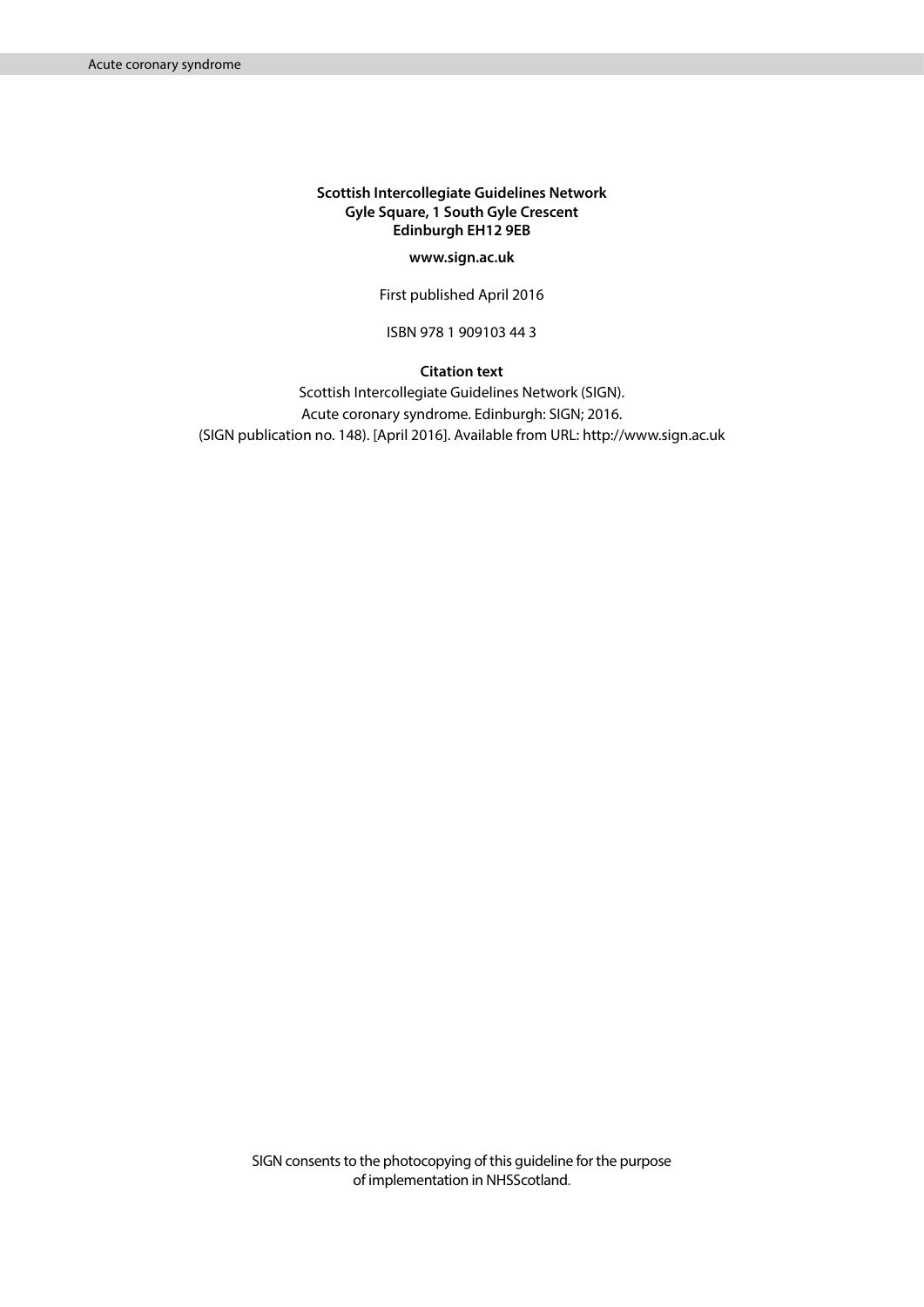# **Contents**

| 1              |                                                                                                |  |
|----------------|------------------------------------------------------------------------------------------------|--|
| 1.1            |                                                                                                |  |
| 1.2            |                                                                                                |  |
| 1.3            |                                                                                                |  |
| 2              |                                                                                                |  |
| 2.1            |                                                                                                |  |
| 2.2            |                                                                                                |  |
| 2.3            |                                                                                                |  |
| 2.4            |                                                                                                |  |
| 3              |                                                                                                |  |
| 3.1            |                                                                                                |  |
| 3.2            |                                                                                                |  |
| 4              |                                                                                                |  |
| 4.1            |                                                                                                |  |
| 4.2            |                                                                                                |  |
| 4.3            |                                                                                                |  |
| 4.4            |                                                                                                |  |
| 4.5            |                                                                                                |  |
| 4.6            |                                                                                                |  |
| 4.7            |                                                                                                |  |
| 5              |                                                                                                |  |
| 5.1            |                                                                                                |  |
| 5.2            |                                                                                                |  |
| 5.3            | Cost effectiveness of reperfusion therapies in ST-segment-elevation acute coronary syndrome 19 |  |
| 5.4            |                                                                                                |  |
| 5.5            |                                                                                                |  |
| 6              |                                                                                                |  |
| 6.1            |                                                                                                |  |
| 6.2            |                                                                                                |  |
| 6.3            |                                                                                                |  |
| $\overline{7}$ |                                                                                                |  |
| 7.1            |                                                                                                |  |
| 7.2            |                                                                                                |  |
| 7.3            |                                                                                                |  |
| 7.4            |                                                                                                |  |
| 8              |                                                                                                |  |
| 8.1            |                                                                                                |  |
| 8.2            |                                                                                                |  |
| 8.3            |                                                                                                |  |
| 8.4            |                                                                                                |  |
| 8.5            |                                                                                                |  |
| 8.6            |                                                                                                |  |
| 8.7            |                                                                                                |  |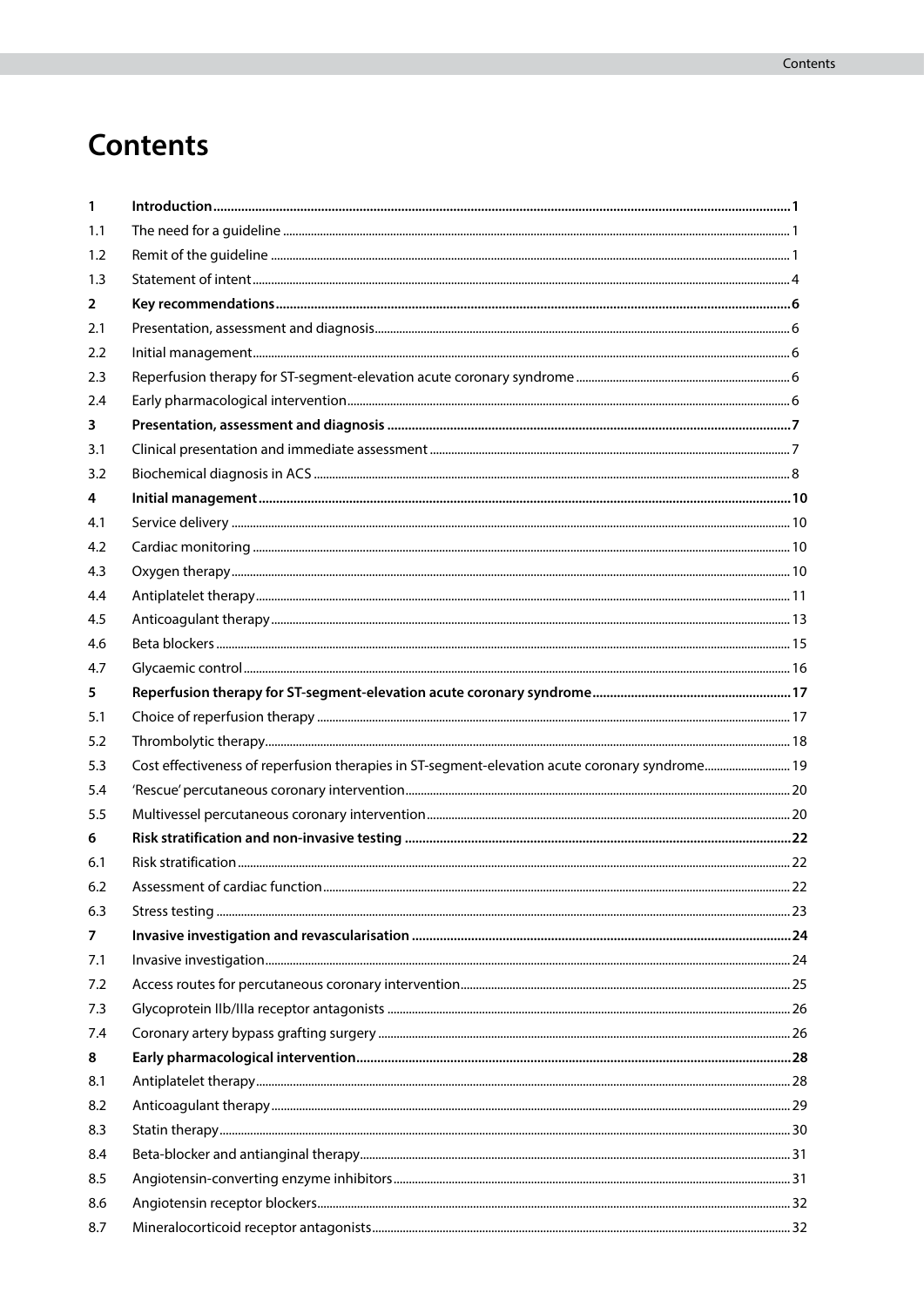| 9                 |  |
|-------------------|--|
| 9.1               |  |
| 9.2               |  |
| 9.3               |  |
| 9.4               |  |
| 9.5               |  |
| 10                |  |
| 10.1              |  |
| 10.2              |  |
| 10.3              |  |
| 11                |  |
| 11.1              |  |
| 11.2              |  |
| 11.3              |  |
| 11.4              |  |
| $12 \overline{ }$ |  |
| 12.1              |  |
| 12.2              |  |
| 12.3              |  |
| 13                |  |
| 13.1              |  |
| 13.2              |  |
| 13.3              |  |
| 13.4              |  |
|                   |  |
|                   |  |
|                   |  |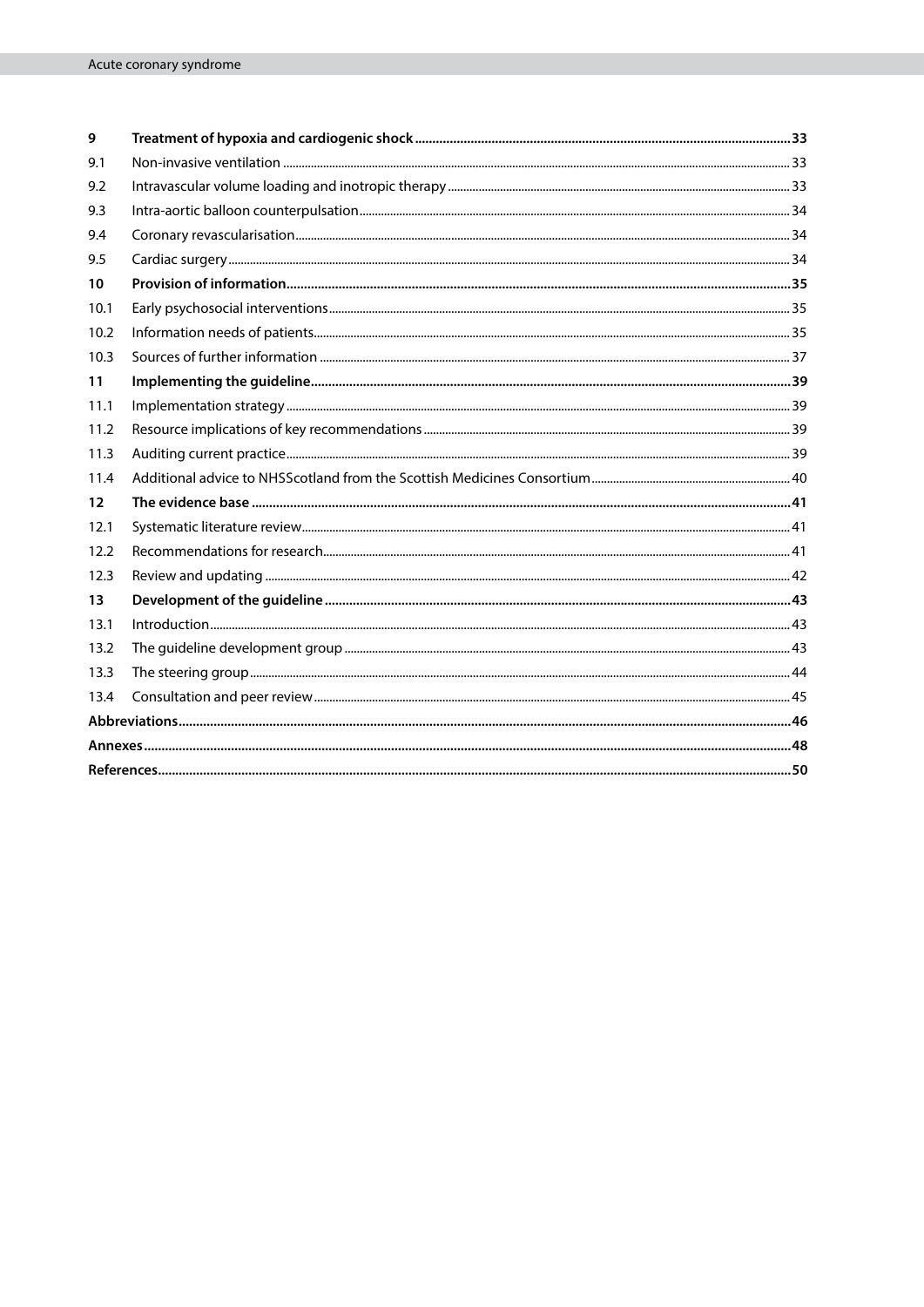# <span id="page-6-0"></span>**1 Introduction**

# **1.1 THE NEED FOR A GUIDELINE**

Coronary heart disease (CHD) is the single biggest cause of death in Scotland and the rest of the UK as well as being a major cause of premature mortality (death in people aged under 75). In Scotland in 2012, CHD accounted for 16% (n=4,258) of all deaths in men and 11% (n=3,283) of all deaths in women, and 17% (n=2,015) and 9% (n=738) of premature deaths in men and women, respectively.' Myocardial infarction (MI), which together with unstable angina comprise acute coronary syndrome (ACS), accounted for more than half of all deaths from CHD in Scotland in 2013/14 (50.5% in men; 56% in women), with a third of these being in people under 75 years of age (44% in men and 21% in women).<sup>2</sup>

The age-sex standardised incidence of MI in Scotland in 2013/14 was 235.6/100,000 (307.8 in men and 163.3 in women), equating to 11,350 new cases of MI, 60% of them in men and 57% of them in people under 75 years of age. The incidence of MI in women under 75 years of age was less than half the corresponding rate in men.<sup>2</sup>

Thirty-day survival after a first emergency admission is very high, 93% for MI and 99% for unstable angina,<sup>2</sup> although longer-term prognosis remains poor for some subgroups of patients (*see section 1.2.3*).

## 1.1.1 UPDATING THE EVIDENCE

This guideline updates SIGN 93, first published in February 2007, and updated in February 2013, to reflect the most recent evidence.

Where no new evidence was identified to support an update, text and recommendations are reproduced verbatim from SIGN 93. The original supporting evidence was not reappraised by the current guideline development group.

## **1.2 REMIT OF THE GUIDELINE**

#### 1.2.1 OVERALL OBJECTIVES

This guideline provides recommendations for the management of patients with an ACS within the first 12 hours and up to hospital discharge. With the exception of dual antiplatelet therapy with aspirin and P2Y<sub>12</sub>-receptor antagonists (*see section 8.1.2*), this guideline does not make recommendations for long-term treatment following discharge from hospital. This guideline does not make recommendations for prehospital management, for example by ambulance service personnel, but refers to prehospital management where appropriate (*for example, see section 4*). The guideline does not address the management of undifferentiated chest pain or acute heart failure although the treatment of hypoxia and cardiogenic shock in patients with ACS is considered in section 9.

## 1.2.2 DEFINITION OF ACUTE CORONARY SYNDROME

Acute coronary syndrome encompasses a spectrum of unstable coronary artery disease from unstable angina to transmural myocardial infarction. All have a common aetiology in the formation of thrombus on an inflamed and complicated atheromatous plaque. The principles behind the presentation, investigation and management of these are similar with important distinctions depending on the category of acute coronary syndrome.

The definition of ACS depends on the specific characteristics of each element of the triad of clinical presentation, electrocardiographic changes and biochemical cardiac markers. ACS may occur in the absence of electrocardiographic changes or elevations in biochemical markers, when the diagnosis is supported by the presence of prior-documented coronary artery disease or subsequent confirmatory investigations.<sup>3</sup>

The immediate management of a patient with ACS is determined by the characteristics of the presenting electrocardiogram and, in particular, the presence or absence of ST-segment elevation. In combination with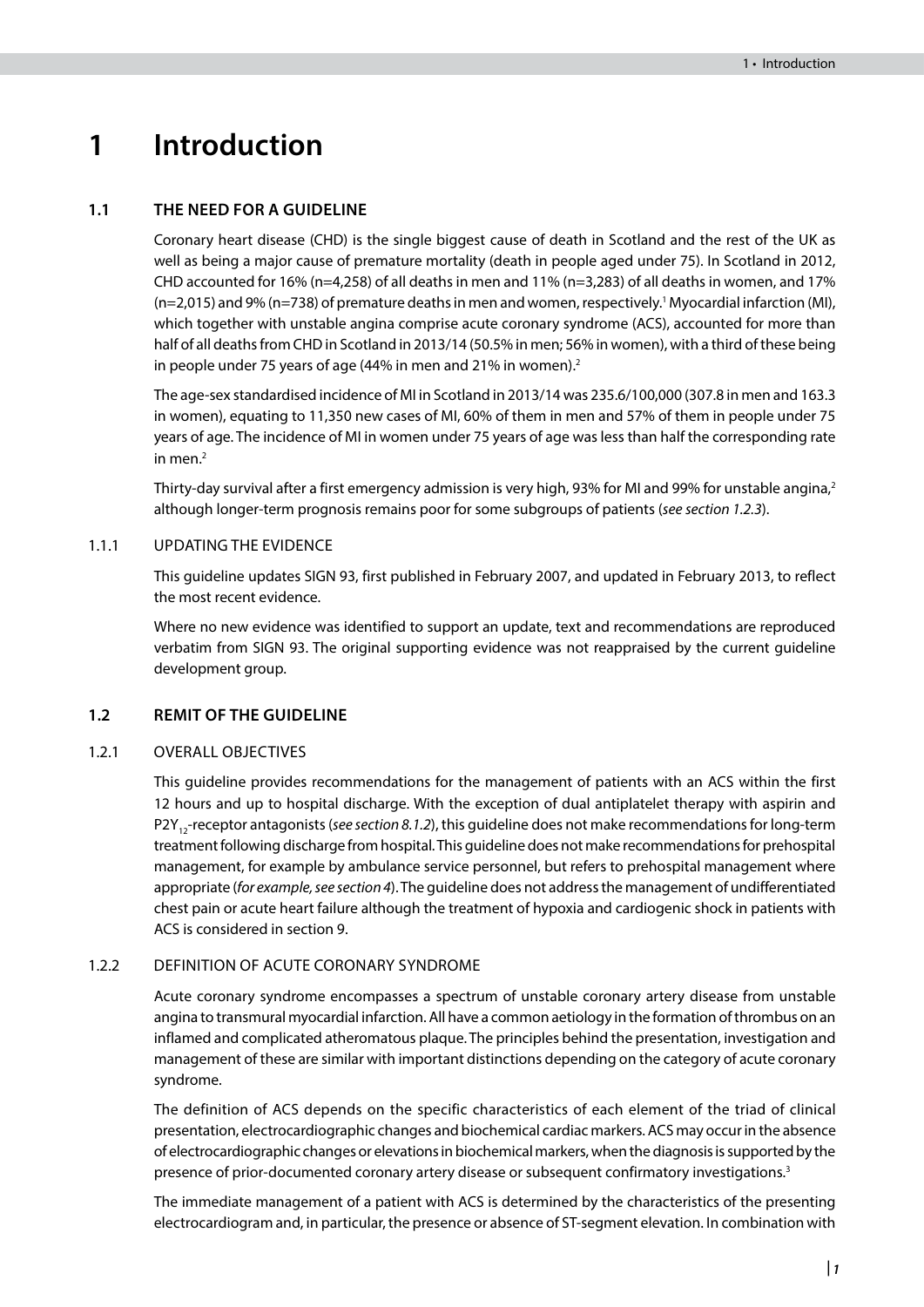the clinical presentation (*see section 3*), an ST-segment-elevation ACS is defined by the presence of ≥1 mm ST elevation in at least two adjacent limb leads, ≥2 mm ST elevation in at least two contiguous precordial leads, or new-onset bundle branch block. In the absence of ST-segment elevation (non-ST-segment-elevation acute coronary syndrome), patients are initially managed without emergency reperfusion therapy.

The main diagnostic categories of ACS, unstable angina and MI are defined by the serum or plasma concentration of cardiac troponin.<sup>4</sup> This SIGN guideline focuses on unstable angina and spontaneous type 1 MI. The management of other forms of MI, especially type 2 MI, cannot necessarily be extrapolated from this evidence base (*see Table 1*). In some patients with type 2 MI, treatments for ACS may be harmful.

*Table 1: The universal classification of myocardial infarction4*

#### **Type 1: Spontaneous myocardial infarction**

Spontaneous myocardial infarction related to atherosclerotic plaque rupture, ulceration, fissuring, erosion, or dissection with resulting intraluminal thrombus in one or more of the coronary arteries leading to decreased myocardial blood flow or distal platelet emboli with ensuing myocyte necrosis. The patient may have underlying severe coronary artery disease (CAD) but on occasion non-obstructive or no CAD.

#### **Type 2: Myocardial infarction secondary to an ischaemic imbalance**

In instances of myocardial injury with necrosis where a condition other than CAD contributes to an imbalance between myocardial oxygen supply and/or demand, eg coronary endothelial dysfunction, coronary artery spasm, coronary embolism, tachy-/brady-arrhythmias, anaemia, respiratory failure, hypotension, and hypertension with or without left ventricular hypertrophy (LVH).

#### **Type 3: Myocardial infarction resulting in death when biomarker values are unavailable**

Cardiac death with symptoms suggestive of myocardial ischaemia and presumed new ischaemic electrocardiograph (ECG) changes or new left bundle branch block (LBBB), but death occurring before blood samples could be obtained, before cardiac biomarker could rise, or in rare cases cardiac biomarkers were not collected.

#### **Type 4a: Myocardial infarction related to percutaneous coronary intervention**

Myocardial infarction associated with percutaneous coronary intervention (PCI) is arbitrarily defined by elevation of cardiac troponin values  $>5 \times 99<sup>th</sup>$  percentile upper reference limit (URL) in patients with normal baseline values (≤99<sup>th</sup> percentile URL) or a rise of cardiac troponin values >20% if the baseline values are elevated and are stable or falling. In addition, either (i) symptoms suggestive of myocardial ischaemia, or (ii) new ischaemic ECG changes or new LBBB, or (iii) angiographic loss of patency of a major coronary artery or a side branch or persistent slow- or no-flow or embolisation, or (iv) imaging demonstration of new loss of viable myocardium or new regional wall motion abnormality are required.

#### **Type 4b: Myocardial infarction related to stent thrombosis**

Myocardial infarction associated with stent thrombosis is detected by coronary angiography or autopsy in the setting of myocardial ischaemia and with a rise and/or fall of cardiac biomarkers values with at least one value above the 99th percentile URL.

#### **Type 5: Myocardial infarction related to coronary artery bypass grafting**

Myocardial infarction associated with coronary artery bypass grafting (CABG) is arbitrarily defined by elevation of cardiac biomarker values >10 x 99<sup>th</sup> percentile URL in patients with normal baseline cardiac troponin values ( $\leq$ 99<sup>th</sup> percentile URL). In addition, either (i) new pathological Q waves or new LBBB, or (ii) angiographic documented new graft or new native coronary artery occlusion, or (iii) imaging evidence of new loss of viable myocardium or new regional wall motion abnormality.

*Reprinted from Thygesen K, Alpert JS, Jaffe AS, Simoons ML, Chaitman BR, White HD, et al. Third universal definition of myocardial infarction. JACC 2012;60(16):1581-98 © 2012, with permission from European Society of Cardiology, American College of Cardiology Foundation, American Heart Association, Inc., and the World Heart Federation.*

### 1.2.3 PROGNOSIS IN ACUTE CORONARY SYNDROME

In those admitted with presumed ACS, 36% will ultimately be diagnosed with MI during their index admission.<sup>5</sup> The 30-day and 6-month mortality for patients with ACS is higher in those with ST-segment deviation or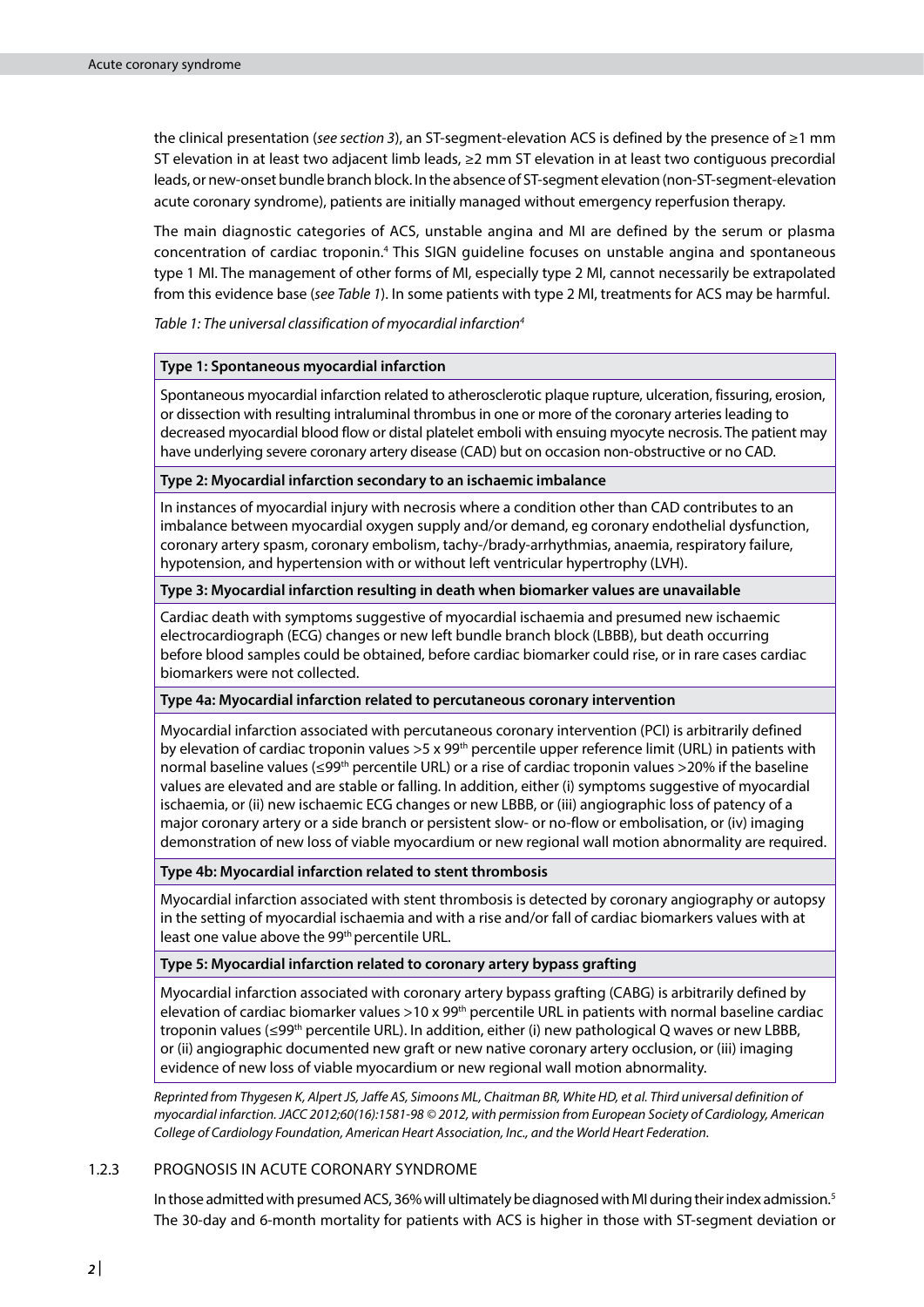elevations in serum troponin concentrations.<sup>67</sup> Patients with ACS continue to have poor outcomes,<sup>8</sup> although between 2004 and 2013 overall age-sex standardised mortality rates for MI have almost halved from 164.5 to 84.1/100,000 of the population in Scotland. Amongst those aged 75 and over, mortality rates have fallen from 1,248.6/100,000 in 2004 to 646.5/100,000 population in 2013.<sup>2</sup> Rates of death associated with MI have fallen more slowly in women than in men, which has led to cardiovascular disease (CVD) remaining the leading cause of death in women, but not men in 2014.<sup>1,2</sup>

### 1.2.4 TARGET USERS OF THE GUIDELINE

Effective diagnosis and immediate management of ACS requires co-ordination of a wide variety of services and healthcare professionals including cardiologists, ambulance services, acute and emergency medicine specialists and laboratory services. Recommendations for postdischarge treatment, in particular, will also be of interest to general practitioners and other healthcare professionals in primary care as well as patients, carers, voluntary organisations and policy makers.

#### 1.2.5 SUMMARY OF UPDATES TO THE GUIDELINE, BY SECTION

| 1.1                     | The need for a guideline                                               | Updated      |
|-------------------------|------------------------------------------------------------------------|--------------|
| 1.2.1                   | Overall objectives                                                     | Minor update |
| 1.2.2                   | Definition of ACS                                                      | Updated      |
| 1.2.3                   | Prognosis in ACS                                                       | Updated      |
| 2                       | Key recommendations                                                    | <b>New</b>   |
| 3.1                     | Clinical presentation and immediate assessment                         | Minor update |
| 3.2                     | Biochemical diagnosis in ACS                                           | Updated      |
| $\overline{\mathbf{4}}$ | Initial management                                                     | Updated      |
| 4.4.1                   | Aspirin                                                                | Updated      |
| 4.4.2                   | Combination aspirin and P2Y <sub>12</sub> -receptor antagonist therapy | Updated      |
| 4.5.5                   | Overview and recommendations                                           | <b>New</b>   |
| 4.7                     | Glycaemic control                                                      | Updated      |
| 5.1                     | Choice of reperfusion therapy                                          | Minor update |
| 5.1.1                   | Transfer of patients to interventional centres                         | Minor update |
| 5.1.2                   | Intracoronary stenting                                                 | Minor update |
| 5.1.3                   | Thrombectomy                                                           | <b>New</b>   |
| 5.2                     | Thrombolytic therapy                                                   | Updated      |
| 5.2.2                   | Contraindications to thrombolysis                                      | Minor update |
| 5.2.3                   | Choice of thrombolytic agent                                           | Updated      |
| 5.4                     | 'Rescue' PCI                                                           | Updated      |
| 5.5                     | Multivessel PCI                                                        | <b>New</b>   |
| 6.1.1                   | <b>Risk stratification scores</b>                                      | Minor update |
| 7.1.2                   | Invasive investigation - ST-segment-elevation ACS                      | Minor update |
| 7.2                     | Access routes for PCI                                                  | <b>New</b>   |
| 7.3                     | Glycoprotein Ilb/Illa receptor antagonists                             | Updated      |
| 7.4                     | CABG                                                                   | <b>New</b>   |
| 8.1.2                   | Dual antiplatelet therapy                                              | Updated      |
| 8.2.1                   | Rivaroxaban, apixaban and dabigatran                                   | <b>New</b>   |
| 9.3                     | Intra-aortic balloon counterpulsation                                  | Updated      |
| 10                      | Provision of information                                               | Updated      |
| 11                      | Implementing the guideline                                             | Updated      |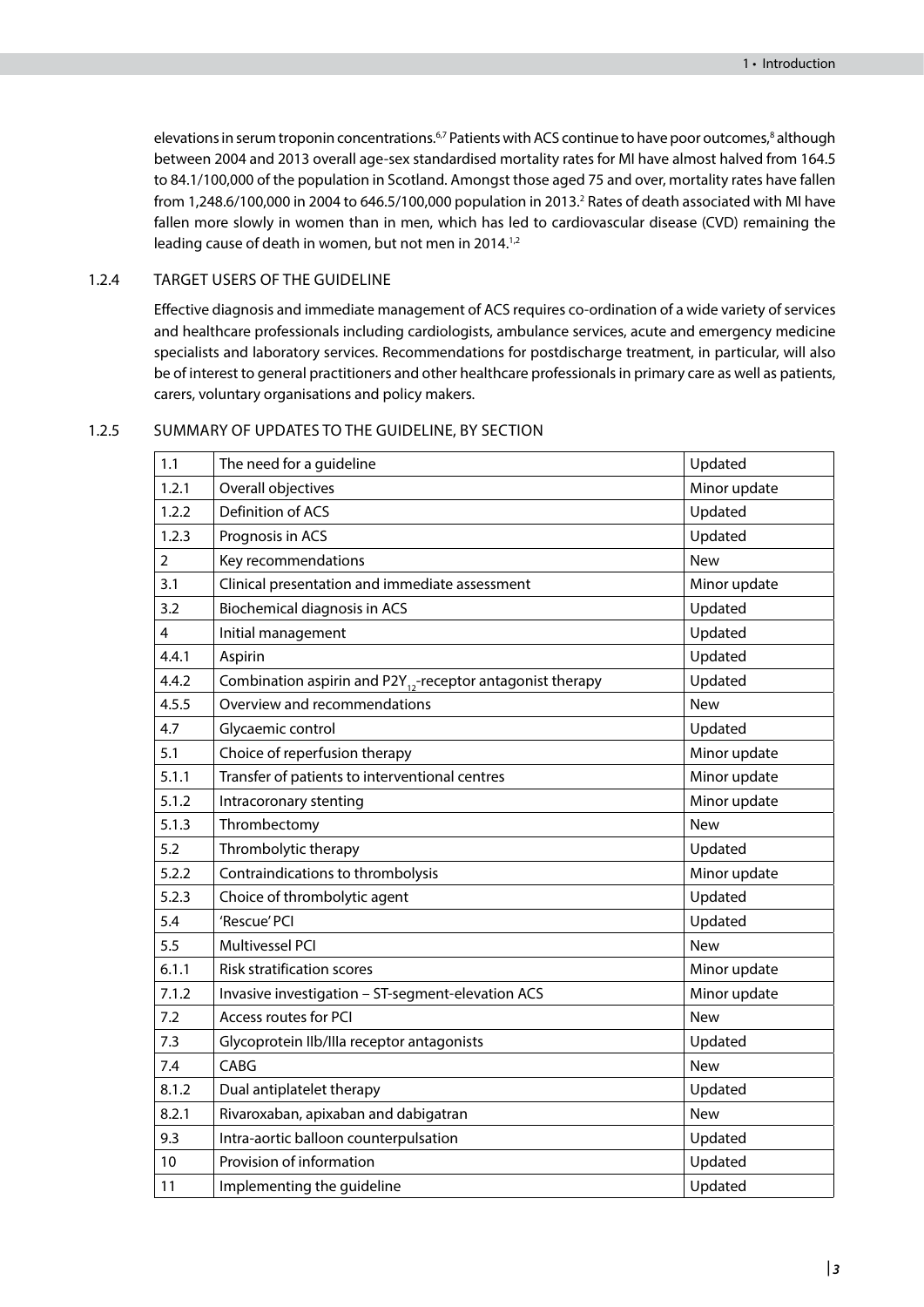#### <span id="page-9-0"></span>1.2.6 PATIENT VERSION

A patient version of this guideline is available from the SIGN website, **www.sign.ac.uk**

#### **1.3 STATEMENT OF INTENT**

This guideline is not intended to be construed or to serve as a standard of care. Standards of care are determined on the basis of all clinical data available for an individual case and are subject to change as scientific knowledge and technology advance and patterns of care evolve. Adherence to guideline recommendations will not ensure a successful outcome in every case, nor should they be construed as including all proper methods of care or excluding other acceptable methods of care aimed at the same results. The ultimate judgement must be made by the appropriate healthcare professional(s) responsible for clinical decisions regarding a particular clinical procedure or treatment plan. This judgement should only be arrived at following discussion of the options with the patient, covering the diagnostic and treatment choices available. It is advised, however, that significant departures from the national guideline or any local guidelines derived from it should be fully documented in the patient's case notes at the time the relevant decision is taken.

#### 1.3.1 INFLUENCE OF FINANCIAL AND OTHER INTERESTS

It has been recognised that financial interests in, or close working relationships with, pharmaceutical companies may have an influence on the interpretation of evidence from clinical studies.

It is not possible to completely eliminate any possible bias from this source, nor even to quantify the degree of bias with any certainty. SIGN requires that all those involved in the work of guideline development should declare all financial interests, whether direct or indirect, annually for as long as they are actively working with the organisation. By being explicit about the influences to which contributors are subjected, SIGN acknowledges the risk of bias and makes it possible for guideline users or reviewers to assess for themselves how likely it is that the conclusions and guideline recommendations are based on a biased interpretation of the evidence.

Signed copies are retained by the SIGN Executive and a register of interests is available in the supporting material section for this guideline at **www.sign.ac.uk**

#### 1.3.2 PRESCRIBING OF LICENSED MEDICINES OUTWITH THEIR MARKETING AUTHORISATION

Recommendations within this guideline are based on the best clinical evidence. Some recommendations may be for medicines prescribed outwith the marketing authorisation (MA) also known as product licence. This is known as 'off-label' use.

Medicines may be prescribed 'off label' in the following circumstances:

- for an indication not specified within the marketing authorisation
- for administration via a different route
- for administration of a different dose
- for a different patient population.

An unlicensed medicine is a medicine which does not have MA for medicinal use in humans.

Generally 'off-label' prescribing of medicines becomes necessary if the clinical need cannot be met by licensed medicines within the marketing authorisation. Such use should be supported by appropriate evidence and experience.<sup>9</sup>

"Prescribing medicines outside the conditions of their marketing authorisation alters (and probably increases) the prescribers' professional responsibility and potential liability".<sup>9</sup>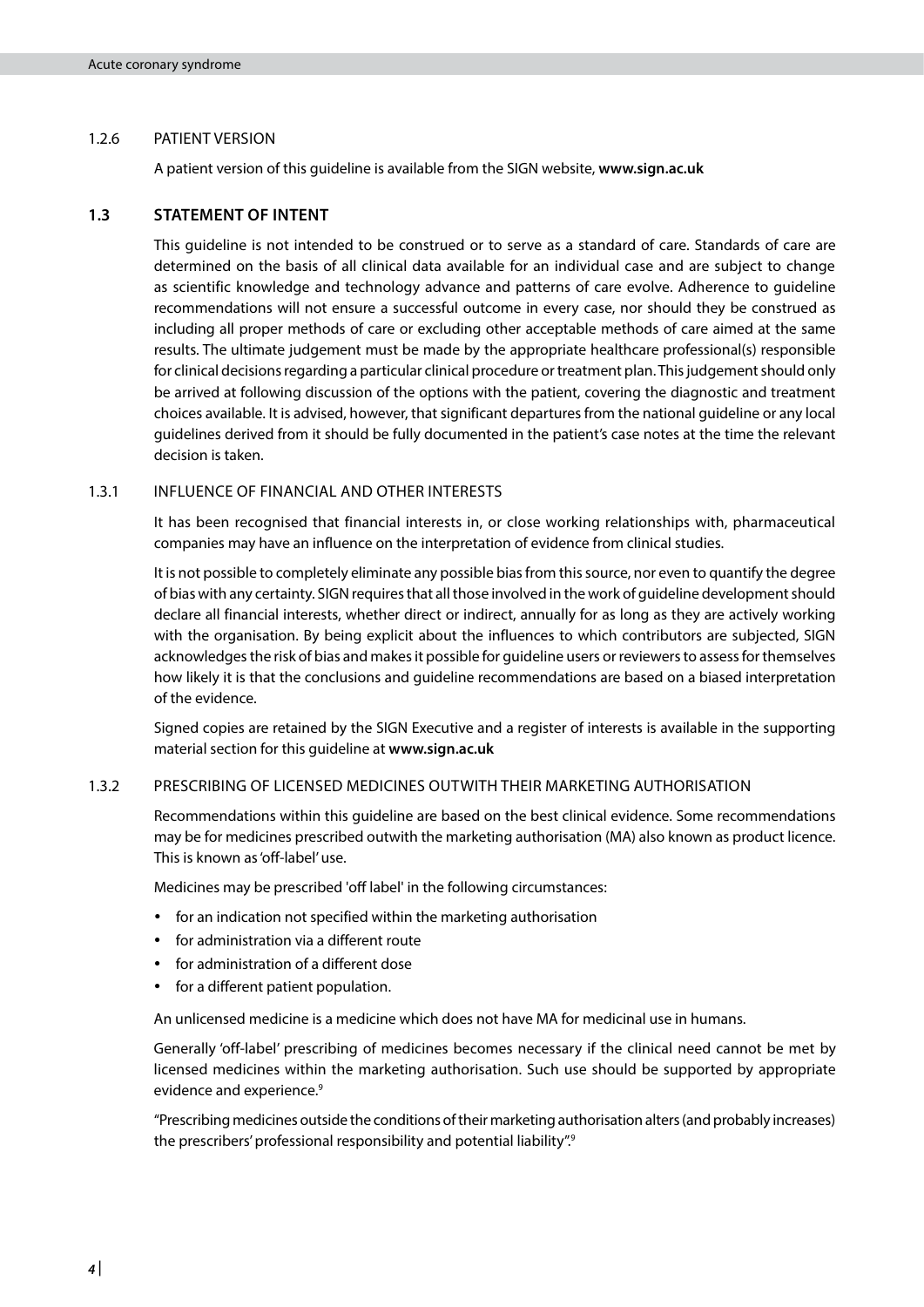The General Medical Council recommends that when prescribing a medicine 'off label', doctors should:

- be satisfied that such use would better serve the patient's needs than an authorised alternative (if one exists)
- be satisfied that there is sufficient evidence/experience of using the medicines to show its safety and efficacy, seeking the necessary information from appropriate sources
- y record in the patient's clinical notes the medicine prescribed and, when not following common practice, the reasons for the choice
- take responsibility for prescribing the medicine and for overseeing the patient's care, including monitoring the effects of the medicine.

Non-medical prescribers should ensure that they are familiar with the legislative framework and their own professional prescribing standards.

Prior to any prescribing, the licensing status of a medication should be checked in the summary of product characteristics (www.medicines.org.uk). The prescriber must be competent, operate within the professional code of ethics of their statutory bodies and the prescribing practices of their employers.<sup>10</sup>

#### 1.3.3 HEALTH TECHNOLOGY ASSESSMENT ADVICE FOR NHSSCOTLAND

Specialist teams within Healthcare Improvement Scotland issue a range of advice that focuses on the safe and effective use of medicines and technologies in NHSScotland.

The Scottish Medicines Consortium (SMC) provides advice to NHS boards and their Area Drug and Therapeutics Committees about the status of all newly-licensed medicines and new indications for established products. NHSScotland should take account of this advice and ensure that medicines accepted for use are made available to meet clinical need where appropriate.

In addition, Healthcare Improvement Scotland reviews Multiple Technology Appraisals (MTAs) produced by the National Institute for Health and Care Excellence (NICE) and provides advice about their applicability in NHSScotland. If Healthcare Improvement Scotland advises that MTA guidance is applicable in Scotland, NHSScotland should take account of this and ensure that recommended medicines and treatment are made available to meet clinical need where appropriate.

On publication NICE MTAs deemed valid for NHSScotland supersede extant SMC advice as they are generally underpinned by a larger and more recent evidence base.

SMC advice and NICE MTA guidance relevant to this guideline are summarised in section 11.4.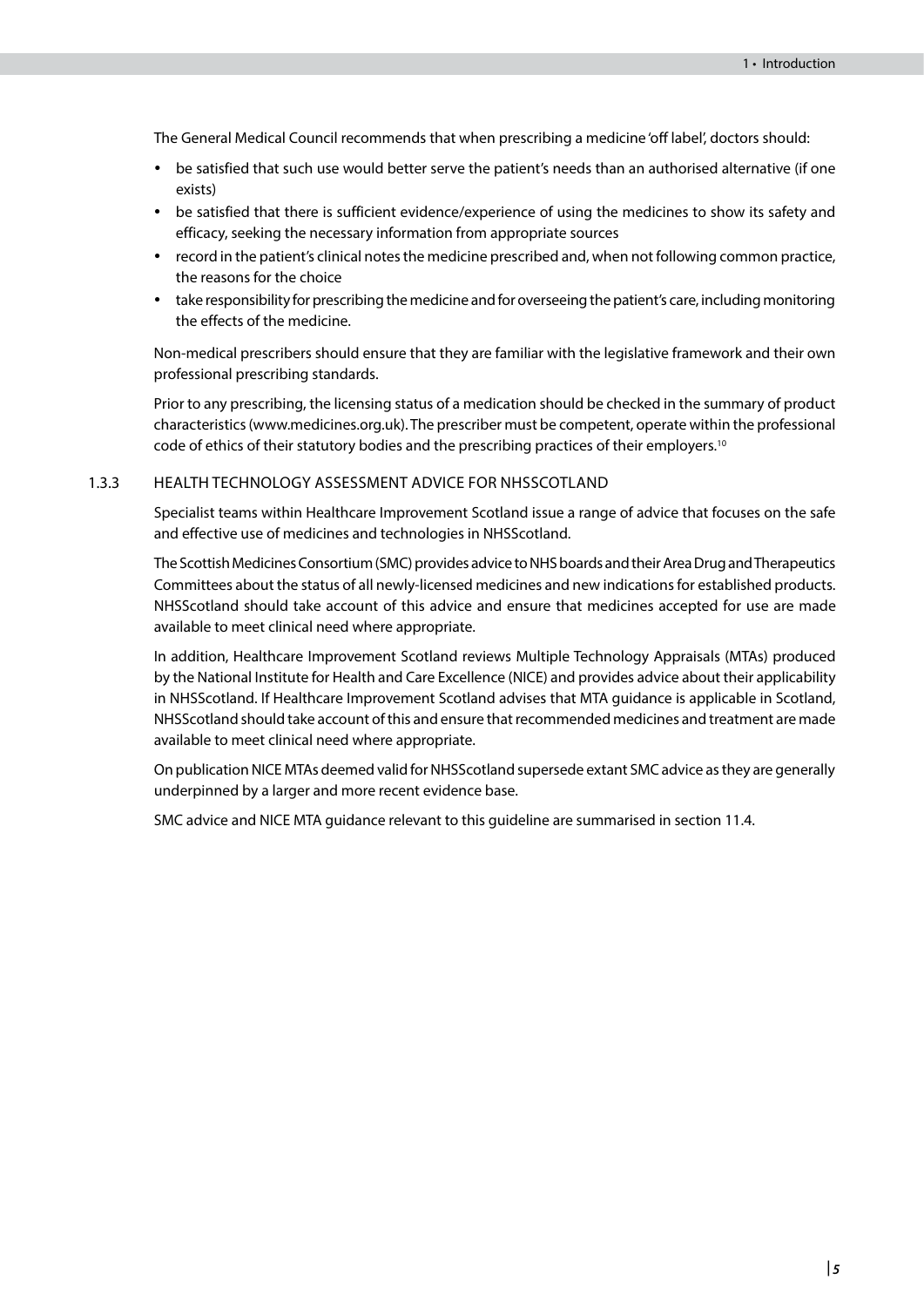# <span id="page-11-0"></span>**2 Key recommendations**

The following recommendations were highlighted by the guideline development group as the key clinical recommendations that should be prioritised for implementation.

## **2.1 PRESENTATION, ASSESSMENT AND DIAGNOSIS**

**R In patients with suspected acute coronary syndrome, measurement of cardiac troponin at presentation and at three hours after presentation with a high-sensitivity assay should be considered as an alternative to serial measurement over 10–12 hours with a standard troponin assay to rule out myocardial infarction.**

## **2.2 INITIAL MANAGEMENT**

**R In the presence of ischaemic electrocardiographic changes or elevation of cardiac troponin, patients with an acute coronary syndrome should be treated immediately with both aspirin** (300 mg loading dose) **and ticagrelor** (180 mg loading dose).

## **2.3 REPERFUSION THERAPY FOR ST-SEGMENT-ELEVATION ACUTE CORONARY SYNDROME**

- **R Patients with an ST-segment-elevation acute coronary syndrome should be treated immediately with primary percutaneous coronary intervention.**
- **R When primary percutaneous coronary intervention cannot be provided within 120 minutes of ECG diagnosis, patients with an ST-segment-elevation acute coronary syndrome should receive immediate (**prehospital or admission**) thrombolytic therapy.**

## **2.4 EARLY PHARMACOLOGICAL INTERVENTION**

**R Patients with acute coronary syndrome should receive dual antiplatelet therapy for six months. Longer durations may be used where the risks of atherothrombotic events outweigh the risk of bleeding. Shorter durations may be used where the risks of bleeding outweigh the risk of atherothrombotic events.**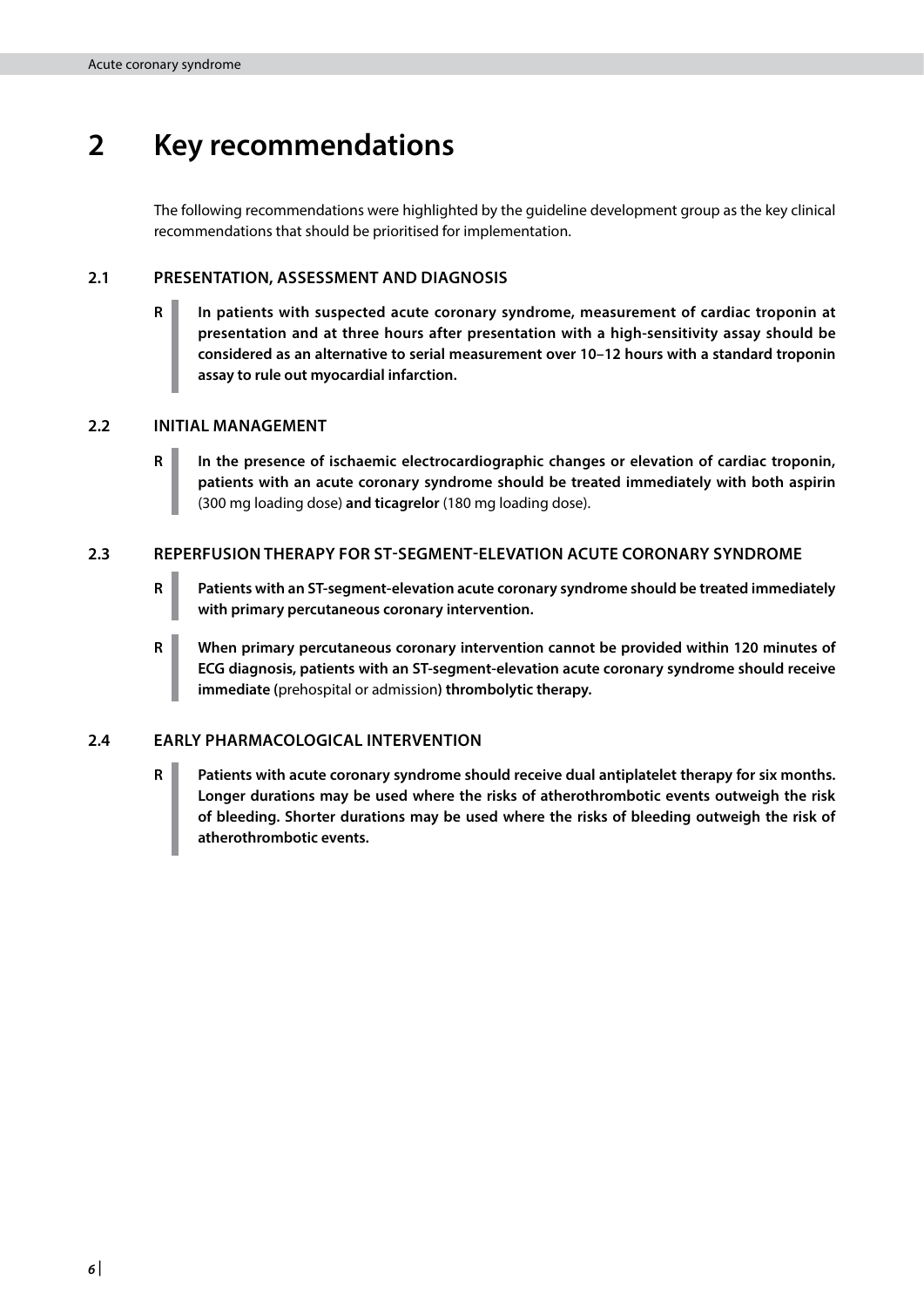# <span id="page-12-0"></span>**3 Presentation, assessment and diagnosis**

# **3.1 CLINICAL PRESENTATION AND IMMEDIATE ASSESSMENT**

A high-quality systematic review of 21 studies examined the usefulness of 16 different clinical signs and symptoms in the diagnosis of ACS.<sup>11</sup> Taken in isolation, no single sign or symptom was discriminatory. A further systematic review found that symptom characteristics were also unhelpful as prognostic factors.<sup>12</sup> The American Heart Association/American College of Cardiology guidelines recommend that clinical risk factors should be considered together when assessing the likelihood of myocardial ischaemia relating to ACS. These include increasing age, sex, family history of coronary heart disease, prior history of ischaemic heart disease and peripheral vascular disease, diabetes mellitus and renal impairment. High-risk features include worsening angina, prolonged pain (>20 minutes), pulmonary oedema (Killip class ≥2), hypotension and arrhythmias.<sup>13</sup>

The diagnosis and management of a patient with suspected ACS requires a detailed clinical assessment and the recording of a 12-lead electrocardiogram. Many treatments, especially for ST-segment-elevation ACS, are critically time dependent and the immediate clinical assessment of all patients with a suspected ACS is essential.<sup>13-15</sup>

The indications for reperfusion therapy (*see section 5*) are based primarily upon the meta-analysis of the Fibrinolytic Therapy Trialists' Collaboration (FTTC) group.<sup>16</sup> They reported that the electrocardiographic predictors of mortality benefit from fibrinolytic therapy were the presence of ST-segment elevation or new onset bundle branch block (*see section 1.2.2*). The FTTC group did not distinguish between left and right bundle branch block although several guidelines and trials specifically stipulate left bundle branch block only.<sup>13</sup> Registry data of acute MI show that right bundle branch block is as common as, and has a higher mortality than, left bundle branch block.<sup>17</sup> The majority of patients presenting with acute MI and right bundle branch block have associated ST-segment elevation. It is unknown whether patients with acute MI presenting with right bundle branch block in the absence of ST-segment elevation will derive benefit from reperfusion therapy.

No specific evidence was identified on when to record serial electrocardiograms or on which patients they should be carried out.

- **R Patients with suspected acute coronary syndrome should be assessed immediately by an appropriate healthcare professional and a 12-lead electrocardiogram should be performed.**
- Repeat 12-lead electrocardiograms should be performed if there is diagnostic uncertainty or a change in the clinical status of the patient, and at hospital discharge.
- Patients with persisting bundle branch block or ST-segment change should be given a copy of their electrocardiogram to assist their future clinical management should they re-present with a suspected acute coronary syndrome.

Continuous ST-segment monitoring, additional-lead monitoring and vector cardiography appear to yield valuable long-term prognostic information, but their role in the assessment and diagnosis of ACS has yet to be established.<sup>18-27</sup>

**4**

**1++**

**1++ 4**

**3**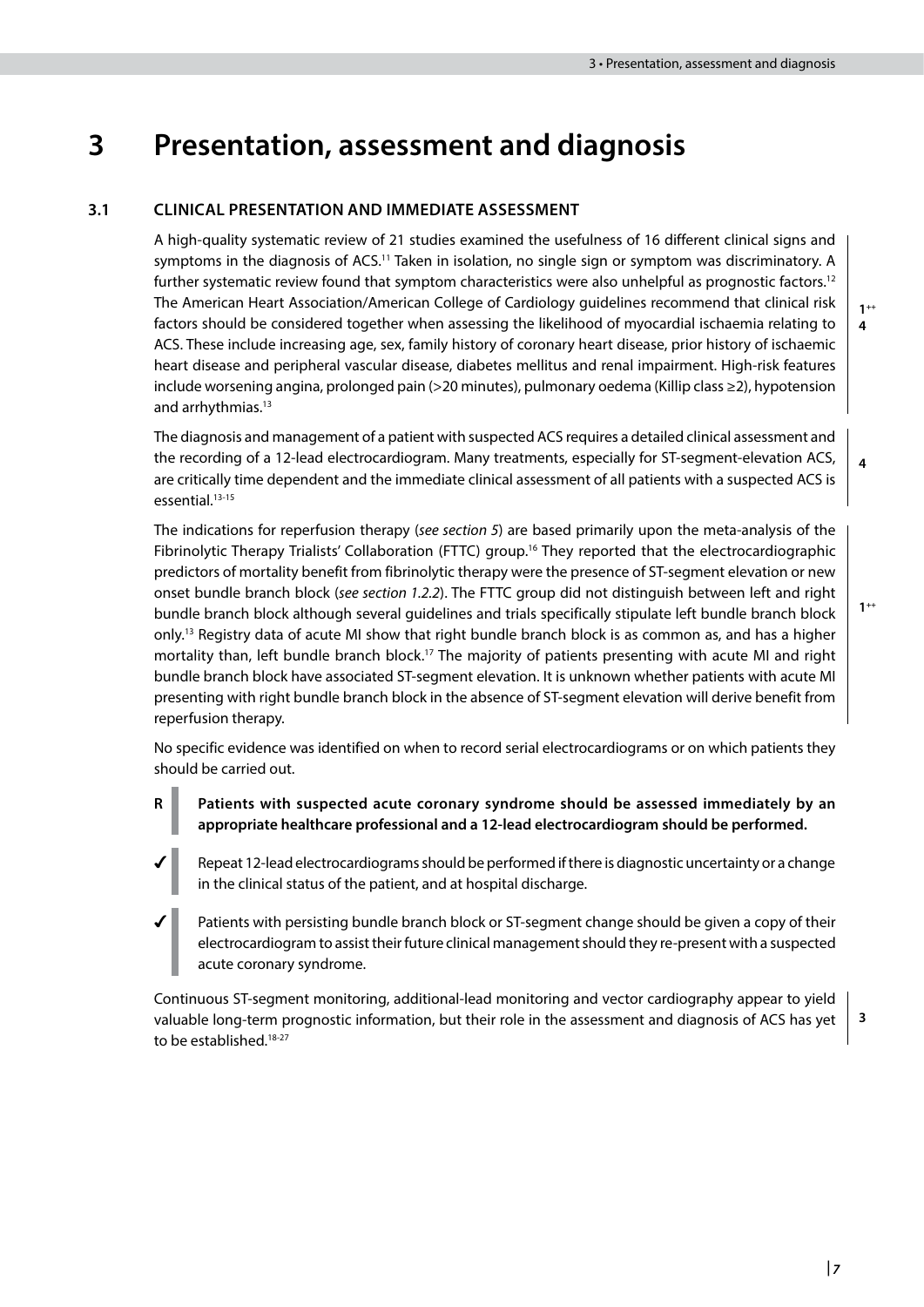#### <span id="page-13-0"></span>3.1.1 SELF MEDICATION IN PATIENTS WITH CORONARY ARTERY DISEASE

In patients with known coronary heart disease, self medication with glyceryl trinitrate provides rapid symptom relief of anginal pain, but its effect lasts for less than 60 minutes.<sup>28,29</sup> The British Heart Foundation (BHF) has published advice for self management of angina in patients with a known diagnosis of CHD.30

- When experiencing symptoms typical of angina, patients with known coronary heart disease should be advised:
	- to stop what they are doing and sit down and rest
	- to take their glyceryl trinitrate spray and tablets. The pain should ease within a few minutes if it doesn't, take a second dose
	- if the pain does not ease within a few minutes after a second dose, call 999 immediately.

#### **3.2 BIOCHEMICAL DIAGNOSIS IN ACS**

The diagnosis of MI relies on the measurement of serum or plasma cardiac troponin as defined in the third universal definition of myocardial infarction.31 Myocardial infarction is diagnosed in patients with a rise and/or fall in cardiac troponin concentration where at least one value is above the 99<sup>th</sup> centile URL and with at least one of the following: symptoms of myocardial ischaemia; new or presumed new significant ST-segment or T-wave changes or new left bundle branch block; development of pathological Q waves; imaging evidence of loss of viable myocardium or new regional wall motion abnormality; identification of an intracoronary thrombus by angiography or autopsy. This definition describes five types of MI depending on the presentation and clinical context (*see Table 1*). It also describes 'myocardial injury' where cardiac troponin concentrations are elevated in the absence of changes on the electrocardiogram or symptoms of myocardial ischaemia.

Measurement of cardiac troponin concentration should not be relied upon in isolation.<sup>32</sup> For example, patients with unstable angina and a troponin concentration within the reference range at 12 hours are at risk of future cardiovascular events (30-day risk of death up to 4–5%).<sup>33,34</sup>The introduction of more sensitive cardiac  $~|$  2\* troponin assays and lower thresholds for the diagnosis of MI has, however, markedly reduced the diagnosis of unstable angina in Scotland from 9,896 per annum in 2000/2001 to 1,823 per annum in 2014/2015.35 Conversely, an elevated troponin concentration cannot diagnose MI in isolation.

Cardiac troponin is measured on presentation to guide the initial management and treatment of patients with suspected ACS, and again 10–12 hours after the onset of symptoms to coincide with the peak in plasma troponin concentrations.36 Although this minimises the risk of missing a small myocardial infarct, it requires the majority of patients to be admitted to hospital for serial testing. Use of a high-sensitivity cardiac troponin assay permits the use of lower diagnostic thresholds than standard troponin assays, and allows earlier testing that may reduce unnecessary hospital admissions, waiting times for test results and associated anxiety in patients and carers.37 Early rule-out protocols typically involve serial cardiac troponin measurements on presentation and three hours later.38

High-sensitivity cardiac troponin assays appear to improve the diagnostic accuracy for MI, although there is insufficient evidence to suggest that they will improve patient outcomes.<sup>39</sup> Four systematic reviews were identified that assessed the two high-sensitivity assays (Abbott ARCHITECT high-sensitivity cardiac **2++** troponin I and Roche Elecsys high-sensitivity troponin T) currently approved for clinical use within the European Union.37,40-42 These two high-sensitivity assays have comparable sensitivity and specificity for MI. **2+**

Diagnostic thresholds depend on the characteristics of the reference population and differ for different assays. High-sensitivity cardiac troponin assays have identified differences between sexes with the 99<sup>th</sup> centile URL being two-fold higher in men than women.43 One study reported that use of a high-sensitivity troponin I **2+**assay with sex-specific diagnostic thresholds increased the diagnosis of MI in women (from 11–22%) but had little effect in men. Use of these assays could, therefore, lead to more effective identification of women at high risk of reinfarction and death.<sup>39</sup>

**2++**

**1++**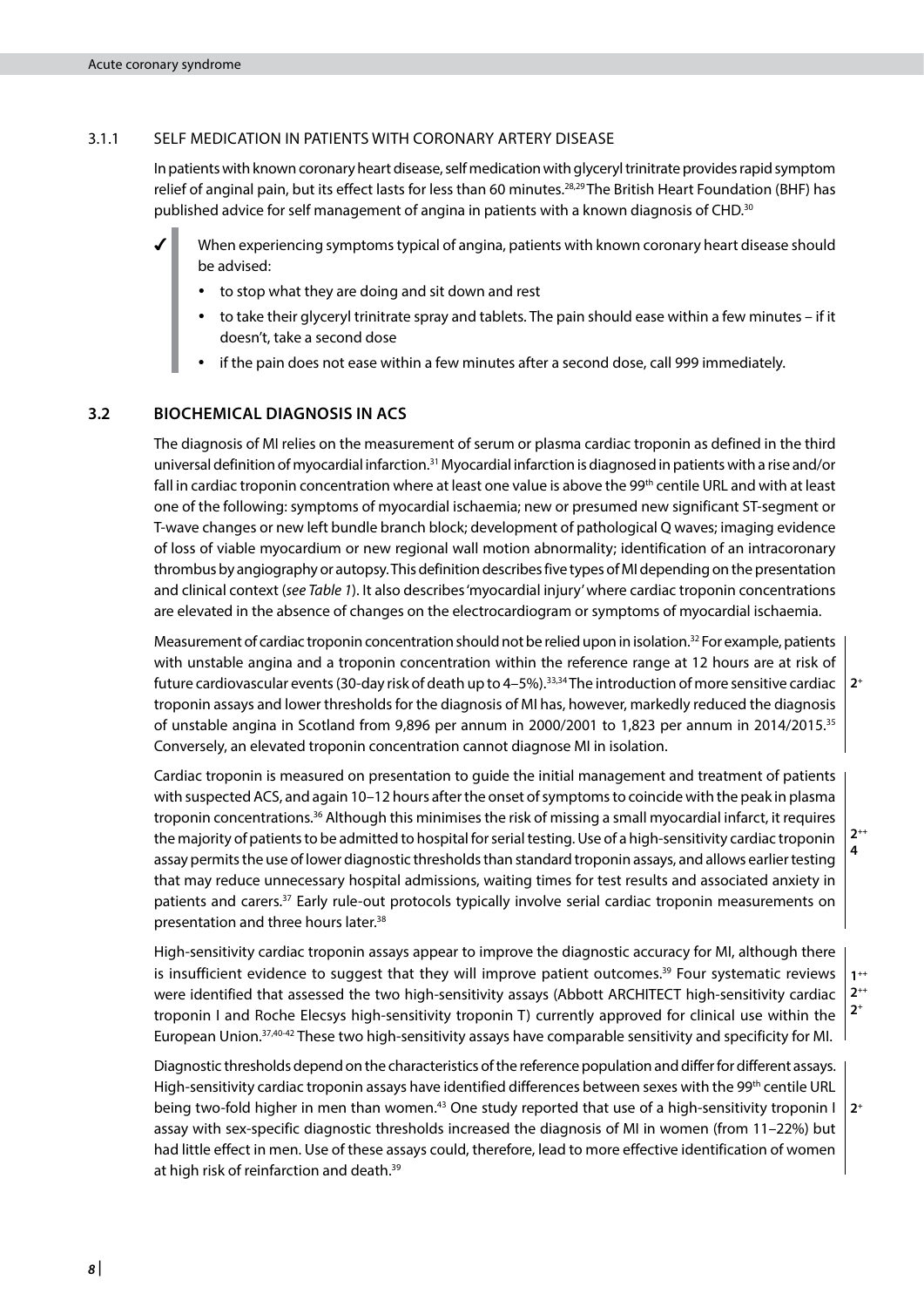High-sensitivity troponin test strategies are cost effective relative to standard troponin testing in patients presenting to the Emergency Department with suspected ACS who had no major comorbidities requiring hospitalisation, as they are less expensive and more effective than standard testing.<sup>40</sup> This analysis is based on economic modelling that assumes high-sensitivity troponin testing will detect additional patients who would benefit from treatment for myocardial infarction who would have been missed by standard troponin testing.

Elevated troponin concentrations can occur in patients without ACS (myocardial injury) and are associated with adverse outcomes in many clinical scenarios including patients with congestive heart failure, sepsis, acute pulmonary embolism and chronic renal failure.<sup>44,45</sup> High-sensitivity assays will increase the number of patients identified with myocardial injury who do not have ACS and this may lead to inappropriate, unnecessary and potentially harmful treatments and investigations for coronary disease in patients with other illnesses.

The optimal timing of testing, diagnostic thresholds and pathways and the effect of high-sensitivity assays on patient outcomes are all uncertain due to the rapidly-evolving nature of the evidence in this field,

- **R In patients with suspected acute coronary syndrome, serum troponin concentration should be measured at presentation to guide appropriate management and treatment.**
- **R** Serum troponin concentration should be measured 12 hours from the onset of symptoms to **establish a diagnosis of myocardial infarction.**
- **R In patients with suspected acute coronary syndrome, measurement of cardiac troponin at presentation and at three hours after presentation with a high-sensitivity assay should be considered as an alternative to serial measurement over 10–12 hours with a standard troponin assay to rule out myocardial infarction.**
- **R Sex-specific thresholds of cardiac troponin should be used for the diagnosis of myocardial infarction in men and women.**
- Further troponin measurements may be necessary in patients who present within three hours of the onset of chest pain.
- When considering a diagnosis of ACS, serum troponin concentrations should not be interpreted in isolation but with regard to the clinical presentation of the patient.
- $\checkmark$  Troponin point-of-care testing assays currently licensed in the UK are equivalent in sensitivity to 12hour laboratory-based standard troponin assays.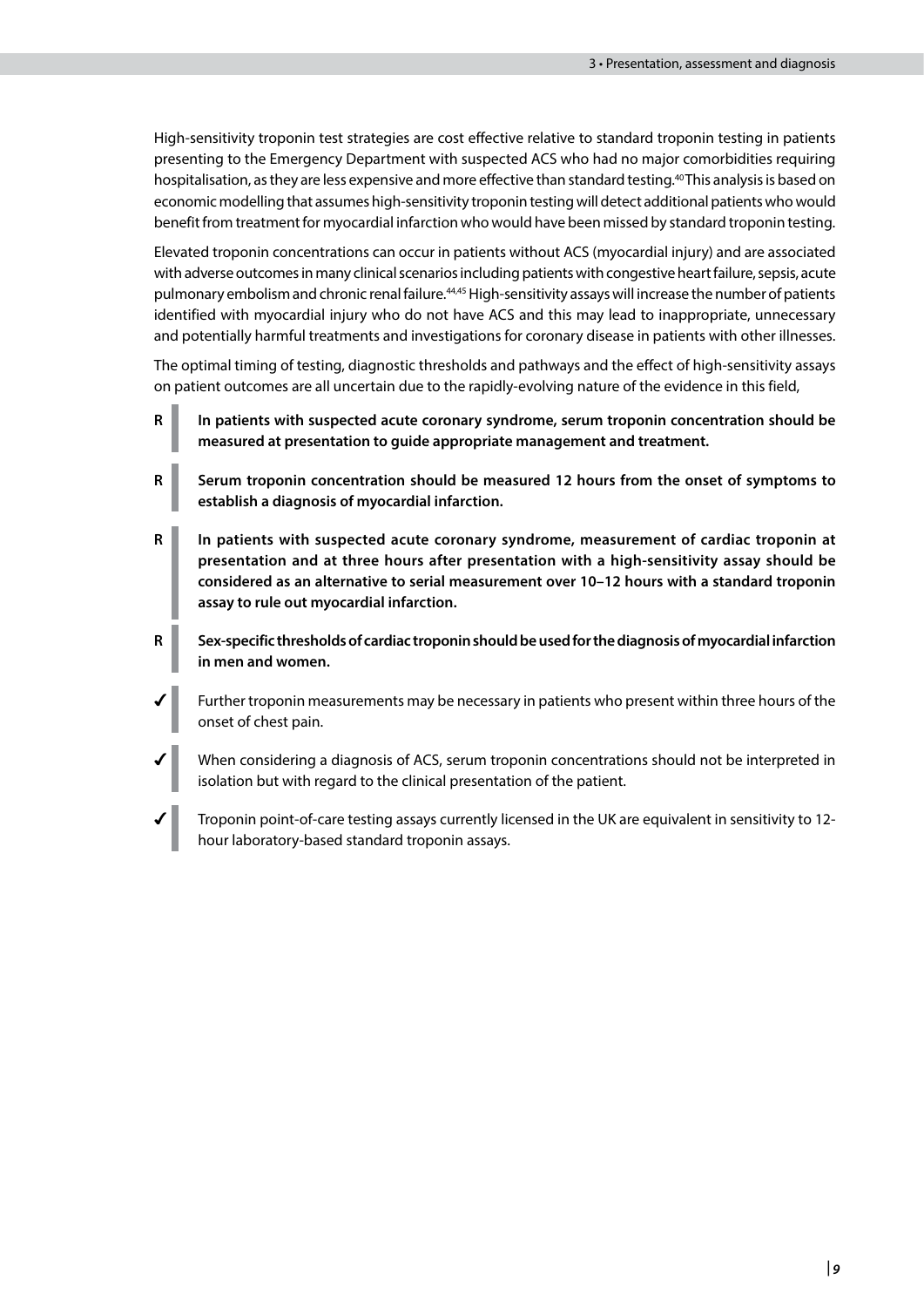# <span id="page-15-0"></span>**4 Initial management**

This section provides recommendations regarding the management of patients within the first 12 hours of acute coronary syndrome.

Patients with suspected ACS who are attended by ambulance paramedics and/or ambulance technicians will be assessed in the prehospital environment and receive treatment prior to admission to hospital. Within a reperfusion care pathway this may include administration of dual antiplatelet therapy in accordance with Association of Ambulance Chief Executives UK Ambulance Services Clinical Practice Guidelines 2013 or thrombolysis (*see section 5.2*).46

Prehospital treatment of patients with suspected ACS from ambulance paramedics and/or technicians reduces delays in treatment and improves outcomes for patients.<sup>47</sup> Effective communication pathways between ambulance personnel and hospital staff (with transmission of 12-lead ECG data) enhance care delivery with decision support.48 This ensures an agreed care plan is followed which may include direct admission to the cardiac catheterisation laboratory for primary PCI.

### **4.1 SERVICE DELIVERY**

Retrospective studies suggest that patients are more likely to receive appropriate evidence-based therapies when treated by cardiology specialists than by general internal physicians.<sup>49-51</sup> It is unclear whether this benefit is attributable to the specialist physician in isolation or reflects the overall care and treatment of patients within a specialist cardiology service. A systematic review suggests that this increased provision of evidence-based therapy is associated with improved clinical outcomes including mortality.<sup>52</sup>

**2++ 2+**

This is increasingly relevant given the greater role of invasive coronary angiography and coronary revascularisation in the modern management of patients with acute coronary syndrome.

**R Patients with acute coronary syndrome should be managed within a specialist cardiology service.**

#### **4.2 CARDIAC MONITORING**

Ventricular fibrillation and pulseless ventricular tachycardia are common in patients with ACS. Prompt defibrillation and cardioversion are effective and life saving (*see the SIGN guideline on management of cardiac*  **4***arrhythmias in coronary heart disease*).53 Continuous cardiac rhythm monitoring facilitates prompt recognition and treatment of these forms of cardiac arrest.<sup>13-15</sup>

**R Patients with acute coronary syndrome should have continuous cardiac rhythm monitoring.**

#### **4.3 OXYGEN THERAPY**

A Cochrane review found no conclusive evidence from randomised controlled trials to support the routine use of inhaled oxygen in patients with acute MI.<sup>54</sup>

There is no evidence that routine administration of oxygen to all patients with the broad spectrum of ACS improves clinical outcome or reduces infarction size.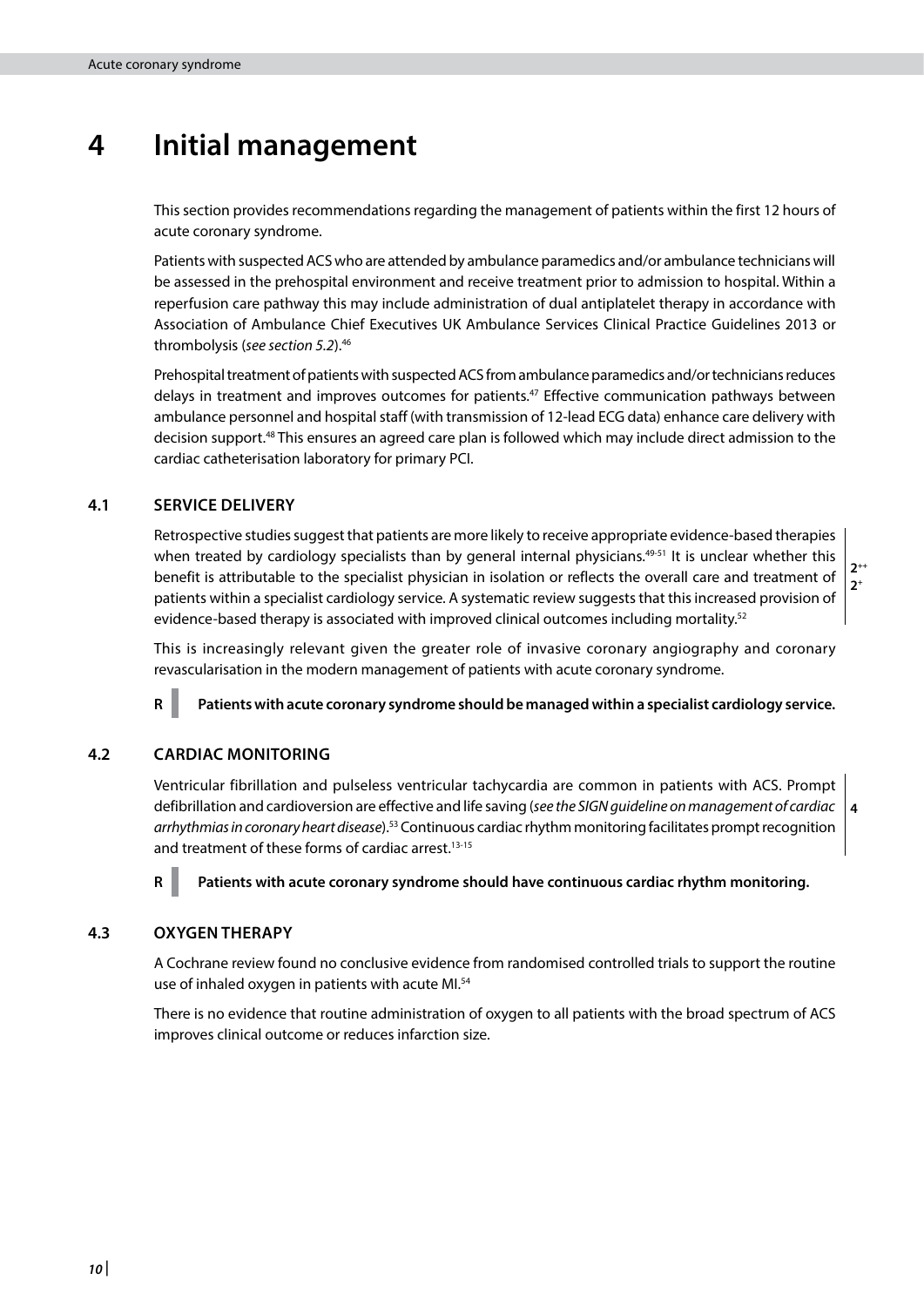### <span id="page-16-0"></span>**4.4 ANTIPLATELET THERAPY**

#### 4.4.1 ASPIRIN

In comparison with placebo, aspirin halves (absolute risk reduction (RR) 5.3%, relative RR 46%) the rate of vascular events (cardiovascular death, non-fatal MI and non-fatal stroke) in patients with unstable angina and reduces it by nearly a third (absolute RR 3.8%, relative RR 30%) in those with acute MI.55

Aspirin may have been self administered or administered by the ambulance service prior to admission. Antiplatelet therapy in individuals with pre-existing indications for anticoagulation is not specifically considered in this guideline.

#### 4.4.2 COMBINATION ASPIRIN AND P2Y<sub>12</sub>-RECEPTOR ANTAGONIST THERAPY

Combination therapy with aspirin and a P2Y<sub>12</sub>-receptor antagonist improves clinical outcomes (recurrent MI and death) in patients with ACS. Improvements in death and MI may be offset by increased rates of major bleeding. The choice of P2Y<sub>12</sub>-receptor antagonist will vary for different subgroups of patients and will depend on clinical presentation.

#### *Clopidogrel*

In the CURE trial, combined aspirin (300 mg loading dose and 75–150 mg daily) and clopidogrel (300 mg loading dose and 75 mg daily) therapy was more effective than aspirin therapy alone. Combination therapy provided a further 2.1% absolute RR (20% relative RR) in the combined end point of cardiovascular death, stroke or MI in high-risk patients (electrocardiographic evidence of ischaemia or elevated cardiac markers) with non-ST-segment-elevation ACS.<sup>56</sup> This benefit was seen within 24 hours and was principally due to a reduction in MI or refractory ischaemia.56,57

The CLARITY-TIMI 28 (clopidogrel 300 mg loading dose and 75 mg daily) and COMMIT/CCS (clopidogrel 75 mg daily) trials have demonstrated an increased patency rate of the infarct-related artery and reduced mortality when comparing combination aspirin and clopidogrel therapy with aspirin alone in patients with ST-segment-elevation ACS.58,59 The reductions in the rates of death, reinfarction or stroke (0.9% absolute (RR), 9% relative RR) and rate of death alone (0.6% absolute RR, 7% relative RR) were achieved without any excess major bleeding and were predominantly seen when clopidogrel was administered within the first 12 hours.

#### *Prasugrel and ticagrelor*

Prasugrel (60 mg loading dose and 10 mg daily) and ticagrelor (180 mg loading dose and 90 mg twice daily) are more effective P2Y<sub>12</sub>-receptor antagonists than clopidogrel and evidence suggests that their use as dual therapy with aspirin improves composite clinical outcomes (cardiovascular mortality, recurrent MI and stroke) compared with dual therapy with aspirin and clopidogrel (*see Table 2*).<sup>60-70</sup>

In 18,624 patients with ACS, ticagrelor reduced vascular death, MI and stroke in comparison to clopidogrel (1.9% absolute RR, 16% relative RR,  $p<0.001$ ).<sup>67</sup> This benefit was seen irrespective of whether or not patients had undergone PCI. Ticagrelor also reduced all-cause mortality (1.4% absolute RR, 22% relative RR, p<0.001) when compared with clopidogrel.<sup>67</sup>

In 13,608 patients with ACS who were scheduled for treatment with PCI, prasugrel reduced cardiovascular death, non-fatal MI and non-fatal stroke in comparison to clopidogrel (2.2% absolute RR, 19% relative RR, p<0.001). However, it did not significantly reduce all-cause mortality in all patients with ACS (0.2% absolute RR, 5% relative RR,  $p=0.64$ <sup>69</sup> or in a subgroup of patients treated with primary PCI for ST-segment-elevation myocardial infarction (1.0% absolute RR, 24% relative RR, p=0.11) at 15 months follow up.<sup>71</sup> Furthermore, in a subsequent trial of 9,326 patients with ACS without ST-segment elevation who did not undergo revascularisation, prasugrel did not reduce the composite end point of cardiovascular death, non-fatal myocardial infarction, or non-fatal stroke compared with clopidogrel.<sup>64</sup>

**1+**

**1+**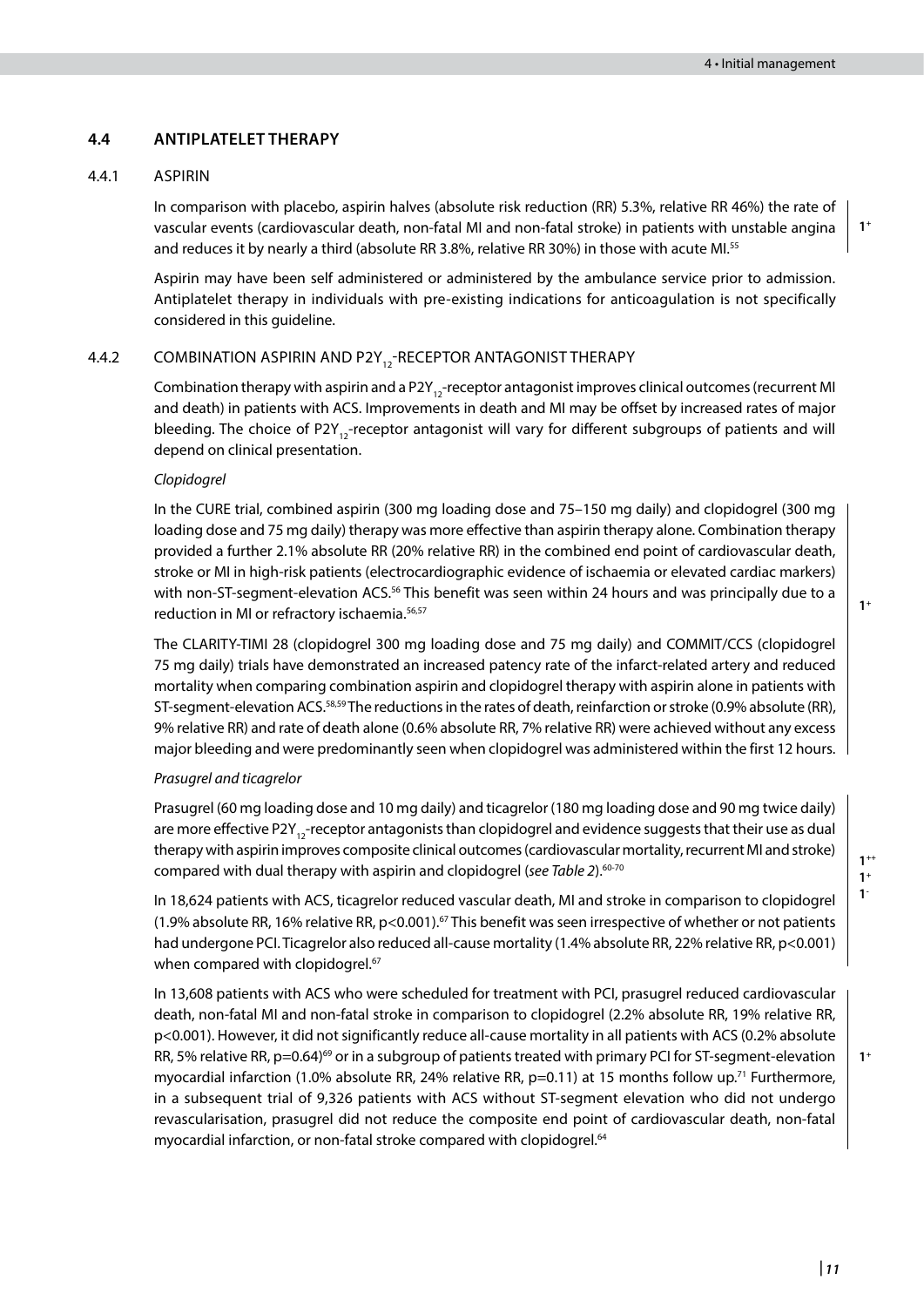Stent thrombosis is reduced by both prasugrel and ticagrelor, when compared with clopidogrel.<sup>66</sup> The reduction in stent thrombosis seen with prasugrel may have been overestimated because of the trial design (administration of drug at the time of PCI) and the more rapid onset of action associated with prasugrel compared with clopidogrel.65,68,69

Patients most at risk of stent thrombosis may be those who are also at increased risk of intracranial bleeding (for example, older patients, those with diabetes mellitus or previous MI) but there is insufficient evidence to inform decision making in these patient groups.

*Table 2: Composite and all-cause mortality outcomes for patients with ACS treated with prasugrel or ticagrelor compared with clopidogrel*

|                                                                                        | Primary composite end point                      |                | <b>All-cause mortality</b>                       |         |
|----------------------------------------------------------------------------------------|--------------------------------------------------|----------------|--------------------------------------------------|---------|
|                                                                                        | <b>Hazard ratio</b><br>(95% CI)                  | <b>ARR (%)</b> | <b>Hazard ratio</b><br>(95% CI)                  | ARR (%) |
| Ticagrelor <sup>67</sup><br>(managed with or<br>without coronary<br>revascularisation) | 0.84<br>$(0.77 \text{ to } 0.92)$<br>p<0.001     | 1.9            | 0.78<br>$(0.69 \text{ to } 0.89)$<br>p<0.001     | 1.4     |
| Prasugrel <sup>69</sup><br>(scheduled for PCI)                                         | 0.81<br>$(0.73 \text{ to } 0.90)$<br>p<0.001     | 2.2            | 0.95<br>$(0.78 \text{ to } 1.16)$<br>$p=0.64$    | 0.2     |
| Prasugrel <sup>64</sup><br>(managed<br>without coronary<br>revascularisation)          | $0.96*$<br>$(0.86 \text{ to } 1.07)$<br>$p=0.45$ | 0.6            | $0.94*$<br>$(0.82 \text{ to } 1.08)$<br>$p=0.40$ | 0.5     |

*ARR – absolute risk reduction, CI – confidence interval, PCI – percutaneous coronary intervention \* data shown for all patients and not restricted to those <75 years*

An increase in major bleeding has been reported with prasugrel and ticagrelor, including fatal intracranial bleeding with prasugrel.<sup>69,72</sup> Results are inconsistent with some studies reporting no increase in major bleeding with ticagrelor compared with clopidogrel,<sup>60,62,67</sup> prasugrel compared with clopidogrel,<sup>64</sup> and ticagrelor or prasugrel compared with clopidogrel.<sup>66</sup> **1++ 1+**

Other adverse effects reported for P2Y<sub>12</sub>-receptor antagonists are transient bradycardia and dyspnoea, most marked with ticagrelor.<sup>62,63,67,73</sup>

Studies comparing prasugrel to clopidogrel,<sup>74,75</sup> and ticagrelor to clopidogrel <sup>76-78</sup> have shown that ticagrelor (for the prevention of atherothrombotic events in adult patients with acute coronary syndrome) and prasugrel (for the prevention of atherothrombotic events in patients with ACS undergoing primary or delayed PCI) are cost-effective treatment options compared with clopidogrel.

- **R In the presence of ischaemic electrocardiographic changes or elevation of cardiac troponin, patients with an acute coronary syndrome should be treated immediately with both aspirin (**300 mg loading dose**) and ticagrelor (**180 mg loading dose**).**
- **R For patients with acute coronary syndrome undergoing percutaneous coronary intervention aspirin and prasugrel (**60 mg loading dose**) may be considered.**
- **R Patients with acute coronary syndrome should be considered for aspirin** (300 mg loading dose) **and clopidogrel** (300 mg loading dose) **where the risks** (bleeding) **outweigh the benefits (**reduction in recurrent atherothrombotic events**) of ticagrelor or prasugrel.**

The optimal duration of dual antiplatelet therapy is covered in section 8.1.2

**1+ 1-**

> **1++ 1+**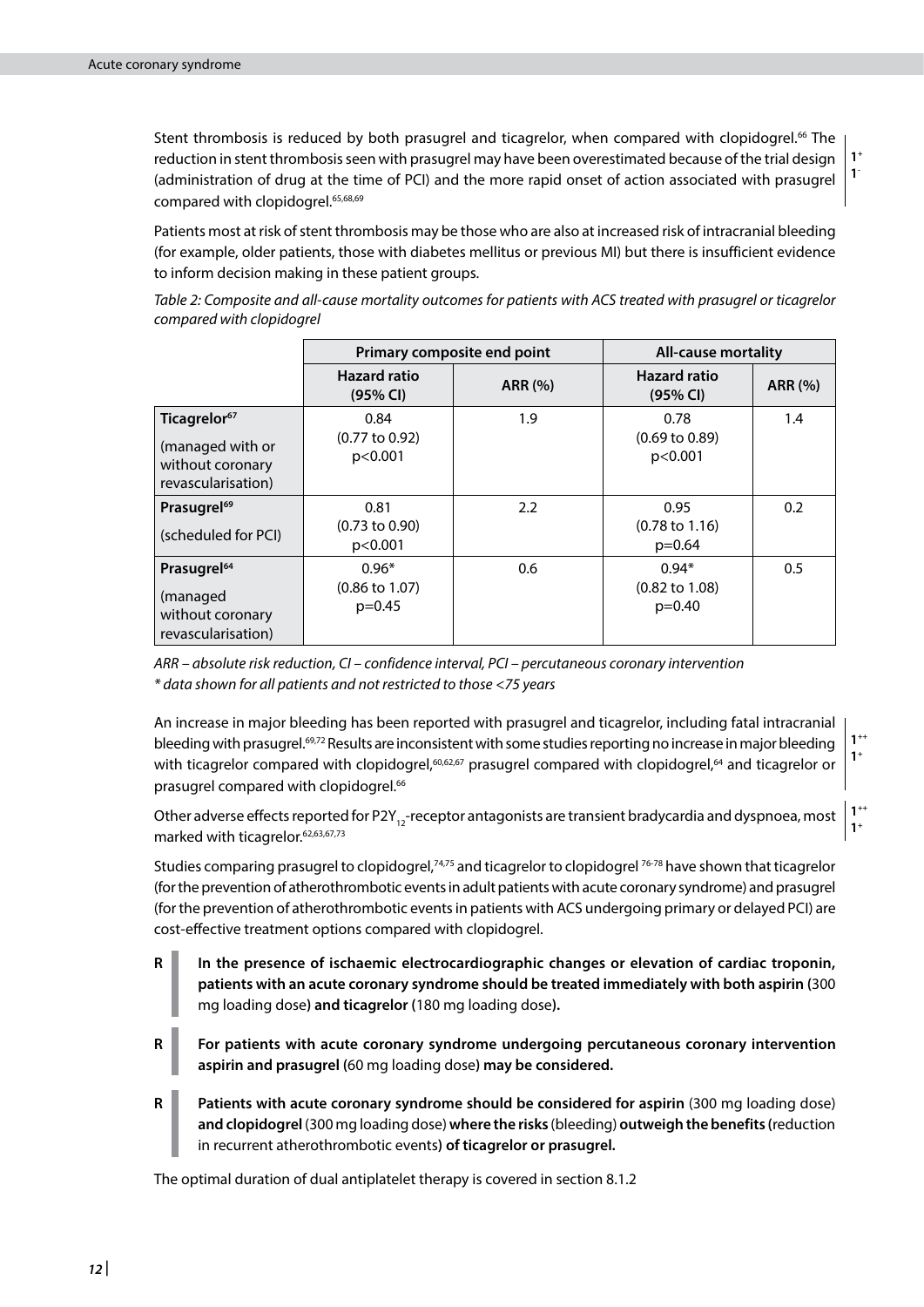<span id="page-18-0"></span>The British National Formulary (BNF) notes that ticagrelor is contraindicated in individuals with active bleeding or history of intracranial haemorrhage. It advises that ticagrelor should be discontinued seven days before elective surgery if the antiplatelet effect is not desirable. Caution is advised in patients at risk of increased bleeding from trauma, surgery, or other pathological conditions and in those with asthma or chronic obstructive pulmonary disease. Caution is also indicated in individuals with bradycardia, second- or third-degree atrioventricular block or sick sinus syndrome.<sup>9</sup>

Prasugrel is contraindicated in individuals with active bleeding or history of stroke or transient ischaemic attack. The BNF advises that prasugrel should be discontinued seven days before elective surgery if the antiplatelet effect is not desirable. Caution is advised in the elderly, patients at risk of increased bleeding from trauma, surgery, gastrointestinal bleeding or active peptic ulcer disease and in those with body weight <60 kg.<sup>9</sup>

Clopidogrel is contraindicated in individuals with active bleeding. The BNF advises that clopidogrel should be discontinued seven days before elective surgery if the antiplatelet effect is not desirable. Caution is advised in patients at risk of increased bleeding from trauma, surgery, or other pathological conditions.<sup>9</sup>

### **4.5 ANTICOAGULANT THERAPY**

#### 4.5.1 UNFRACTIONATED HEPARIN

#### *Non-ST-segment-elevation acute coronary syndrome*

In patients with non-ST-segment-elevation ACS, unfractionated heparin (UFH) treatment for at least 48 hours reduces the combined end point of death or MI (absolute RR 2.5%, relative RR 33%).<sup>80</sup> This is predominantly driven by a reduction in non-fatal MI.

#### *ST-segment-elevation acute coronary syndrome*

In patients with ST-segment-elevation ACS following aspirin and thrombolysis with fibrin-specific agents, UFH reduces the rate of reinfarction (absolute RR 0.3%) and death (absolute RR 0.5%).<sup>81</sup>

#### 4.5.2 LOW MOLECULAR WEIGHT HEPARIN

#### *Non-ST-segment-elevation acute coronary syndrome*

A Cochrane review of seven randomised controlled trials (RCTs) (n=11,092) reported that low molecular weight heparin (LMWH) treatment (principally enoxaparin) reduced MI and coronary revascularisation procedure rates compared with UFH. There was no difference in mortality or major bleeding episodes. The number of patients needed to treat (NNT) with LMWH rather than UFH to prevent one MI was 125 and to prevent one extra revascularisation procedure was 50. Benefits from LMWH remain evident well beyond the duration of treatment and in the TIMI IIB trial were still evident at one year.82 Extended use of LMWH beyond the inpatient stay or for more than eight days is of no value.<sup>83</sup>

When used in combination with glycoprotein IIb/IIIa receptor antagonists, LMWH is no more efficacious than UFH but is associated with similar or fewer bleeding complications.<sup>84,85</sup>

#### *ST-segment-elevation acute coronary syndrome*

RCTs comparing LMWH with UFH in patients with ST-segment-elevation ACS show some advantages for LMWH, principally enoxaparin.<sup>85-87</sup> Meta-analysis confirms that, in patients treated with thrombolytic therapy, LMWH (enoxaparin) is associated with better outcomes (MI, absolute RR 2.3%, relative RR 41%; recurrent ischaemia, absolute RR 2.0%, relative RR 30%; death or MI, absolute RR 2.9%, relative RR 26%; and death, MI or recurrent ischaemia, absolute RR 4.8%, relative RR 28%) but no decrease in mortality when compared with UFH.<sup>88</sup> There is an increase in major bleeding particularly when using enoxaparin with alteplase or tenecteplase (1% absolute risk increase, 44% relative risk increase). This is seen predominantly in patients over 75 years of age where the dose of enoxaparin may need to be reduced.<sup>89</sup>

These findings have been confirmed in a large RCT (ExTRACT; n=20,506) of enoxaparin given throughout hospital admission versus UFH for at least 48 hours. The primary end point of death or recurrent MI was reduced (absolute RR 2.1%, relative RR 17%) although overall mortality was unchanged. Major bleeding was

**1++ 1+**

**1++**

**1+**

**1+**

*| 13*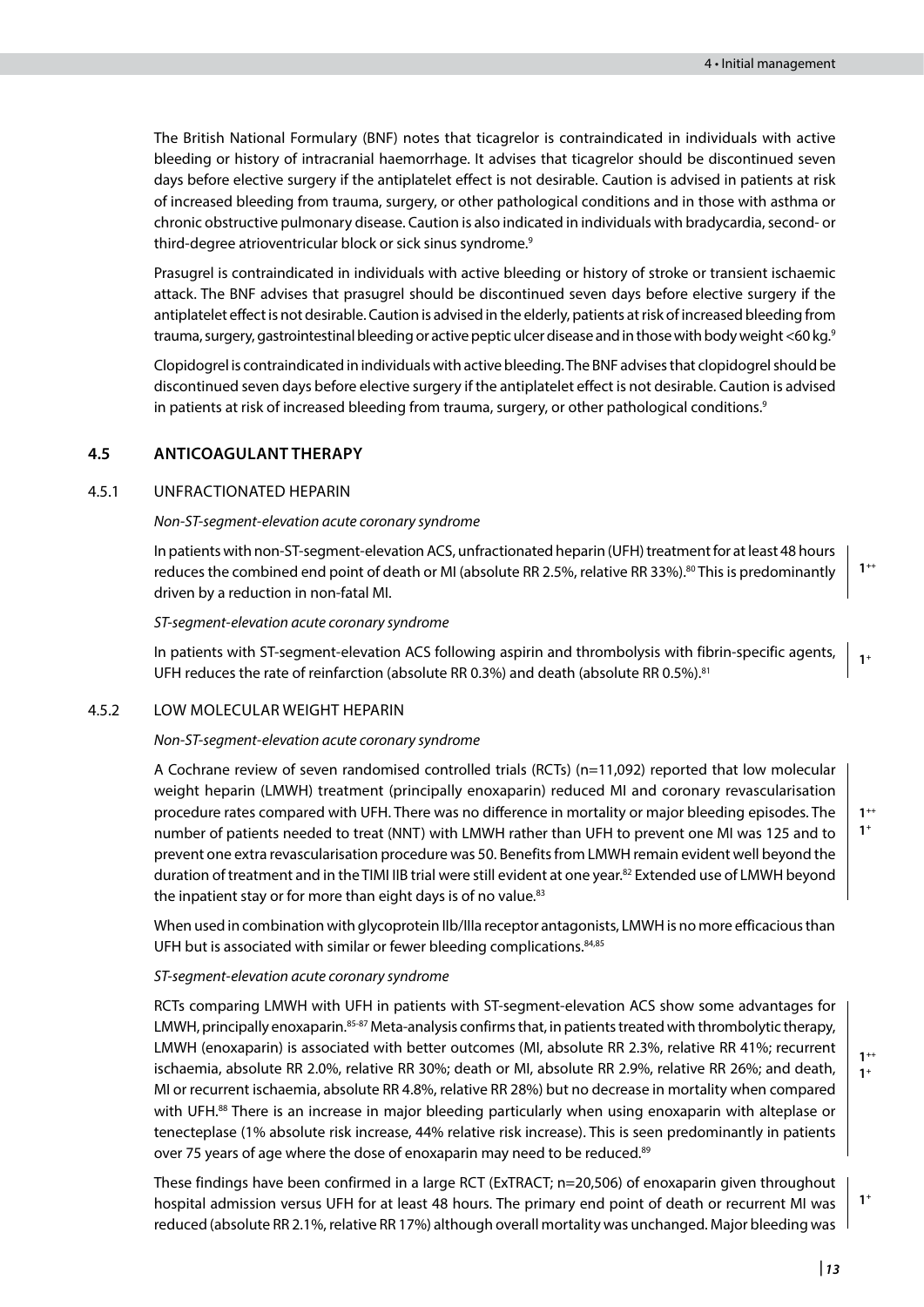increased at 30 days (absolute risk increase 0.7%, relative risk increase 53%). Although superior efficacy of enoxaparin was apparent by 48 hours, this trial observed a rise in event rates after UFH was discontinued suggesting that 48 hours of anticoagulation is insufficient.<sup>90</sup> **1+**

#### 4.5.3 DIRECT THROMBIN INHIBITORS

A meta-analysis of 11 randomised trials has demonstrated modest superiority of direct thrombin inhibitors, such as hirudin or bivalirudin, over UFH in patients with ACS.<sup>91</sup> Although there was no effect on mortality, there was a 20% relative RR (0.7% absolute RR) in reinfarction at seven days, maintained at 30 and 180 days. In comparison with UFH, there was no excess bleeding risk, except when used in patients with ST-segmentelevation ACS having thrombolysis where the 30% relative RR in reinfarction at four days was offset by a 32% relative risk increase in moderate bleeding.<sup>92</sup>

Although there have been no comparative studies between direct thrombin inhibitors and LMWH in patients with ACS, direct thrombin inhibitors appear to have a similar magnitude of benefit over UFH to that seen with LMWH. 83,91

## 4.5.4 SYNTHETIC PENTASACCHARIDES

#### *Non-ST-segment-elevation acute coronary syndrome*

In the OASIS-5 RCT (n=20,078) the synthetic pentasaccharide, fondaparinux (subcutaneous injection 2.5 mg daily), had similar clinical efficacy to enoxaparin (subcutaneous injection 1 mg/kg twice daily) but with reduced risk of major bleeding (absolute RR 1.9%; relative RR 48%). Although the primary end points (death, MI or refractory ischaemia) were similar, both short- (30 day) and long-term (180 day) mortalities were lower with fondaparinux (absolute RR 0.6 % and 0.7%; relative RR 17% and 11%, respectively).<sup>93</sup>

#### *ST-segment-elevation acute coronary syndrome*

In the OASIS-6 RCT (n=12,092), intravenous bolus followed by daily subcutaneous fondaparinux injection (2.5 mg) reduced the primary end point of death or recurrent MI at 30 days (absolute RR 1.5%; relative RR 14%) compared with treatment with placebo or UFH. Death rates at all time points (9, 30 and 180 days) were reduced (30 days; absolute RR 1.1%, relative RR 13%) and the incidence of major bleeding was unaffected. These benefits were only seen in those patients not treated with primary PCI.<sup>94</sup>

Due to multiple study groups and treatment regimens, the interpretation of the OASIS-6 trial is complex. In contrast to the OASIS-5 trial, there was no direct head-to-head comparison of fondaparinux with LMWH.  $\mid$  1\*\* Moreover, nearly 50% of patients recruited did not have a clear indication for anticoagulation and were randomised to placebo or fondaparinux. The OASIS-6 trial included patients presenting up to 24 hours from symptom onset. Almost a quarter of the patients had no reperfusion therapy, and in those that did, streptokinase was the predominant (73%) thrombolytic agent.

Because of the differences in inclusion criteria, study design and length of anticoagulant therapies, the OASIS-6 and ExTRACT trials do not lend themselves to direct comparison. The ExTRACT trial was limited to those patients receiving predominantly (80%) fibrin-specific thrombolytic therapy. In the subgroup of OASIS-6 who did receive thrombolytic therapy and were randomised to either fondaparinux or UFH (n=2,666), there was a reduction in death (absolute RR 3.2%, relative RR 21%) and in death or recurrent MI (absolute RR 4.1%, relative RR 23%) in those patients treated with fondaparinux. This was a modest-sized subgroup analysis and should be interpreted with caution.

#### 4.5.5 OVERVIEW AND RECOMMENDATIONS

Use of anticoagulant therapy in patients with ACS favours progressively lower molecular weight heparins and more prolonged (>48 hours) durations of therapy. The pentasaccharides appear to have the best efficacy and safety profile with a reduction in adverse bleeding events coupled with a reduction in short- to medium-term mortality. Fondaparinux is the only pentasaccharide currently available for clinical use. There is a concern that LMWH and pentasaccharides do not provide adequate anticoagulation in patients undergoing PCI.

**1++**

**1++**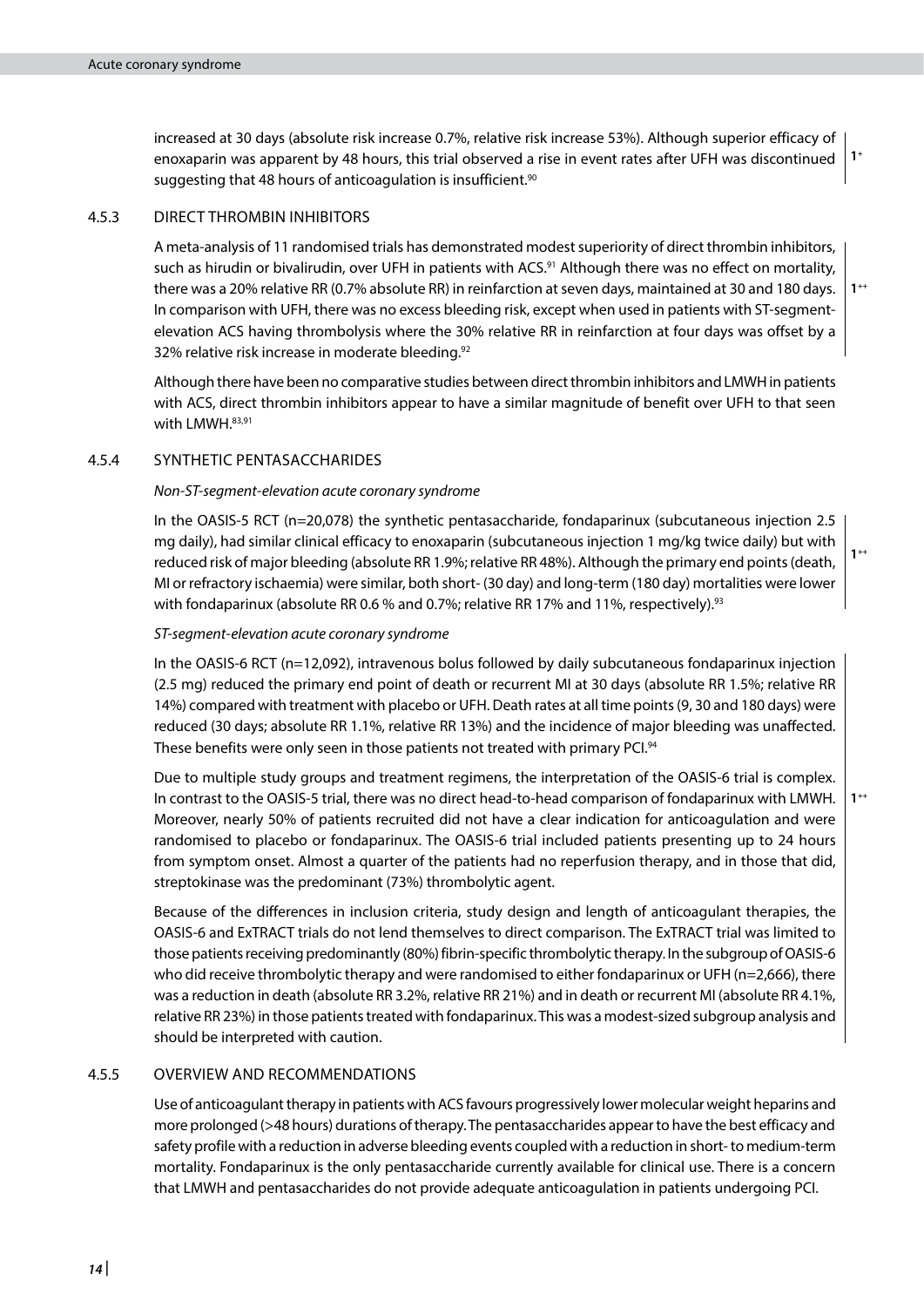<span id="page-20-0"></span>Large-scale RCTs (OASIS-5 and OASIS-6) appear to favour the use of fondaparinux over LMWH. The apparent superiority of fondaparinux in patients with non-ST-segment-elevation ACS is based upon a single large RCT (OASIS-5) and predominantly relates to short-term reductions in bleeding risk and apparent longer-term mortality benefits.93,94

In patients with ST-segment-elevation ACS, the lack of a direct comparison between fondaparinux and LMWH, and the markedly differing inclusion criteria, make specific recommendations challenging. In the relevant clinical trials evidence suggesting superiority of fondaparinux is insufficient to recommend its use in preference to LMWH. The OASIS-6 trial was distinguished by the inclusion of patients with ST-segmentelevation ACS who did not receive reperfusion therapy. Its use in this subpopulation did confer therapeutic benefit and fondaparinux should be the agent of choice in this group.<sup>94</sup>

Three large and well-conducted RCTs (ExTRACT, OASIS-5 and OASIS-6) have demonstrated that a therapeutic strategy of 48 hours of anticoagulation is insufficient, with an increased risk of MI apparent following early cessation of therapy. 90,93,94

- **R In the presence of ischaemic electrocardiographic changes or elevation of cardiac markers, patients with an acute coronary syndrome should be treated immediately with fondaparinux or low molecular weight heparin.**
- **R Patients with an ST-segment-elevation acute coronary syndrome who do not receive reperfusion therapy should be treated immediately with fondaparinux.**
- Anticoagulant therapy should be continued for eight days, or until hospital discharge or coronary revascularisation.

### **4.6 BETA BLOCKERS**

#### 4.6.1 NON-ST-SEGMENT-ELEVATION ACUTE CORONARY SYNDROME

There are no large-scale RCTs of beta-blocker therapy in patients with non-ST-segment-elevation ACS. Meta-analysis of small RCTs in patients with unstable angina suggests that beta blockers reduce the rate of progression to MI by 13%.95 Given their secondary preventative benefits in patients with a recent MI (*see the SIGN guideline on risk estimation and the prevention of cardiovascular disease*) 96 beta blockers should be the first line anti-anginal agent of choice in patients with non-ST-segment-elevation ACS.

## 4.6.2 ST-SEGMENT-ELEVATION ACUTE CORONARY SYNDROME

The ISIS-1 trial described an early (seven day) benefit in cardiovascular mortality from intravenous betablocker therapy in patients with MI with a 15% relative RR (0.68% absolute RR).<sup>97</sup> This benefit appeared to be mediated through a reduction in cardiac rupture.<sup>98</sup> This trial was conducted before the widespread use of thrombolytic therapy and it is unclear how relevant these findings are in the contemporary treatment of MI.

The COMMIT/CCS RCT of 45,852 patients with ST-segment-elevation ACS demonstrated that immediate intravenous (metoprolol 5–15 mg) followed by oral (metoprolol 50 mg four times daily for the first 24 hours followed by 200 mg controlled-release metoprolol daily thereafter) beta blockade had no effect on mortality or the coprimary end points of death, reinfarction or cardiac arrest. There was a 0.5% absolute RR in reinfarction (18% relative RR) and arrhythmic death (17% relative RR) but at the expense of an absolute risk increase of 1.1% (relative increase of 30%) in cardiogenic shock. The reduction in death from ventricular fibrillation was counterbalanced by an increase in death from cardiogenic shock. The risk of cardiogenic shock was seen within the first day of presentation and in patients presenting with hypotension or in Killip class III.<sup>99</sup>

**1++ 1+**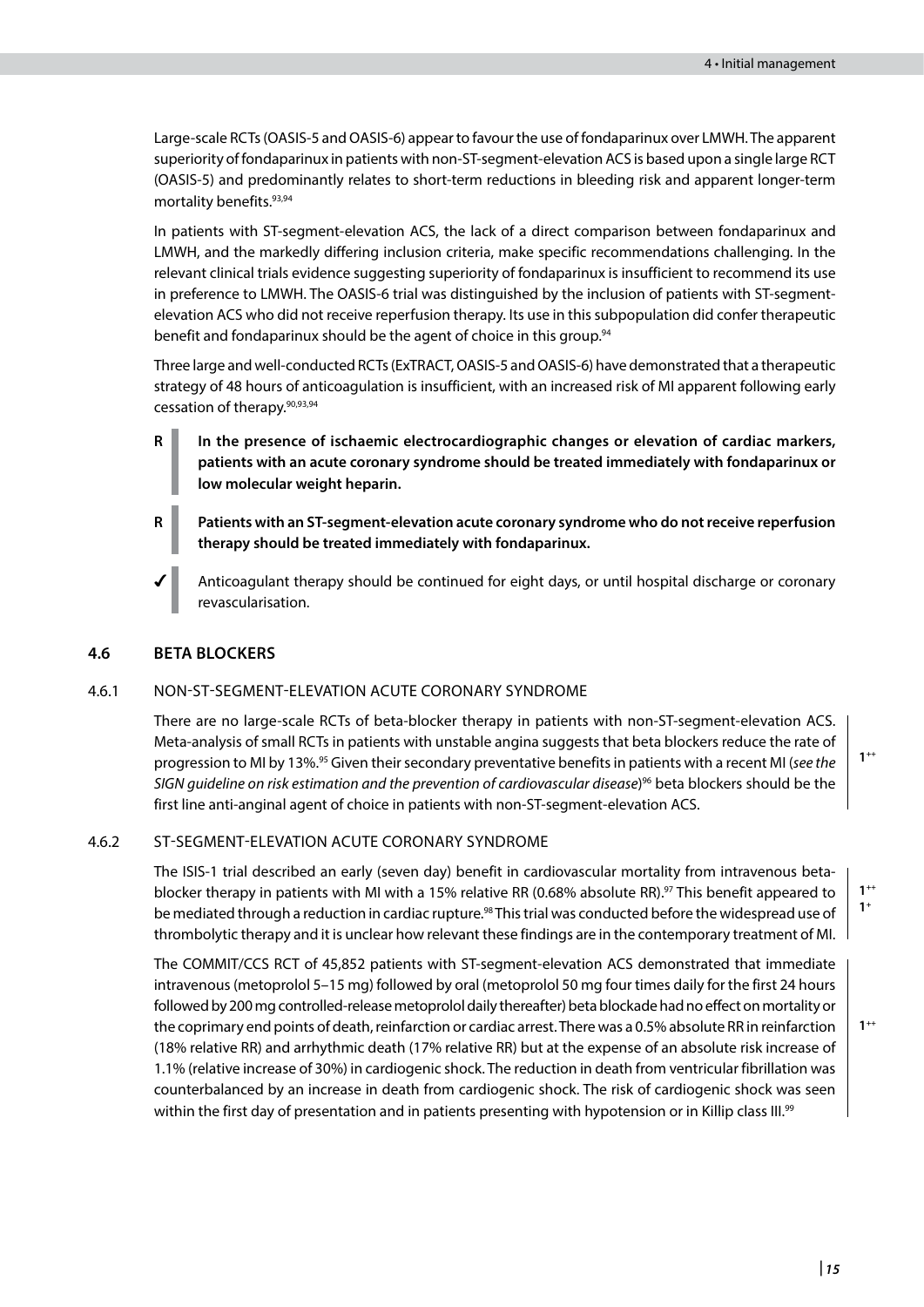<span id="page-21-0"></span>Previous RCTs and a meta-analysis have failed to demonstrate a mortality benefit of early beta blockade. 97,100,101 A subsequent meta-analysis (conducted by the COMMIT/CCS authors) of RCTs of early beta blockade in 52,645 patients with ST-segment-elevation ACS in Killip class I (no clinical evidence of heart failure) with systolic blood pressure >105 mm Hg and heart rate >65/min found that intravenous followed by oral beta blockade reduces mortality (absolute RR 0.7%, relative RR 13%), reinfarction (absolute RR 0.5%, relative RR 22%) and cardiac arrest (absolute RR 0.7%, relative RR 15%).<sup>99</sup>

**R In the absence of bradycardia or hypotension, patients with acute coronary syndrome in Killip class I should be considered for immediate intravenous and oral beta blockade.**

## **4.7 GLYCAEMIC CONTROL**

Elevated blood glucose at hospital admission is a strong independent risk marker for patients with MI.102 Two major RCTs (DIGAMI 1 and DIGAMI 2) and a smaller single-centre trial (BIOMArCS-2) have investigated the effects of insulin and glucose infusion in diabetic patients with acute MI.<sup>103-105</sup> In the DIGAMI 1 trial (n=620), intensive metabolic control, aiming for a target glucose concentration of 7.0 to 10.9 mmol/L using insulin and glucose infusion in patients with diabetes mellitus or a blood glucose >11.0 mmol/L, conferred a marked mortality benefit at one year (18.6% *v* 26.1%).<sup>103</sup> More aggressive targets are potentially harmful.<sup>104</sup> The subsequent DIGAMI 2 trial (n=1,253) investigated whether long-term insulin therapy should be considered in patients with type 2 diabetes mellitus and acute MI. It demonstrated that long-term insulin was of no additional benefit, although there was extensive use of insulin at discharge in all treatment groups making interpretation difficult. For patients with type 2 diabetes mellitus, insulin is not required beyond the first 24 hours unless clinically required for the management of their diabetes.<sup>105</sup>

The BIOMArCS-2 trial of tight glycaemic control (4.7 to 6.1 mmol/L) in patients with and without diabetes (except those currently receiving insulin) with hyperglycaemia, reported no evidence of benefit from intensive insulin therapy and an increase in adverse events.<sup>104</sup>

- **R Patients with confirmed acute coronary syndrome and diabetes mellitus or marked hyperglycaemia**  (>11.0 mmol/L) **should have immediate blood glucose control aiming for a target glucose concentration of 7.0 to 10.9 mmol/L**
	- Instituting an insulin and glucose infusion should not delay institution of time-dependent interventions such as primary PCI.

**1++**

**1+**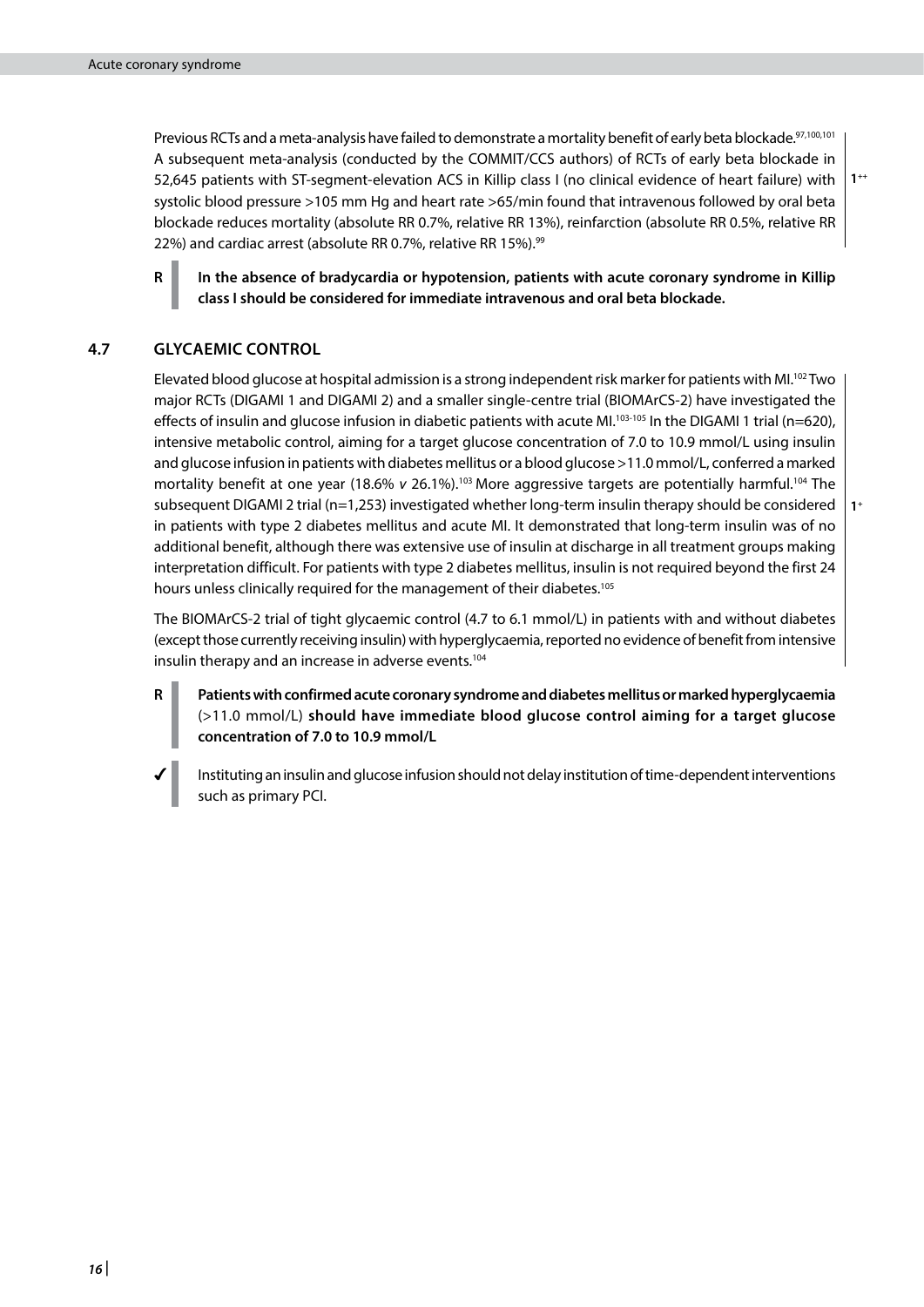# <span id="page-22-0"></span>**5 Reperfusion therapy for ST-segment-elevation acute coronary syndrome**

This section provides further recommendations regarding the immediate (within the first 12 hours) management of patients with ST-segment-elevation ACS, focusing on both primary PCI and thrombolysis. Investigation and revascularisation in patients with non-ST-segment-elevation acute coronary syndrome is discussed in section 7.1.1

# **5.1 CHOICE OF REPERFUSION THERAPY**

A systematic review and meta-analysis of RCT data showed that primary PCI is superior to thrombolysis for the treatment of patients with ST-segment-elevation ACS.<sup>106,107</sup> When compared with thrombolysis, primary PCI reduced short- and long-term mortality, stroke, reinfarction, recurrent ischaemia and the need for CABG surgery as well as the combined end point of death or non-fatal reinfarction (*see Table 3*). This benefit was consistent across all patient subgroups and was independent of the thrombolytic agent used. The greatest benefit was seen in those patients treated within 12 hours of symptom onset.106,107

| <b>Clinical indices</b>           | <b>Fvent Rate</b> |         | Absolute  | Relative  |            |
|-----------------------------------|-------------------|---------|-----------|-----------|------------|
|                                   | Thrombolysis      | PCI     | <b>RR</b> | <b>RR</b> | <b>NNT</b> |
| Short-term mortality (4–6 weeks)  | 8%                | 5%      | 3%        | 36%       | 33         |
| Long-term mortality (6-18 months) | 8%                | 5%      | 3%        | 38%       | 33         |
| Stroke                            | 2%                | $< 1\%$ | 2%        | 64%       | 50         |
| Reinfarction                      | 8%                | 3%      | 5%        | 59%       | 20         |
| Recurrent ischaemia               | 18%               | 7%      | 11%       | 59%       | 9          |
| Death or non-fatal reinfarction   | 12%               | 7%      | 5%        | 44%       | 20         |
| Need for CABG                     | 13%               | 8%      | 5%        | 36%       | 20         |

*Table 3: Advantages of primary percutaneous coronary intervention over thrombolysis106* 

# **R Patients with an ST-segment-elevation acute coronary syndrome should be treated immediately with primary percutaneous coronary intervention.**

## 5.1.1 TRANSFER OF PATIENTS TO INTERVENTIONAL CENTRES

Two randomised trials have shown that emergency transfer of patients to interventional centres for PCI can be undertaken safely.108,109 Prompt transfer of patients for primary PCI was associated with a reduction in the composite end point of death, reinfarction and stroke at 30 days (absolute RR 6%, relative RR 40%;<sup>108</sup> absolute RR 7%, relative RR 45%<sup>109)</sup> when compared with thrombolysis. This benefit was primarily driven by a reduction in reinfarction (absolute RR 4.7%, relative RR 75%;<sup>108</sup> absolute RR 1.7%, relative RR 55%<sup>109</sup>). In both trials overall, there was no difference in mortality compared with thrombolysis, although, where time from symptom onset was greater than three hours, this favoured PCI.

- **R Local protocols should be developed for the rapid treatment of patients presenting with STsegment-elevation acute coronary syndrome. Emergency transfer of patients to interventional centres for primary percutaneous coronary intervention should be considered.**
- Primary percutaneous coronary intervention should be delivered by the centre with the least travel time for the individual patient.
- All centres should participate in ongoing audit of primary PCI-related treatment delay against preferred standards.

Thrombolytic therapy is covered in section 5.2

**1+**

**1++**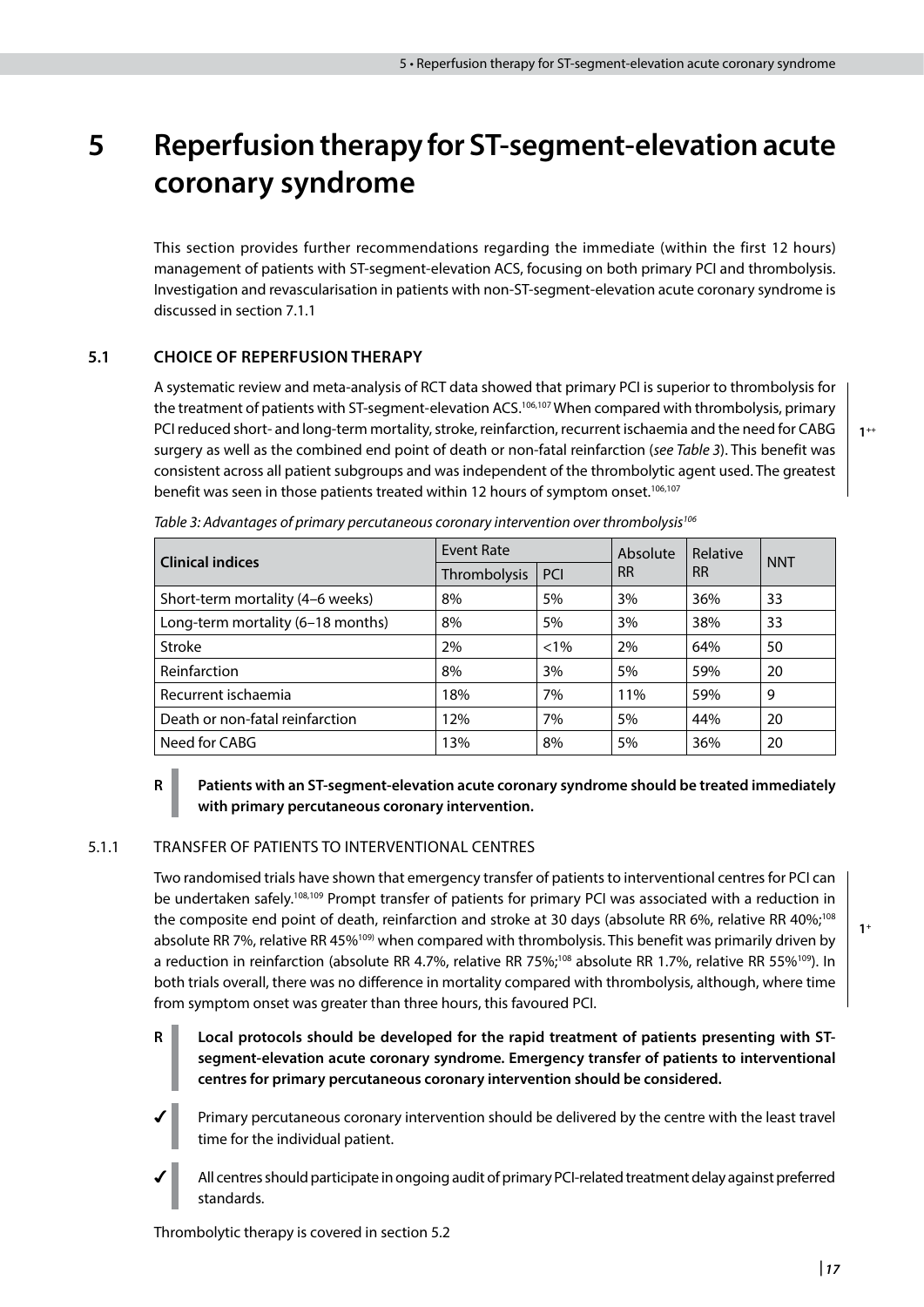#### <span id="page-23-0"></span>5.1.2 INTRACORONARY STENTING

In a meta-analysis of nine trials (n=4,433) of PCI, intracoronary stenting reduced reinfarction (absolute RR 1.2%, relative RR 33%) and target-vessel revascularisation (absolute RR 14.4%, relative RR 52%) at 12 months when compared with isolated balloon angioplasty. These benefits did not affect short- or long-term mortality.110

**1++ 1+**

> **1++ 1+ 1-**

**1- 2+ 4**

## **R Intracoronary stent implantation should be used in patients undergoing primary percutaneous coronary intervention.**

#### 5.1.3 THROMBECTOMY

Manual and mechanical thrombectomy can be used as adjunctive therapy during primary PCI. It has the potential to improve reperfusion with the benefit of reducing infarct size, major adverse cardiovascular events and mortality. Safety concerns include iatrogenic distal embolisation of thrombus, slow or no reflow, or coronary dissection, and increased risk of stroke at 30 days.

Early evidence of improved surrogate outcomes, implying improved perfusion and improved mortality, from two RCTs<sup>111,112</sup> and four systematic reviews/meta-analyses of small RCTs<sup>113-116</sup> has been challenged by the results of three multicentre RCTs, two of them large (n=7,244 and n=10,732), which did not demonstrate benefit from the routine use of manual thrombectomy.117-119 The two large RCTs reported no differences in all-cause mortality, recurrent MI, or stent thrombosis,<sup>117</sup> or in cardiovascular death, stent thrombosis or target-vessel revascularisation,118 although the latter trial reported an increase in stroke risk (0.7% *v* 0.3% for routine treatment). Compared with those receiving PCI alone, thrombus aspiration showed no reduction in rate of death from any cause, rehospitalisation for MI or stent thrombosis at one year.<sup>120</sup>

In specific patients with a large proximal thrombus burden, manual thrombectomy remains a reasonable adjunctive therapy.

## **R A manual thrombectomy device should not be used routinely during primary percutaneous coronary intervention.**

## **5.2 THROMBOLYTIC THERAPY**

When patients present with ST-segment-elevation ACS, but primary PCI is unavailable, many will benefit from immediate thrombolysis. When compared with placebo, thrombolytic therapy reduces 35-day mortality (1.9% absolute RR, 18% relative RR) in patients presenting with an ST-segment-elevation ACS.16,121 **1++**

#### 5.2.1 TIMING OF TREATMENT

Compared with primary PCI, the benefit of thrombolysis on six-month mortality is more time dependent and is associated with a lesser degree of myocardial salvage at all time points. 122,123 Considered expert opinion suggests that primary PCI is the recommended reperfusion therapy over fibrinolysis if performed by an experienced team within 120 minutes of first medical contact but that the target for quality assessment should be provision of primary PCI within 90 minutes of first medical contact.<sup>124</sup> **2+ 4**

Since the clinical benefits of thrombolysis are time dependent with an increase of 1.6 deaths per hour of delay per 1,000 patients treated,<sup>16</sup> various strategies have been successfully employed to minimise the delay between diagnosis and initiation of thrombolysis. These include prehospital thrombolysis,13,125 and thrombolysis delivered in the emergency department.<sup>126-128</sup>

## **R When primary percutaneous coronary intervention cannot be provided within 120 minutes of ECG diagnosis, patients with an ST-segment-elevation acute coronary syndrome should receive immediate (**prehospital or admission**) thrombolytic therapy.**

*18 |*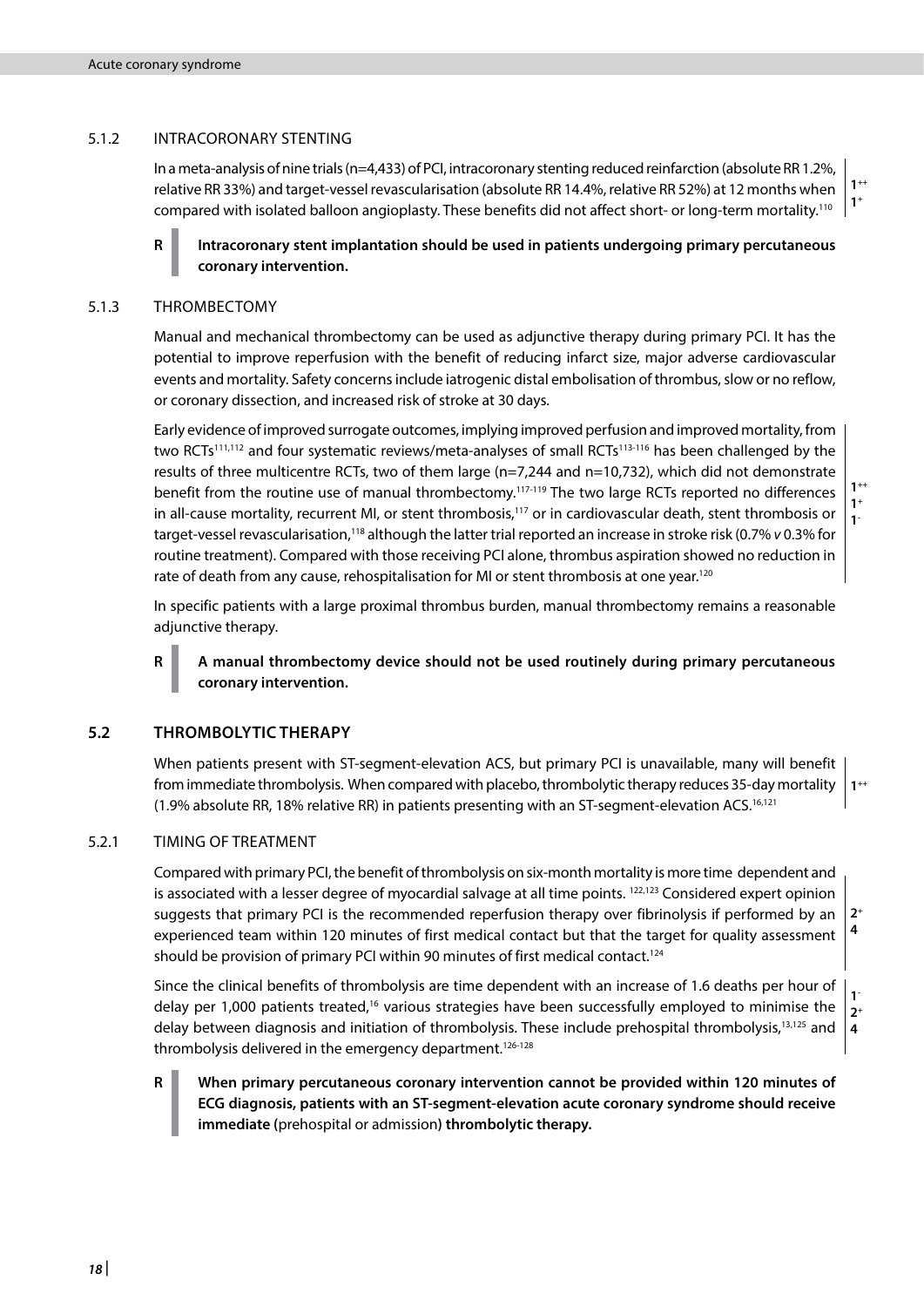## <span id="page-24-0"></span>5.2.2 CONTRAINDICATIONS TO THROMBOLYSIS

Absolute contraindications for thrombolysis include recent haemorrhage, trauma or surgery, coma, ischaemic stroke within three months, aortic dissection, bleeding diatheses, known structural cerebrovascular lesions including neoplasms, and any prior intracerebral haemorrhage.13,14,106 A full list of contraindications can be found in the BNF.<sup>9</sup> In patients who cannot receive primary PCI within 120 minutes and who are being considered for thrombolysis, approximately 40–50% of patients are deemed ineligible for thrombolytic therapy. This is most often (in 35% of ineligible patients) due to delayed presentation (>12 hours from symptom onset).<sup>129</sup> Patients ineligible because of contraindications to thrombolytic therapy (10-40%) should be considered for primary PCI.129,130 Primary PCI incurs a small bleeding risk from the administration of antiplatelet and anticoagulant therapies, and some relative contraindications may be common to both reperfusion strategies.

#### 5.2.3 CHOICE OF THROMBOLYTIC AGENT

Early trials of thrombolytic therapy established the mortality benefits of both fibrin-specific (tissue plasminogen activator; alteplase) and non-fibrin-specific agents (streptokinase) in patients with acute MI. Subsequent trials directly comparing the efficacy of these two classes of thrombolytic agents demonstrated similar mortality benefits at 30-35 days postinfarction, as confirmed by systematic review and meta-analysis.<sup>121,131,132</sup>

The imperative to reduce treatment delays and the constraints of administration in the prehospital setting favour bolus agents.

#### **R Thrombolysis should be conducted with a fibrin-specific agent.**

A bolus fibrin-specific agent is preferred on practical grounds, particularly in the prehospital setting.

## **5.3 COST EFFECTIVENESS OF REPERFUSION THERAPIES IN ST-SEGMENT-ELEVATION ACUTE CORONARY SYNDROME**

#### 5.3.1 PRIMARY PCI COMPARED WITH IN-HOSPITAL THROMBOLYSIS

A systematic review of 10 studies with long-term follow up found consistent evidence of lower total costs with primary PCI compared with in-hospital thrombolysis.<sup>106</sup> These reduced costs were associated with reduced length of hospital stay through early identification and discharge of low-risk patients, and need for fewer subsequent procedures.133,134 None of the studies contained resource or cost information directly relevant to the NHS.

To apply these findings to the UK, an economic model was developed using NHS costs (for the year 2003) and the clinical-effectiveness data derived by meta-analysis of effectiveness studies. In this model, primary PCI was compared with thrombolysis using reteplase. Primary PCI had a higher cost per case (approximately £550) but a gain in health status of 0.08, giving an incremental cost-effectiveness ratio of about £6,500 for each unit of health state gained.106 Using streptokinase rather than reteplase increased the incremental costeffectiveness ratio to almost £29,100 per unit of health state gained.106 This economic evaluation is limited to six months follow up and does not consider the longer-term consequences of treatment with either therapy.

The analysis did not use the conventional health outcome measure of a quality adjusted life year (QALY) but rather expressed benefit as a unit of health state gained. Thus the conventional thresholds for cost per QALY cannot be applied. Rather the results suggest primary PCI could be cost effective compared with thrombolysis using reteplase but are inconclusive in respect of primary PCI compared with thrombolysis using streptokinase.

**1+ 4**

**1+ 1++**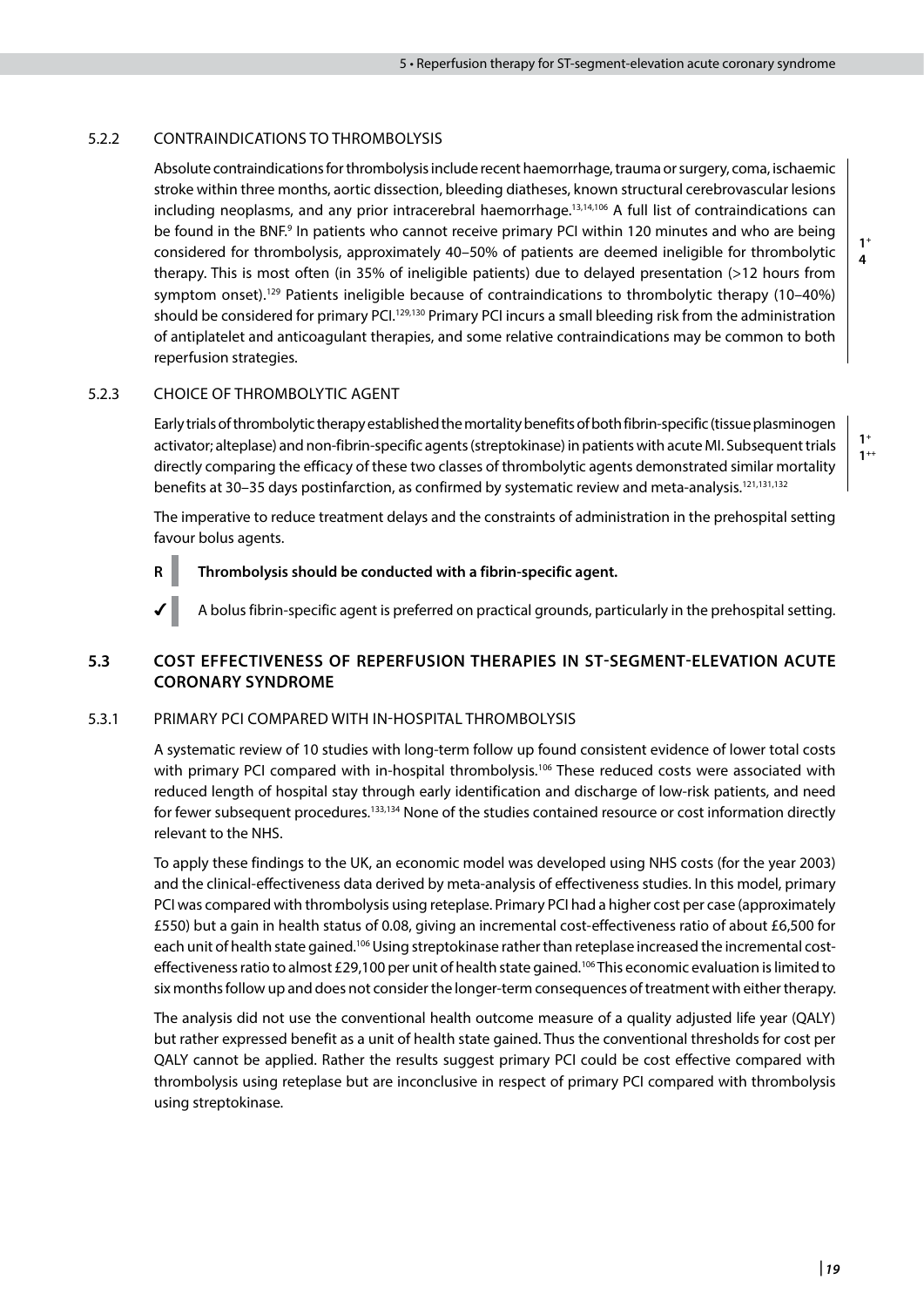### <span id="page-25-0"></span>5.3.2 PRIMARY PCI COMPARED WITH PREHOSPITAL THROMBOLYSIS

Where there is access to a PCI centre within two hours of symptom onset, one economic evaluation<sup>135</sup> using French costs for the year 2005 and clinical data from a randomised controlled trial,<sup>136</sup> concluded that it was more cost effective to reperfuse ST-segment-elevation ACS patients by PCI than by prehospital thrombolysis. The one year primary end points for the clinical event-rates of death, non-fatal myocardial infarction, and stroke were not different after primary PCI and prehospital thrombolysis with rescue PCI, but costs were lower for primary PCI. The main reasons for the lower costs in the primary PCI arm were lower initial length of stay and a lower rate of subsequent revascularisations.

#### 5.3.3 A COMPARISON OF DIFFERENT THROMBOLYTIC AGENTS

One systematic review of the clinical and cost effectiveness of different thrombolytic agents concluded that the differences in clinical outcome are so small that use of the cheapest product should be advocated.<sup>121</sup> As part of this study an economic model was developed from an NHS perspective, using the BNF list prices for thrombolytic agents for the year 2001 and excluding any differences in the cost of administration. These prices do not take into account the discounts available to different markets and geographical areas. The modelled results were highly sensitive to variations in the drug costs and the study concluded that the choice of agents should be governed by the relative prices of the drugs, assuming no difference in administration costs.

#### **5.4 'RESCUE' PERCUTANEOUS CORONARY INTERVENTION**

Rescue PCI is undertaken within 12 hours of thrombolysis when there is an apparent failure to reperfuse the infarct-related artery. Reperfusion is taken to have occurred when there is a >50% fall in ST-segment elevation or new onset of idioventricular rhythm.137,138

Previous guidelines recommend rescue PCI as the preferred strategy for patients who fail to reperfuse after thrombolysis.13,14 Rescue PCI is of particular benefit in those with large areas of myocardium at risk, haemodynamic compromise, evidence of heart failure or electrical instability and total occlusion or minimal flow in the infarct-related artery.<sup>13</sup>

A systematic review of trials of rescue PCI against conservative therapy after failed thrombolysis confirmed a reduction in early severe heart failure (absolute RR 8%, relative RR 68%) and one-year mortality in patients with clinical myocardial infarction (absolute RR 5%, relative RR 38%).<sup>139</sup> **1+**

In the REACT trial of patients who received thrombolysis within six hours of symptom onset (n=427), rescue PCI, performed at median of 414 minutes (interquartile range 350-505) from symptom onset, was associated  $\mid$  1++ with a marked reduction in the composite primary end point of death, reinfarction, stroke or severe heart failure (absolute RR 15%, relative RR 53%). This was predominantly driven by a reduction in reinfarction.<sup>140</sup>

**4**

**R Patients presenting with ST-segment-elevation acute coronary syndrome within six hours of symptom onset, who fail to reperfuse following thrombolysis, should be considered for rescue percutaneous coronary intervention.**

## **5.5 MULTIVESSEL PERCUTANEOUS CORONARY INTERVENTION**

Patients presenting with ST-segment-elevation ACS and multivessel disease are at higher risk of further events than patients with single-vessel disease. It is possible that treatment of all obstructive lesions may improve their outcomes. Multivessel PCI in an unstable patient is, however, more hazardous than it is in a stable patient and application of a broader inclusion policy may expose patients who are more susceptible to the risks (including cardiogenic shock in the event of acute severe ischaemia in the non-infarct territory, stent thrombosis, and contrast-induced nephropathy) of a longer, more complex procedure.

The possible treatment strategies for patients with ST-segment-elevation ACS and multivessel disease are culprit-only PCI, immediate multivessel PCI or staged multivessel PCI, with or without invasive or noninvasive assessments for ischaemia. The choice for an individual patient depends on a range of patient factors including severity and complexity of non-culprit disease and size of territory at risk of myocardial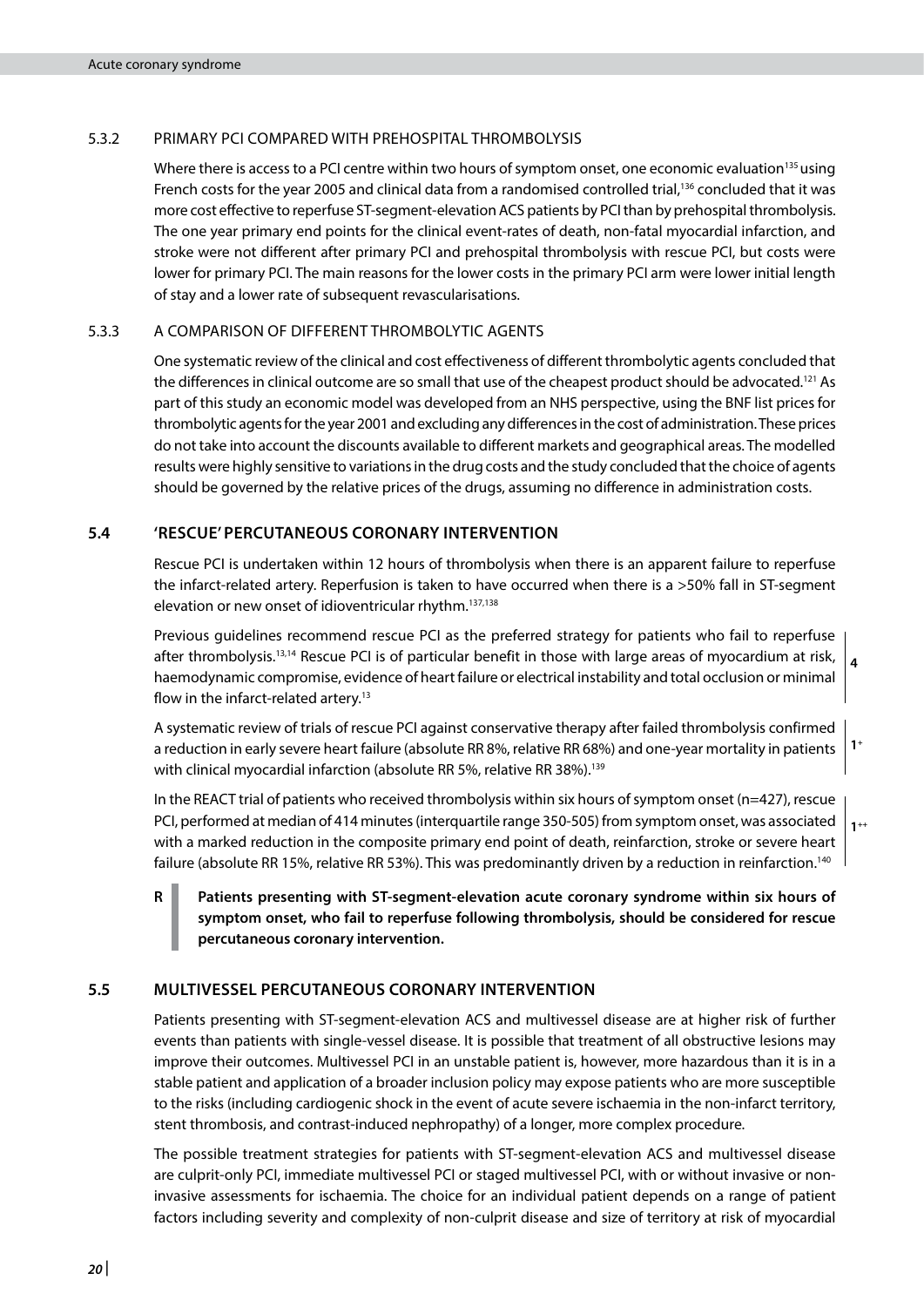infaction, and operational issues such as hospital and catheter laboratory availability, and operator fatigue. This combination of issues applies equally to recruitment into studies, which makes observational data particularly subject to bias, and hampers recruitment of consecutive patients to randomised trials.

A meta-analysis of four RCTs examined outcomes in patients treated either with culprit-only PCI (n=478) or multivessel PCI (either immediate or staged, n=566). During follow up (range 1–2.5 years), multivessel PCI reduced all-cause mortality (relative risk 0.57, 95% confidence interval (CI) 0.36 to 0.92, p=0.02) compared with culprit-only PCI. Risks of recurrent myocardial infarction (relative risk 0.41, 95% CI 0.23 to 0.75) and future revascularisation (relative risk 0.37, 95% CI 0.27 to 0.52) were also significantly reduced.<sup>141</sup> A further metaanalysis of seven trials (including the four included above) examined complete immediate revascularisation with either culprit-only or staged multivessel revascularisation and reported that immediate complete revascularisation reduced the odds of major coronary events by 41% (odds ratio (OR) 0.59, 95% CI 0.36 to 0.97). Complete revascularisation also reduced recurrent MI (OR 0.48, 95% CI 0.27 to 0.85) and repeat revascularisation (OR 0.51, 95% CI 0.31 to 0.84).142

The potential for harm from multivessel PCI is documented in observational data and the populations recruited to randomised studies represent only a small minority of patients with multivessel disease and ST-segment-elevation ACS.<sup>143</sup>

Currently there is insufficient good-quality evidence to support a recommendation for treating patients with ST-segment-elevation ACS and multivessel disease. Clinical judgement may be used to identify patients at low risk of complications from complete revascularisation.

**2-**

**1+**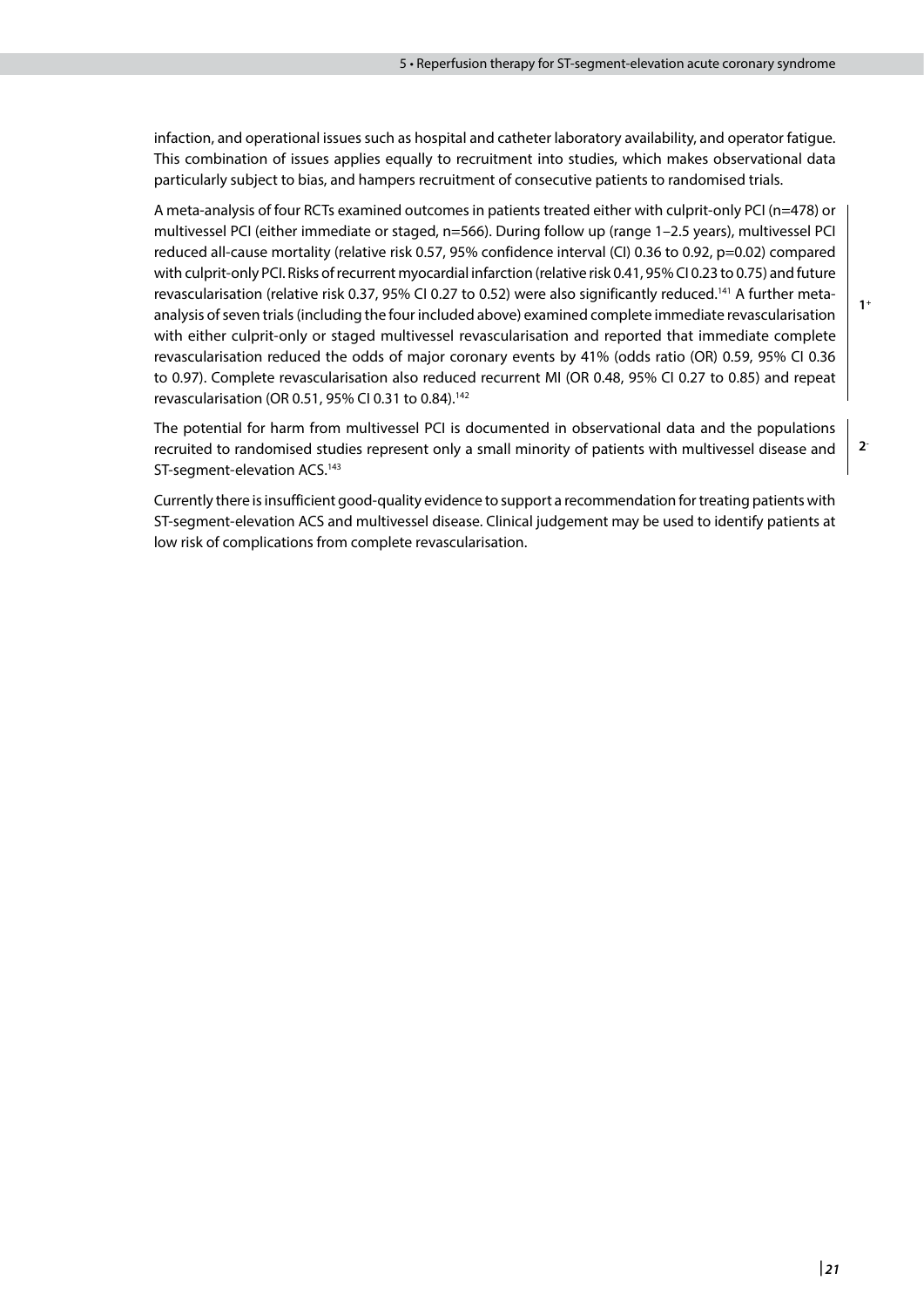# <span id="page-27-0"></span>**6 Risk stratification and non-invasive testing**

# **6.1 RISK STRATIFICATION**

There is evidence that identifying higher-risk individuals following admission allows selection of patients for early investigation and intervention. Data from the TACTICS-TIMI-18 and FRISC II trials in patients with non-ST-segment-elevation ACS suggest that the short-term (6–12 months) benefits of invasive investigation were predominantly seen in those at medium to high risk.<sup>144,145</sup> Analysis of long-term (five-year) outcomes in the RITA-3 trial has also demonstrated that those patients at moderate to high risk benefit most from coronary angiography and revascularisation.<sup>146</sup> Invasive investigation with coronary angiography with a view to revascularisation appears to be appropriate for patients with one- and five-year event (death or MI) rates of >10% and >20% respectively. Patients at lower risk do not appear to benefit.146

**R Risk stratification using clinical scores should be conducted to identify those patients with acute coronary syndrome who are most likely to benefit from early therapeutic intervention.**

#### 6.1.1 RISK STRATIFICATION SCORES

There are several clinical risk stratification scoring systems that can predict death or MI in patients with ACS: the most commonly used scores include GRACE,<sup>6,7</sup> TIMI,<sup>147,148</sup> PURSUIT,<sup>149</sup> and FRISC.<sup>144</sup> All are derived from RCT populations except GRACE which is obtained from an international 'real life' observational registry. It provides a unified scoring system for both ST-segment-elevation and non-ST-segment-elevation ACS. In  $\mid$  1+ prospective evaluations, the GRACE registry was the most predictive of outcome and has been validated using **2++** independent external datasets.150,151 The updated GRACE 2.0 ACS Risk Calculator uses revised algorithms for predicting death or death/myocardial infarction and provides population histograms of one- and three-year risk, indicating where the individual patient's result is positioned compared with the whole ACS population in the GRACE registry. The calculator is available online at www[.gracescore.org](http://gracescore.org) or as a mobile app.

**1++ 1+**

 Greater generalisability and accuracy favours the use of the GRACE score for risk stratification in patients with acute coronary syndrome.

## **6.2 ASSESSMENT OF CARDIAC FUNCTION**

A systematic review of observational studies in patients with clinical MI suggests that markers of left ventricular dysfunction and heart failure provide better prognostic information than stress testing.152 This is consistent with cohort studies that suggest plasma B-type natriuretic peptide concentrations and measurements of **2++** ejection fraction provide complementary prognostic information.<sup>153,154</sup>

The selection of certain therapies, such as mineralocorticoid receptor antagonists (see section 8.7),<sup>155</sup> may require the assessment of left ventricular function before initiation of therapy.

**R In patients with acute coronary syndrome, assessment of cardiac function should be conducted in order to identify those patients at high risk and to aid selection of appropriate therapeutic interventions.**

**2+**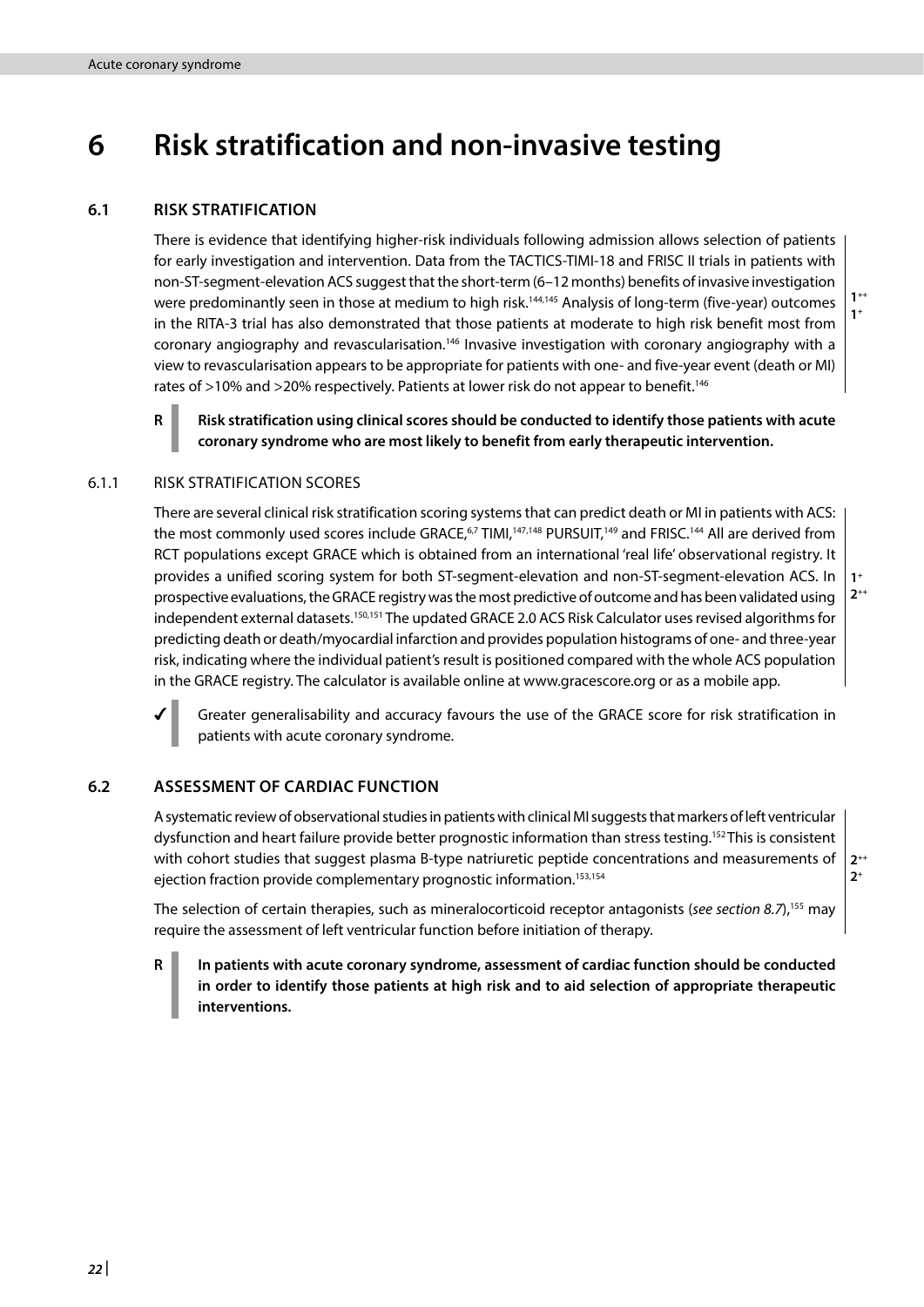**2++ 1+**

### <span id="page-28-0"></span>**6.3 STRESS TESTING**

A systematic review of 54 observational studies incorporating 19,874 patients with clinical MI found that predischarge stress testing provides limited additional prognostic information to guide patient management.152 All forms of non-invasive stress testing demonstrate similar sensitivities and specificities for the prediction of future cardiac events.<sup>152</sup> Although the negative predictive value is high (approximately 94%), the positive predictive value is low (<10% for cardiac death and <20% for cardiac death or MI). The sensitivity of these tests is poor (≤44%) because, unlike chronic stable angina, the underlying pathogenesis is dictated by dynamic thrombotic occlusion of the coronary artery rather than a fixed flow-limiting stenosis. Stress testing identifies less than half of those individuals who will go on to have a further adverse cardiac event. Clinical risk markers are more appropriate for the selection of patients for early investigation and intervention (*see section 6.1*).

Predischarge stress testing may have a limited role in patients identified as low risk who would otherwise not undergo early invasive investigation.

**I** Predischarge stress testing should be considered in low-risk patients with acute coronary syndrome.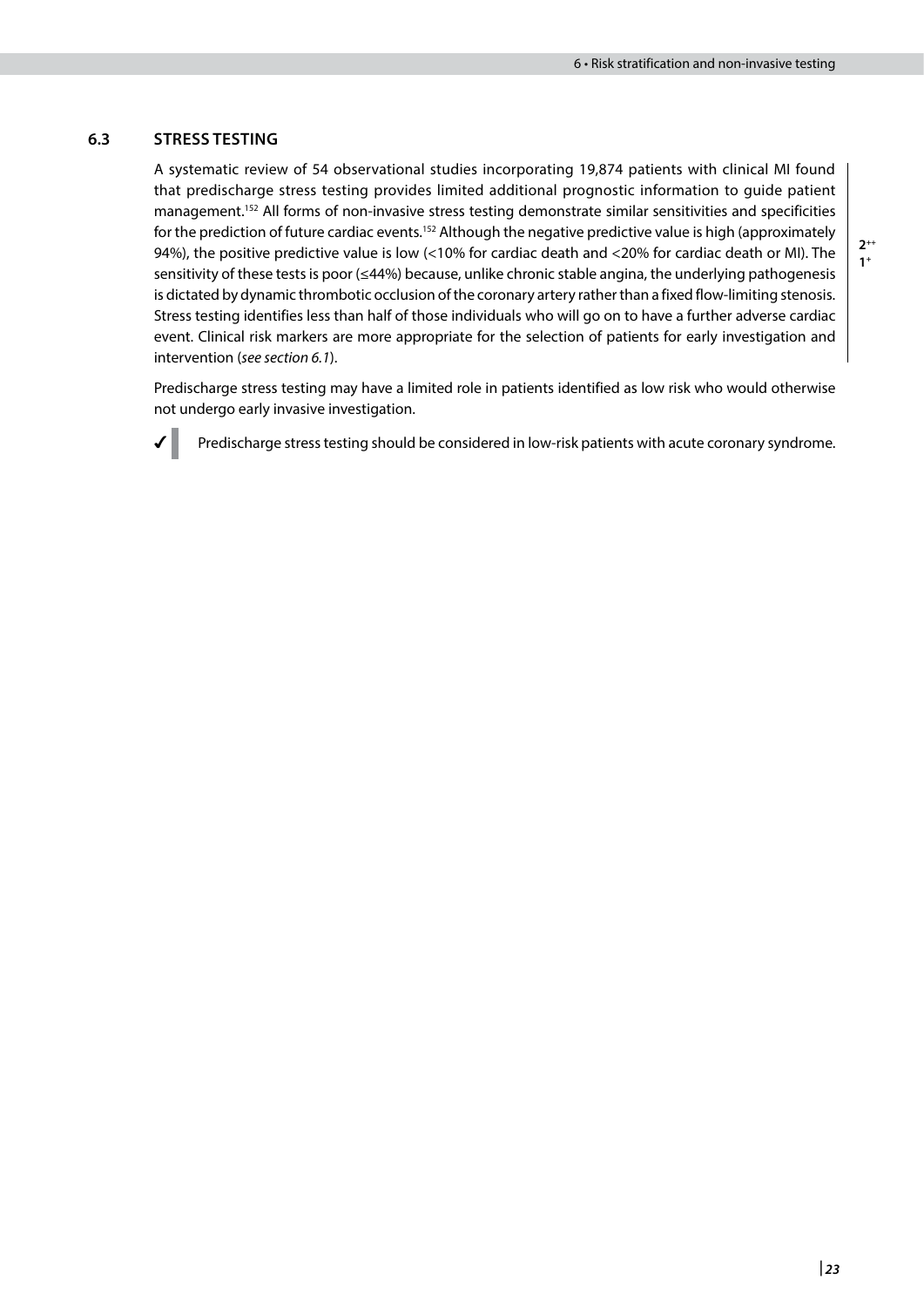# <span id="page-29-0"></span>**7 Invasive investigation and revascularisation**

## **7.1 INVASIVE INVESTIGATION**

### 7.1.1 NON-ST-SEGMENT-ELEVATION ACUTE CORONARY SYNDROME

A meta-analysis of seven trials reported that, in comparison with a conservative approach, in the absence of inducible ischaemia, routine coronary angiography and revascularisation reduced rates of MI, severe angina and rehospitalisation although overall mortality was unchanged (5.5% *v* 6.0%, absolute RR 0.5%, relative RR 8%, 95% CI 9 to 23%) after a mean follow up of 17 months. The effects on mortality varied with time; with an early (in-hospital) hazard (1.8% *v* 1.1%, absolute risk increase 0.7%, relative risk increase 60%, 95% CI 14 to 125%) and a late (postdischarge) benefit (3.8% *v* 4.9%, absolute RR 1.1%, relative RR 24%, 95% CI 6 to 38%).156 The meta-analysis is limited by significant heterogeneity between the seven trials and the high rate of crossover from a conservative strategy to an invasive strategy in most of the trials. This makes it difficult to determine the potential benefits of an early invasive strategy.

Four large RCTs  $(n>1,000)^{157\cdot161}$  and five smaller RCTs  $(n=131-993)^{162\cdot166}$  compared an early invasive with a conservative strategy in patients with unstable angina and non-ST-segment-elevation ACS. There was significant heterogeneity amongst these nine trials often with high crossover rates to an invasive strategy. **1++**

The FRISC II trial (n=2,457) had strict adherence to study randomisation (10-day revascularisation of 71% versus 9% in the conservative arm) and demonstrated a 26% relative reduction (95% CI 8 to 40%, absolute RR 3.0%) in MI and a 43% relative RR (95% CI 10 to 64%, absolute RR 1.7%) in mortality at one year.<sup>157,158</sup>

Similar benefits in MI but not mortality were seen in the TACTICS-TIMI 18 trial (n=2,220).159 This trial had a **1+** high crossover rate with 51% of patients in the conservative strategy group undergoing in-hospital coronary angiography resulting in modest differences in revascularisation rates (in-hospital revascularisation of 37% with a conservative strategy versus 61% in the invasive strategy arm). This may have led to underestimation of treatment benefits.

Both the FRISC II and TACTICS TIMI-18 trials systematically biased the diagnosis of MI according to treatment group with those undergoing revascularisation having a higher biochemical threshold for MI than those who did not. This may have led to an overestimation of the benefits on this end point.

The RITA-3 trial (n=1,810) recruited moderate-risk patients with non-ST-segment-elevation ACS: one-year mortality was 8.3% compared with 14.1% in the FRISC II trial.<sup>160</sup> It also demonstrated a benefit of early invasive investigation and revascularisation with a 34% relative reduction (95% CI 15 to 59%, absolute RR 4.9%) in the risk of the combined primary end point of death, MI or refractory angina at four months. A halving of refractory angina primarily drove this end point. There were no differences in mortality. When using the European Society of Cardiology/American College of Cardiology definition of MI an early invasive strategy also reduced MI rates by 33% (95% CI 14 to 49%) at one year. Five-year follow-up data have confirmed that the reductions in the combined end point of death or MI are sustained.<sup>146</sup>

The ICTUS trial (n=1,200) failed to demonstrate a significant benefit of early invasive intervention in low-risk patients with non-ST-segment-elevation ACS. There was a high rate (>50%) of coronary angiography in the conservative treatment group and the overall mortality in the trial was exceptionally low at 2.5% (compared with 14% in the FRISC trial).<sup>161</sup> The evidence suggests that a routine invasive approach is indicated only in patients at medium to high risk.

# **R Patients with non-ST-segment-elevation acute coronary syndrome at medium or high risk of early recurrent cardiovascular events should undergo early coronary angiography and revascularisation.**

**1++**

**1++**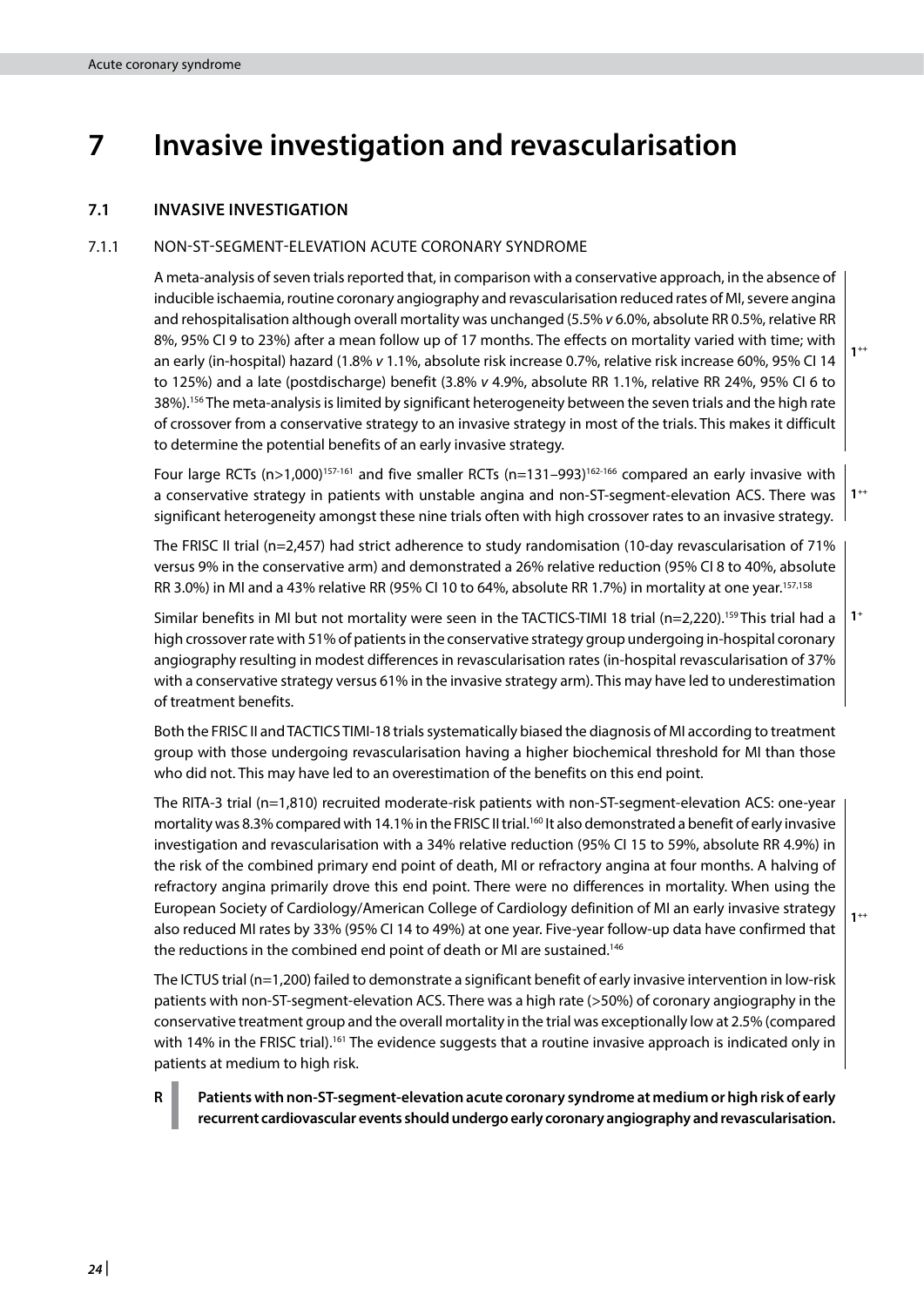# <span id="page-30-0"></span>7.1.2 ST-SEGMENT-ELEVATION ACUTE CORONARY SYNDROME

Four small (n=164–500) RCTs assessed the benefit of early (within 24 hours) coronary angiography and revascularisation in patients with ST-segment-elevation ACS treated with thrombolytic therapy.167-170 All trials suggest a favourable outcome with early PCI. In the largest study, the GRACIA-1 trial, the majority of patients in the intervention group underwent PCI (84%) or CABG (2%) in comparison to 20% in the conservative (ischaemia-driven) treatment arm.168 At one-year follow up, the primary end point of death, MI or revascularisation was reduced (absolute RR 12%, relative RR 56%, 95% CI 30 to 72%) in the invasive treatment arm. The incorporation of coronary revascularisation into the primary end point biased the apparent benefit in favour of the intervention group. Although there was an apparent trend, the more appropriate secondary end point of death or reinfarction was not reduced (absolute RR 5%, relative RR 41%, 95% CI -5 to 67%). This was a pilot study and the apparent clinical benefits need to be established in larger definitive RCTs.

A strategy of primary PCI or early coronary angiography is associated with a shorter median length of hospital stay<sup>80</sup> because, in conjunction with clinical risk stratification, it enables the identification of low-risk patients who can be safely discharged home early.<sup>133,135</sup>

The Task Force for Percutaneous Coronary Interventions of the European Society of Cardiology recommend routine predischarge coronary angiography in patients who have received successful thrombolysis.171

**R Patients with ST-segment-elevation acute coronary syndrome treated with thrombolytic therapy should be considered for early coronary angiography and revascularisation.**

 Hospitals adopting early invasive intervention for patients with acute coronary syndrome should consider the early discharge of patients at low risk of subsequent events.

## **7.2 ACCESS ROUTES FOR PERCUTANEOUS CORONARY INTERVENTION**

Both femoral and radial artery access routes are used for carrying out PCI. Evidence from systematic reviews and meta-analyses comparing femoral with radial access shows that the radial access route reduces the risk of major adverse cardiovascular events and associated major bleeding.172-175 One review of RCT data covering 5,055 patients showed that the radial approach was associated with reduced mortality (2.7% *v* 4.7%, OR 0.55, 95% CI 0.40 to 0.76) and major bleeding (1.4% *v* 2.9%, OR 0.51, 95% CI 0.31 to 0.85) compared with the femoral approach.173 Similar results were found in a meta-analysis of data from 15 observational studies including 24,509 patients (short-term mortality 5.9% *v* 11.1%, OR 0.48, 95% CI 0.43 to 0.54; major bleeding 1.4% *v* 4.6%, OR 0.32, 95% CI 0.25 to 0.42).172

**1+ 2-**

**1++**

The radial access route is associated with a reduction in the relative risk of access-site bleeding173 (2.1% *v* 5.6%, OR 0.35, 95% CI 0.25 to 0.50) and complications (relative risk 0.31, 95% CI 0.17 to 0.58).174 Stroke risk is similar between the two approaches (0.5%).<sup>173</sup>

Studies show that the procedure time is slightly longer with radial than with femoral access but that these differences are minor and of no clinical relevance.<sup>173,175</sup>

Results from a large, recent RCT of 8,404 patients with ST or non-ST-segment-elevation ACS support these results. Radial access was associated with a reduction in major adverse cardiovascular events (1.5% absolute RR, 15% relative RR) compared with femoral access. Net adverse clinical events were also lower (1.9% absolute RR, 17% RR) with radial access and this was driven by reductions in major bleeding (0.6% absolute RR, 33% relative RR) and all-cause mortality (0.6% absolute RR, 28% relative RR).176

One study noted a preference for the radial route amongst patients undergoing subsequent procedures but no information was given about how this preference was assessed.<sup>177</sup>

**R In patients with acute coronary syndrome, the radial artery should be the vascular access route of choice in patients undergoing PCI.**

**1+**

**1+ 2+**

**4**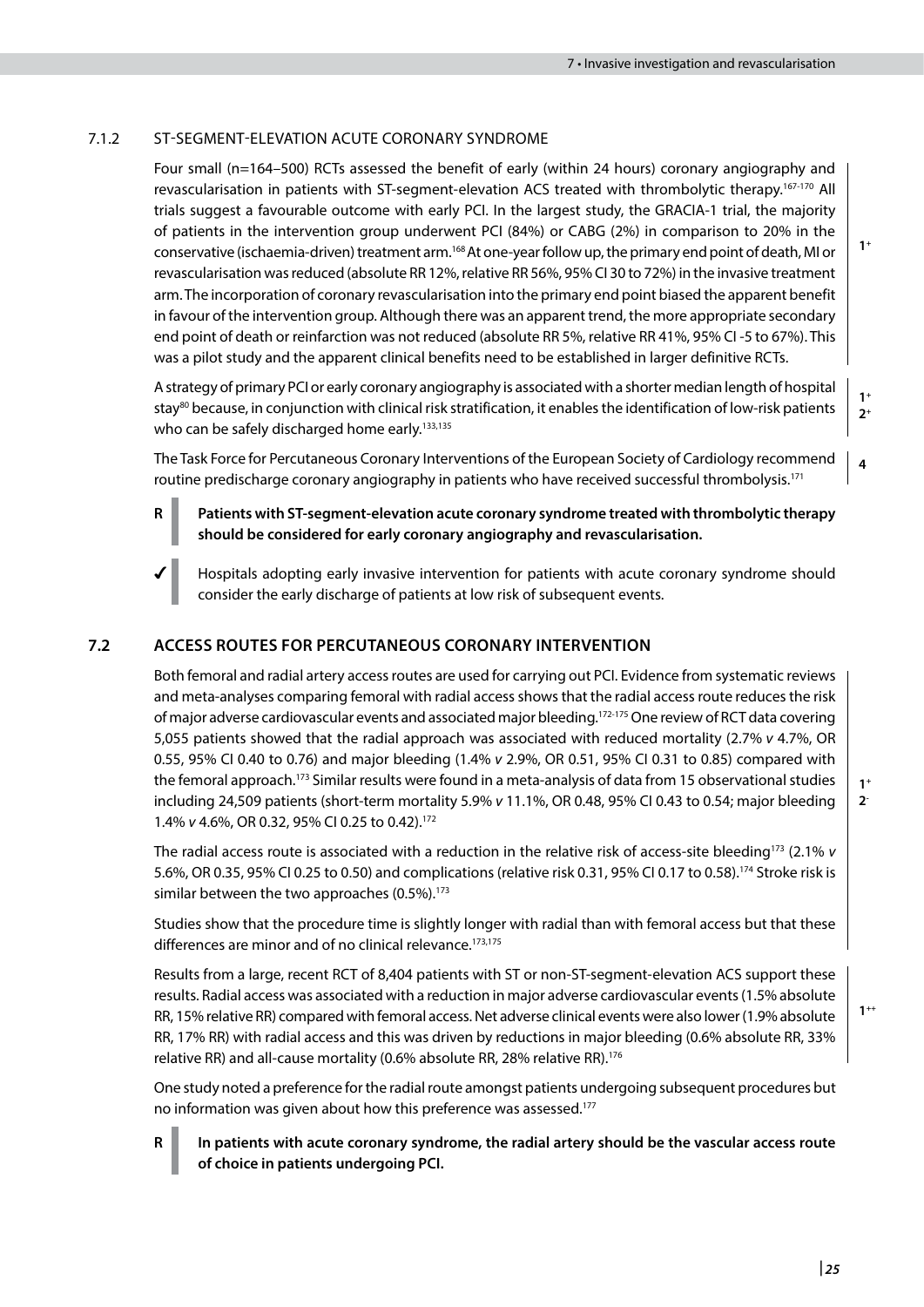## <span id="page-31-0"></span>**7.3 GLYCOPROTEIN IIb/IIIa RECEPTOR ANTAGONISTS**

A systematic review of 60 trials, including 48 trials in patients undergoing PCI (n=33,513) (of which 11 trials involved patients with ST-segment-elevation ACS, 7 trials involved patients with non-ST-segment-elevation ACS, 18 trials involved patients with stable angina and 12 trials included mixed populations), reported that intravenous glycoprotein IIb/IIIa receptor antagonists led to a reduction in all-cause mortality at 30 days (OR 0.79, 95% CI 0.64 to 0.97, NNT=249) but not at six months (OR 0.90, 95% CI 0.77 to 1.05), a reduction in death or non-fatal MI at 30 days (OR 0.66, 95% CI 0.60 to 0.72) and six months (OR 0.75, 95% CI 0.64 to 0.86, NNT=42), and a reduction in urgent revascularisation. Most of the benefit derived from a reduction in periprocedural MI. There was, however, a significant increase in severe bleeding (OR 1.39, 95% CI 1.21 to 1.61, number needed to harm (NNH)=125).<sup>178</sup>

The efficacy of glycoprotein IIb/IIIa receptor antagonists was less marked in patients pretreated with clopidogrel. In all the studies, patients received aspirin and clopidogrel or ticlopidine. The review precedes the current use of the more potent ticagrelor or prasugrel. In only two of the studies were drug-eluting stents used in the majority of patients. **1++**

The review included 12 studies (n=33,176) assessing the use of glycoprotein IIb/IIIa receptor antagonists in the medical management of non-ST-segment-elevation ACS. There was no significant reduction in all-cause mortality at 30 days or six months. There was a slight reduction in death or MI at 30 days (OR 0.91, 95% CI 0.85 to 0.98) and at six months (OR 0.88, 95% CI 0.81 to 0.96) but an increase in severe bleeding (OR 1.29, 95% CI 1.14 to 1.45, NNH=714).

A meta-analysis of 11 observational studies of primary PCI for patients with ST-segment-elevation ACS reported similar findings.179

**2-**

**1+**

Glycoprotein IIb/IIIa receptor antagonists are considered cost-effective treatment options in patients with ACS, with use of glycoprotein IIb/IIIa receptor antagonists as part of the initial management of high-risk patients with ACS being the most cost-effective strategy.180,181

- **R Glycoprotein IIb/IIIa receptor antagonists should not be given routinely in patients with acute coronary syndrome.**
- **R Glycoprotein IIb/IIIa receptor antagonists should be considered at the time of PCI in patients at high risk of adverse cardiovascular events and those not adequately pretreated with dual antiplatelet therapy.**

## **7.4 CORONARY ARTERY BYPASS GRAFTING SURGERY**

Both CABG and PCI are treatment options for patients with obstructive coronary artery disease including patients with ACS. Treatment decisions will depend on the balance of benefit and risk in specific subgroups of patients.

In the absence of evidence solely derived from a population with unstable CAD, evidence was identified from one systematic review which included some trials which recruited mixed populations of patients with stable and unstable CAD. This review, of 13 RCTs and four meta-analyses, reported reduced rates of cardiac adverse events following CABG surgery compared with PCI in patients with unprotected left main-stem disease (ULMD), or multivessel CAD, or left ventricular dysfunction, and complex coronary disease (SYNTAX score greater than 22). In patients with diabetes and multivessel CAD (five of the 13 RCTs) long-term survival and the number of cardiac adverse events were reduced in patients receiving CABG compared with PCI.182 Most of the benefit was due to a reduction in repeated coronary revascularisation procedures.

In patients with less complex coronary disease (SYNTAX score 22 or less), or in patients with a higher surgical risk, PCI should be considered.182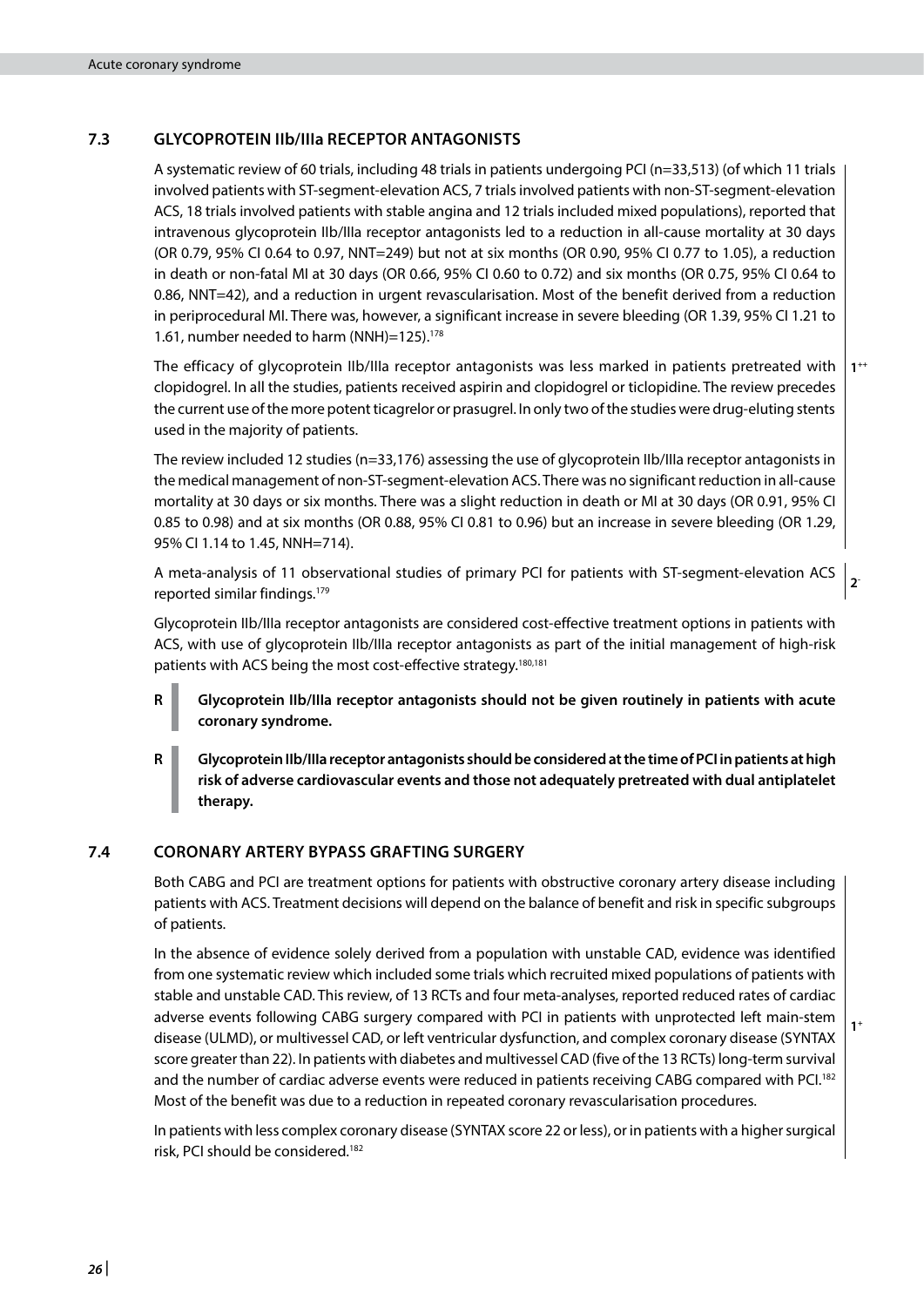**1+**

The rate of repeat revascularisation was generally higher following PCI than CABG, particularly in patients with multivessel CAD. Only one RCT reported rates of peri-operative stroke separately from major adverse cardiac and cerebrovascular events for patients with ULMD or multivessel CAD and in both groups, stroke rates were higher following CABG than PCI (2.7 *v* 0.3%, respectively, for ULMD; 2.2 *v* 0.6%, respectively for multivessel CAD.

The period of convalescence and trauma of surgery, long-term outcome and avoidance of recurrent heart problems, may all influence patient acceptability. Patient preferences must be taken into account when assessing treatment options as part of a multidisciplinary team approach considering coronary disease complexity, patient comorbidities and local expertise.

Studies comparing the cost effectiveness of PCI compared with CABG suggest that PCI is unlikely to be cost effective because of the need for repeat revascularisation over time.<sup>183,184</sup>

- **R In patients with non-ST-segment-elevation acute coronary syndrome with disease amenable to revascularisation:**
	- y **coronary artery bypass graft surgery should be considered for patients with diabetes mellitus, left main-stem disease or multivessel coronary artery disease**
	- y **percutaneous coronary intervention should be considered for patients with a SYNTAX score of 22 or less or those with a high surgical risk.**
	- The selection of revascularisation strategy should be agreed in consultation with the patient and the multidisciplinary heart team taking into account patient preferences, disease complexity, comorbidities and local expertise.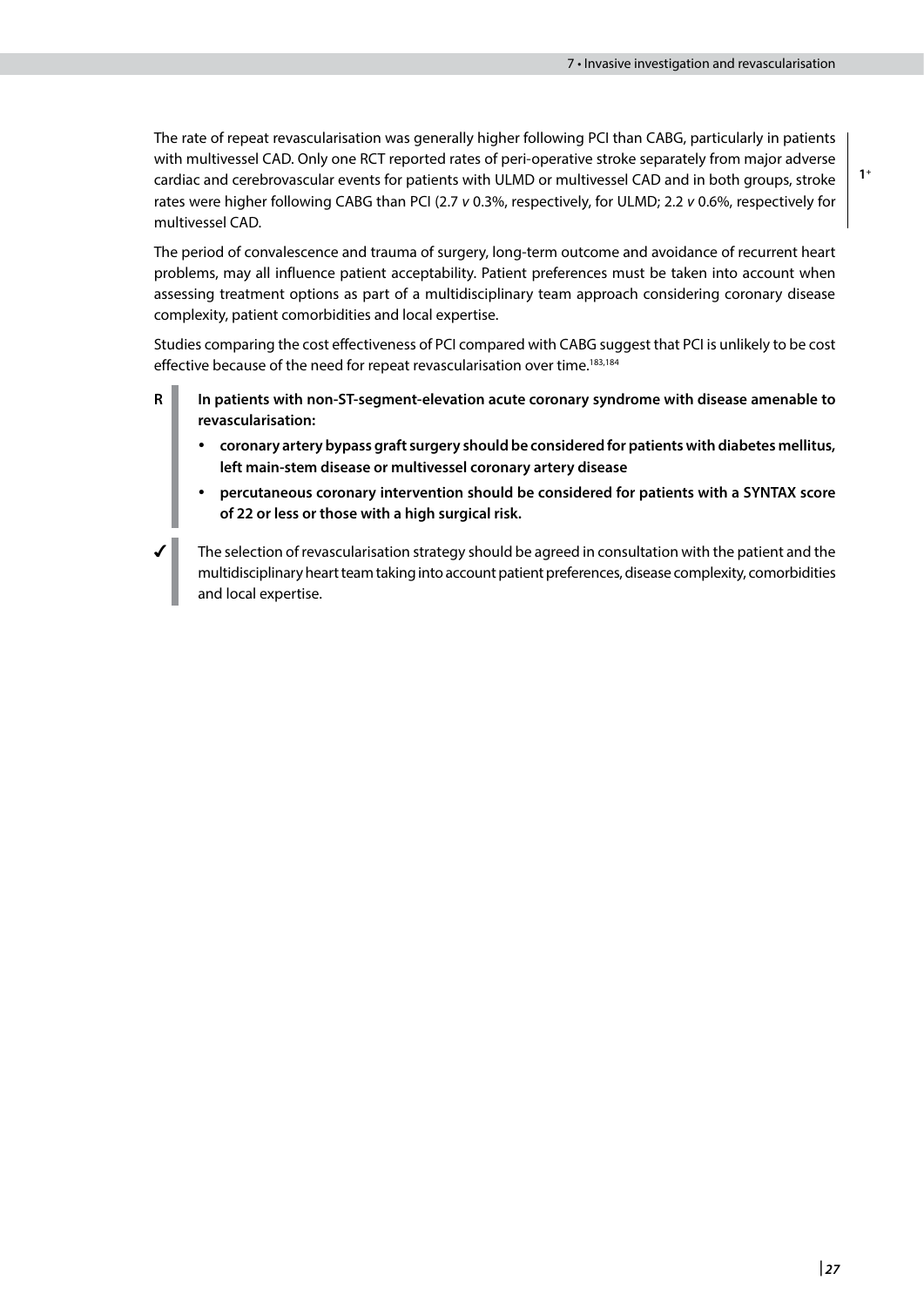# <span id="page-33-0"></span>**8 Early pharmacological intervention**

This section provides recommendations for the pharmacological management of ACS beyond the first 12 hours and up to hospital discharge. With the exception of P2Y<sub>12</sub>-receptor antagonists (*see section 1.2.1*), the duration of long-term therapy beyond hospital discharge was not within the remit of this guideline development group (*see the SIGN guideline on risk estimation and the prevention of cardiovascular disease*).96

## **8.1 ANTIPLATELET THERAPY**

#### 8.1.1 ASPIRIN

In addition to the acute effects of aspirin (*see section 4.4*), the long-term secondary preventative benefits of aspirin are well established in patients with coronary heart disease (absolute RR 2.7%, relative RR 37%).<sup>55,185</sup>

#### **R Following acute coronary syndrome all patients should be maintained on long-term aspirin therapy.**

A dose of 75 mg aspirin per day is recommended in patients with acute coronary syndrome.

#### 8.1.2 DUAL ANTIPLATELET THERAPY

#### *Acute coronary syndrome*

The major trials of dual antiplatelet therapy, clopidogrel, ticagrelor or prasugrel for ACS *(see section 4.4.2*) included patients who were treated for between three and 15 months. The CURE trial of clopidogrel versus placebo was administered for between three and 12 months (median nine months) after diagnosis of ACS<sup>56</sup> The PLATO trial of ticagrelor versus clopidogrel was administered for between six and 12 months (median nine months) and the TRITON-TIMI<sup>38</sup> trial of prasugrel versus clopidogrel had a duration of six to 15 months (median 14.5 months). It is not possible to draw inferences about the relative benefits of shorter or longer duration of dual antiplatelet therapy from the PLATO or TRITON-TIMI38 trials as neither included a placebo or 'no treatment' control group for any period during follow up.

In the CURE trial in which clopidogrel was compared with placebo (*see section 4.4.2*) the clinical benefits were predominantly seen in the first three months of therapy.57 There were no differences in clinical outcome beyond three months,<sup>57</sup> although bleeding risks with clopidogrel were consistently higher.<sup>186</sup> Nonetheless, the study was not designed to assess temporal effects.

A recent large RCT comparing ticagrelor (60 or 90 mg daily) with placebo in 21,162 patients maintained on aspirin 1–3 years after MI, demonstrated a reduction in atherothrombotic events (absolute RR 1.2%), an increase in major bleeding (absolute risk increase 1.2–1.5%) but no effect on overall mortality, suggesting that durations of treatment beyond 12 months may not be beneficial.<sup>73</sup> However, no clinical trials have been published comparing duration of therapy for unselected patients with ACS.

#### *Dual antiplatelet therapy following PCI*

Three systematic reviews and meta-analyses of RCTs have compared different durations of dual antiplatelet therapy in patients undergoing PCI.187-189 These analyses included trials recruiting a large proportion of patients with ACS. One meta-analysis found no difference in all-cause mortality, MI, stent thrombosis or stroke in patients receiving extended therapy. The risk of Thrombolysis in Myocardial Infarction (TIMI) major bleeding was, however, increased in patients receiving extended therapy (OR 2.64, 95% CI 1.31 to 5.30).<sup>187</sup> The median duration of therapy was 16.8 months for those receiving extended therapy compared with 6.2 months for short-term therapy.<sup>187</sup>

Two further meta-analyses, both of which included the same 10 RCTs incorporating approximately 32,000 patients compared short-term (3–6 months), 12-month and extended (>12 months) dual antiplatelet therapy in patients undergoing PCI with drug-eluting stents.<sup>188,189</sup> Both analyses reported a number of similar results and findings. Firstly, compared with short-term therapy, 12-month dual antiplatelet therapy was associated **1+ 1-**

**1++**

**1++ 1+ 1-**

**1+**

*28 |*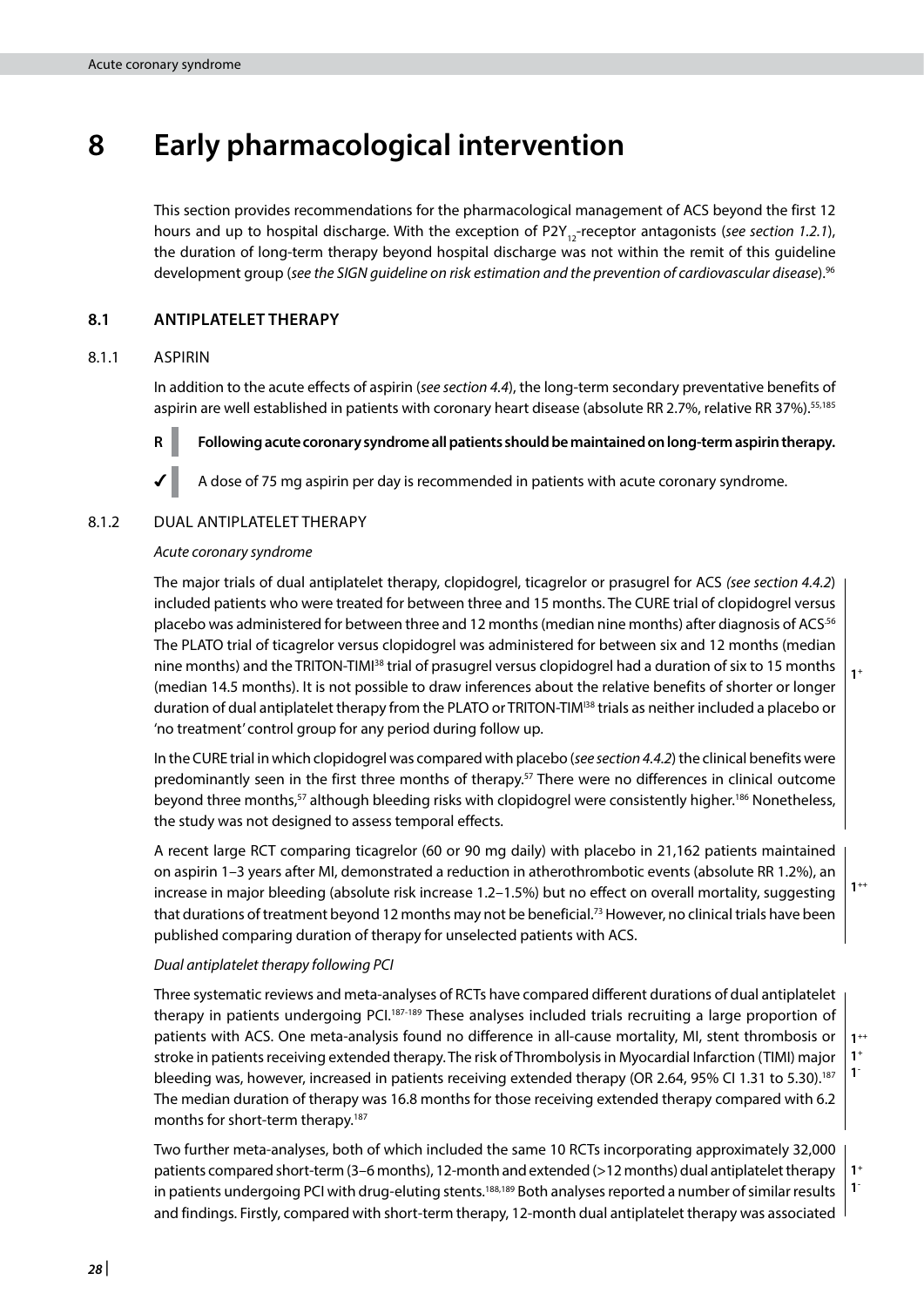<span id="page-34-0"></span>with a doubling in the risk of major bleeding but had no further beneficial effects on MI, stent thrombosis, cardiac death or all-cause death. Secondly, compared with 12-month therapy, extended therapy reduced recurrent MI and stent thrombosis but increased major bleeding and increased overall mortality. For mortality there was an increase in non-cardiac mortality that was not offset by a reduction in cardiac mortality. Both comparisons consistently demonstrated that shorter courses of therapy are not associated with worse outcomes. Sensitivity analyses identified no differences in these outcomes in patients with or without ACS.189

#### *Dual antiplatelet therapy in medically-managed patients*

There is a lack of contemporary evidence for the optimal duration of dual antiplatelet therapy for patients who do not undergo PCI. Patients with ACS who do not undergo PCI usually either have minimal atheromatous disease or are frail with comorbid conditions which may be associated with an increased risk of bleeding. As such, a shorter duration of therapy is likely to be appropriate for most patients with ACS who are not undergoing early PCI.

#### *Cost effectiveness*

Treatment with 12 rather than three months of clopidogrel as an adjunct to aspirin among patients with ACS was found to be cost effective in patients at high risk of atherothrombotic events (age >70, ST depression, or diabetes) but not in patients at low risk of atherothrombotic events, even where clopidogrel is available as a generic drug.<sup>190</sup> However, the increasing use of early PCI in patients at high risk of atherothrombotic events may reduce the applicability of these findings.<sup>190</sup>

The available evidence indicates that short-term (3–6 months) therapy with dual antiplatelet therapy is associated with either equal or lower rates of all-cause mortality compared with longer durations (≥12 months), but approximately half the risk of major bleeding. However 12-month or extended dual antiplatelet therapy may have a role in selected patients with ACS and a high risk of recurrent atherothrombotic events but a low risk of bleeding. Similarly, shorter durations of therapy may be appropriate in patients at low risk of recurrent atherothrombotic events but high risk of bleeding. Decisions for individual patients are complicated by the fact that those factors which predict increased cardiovascular risk also predict bleeding.<sup>191</sup>

**R Patients with acute coronary syndrome should receive dual antiplatelet therapy for six months. Longer durations may be used where the risks of atherothrombotic events outweigh the risk of bleeding. Shorter durations may be used where the risks of bleeding outweigh the risk of atherothrombotic events.**

## **8.2 ANTICOAGULANT THERAPY**

A meta-analysis of RCTs in patients with CHD found that, compared with 'no aspirin' control, warfarin reduces subsequent mortality and MI but is associated with an increase in major bleeding. Compared with aspirin, warfarin therapy did not reduce the combined outcome of death, MI or stroke but it increased major bleeding 2.4-fold (95% CI 1.6 to 3.6, p<0.001).<sup>192</sup> The combination of aspirin and oral anticoagulation, compared with aspirin alone, was only superior when the international normalised ratio (INR) target was ≥2.0, reducing the composite event rate of death, MI and stroke by 56% (95% CI 17 to 77%, p=0.01) with major bleeding appearing to increase 1.9-fold (0.6 to 6.0-fold, p>0.10). These data suggest that for every 1,000 patients treated with warfarin plus aspirin (instead of aspirin alone) 54 vascular events would be prevented and 16 major bleeds caused.

A meta-analysis of 10 trials incorporating 5,938 patients with ACS found that, compared with aspirin alone, warfarin (INR target ≥2.0) plus aspirin reduces the annual rate of MI (absolute RR, 1.9%; relative RR, 44%), ischaemic stroke (absolute RR, 0.4%; relative RR, 54%) and coronary revascularisation (absolute RR, 2.0%; relative RR, 20%).193 This is associated with an increased risk of major bleeding (absolute risk increase, 0.9%; relative risk increase, 150%) and no improvement in overall mortality. The trials excluded patients who had intracoronary stent implantation and the data cannot be extrapolated to patients receiving this intervention.

**1+ 1-**

**1-**

 $1^{++}$ 1+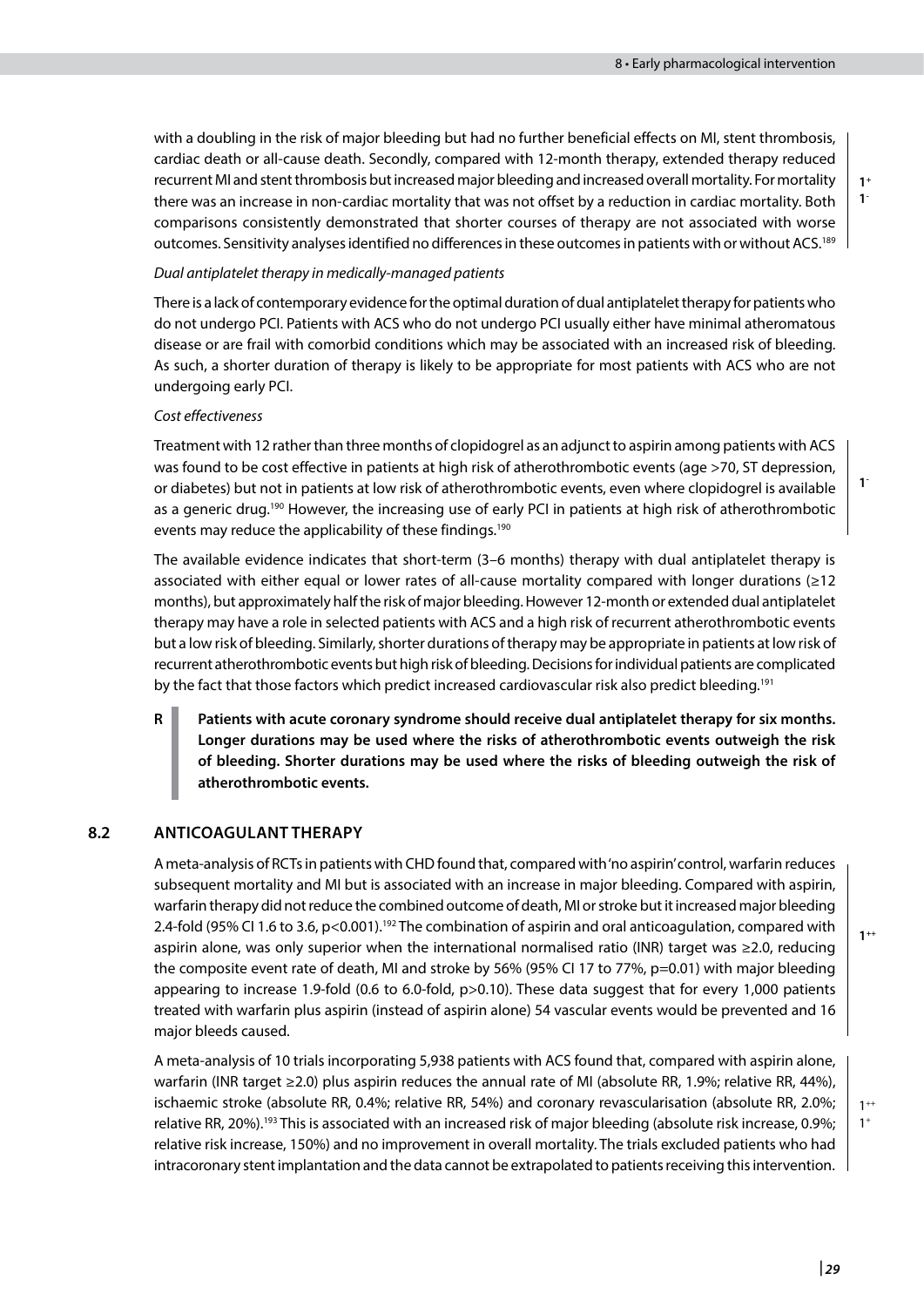#### <span id="page-35-0"></span>8.2.1 RIVAROXABAN, APIXABAN AND DABIGATRAN

A systematic review and meta-analysis of seven RCTs (n=30,866) showed that the addition of rivaroxaban, apixaban or dabigatran to dual antiplatelet therapy led to a small reduction in major adverse cardiovascular events (hazard ratio (HR) 0.87, 95% CI 0.80 to 0.95) compared with dual antiplatelet therapy (aspirin and clopidogrel) alone but more than doubled the risk of clinically-significant bleeding (HR 2.34, 95% CI 2.06 to 2.66).<sup>194</sup> This review included patients with non-ST and ST-segment-elevation ACS. Overall trial results were similar across study designs and excluded patients with increased risk of bleeding (for example thrombocytopenia) and those with ongoing anticoagulant therapy or patients in whom anticoagulant therapy was planned.

In contrast, a recent meta-analysis of clinical trials of dabigatran versus a range of comparators (warfarin, placebo, and enoxaparin) for a range of indications (atrial fibrillation, treatment and prophylaxis of venous thromboembolic disease, ACS and MI) found that the incidence of MI was increased in patients treated with dabigatran (OR 1.34, 95% CI 1.08 to 1.65).<sup>195</sup> However, in a stratified analysis compared with any control, dabigatran significantly reduced major bleeding (OR 0.88, 95% CI 0.79 to 0.99) and all-cause mortality (OR 0.89, 95% CI 0.80 to 1.00).

Information on outcomes for patients with specific comorbidities is not available and it is not, therefore, possible to know whether the net benefits or harms would be greater or smaller for specific patterns of comorbidity. There are currently no identified factors which could be used to stratify patients into those likely or unlikely to benefit from novel anticoagulant therapy.

No published cost-effectiveness studies comparing the addition of rivaroxaban, apixaban or dabigatran to dual antiplatelet therapy alone were found.

# **R Patients with acute coronary syndrome should not be offered rivaroxaban, apixaban or dabigatran in addition to dual antiplatelet therapy.**

## **8.3 STATIN THERAPY**

The primary196,197 and secondary198-201 preventative benefits of statin therapy are well established (*see the SIGN guideline on risk estimation and the prevention of cardiovascular disease*).96 The initial major RCTs excluded patients in the early postinfarction period (first 4–6 months) and it was unclear whether early statin therapy was safe or beneficial. **1++ 1+**

Observational studies have suggested that early statin therapy (within 24 hours) is associated with major benefits although these studies are open to patient selection bias and are likely to overestimate the benefits of therapy.<sup>202-204</sup> Two large RCTs have reported modest benefits after four months of statin therapy when started early (within one to five days of admission or symptoms) after an ACS event (absolute RR 2.6%, relative RR 16%) in primary end point of death, reinfarction, resuscitated cardiac arrest or rehospitalisation for ischaemia.205,206 Meta-analysis confirms that early statin therapy is safe but short-term (four months) benefits are limited to the prevention of recurrent ischaemia rather than mortality.<sup>207</sup>

**2+ 1+**

**1++**

**1+**

**R Patients with acute coronary syndrome should be started on long-term statin therapy prior to hospital discharge.**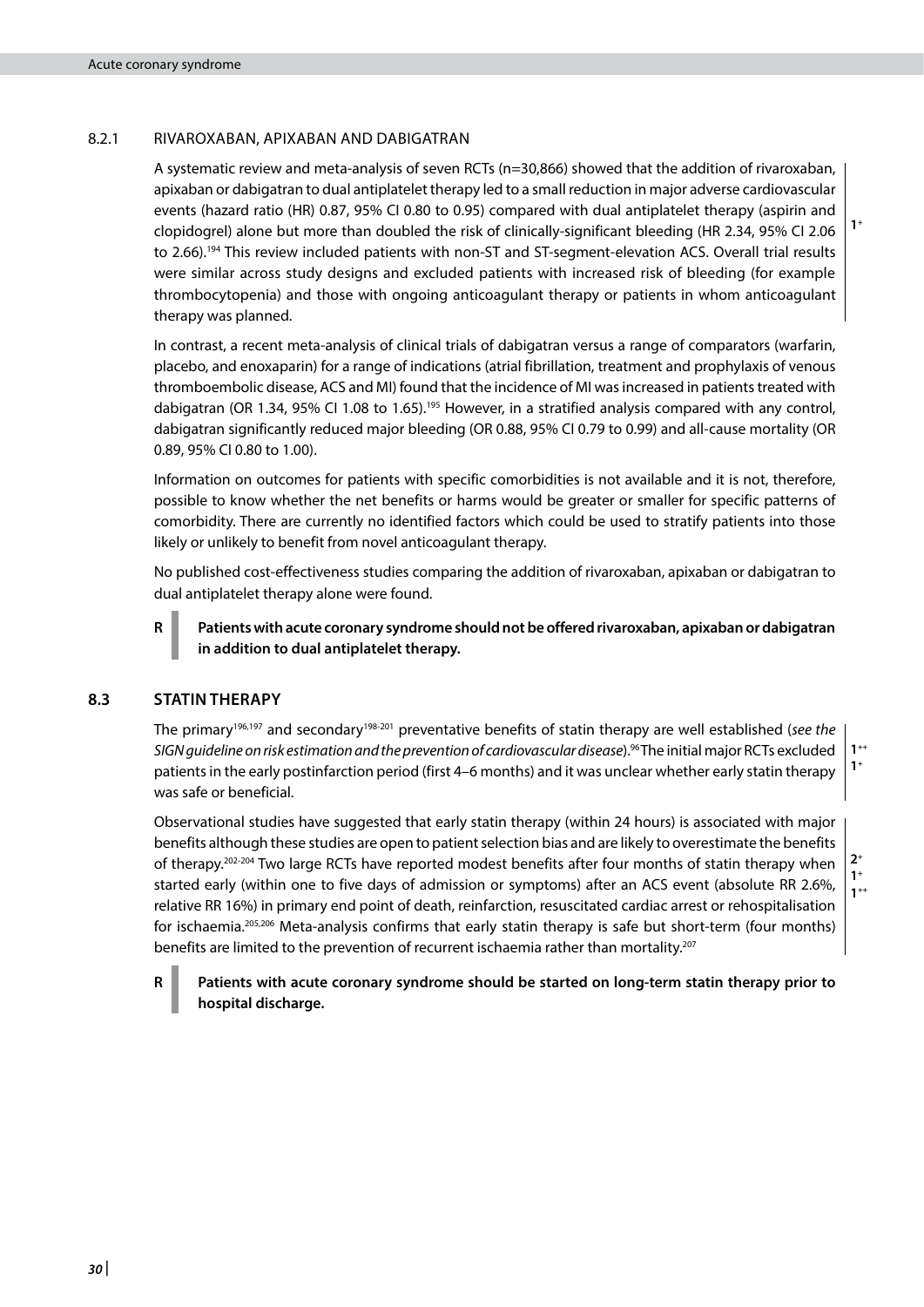## <span id="page-36-0"></span>**8.4 BETA-BLOCKER AND ANTIANGINAL THERAPY**

### 8.4.1 BETA-BLOCKER THERAPY

#### *Acute coronary syndrome without myocardial infarction*

There are only a small number of randomised controlled trials assessing beta-blocker therapy in patients with unstable angina (*see section 4.6*). Meta-analysis of these trials suggests a reduction in progression to MI.<sup>95</sup> The benefits of short- and long-term beta-blocker therapy for patients with unstable angina are based upon extrapolated evidence from the proven secondary preventative benefits in patients with clinical MI or left ventricular failure (see SIGN guideline 147 on management of chronic heart failure),<sup>208</sup> and the reduction of symptomatic angina in patients with stable angina.209,210

#### *Acute coronary syndrome with myocardial infarction*

A meta-analysis of 25 long-term RCTs involving over 20,000 patients on long-term beta-blocker therapy after MI showed a 23% relative risk reduction in total mortality and a 32% relative risk reduction in sudden death.<sup>101</sup>

#### *Clinical myocardial infarction with left ventricular failure*

The CAPRICORN trial (n=1,959) in patients with low ejection fraction (<0.40) following MI showed that delayed (3–14 days) and cautious uptitration (over 4–6 weeks postinfarction) of carvedilol resulted in a 3% absolute RR (23% relative RR) in all-cause mortality compared with placebo. Although immediate beta-blocker therapy should be avoided in patients with acute pulmonary oedema and acute left ventricular failure, subsequent cautious introduction of beta blockade is associated with major benefits.211

#### **R Patients with acute coronary syndrome should be maintained on long-term beta-blocker therapy.**

#### 8.4.2 NITRATES AND CALICUM CHANNEL BLOCKERS

In the ISIS-4 trial of over 58,000 patients, oral nitrates for four weeks did not reduce five-week mortality.<sup>212</sup> Similar results were obtained in the GISSI-3 trial of 20,000 patients who received intravenous nitroglycerin followed by transdermal nitroglycerin or standard therapy for six weeks.<sup>213</sup>

 Nitrates should be used in patients with acute coronary syndrome to relieve cardiac pain due to continuing myocardial ischaemia or to treat acute heart failure.

Two trials of the effect of rate-limiting calcium channel blocking drugs (verapamil, diltiazem) on mortality and reinfarction in patients following MI have not demonstrated benefit. Post hoc subgroup analysis indicated that these drugs were of marginal benefit in patients with normal left ventricular function.214,215 There was insufficient evidence to recommend the routine use of rate-limiting calcium channel blockers following ACS. **1+**

**1+**

**1++**

**1++**

## **8.5 ANGIOTENSIN-CONVERTING ENZYME INHIBITORS**

#### 8.5.1 UNSTABLE ANGINA

The HOPE study of 9,297 high-risk patients with vascular disease in the absence of documented heart failure found that ramipril reduced all-cause mortality, MI, and stroke. These beneficial effects appeared to be independent of the associated reductions in blood pressure and were particularly marked in patients with diabetes mellitus.<sup>216</sup>

These findings have been confirmed in the EUROPA trial of 13,655 patients with stable coronary heart disease.217 Perindopril 8 mg daily led to a 20% relative RR in the likelihood of cardiovascular death, MI or cardiac arrest: 50 patients needed to be treated for four years to avoid one event. The PEACE trial contrasts with the HOPE and EUROPA trials in that it did not demonstrate a benefit from trandolipril in 8,290 patients with stable coronary heart disease.<sup>218</sup>

**1++ 1+**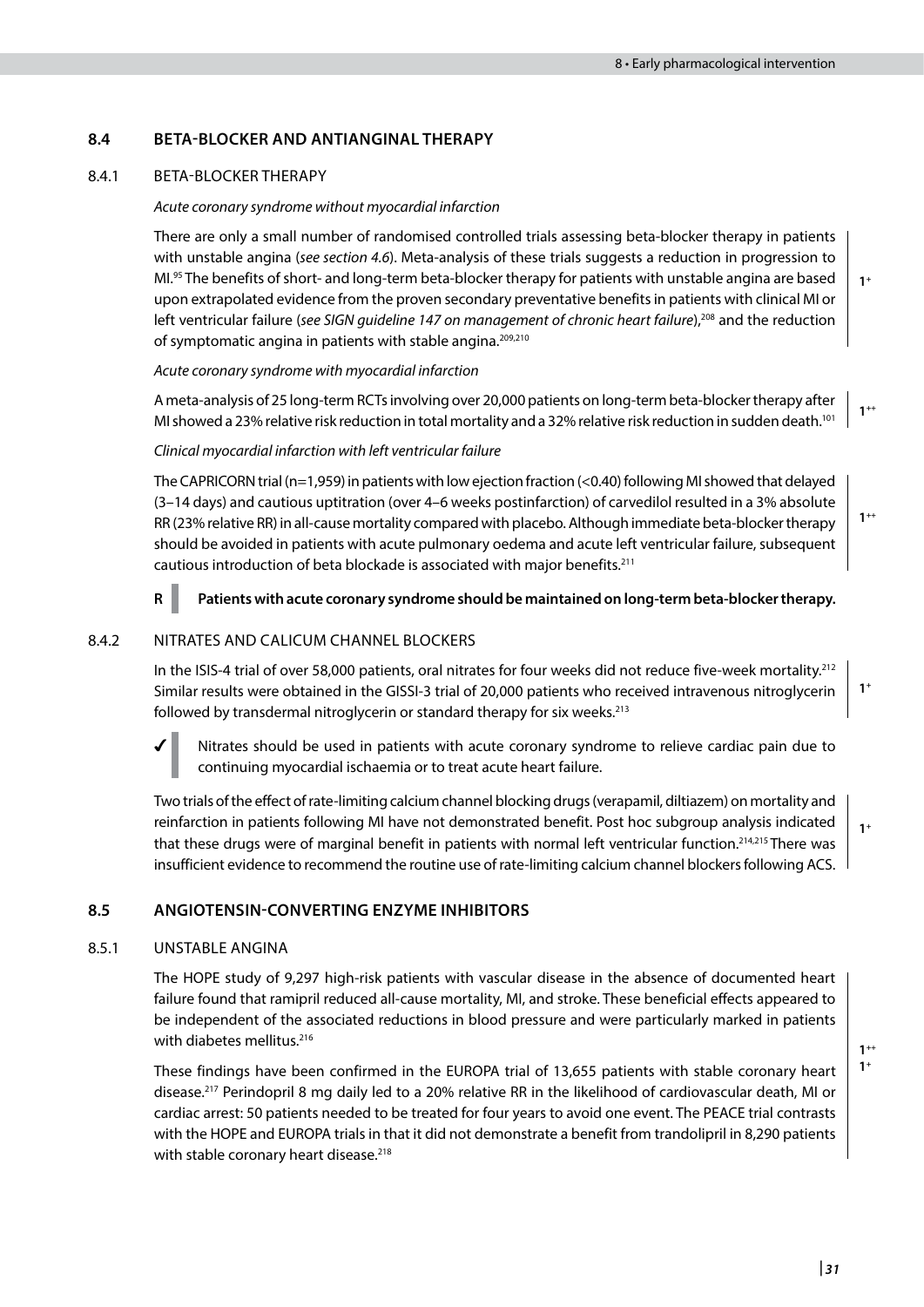<span id="page-37-0"></span>The event rate in this trial was much lower than the rate in the treatment arms of both the HOPE and EUROPA trials.<sup>216,217</sup> Given that patients with an ACS have a higher event rate than patients in the EUROPA and HOPE trials, it seems justifiable to extrapolate the evidence to recommend that angiotensin-converting enzyme (ACE) inhibitor therapy should be given to all patients with an ACS irrespective of the presence of heart failure or left ventricular dysfunction.

## **R Patients with unstable angina should be commenced on long-term angiotensin-converting enzyme inhibitor therapy.**

#### 8.5.2 ACUTE CORONARY SYNDROME WITH MYOCARDIAL INFARCTION OR LEFT VENTRICULAR FAILURE

The major morbidity and mortality benefits of ACE inhibitor therapy have been widely established in patients with heart failure or with left ventricular dysfunction following MI.<sup>219,220</sup>

Meta-analysis of almost 100,000 patients receiving therapy with a converting enzyme inhibitor within 36 **1++** hours of acute MI and continued for at least four weeks, confirmed that ACE inhibitors reduce mortality and that most of the benefits appeared to occur during the first few days, when mortality was highest. Patients at higher risk appeared to gain a greater absolute benefit.<sup>219</sup>

**R Patients with myocardial infarction should be commenced on long-term angiotensin-converting enzyme inhibitor therapy within the first 36 hours.**

## **8.6 ANGIOTENSIN RECEPTOR BLOCKERS**

ACE inhibitor drugs have significant side effects and are not well tolerated by up to a third of patients.<sup>216,217</sup> Angiotensin receptor blockers (ARBs) are better tolerated and provide a suitable alternative.221 The VALIANT trial has demonstrated non-inferiority of valsartan (160 mg twice daily) to captopril in patients who have sustained a recent MI complicated by heart failure or left ventricular systolic dysfunction.<sup>222</sup> Not all headto-head comparisons have consistently demonstrated non-inferiority to ACE inhibition (OPTIMAAL trial).<sup>221</sup> Trials in patients with chronic heart failure also demonstrate that ARBs are a suitable alternative in patients intolerant of ACE inhibitors<sup>223-225</sup> (see SIGN guideline 147 on management of chronic heart failure).<sup>208</sup>

**R Patients with myocardial infarction complicated by left ventricular dysfunction or heart failure should be commenced on long-term angiotensin receptor blocker therapy if they are intolerant of angiotensin-converting enzyme inhibitor therapy.**

No trials have been identified that assess the use of a combination of an ACE inhibitor with an ARB in patients with acute coronary syndrome.

#### **8.7 MINERALOCORTICOID RECEPTOR ANTAGONISTS**

In an RCT, eplerenone (25–50 mg) was started within 3–14 days of infarction and continued for at least 16 months.226,227 Patients were required to have an ejection fraction of <40% and either clinical signs of heart failure or have diabetes mellitus. The majority of patients received concomitant aspirin, beta-blocker and ACE  $\,|\,^1^*$ inhibitor therapy. Eplerenone treatment resulted in a 2.3% absolute RR (14% relative RR) in all-cause mortality as well as similar reductions in the combined primary end point of all-cause mortality and hospitalisation.

**R Patients with myocardial infarction complicated by left ventricular dysfunction (***ejection fraction <40%***) in the presence of either clinical features of heart failure or diabetes mellitus should be commenced on long-term eplerenone therapy.**

**1++ 1+**

**1+**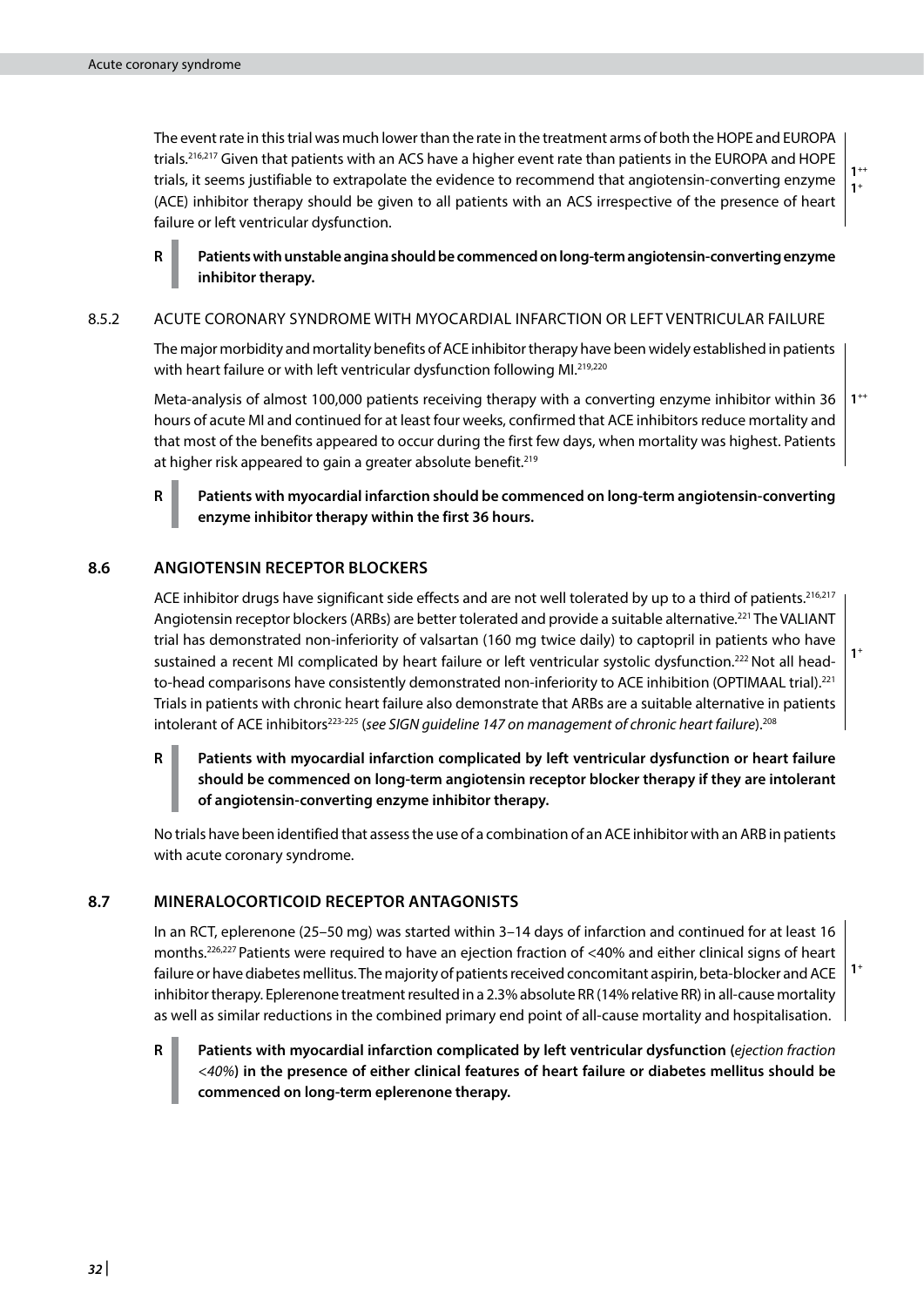# <span id="page-38-0"></span>**9 Treatment of hypoxia and cardiogenic shock**

The management and treatment of acute arrhythmias and chronic heart failure are considered in the SIGN guideline on cardiac arrhythmias in coronary heart disease and SIGN guideline 147 on management of chronic heart failure.53,208

## **9.1 NON-INVASIVE VENTILATION**

Non-invasive ventilation may improve short-term outcomes in patients with acute cardiogenic pulmonary oedema. The majority of studies compare continuous positive airway pressure (CPAP) against standard oxygen therapy and consistently report that non-invasive ventilation more rapidly improves symptoms and short-term physiological parameters, and also reduces the need for intubation and invasive ventilation.228-234 There is no definitive evidence that CPAP reduces mortality although a systematic review and summary of the pooled data have found improved mortality in patients treated with CPAP.<sup>235,236</sup> A meta-analysis of 15 small-scale trials has suggested that non-invasive ventilation reduces mortality (absolute RR 9%, relative RR 45%) and the need for intubation (absolute RR 18%, relative RR 57%).<sup>237</sup>This evidence is not definitive because of study heterogeneity and the small patient numbers recruited to each individual trial.

The symptomatic and physiological benefits of non-invasive ventilation are predominantly seen early (one hour) and are similar to standard oxygen therapy by six hours following treatment.<sup>236</sup>

**R Patients with acute coronary syndrome complicated by acute cardiogenic pulmonary oedema and hypoxia should be considered for non-invasive positive airway pressure ventilation.**

## **9.2 INTRAVASCULAR VOLUME LOADING AND INOTROPIC THERAPY**

There are no large RCTs of inotropic therapy or intravascular volume loading in patients with cardiogenic shock secondary to ACS.

The majority of patients with ventricular dysfunction and haemodynamic compromise following ACS demonstrate evidence of elevated cardiac filling pressures and preload, and intravascular volume loading is not indicated. In cases of right ventricular infarction or complex clinical scenarios involving multiple pathologies, such as concomitant sepsis, intravascular volume loading should be considered to ensure adequate cardiac filling pressures and preload, particularly before instituting inotropic therapy.<sup>13</sup>

There are small studies examining the effects of different inotropic agents on surrogate measures, such as filling pressures and cardiac output, but not on clinical outcomes. One meta-regression analysis of 21 studies involving 632 patients with severe heart failure found that there was no convincing evidence of symptomatic improvement associated with inotropic therapy.<sup>238</sup> In this analysis, most studies excluded patients with ACS and mandated adequate cardiac filling pressures.

In the absence of clinical trial evidence, considered expert opinion is that the use of intravascular volume loading and inotropic therapy is of benefit in patients with hypotension and cardiogenic shock. This is based on clinical experience of efficacy and on surrogate haemodynamic measures.<sup>13</sup>

- **R In the absence of clinical evidence of volume overload, patients with acute coronary syndrome complicated by hypotension and cardiogenic shock should be considered for intravascular volume loading.**
- **R In the presence of clinical evidence of volume overload, patients with acute coronary syndrome complicated by hypotension and cardiogenic shock should be considered for inotropic therapy.**

**1+ 1- 3**

**1+**

**4**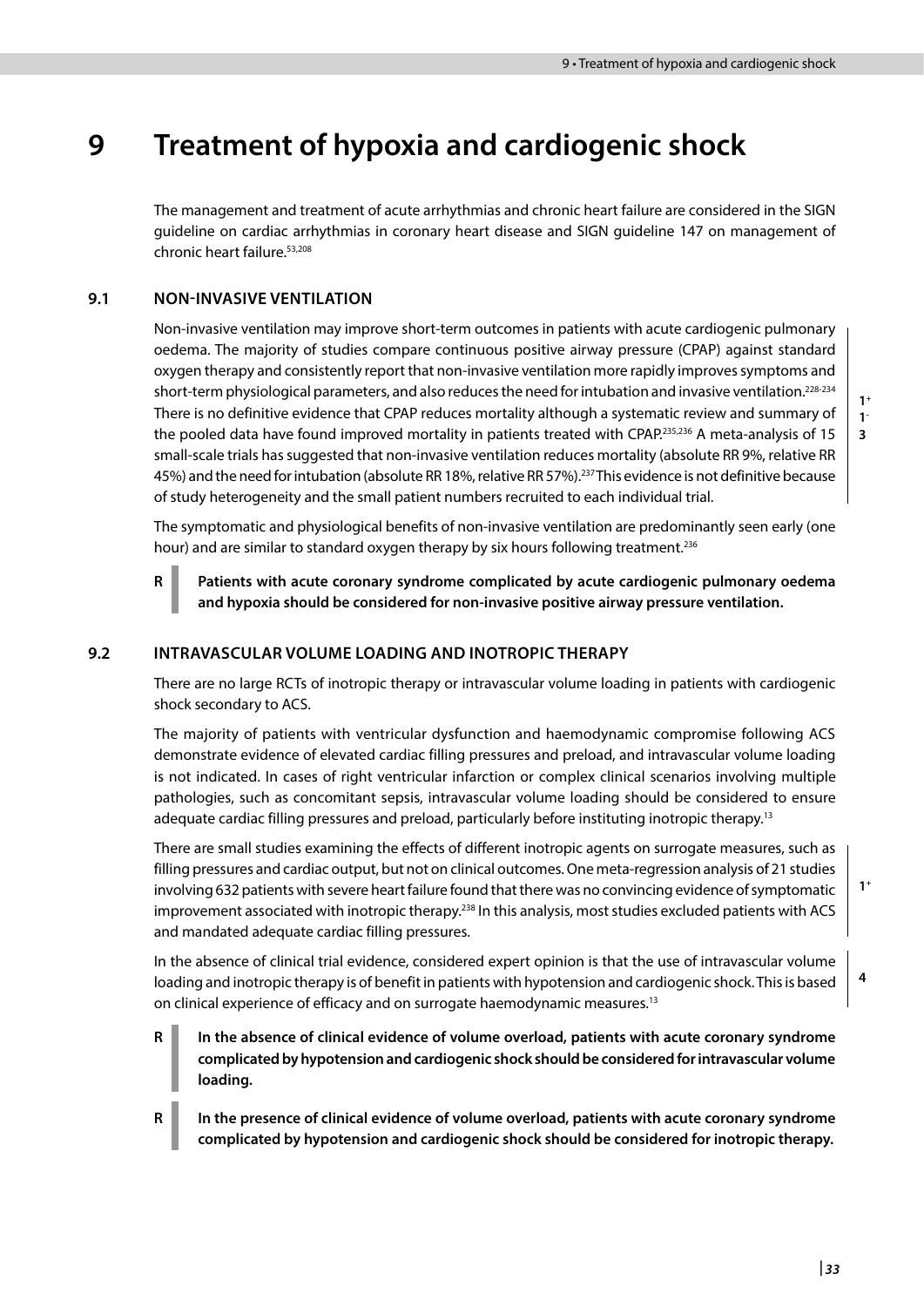## <span id="page-39-0"></span>**9.3 INTRA-AORTIC BALLOON COUNTERPULSATION**

Intra-aortic balloon pump counterpulsation is commonly used as a means of supporting patients undergoing surgical revascularisation in the acute cardiology setting. Early suggestions of the beneficial haemodynamic effects of intra-aortic balloon pumps (IABP) have not been translated into improvements in survival. IABP use also carries risks of vascular injury, peripheral limb ischemia and local or systemic infection although the SHOCK-II trial showed no differences in these safety outcomes.<sup>239</sup> **1+**

A meta-analysis of 16 studies including 11,778 patients with MI in the presence or absence of cardiogenic shock reported no difference in in-hospital mortality between patients receiving IABP and those not receiving IABP.240 Rates of reinfarction and recurrent ischaemia were the same in both groups but IABP increased the risk of moderate and major bleeding (relative risk 1.71, 95% CI 1.03 to 2.85; relative risk 4.01, 95% CI 2.66 to 6.06, respectively). **2-**

A meta-analysis based on six RCTs and 190 patients with acute MI and cardiogenic shock provided no evidence to support the use of IABP in this patient group.<sup>241</sup> **1++**

A large RCT (n=598) of IABP in patients with acute MI complicated by cardiogenic shock with planned early revascularisation reported no benefit of IABP on in-hospital mortality (39.7% IABP *v* 41.3% controls).<sup>242</sup> At  $\mid$  1+ follow up, there were no differences in one-year mortality (52% IABP v 51% controls), rates of reinfarction, recurrent revascularisation or stroke.239

A meta-analysis of 17 studies, including 4 RCTs and 13 observational studies (n=14,186) comparing IABP with no IABP in patients with acute MI complicated by cardiogenic shock showed no difference in in-hospital mortality within the no-reperfusion subgroup but a decrease in in-hospital mortality among patients also receiving thrombolytic therapy (relative risk 0.77) and an increase in in-hospital mortality in patients receiving PCI (relative risk 1.18).<sup>243</sup> **2-**

# **R Routine use of intra-aortic balloon counterpulsation is not recommended in patients with acute coronary syndrome and cardiogenic shock.**

## **9.4 CORONARY REVASCULARISATION**

Two small RCTs suggest an early revascularisation strategy may be of benefit in patients with acute MI complicated by cardiogenic shock due to left ventricular failure.<sup>244,245</sup> Both trials were unable to recruit the prespecified study population: the SMASH trial ( $n=55$ )<sup>245</sup> did not reach a definitive conclusion but reported findings consistent with the SHOCK trial. The SHOCK trial (n=302) showed a benefit of early revascularisation on long-term (6–12 month; 20% relative RR) but not early (30-day) mortality particularly in younger (<75 years) male patients with a prior MI.246 Benefit was most marked in those patients randomised to revascularisation within six hours following onset of MI. These findings are consistent with other observational data.<sup>247</sup>

**4**

**R Patients presenting with cardiogenic shock due to left ventricular failure within six hours of acute myocardial infarction should be considered for immediate coronary revascularisation.**

## **9.5 CARDIAC SURGERY**

Cohort studies suggest that early (within the first 24–48 hours) corrective surgery is beneficial in patients with mechanical complications of acute MI.<sup>246,248,249</sup> There is concern over selection bias in that patients with less comorbidity and better overall prognosis would be more likely to undergo corrective surgery. **2-**

In the absence of evidence from RCTs, the recommendation is based on considered expert opinion that prompt surgical repair of mechanical defects is indicated.

**R Patients with mechanical complications of acute myocardial infarction (**ventricular septal, free wall or papillary muscle rupture**) should be considered for corrective surgery within 24–48 hours.**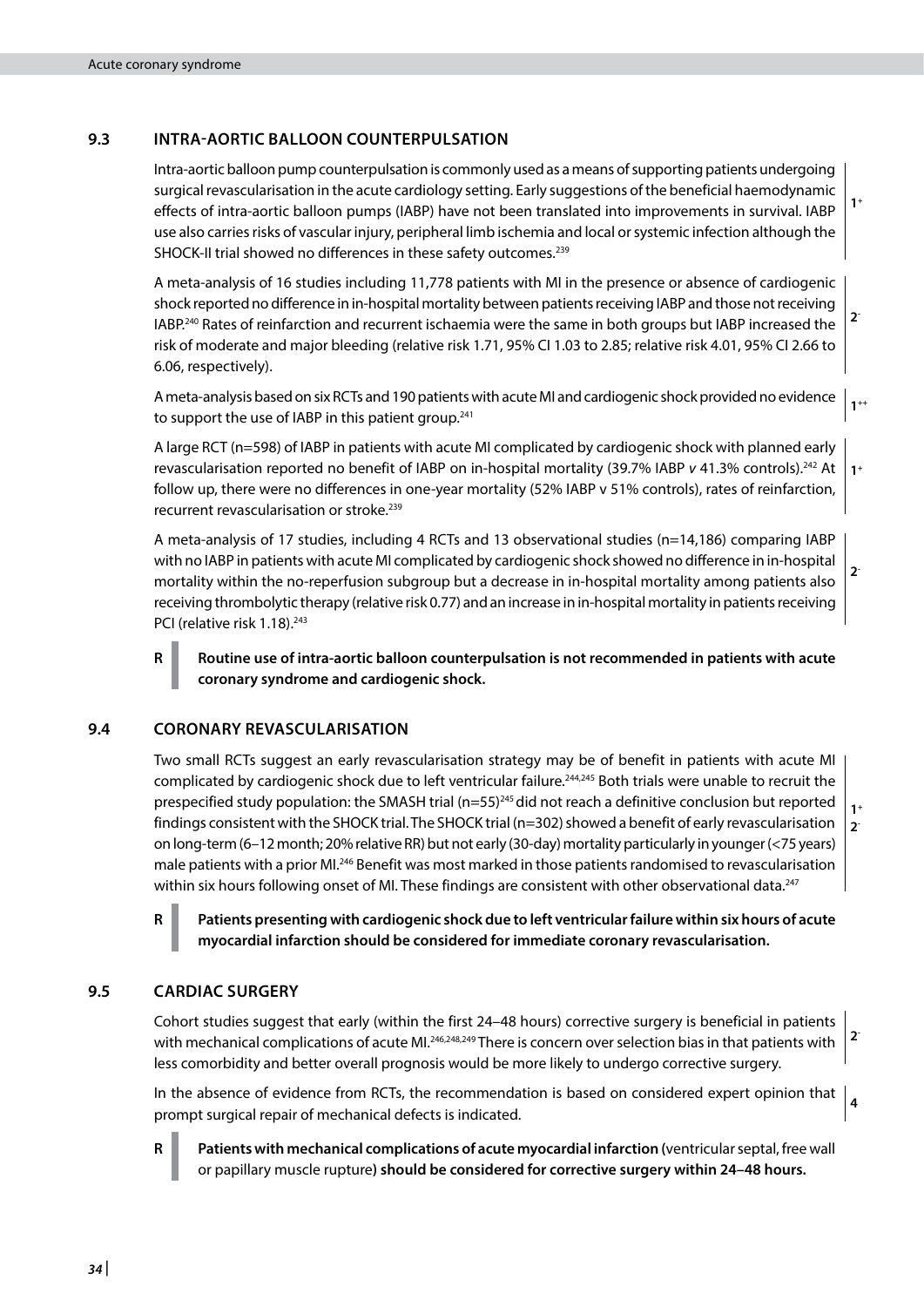# <span id="page-40-0"></span>**10 Provision of information**

This section reflects the issues likely to be of most concern to patients and their carers. These points are provided for use by health professionals when discussing ACS with patients and carers and in guiding the production of locally produced information materials.

## **10.1 EARLY PSYCHOSOCIAL INTERVENTIONS**

This section provides recommendations for psychosocial interventions started in the early assessment and intervention stages of the cardiac rehabilitation care pathway (primarily the first 72 hours).

There is evidence that early identification of, and intervention in, those most at risk of psychological distress can reduce psychological distress, hospital readmission rates and anxiety and depression scores at one year.250 Physicians' and nurses' subjective judgements of patient anxiety are not as accurate as measurements of anxiety on validated scales.<sup>13</sup> Standardised screening tools, such as the Hospital Anxiety and Depression Scale, are useful in psychological assessment. It is particularly important to screen for depression in the early postevent phase.251 The experiences and needs of patients with CHD and depression are diverse and include psychosocial issues involving interpersonal and health/control losses.<sup>252</sup>

False beliefs about cardiac illness can cause related negative emotions (denial, fear, anger) affecting treatment compliance and rehabilitation.251 Interventions correcting cardiac misconceptions improve patient knowledge and reduce stress (both immediately and at one year follow up) for both patient and partner or family.<sup>253-255</sup> Psychosocial intervention also improves functional outcome by reducing anginal symptoms, and helping recovery and return to work.254

**1+ 1++**

**4**

**1+ 4**

**R Patients with acute coronary syndrome should be offered early psychosocial assessment and individualised psychosocial intervention with an emphasis on identifying and addressing health beliefs and cardiac misconceptions.**

 Psychosocial intervention forms part of the formal cardiac rehabilitation programme and should be viewed as a continuous process throughout the patient care pathway.

## **10.2 INFORMATION NEEDS OF PATIENTS**

Understanding the information needs of people with ACS and their carers and families is important so that appropriate information is given in an appropriate way at the appropriate time. A questionnaire survey, developed by patient and lay representatives on the guideline development group, of patients and carers with experience of cardiac disease showed that different information is required at different stages of the patient's journey and that the requirements of individual patients may be very different. For example, whereas some want to learn as much as possible about their condition, as soon as possible, so they feel engaged with all that is happening, others may be less involved. There may be a preference for verbal or written information. The survey identified key themes, namely that information and advice should be:

- timely
- consistent
- involve partners/relatives/carers when appropriate and with consent of the patient
- delivered with a sensitive approach by all healthcare professionals.

#### 10.2.1 CHECKLIST FOR PROVISION OF INFORMATION

This section gives examples of the information patients/carers may find helpful at the key stages of the patient journey. The checklist was designed by members of the guideline development group based on their experience, their understanding of the evidence base, and the results of a questionnaire survey of patients and carers with experience of cardiac disease (*see section 10.2*). In developing the checklist, consideration was given to what patients and carers valued. The checklist is neither exhaustive nor exclusive.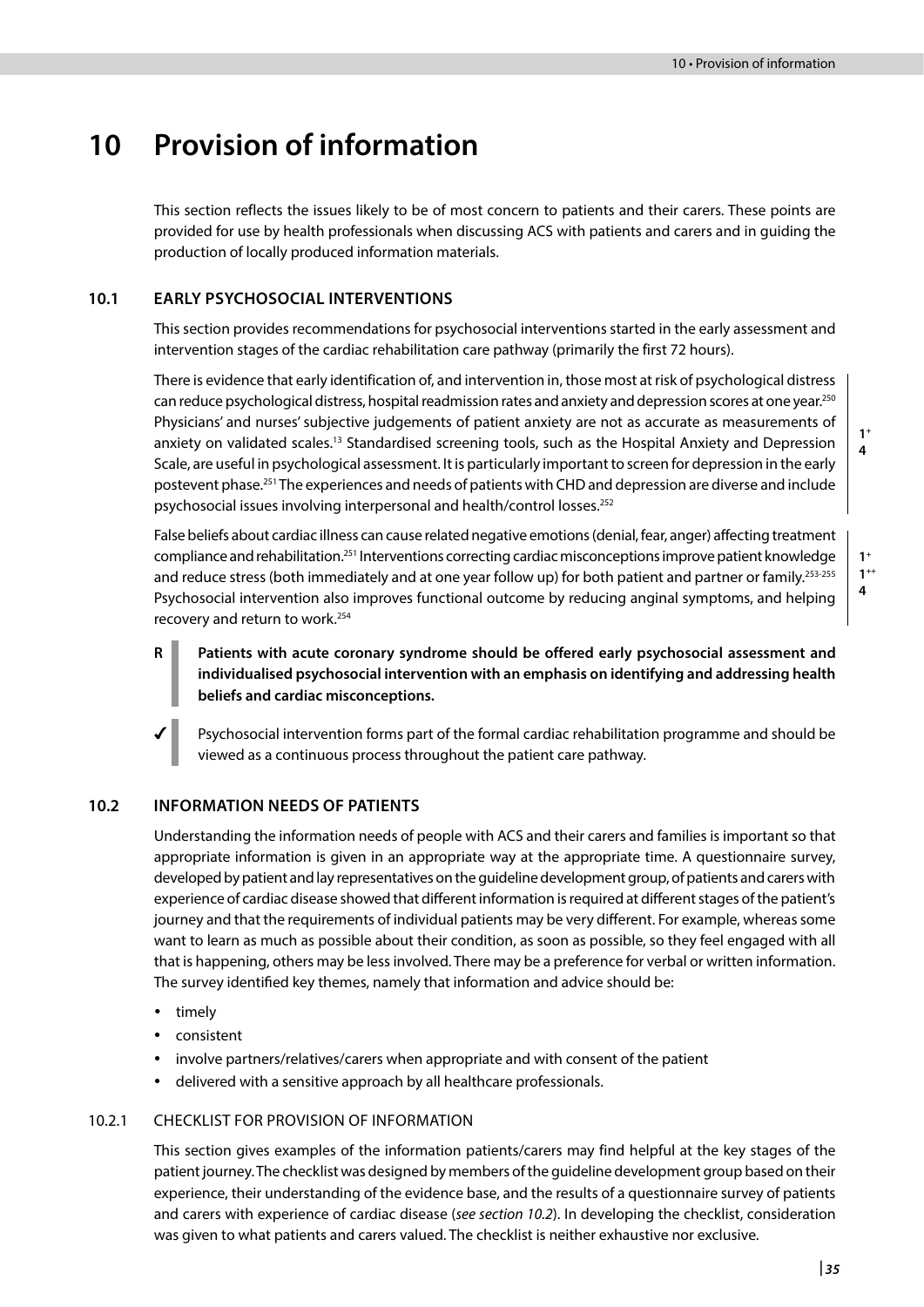|           | Initial presentation and admission                                                                                                                                                                                                                                                                                                                    |
|-----------|-------------------------------------------------------------------------------------------------------------------------------------------------------------------------------------------------------------------------------------------------------------------------------------------------------------------------------------------------------|
| $\bullet$ | First responders, paramedics and GPs involved in the patient's care should have a sympathetic,<br>understanding and reassuring approach to the patient and their relatives/carers who may be anxious<br>or fearful.                                                                                                                                   |
| $\bullet$ | The final decision regarding admission should be made by the healthcare professional in consultation<br>with the patient.                                                                                                                                                                                                                             |
| $\bullet$ | Healthcare professionals should explain any procedures/tests they are carrying out and answer patient/<br>carer's questions in as simple language as possible.                                                                                                                                                                                        |
| $\bullet$ | Explain to the patient how to distinguish between cardiac and non-cardiac pain, eg indigestion, anxiety<br>etc.                                                                                                                                                                                                                                       |
|           | Some patients require very little information and to be reassured they are 'in safe hands' but others<br>may wish more detail.                                                                                                                                                                                                                        |
|           | <b>Assessment and investigation</b>                                                                                                                                                                                                                                                                                                                   |
| $\bullet$ | Ensure patients are kept informed about which tests will be performed, when they are likely to be<br>carried out and what the results mean.                                                                                                                                                                                                           |
| $\bullet$ | Identify the knowledge, understanding and readiness to learn of patients and their relatives so that<br>information can be tailored appropriately using clear, concise jargon-free language.                                                                                                                                                          |
| $\bullet$ | Listen carefully to the needs and priorities of patients and carers.                                                                                                                                                                                                                                                                                  |
| $\bullet$ | Ensure the patient is aware of what they should report to the nurse/doctor during their hospital stay,<br>for example, specific symptoms.                                                                                                                                                                                                             |
|           | <b>Diagnosis</b>                                                                                                                                                                                                                                                                                                                                      |
| $\bullet$ | Provide time and support to patients and carers when the diagnosis is explained and discussed, including<br>explanation of uncertainties around diagnostic status.                                                                                                                                                                                    |
| $\bullet$ | Give written information to patients and carers, for example, BHF or CHSS patient information booklets<br>(see section 10.3) or SIGN patient booklets to allow absorption at their preferred pace.                                                                                                                                                    |
| $\bullet$ | Where the diagnosis of ACS is excluded, the patient should be reassured and given clear guidance on<br>when to seek help in the future.                                                                                                                                                                                                               |
|           | <b>Treatment</b>                                                                                                                                                                                                                                                                                                                                      |
| $\bullet$ | Explain different types of treatment including risks and benefits of recommended tests, medications<br>and treatment and provide written information as appropriate.                                                                                                                                                                                  |
| $\bullet$ | Encourage patients and their families to discuss their questions and concerns and provide regular<br>updates on progress.                                                                                                                                                                                                                             |
|           | Ensure consistent and appropriate information is given to patients and carers.                                                                                                                                                                                                                                                                        |
|           | Discharge/follow up/cardiac rehabilitation                                                                                                                                                                                                                                                                                                            |
| $\bullet$ | Explain to the patient that an individual assessment for a tailored programme of interventions by a<br>cardiac rehabilitation team will be arranged and encourage engagement.                                                                                                                                                                         |
| ٠         | Advise the patient of ways to improve their lifestyle to enhance recovery and avoid recurrence of ACS.                                                                                                                                                                                                                                                |
| $\bullet$ | Ensure patients and families are provided with written information, telephone helplines (for example,<br>BHF, CHSS or a local helpline) and signposted to support groups and helpful websites where appropriate<br>(see section 10.3).                                                                                                                |
| $\bullet$ | Explain that patients commonly feel quite 'low', anxious, vulnerable or emotional when returning home.<br>Explain how and where to find support.                                                                                                                                                                                                      |
| $\bullet$ | Ensure the patient and relative/carer have an understanding of all the essential information required<br>about ACS and have obtained clear instructions (for example regarding exercise, diet, smoking cessation,<br>alcohol consumption, resuming sexual activity, driving, return to work and follow-up appointments)<br>prior to leaving hospital. |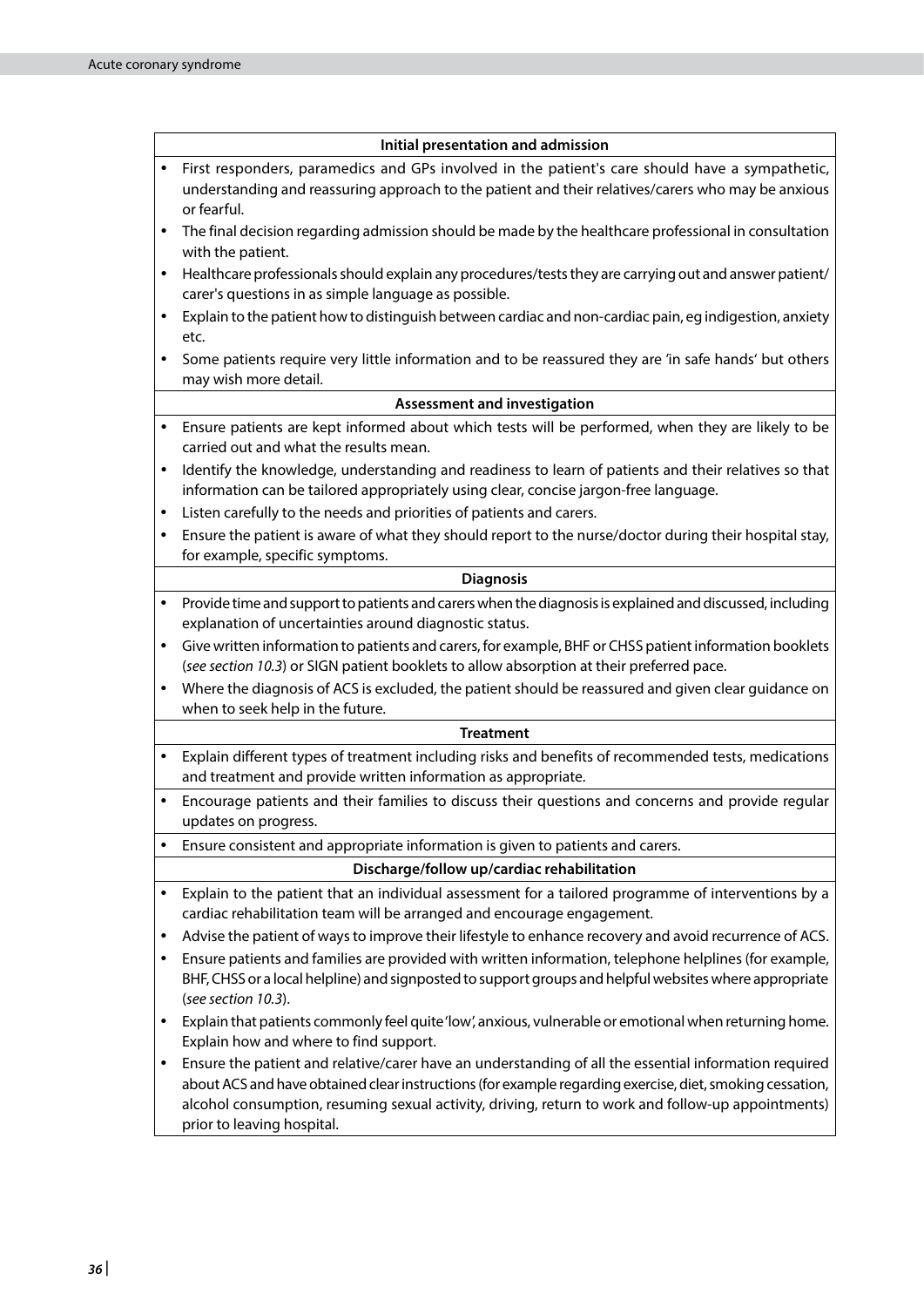#### <span id="page-42-0"></span>**10.3 SOURCES OF FURTHER INFORMATION**

#### **NHS inform**

Caledonia House, Fifty Pitches Road, Cardonald Park, Glasgow, G51 4EB Tel: 0800 22 44 88 (8am–10pm) [www.nhsinform.co.uk](http://www.nhsinform.co.uk) • Email: [nhs.inform@nhs24.scot.nhs.uk](mailto:nhs.inform@nhs24.scot.nhs.uk)

NHS Inform provides national health and care information service for Scotland.

NHS inform A-Z articles: [www.nhsinform.co.uk/health-library/subjects/heart-and-circulation-disorders/](http://www.nhsinform.co.uk/health-library/subjects/heart-and-circulation-disorders/)

#### **The Heart Zone**

[www.nhsinform.co.uk/heart/](http://www.nhsinform.co.uk/heart/)

The Heart Zone, which has been developed on Scotland's national health information website, NHS inform, provides a range of information and resources to support the self-management of short- and long-term heart disease, as well as on a range of inherited and congenital heart conditions.

#### **British Heart Foundation**

Ocean Point 1, 94 Ocean Drive, Edinburgh, EH6 6JH Tel: 020 7554 0000 • Heart Helpline: 0300 330 3311 [www.bhf.org.uk](http://www.bhf.org.uk/) • Email: bhfhi@bhf.org.uk

The BHF is a national heart charity and the largest independent funder of cardiovascular research in the UK. It provides vital support, information and care for patients and their carers and provides forums to listen to, engage and influence both patients and key stakeholders.

#### **Chest Heart & Stroke Scotland**

Third Floor, Rosebery House, 9 Haymarket Terrace, Edinburgh, EH12 Tel: 0131 225 6963 • Advice Line Nurses: 0808 801 0899 (9.30am–4pm, Mon–Fri) [www.chss.org.uk](http://www.chss.org.uk/) • Email: [admin@chss.org.uk](mailto:admin@chss.org.uk)

The Scottish health charity set up to improve the quality of life for people in Scotland affected by chest, heart and stroke illness, through medical research, influencing public policy, advice and information and support in the community.

#### **Local support groups and telephone helplines**

Tel: 0800 22 44 88 (8am–10pm) [www.nhsinform.co.uk/support-services](http://www.nhsinform.co.uk/support-services/)

Local groups can be found by visiting the Support Service Directory on the NHS inform website.

#### 10.3.1 ADDITIONAL WEBSITES

#### **Action on Depression**

21–23 Hill Street, Edinburgh, EH2 3JP [www.actionondepression.org](http://www.actionondepression.org/) • Email: admin@actionondepression.org

This website highlights local support and raises awareness about low mood and depression.

#### **[Active Scotland](http://www.activescotland.org.uk/)**

[www.activescotland.org.uk](http://www.activescotland.org.uk)

This website provides information and ideas on a range of indoor and outdoor activities in Scotland on land, water and in the air.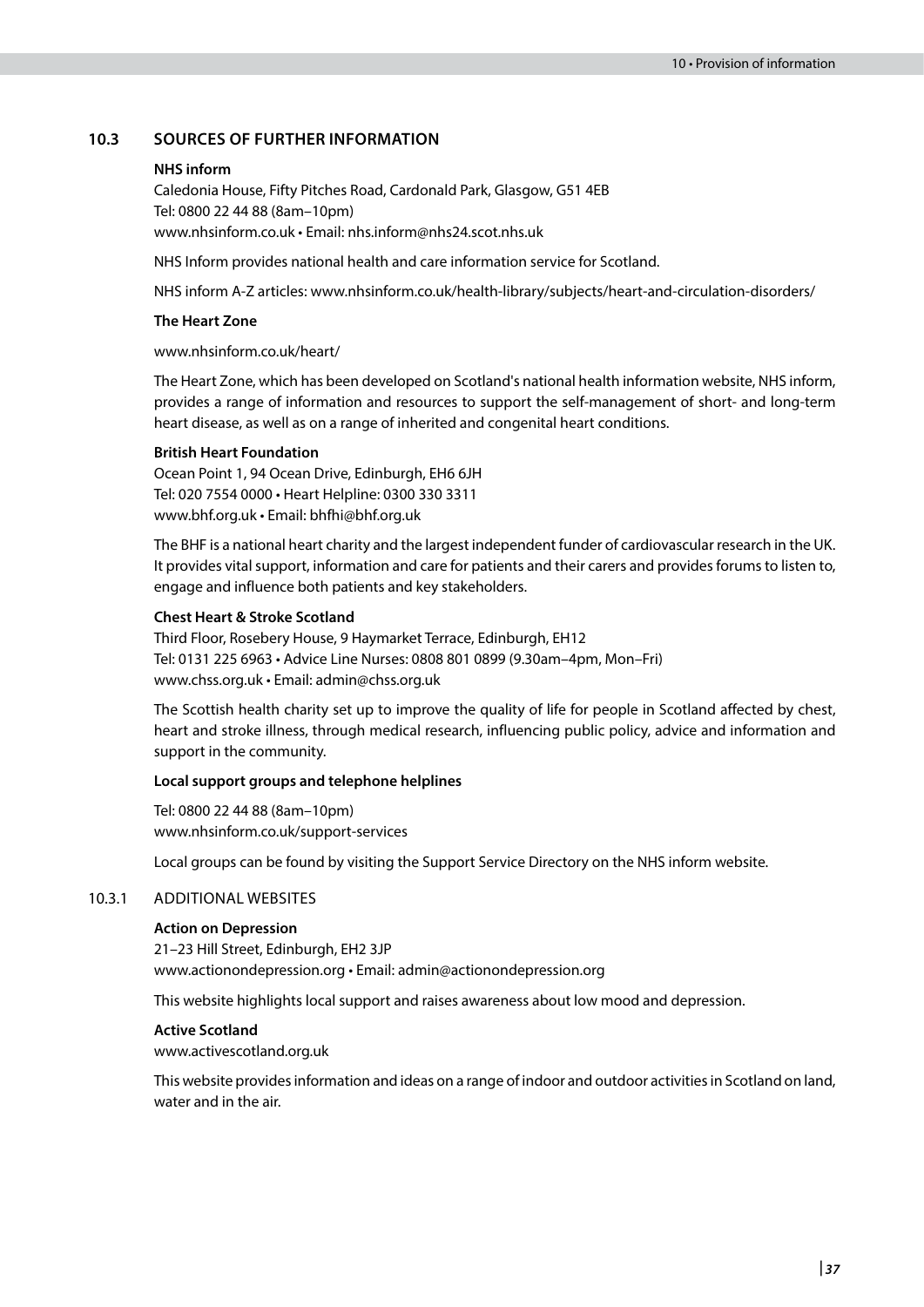#### **Blood Pressure UK**

Wolfson Institute of Preventive Medicine, Charterhouse Square, London, EC1M 6BQ Tel: 020 7882 6218 [www.bloodpressureuk.org/home](http://www.bloodpressureuk.org/home) • Email: help@bloodpressureuk.org

A UK charity dedicated to lowering the nation's blood pressure to prevent disability and death from stroke and heart disease.

#### **Breathing Space**

Tel: 0800 83 85 87 (Weekdays: Mon–Thur 6pm–2am. Weekend: Friday 6pm to Monday 6am) www.breathingspace.scot

Breathing Space is a free, confidential phone and web-based service for any individual who is experiencing low mood or depression, or who is unusually worried and in need of someone to talk to.

#### **Diabetes UK**

Careline Scotland, The Venlaw, 349 Bath Street, Glasgow, G2 4AA Tel: (Careline Scotland) 0141 212 8710 [www.diabetes.org.uk](http://www.diabetes.org.uk) • Email: [careline.scotland@diabetes.org.uk](mailto:carelinescotland@diabetes.org.uk)

Diabetes UK provides information, advice and support to help people with diabetes manage the condition well, and brings people together for support when it's needed most.

#### **[Drink Smarter](http://drinksmarter.org/)**

drinksmarter.org

A national charity working to reduce the harm caused by alcohol, find information on easy ways to cut back and sensible drinking.

#### **Eat Better Feel Better**

[www.eatbetterfeelbetter.co.uk](http://www.eatbetterfeelbetter.co.uk)

This website provides recipes for healthier and cheaper meals and information on improving cooking skills.

#### **UK Government information**

[www.gov.uk/heart-attacks-and-driving](http://www.gov.uk/heart-attacks-and-driving)

Information relating to regulations about driving after having experienced a heart attack.

#### **Scottish Association for Mental Health**

[www.samh.org.uk](http://www.samh.org.uk)

The Scottish Association for Mental Health is Scotland's leading mental health charity. It provides communitybased services for people with mental health problems, carries out policy and campaigning work and is building five national programmes designed to address wider societal needs for information, resources and services.

#### **Smokeline**

Caledonia House, Fifty Pitches Road, Cardonald Park, Glasgow, G51 4EB Tel: 0800 84 84 84 (8am–10pm) [www.canstopsmoking.com](http://www.canstopsmoking.com) • Email: [smokeline@nhs24.scot.nhs.uk](mailto:smokeline@nhs24.scot.nhs.uk) 

Scotland's national stop smoking helpline; open every day from 8am–10pm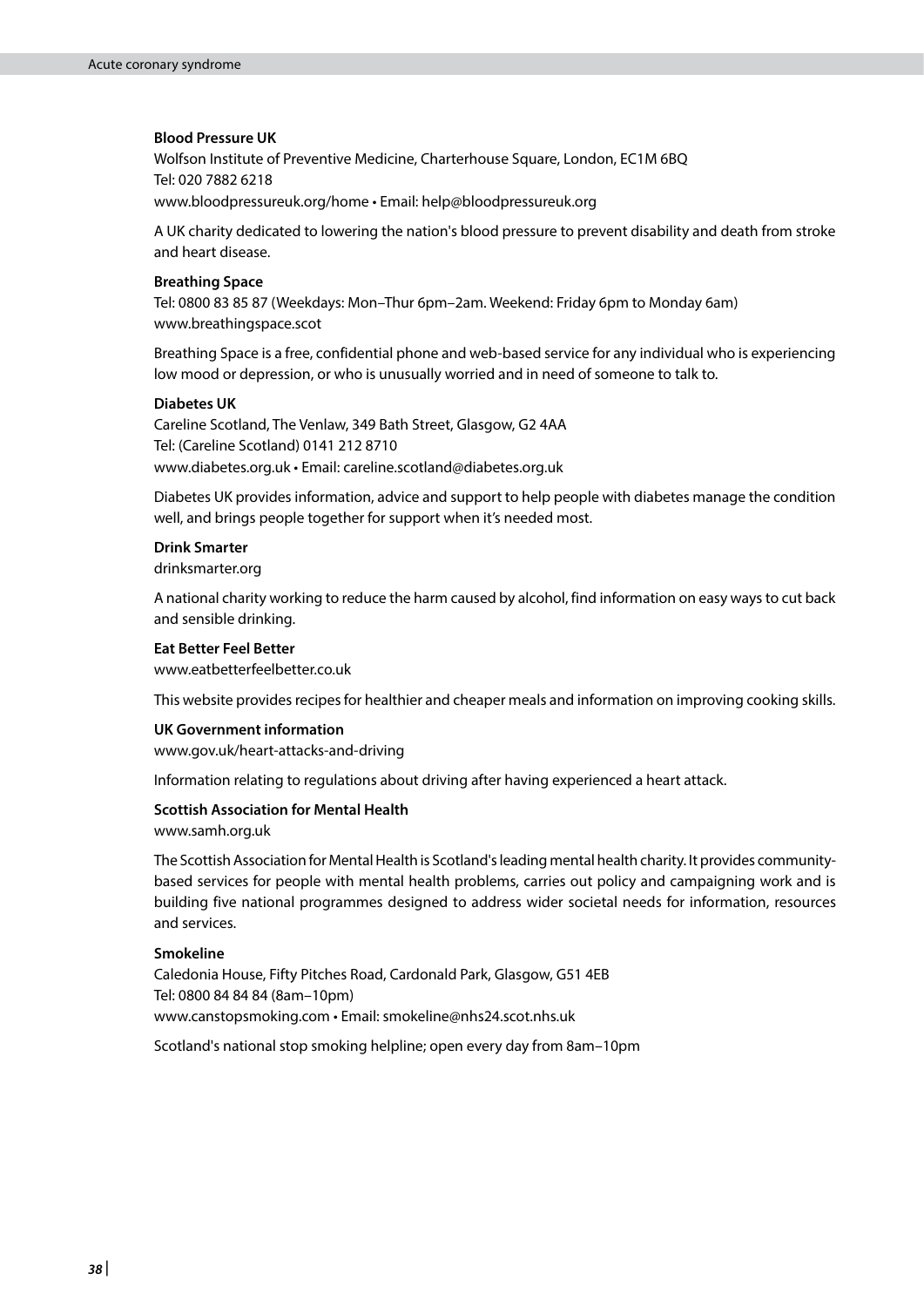# <span id="page-44-0"></span>**11 Implementing the guideline**

This section provides advice on the resource implications associated with implementing the key clinical recommendations, and advice on audit as a tool to aid implementation.

## **11.1 IMPLEMENTATION STRATEGY**

Implementation of national clinical guidelines is the responsibility of each NHS board and is an essential part of clinical governance. Mechanisms should be in place to review care provided against the guideline recommendations. The reasons for any differences should be assessed and addressed where appropriate. Local arrangements should then be made to implement the national guideline in individual hospitals, units and practices.

Implementation of this guideline will be encouraged and supported by SIGN. The implementation strategy for this guideline encompasses the following tools and activities.

## **11.2 RESOURCE IMPLICATIONS OF KEY RECOMMENDATIONS**

No recommendations are considered likely to reach the £5 million threshold which warrants full cost-impact analysis.

# **11.3 AUDITING CURRENT PRACTICE**

A first step in implementing a clinical practice guideline is to gain an understanding of current clinical practice. Audit tools designed around guideline recommendations can assist in this process. Audit tools should be comprehensive but not time consuming to use. Successful implementation and audit of guideline recommendations requires good communication between staff and multidisciplinary team working.

The guideline development group has identified the following as key points to audit to assist with the implementation of this guideline:

- the proportion of people with a diagnosis of ACS who are managed within a specialised cardiology service
- the proportion of people with ACS and ischaemic electrocardiographic changes and/or elevated cardiac troponin levels who receive immediate aspirin and a  $P2Y_{12}$ -receptor antagonist
- the proportion of people with ACS and ischaemic electrocardiographic changes and/or elevated cardiac troponin levels who receive immediate anticoagulant therapy
- the proportion of people with ST-segment-elevation ACS receiving reperfusion therapy
- the proportion of people with ST-segment-elevation ACS receiving primary PCI within120 minutes of ECG diagnosis
- the proportion of people with ACS with recorded risk stratification using clinical scoring systems
- the proportion of people with ACS who receive assessment of cardiac function
- the proportion of people with non-ST-segment ACS who are at medium or high risk of early recurrent cardiovascular events who receive early coronary angiography and revascularisation
- the proportion of people with ACS undergoing PCI via the radial artery
- the proportion of patients with ACS who receive at least six months dual antiplatelet therapy
- the proportion of patients with ACS who receive long-term statin therapy
- the proportion of patients with ACS who receive long-term ACE-inhibitor or ARB therapy
- the proportion of patients with MI complicated by LVSD with either heart failure or diabetes mellitus who receive long-term eplerenone therapy
- the proportion of patients with ACS who receive long-term beta-blocker therapy
- the proportion of patients with ACS who are offered early psychosocial assessment and intervention.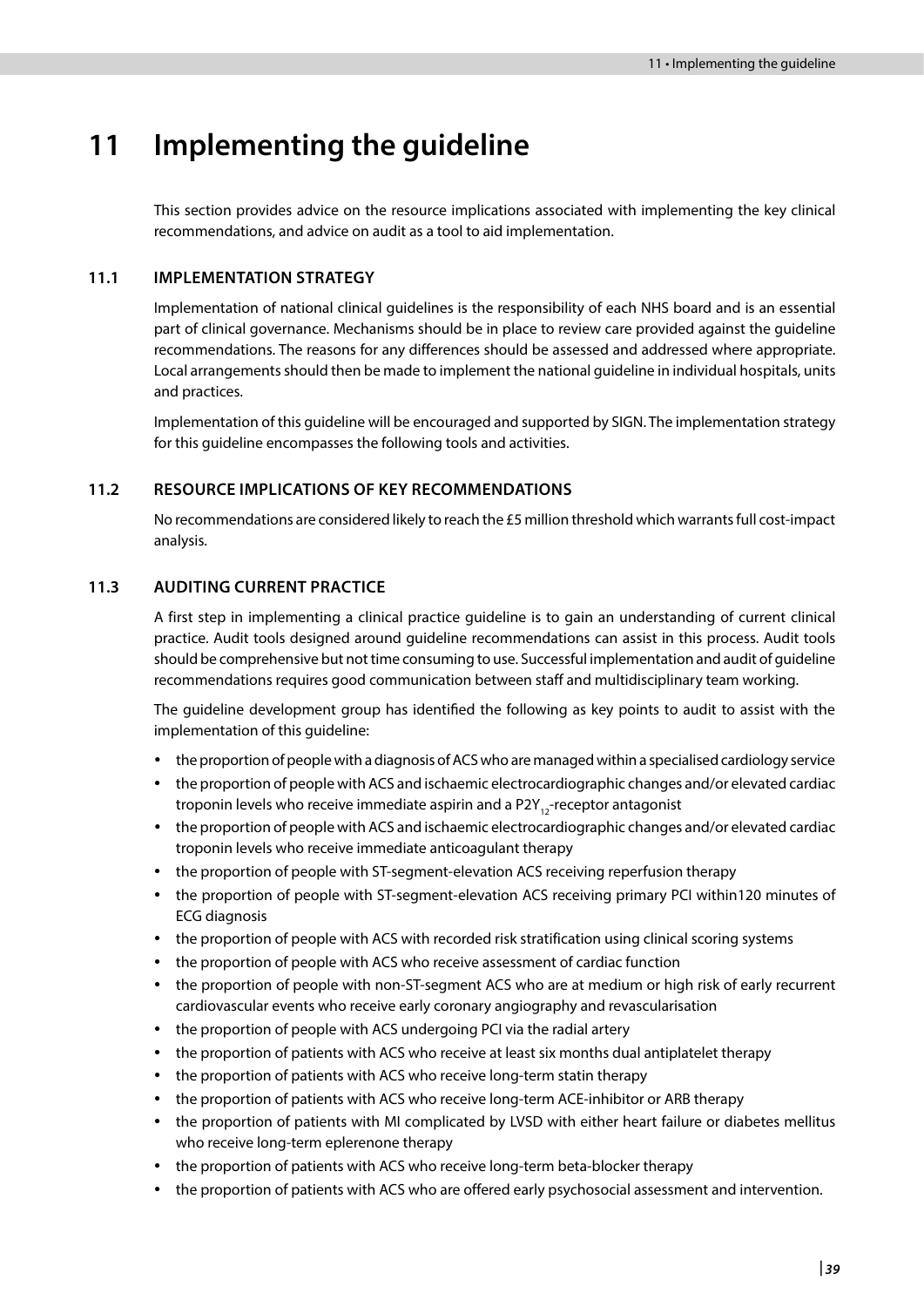## <span id="page-45-0"></span>**11.4 ADDITIONAL ADVICE TO NHSSCOTLAND FROM THE SCOTTISH MEDICINES CONSORTIUM**

On 9 May 2011 SMC advised that following a full submission:

ticagrelor film-coated tablets (Brilique®) are accepted for use within NHSScotland, coadministered with aspirin, for the prevention of atherothrombotic events in adult patients with acute coronary syndromes (unstable angina, non-ST-segment-elevation myocardial infarction or ST-segment-elevation myocardial infarction); including patients managed medically, and those who are managed with PCI or CABG.

As dual therapy with aspirin, ticagrelor demonstrated a significant reduction in ischaemic events compared with another antiplatelet drug without significantly increasing the incidence of study-defined major bleeding.

Alternative treatments are available at a lower drug acquisition cost.

SMC advice for prasugrel (September 2009) was superseded by NICE TA317 in July 2014 which now provides the extant advice to NHSScotland. Prasugrel 10 mg in combination with aspirin is recommended as an option for preventing atherothrombotic events in adults with acute coronary syndrome having primary or delayed PCI.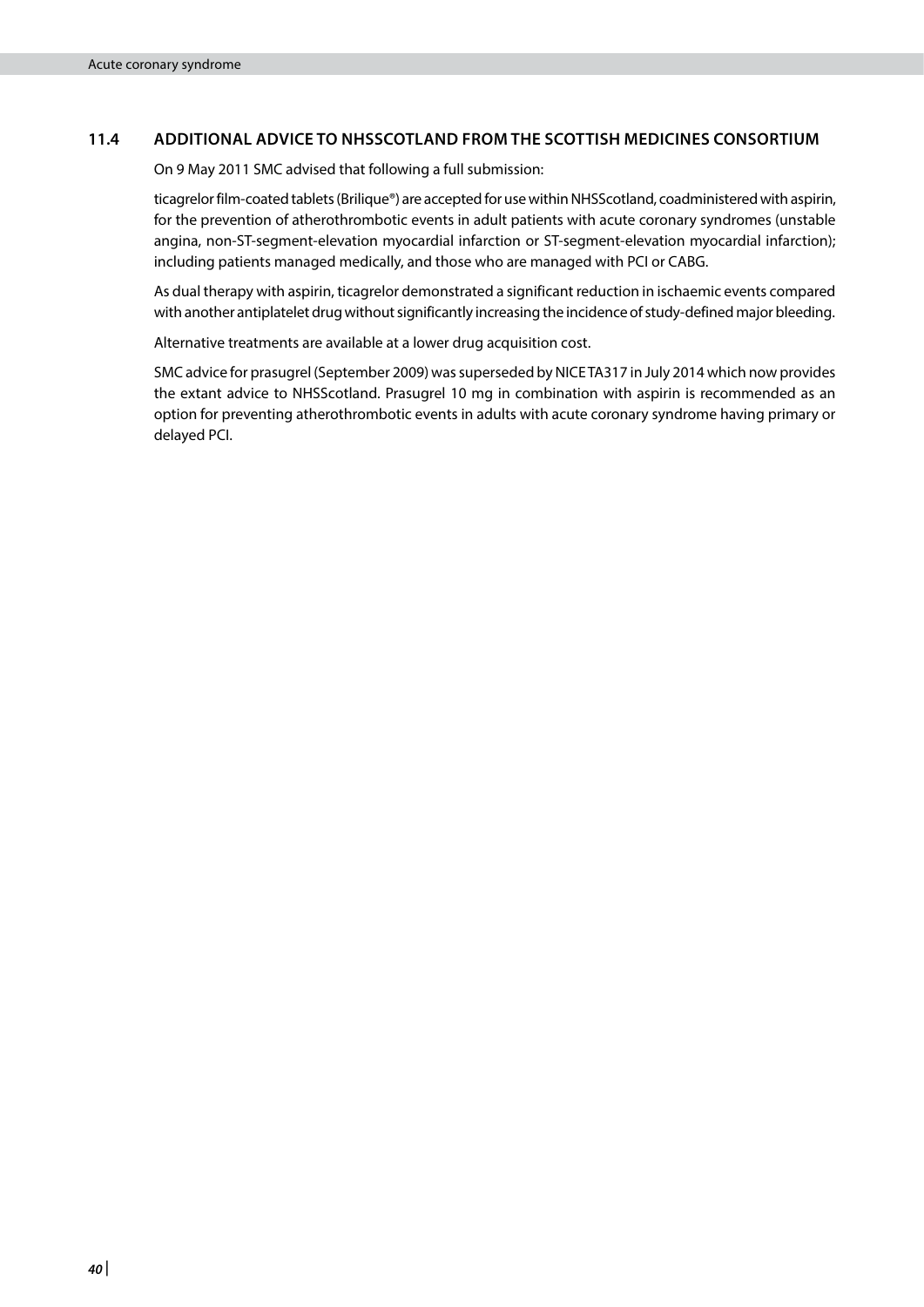# <span id="page-46-0"></span>**12 The evidence base**

# **12.1 SYSTEMATIC LITERATURE REVIEW**

The evidence base for this guideline was synthesised in accordance with SIGN methodology. A systematic review of the literature was carried out using an explicit search strategy devised by a SIGN Evidence and Information Scientist. Databases searched include Medline, Embase, Cinahl, PsycINFO and the Cochrane Library. The year range covered was 2005–2014. Internet searches were carried out on various websites including the US National Guidelines Clearinghouse. The main searches were supplemented by material identified by individual members of the development group. Each of the selected papers was evaluated by two members of the group using standard SIGN methodological checklists before conclusions were considered as evidence.

#### 12.1.1 LITERATURE SEARCH FOR PATIENT ISSUES

At the start of the guideline development process, a SIGN Evidence and Information Scientist conducted a literature search for qualitative and quantitative studies that addressed patient issues of relevance to the management of patients with acute coronary syndrome. Databases searched include Medline, Embase, Cinahl and PsycINFO, and the results were summarised by the SIGN Patient Involvement Officer and presented to the guideline development group.

#### 12.1.2 LITERATURE SEARCH FOR COST EFFECTIVENESS

The guideline development group identified key questions with potential cost-effectiveness implications where it was judged particularly important to gain an understanding of the additional costs and benefits of different treatment strategies, based on the following criteria:

- treatments which may have a significant resource impact
- opportunities for significant disinvestment or resource release
- the potential need for significant service redesign
- cost-effectiveness evidence could aid implementation of a recommendation.

A systematic literature search for economic evidence for these questions was conducted using Medline, Embase, NHS Economic Evaluation Database (NEED) and Health Economics Evaluation Database (HEED), covering the years 2010–2014. Papers were selected and evaluated by a Health Economist, and considered for clinical relevance by guideline group members.

Interventions are considered to be cost effective if they fall below the commonly-accepted UK threshold of £20,000 per QALY.

The key questions are listed in Annex 1.

## **12.2 RECOMMENDATIONS FOR RESEARCH**

The guideline development group was not able to identify sufficient evidence to answer all of the key questions asked in this guideline (*see Annex 1*). The following areas for further research have been identified:

- Do centres adopting early rule-out strategies with high-sensitivity troponin have improved or worse outcomes compared with those not adopting this approach?
- What are the underlying biological causes and the clinical implications of elevated troponin concentrations in patients without ACS or with type 2 MI?
- How effective are high-sensitivity assays in important subgroups of patients including older patients and those with renal or heart failure?
- y What is the optimal antiplatelet regimen in patients with ACS who have prior indications for anticoagulation?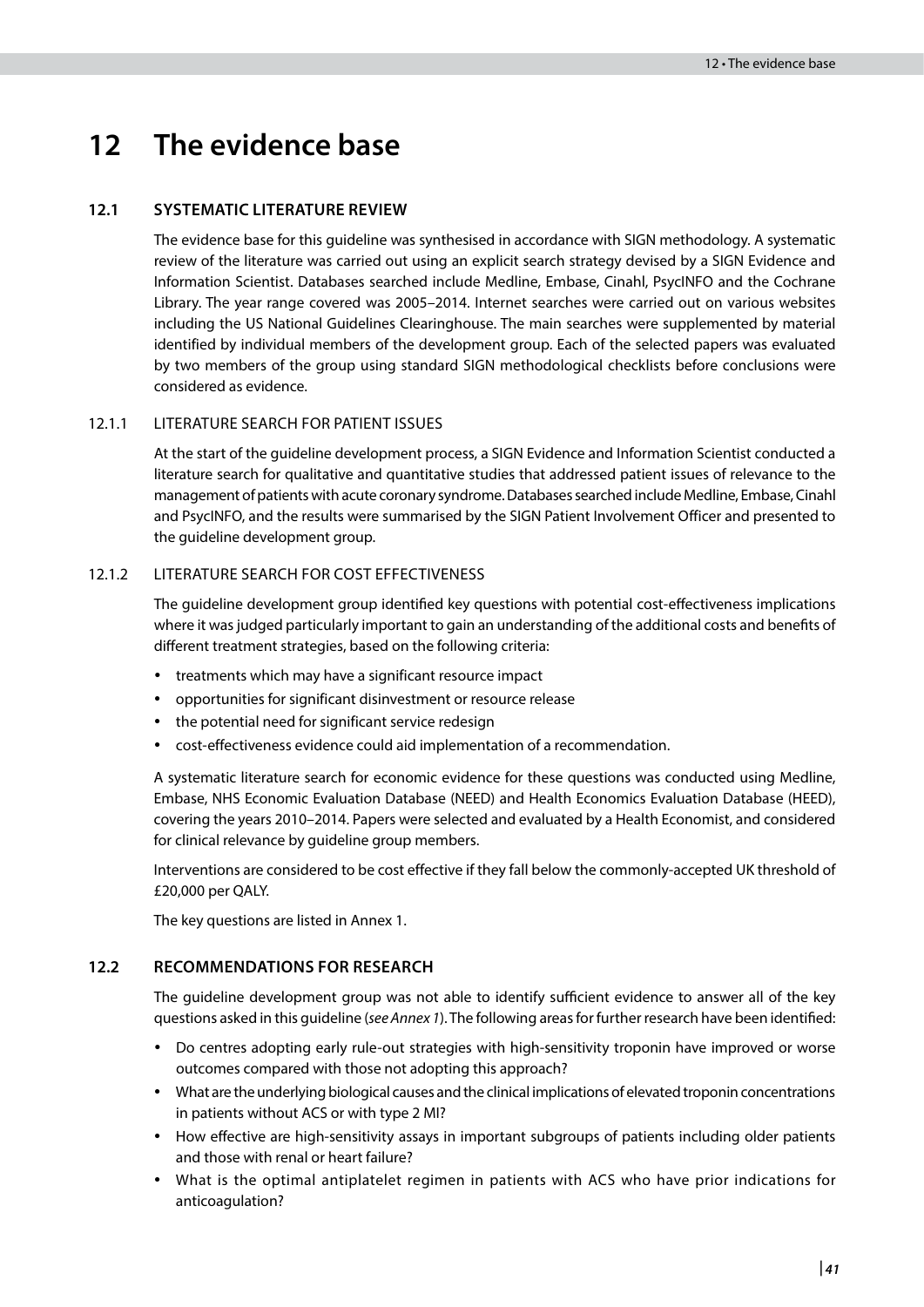- <span id="page-47-0"></span>• How should clinicians assess if more potent, and more expensive,  $P2Y_{12}$ -receptor antagonists can be justified in higher-risk patients who may also be those at higher risk of intracranial bleeding?
- What is the optimal duration of dual antiplatelet therapy with aspirin and a P2Y<sub>12</sub>-receptor antagonist after ACS?
- What are the effects of ticagrelor and prasugrel on long-term survival?
- Are there patients at increased baseline risk of major cardiovascular events in whom the increased risk of bleeding associated with the addition of rivaroxaban, apixaban or dabigatran to dual antiplatelet therapy is outweighed by the possible reduction in major adverse cardiovascular events?
- What is the clinical effectiveness, safety and cost effectiveness of glycoprotein IIb/IIIa inhibitors in patients with ACS pretreated with ticagrelor?
- What is the clinical effectiveness and safety of upstream glycoprotein IIb/IIIa inhibitors in patients with high-risk non-ST-segment-elevation MI or ST-segment-elevation MI being transferred to regional PCI centres?
- Which patients with ACS gain most from complete revascularisation and which are at greatest risk from prolonged procedures?
- Does manual thrombectomy compared with usual care improve outcomes in patients with ST-segmentelevation MI undergoing primary PCI with a large thrombus burden?
- In patients with ACS, what is the optimal duration of dual antiplatelet therapy in patients undergoing early PCI and stenting?
- What is the optimal duration of dual antiplatelet therapy for specific drug-eluting stents?
- What is the clinical effectiveness of percutaneous left ventricular assist devices in patients with ACS and cardiogenic shock?
- In post-MI patients at very high risk of ventricular tachycardia/fibrillation, what is the clinical and cost effectiveness of wearable cardioverter defibrillators as a bridge to implantable devices?
- What is the clinical effectiveness of intra-aortic balloon counterpulsation in patients with ACS and cardiogenic shock who are younger, have left main-stem disease or who have an out-of-hospital cardiac arrest?

## **12.3 REVIEW AND UPDATING**

This guideline was issued in 2016 and will be considered for review in three years. The review history, and any updates to the guideline in the interim period, will be noted in the review report, which is available in the supporting material section for this guideline on the SIGN website: **www.sign.ac.uk**

Comments on new evidence that would update this guideline are welcome and should be sent to the SIGN Executive, Gyle Square, 1 South Gyle Crescent, Edinburgh, EH12 9EB (email: sign@sign.ac.uk).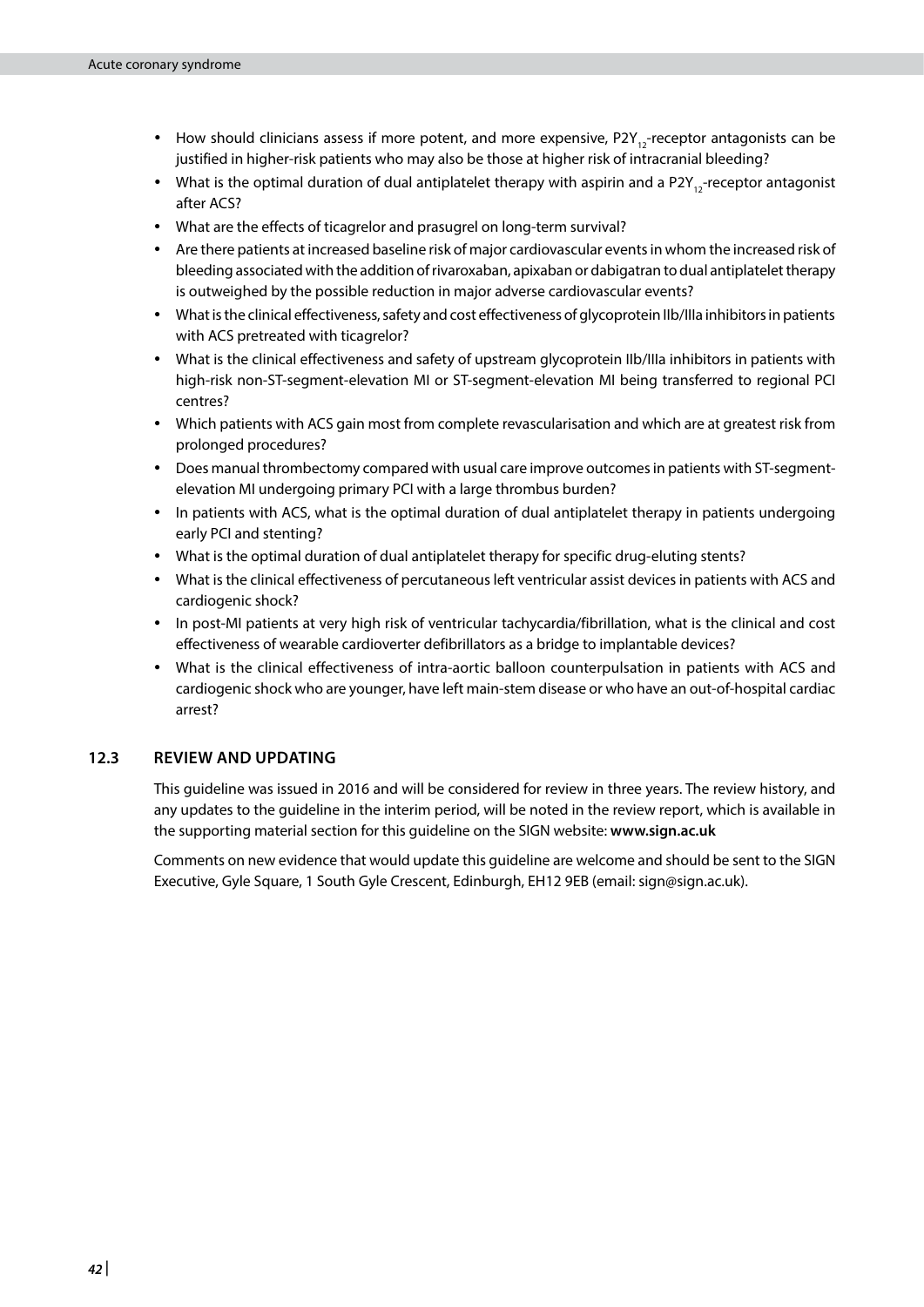# <span id="page-48-0"></span>**13 Development of the guideline**

# **13.1 INTRODUCTION**

SIGN is a collaborative network of clinicians, other healthcare professionals and patient organisations and is part of Healthcare Improvement Scotland. SIGN guidelines are developed by multidisciplinary groups of practising healthcare professionals using a standard methodology based on a systematic review of the evidence. Further details about SIGN and the guideline development methodology are contained in 'SIGN 50: A Guideline Developer's Handbook', available at **[www.sign.ac.uk](http://www.sign.ac.uk)**

This guideline was developed according to the 2015 edition of SIGN 50.

## **13.2 THE GUIDELINE DEVELOPMENT GROUP**

| Professor David Newby<br>(Chair) | British Heart Foundation Professor of Cardiology, University of Edinburgh                                 |
|----------------------------------|-----------------------------------------------------------------------------------------------------------|
| Mrs Helen Anderson               | Lay representative, Arbroath                                                                              |
| Mr Norman Anderson               | Lay representative, Arbroath                                                                              |
| Mr Graham Bell                   | Lay representative, Penicuik                                                                              |
| Mr Geoff Berg                    | Cardiac Surgeon, Golden Jubilee National Hospital, Glasgow                                                |
| Mrs Corinne Booth                | Senior Health Economist, Healthcare Improvement Scotland                                                  |
| Ms Naomi Fearns                  | Health Services Researcher, Healthcare Improvement Scotland                                               |
| Dr Alasdair Gray                 | Consultant in Emergency Medicine, Royal Infirmary of Edinburgh                                            |
| Dr John Irving                   | Consultant Cardiologist, Ninewells Hospital, Dundee                                                       |
| Mr Paul Kelly                    | Clinical Governance Manager, Scottish Ambulance Service                                                   |
| Dr David McAllister              | Clinical Lecturer in Epidemiology and Public Health, University of Edinburgh<br>Medical School            |
| Dr Margaret McEntegart           | Consultant Cardiologist, Golden Jubilee National Hospital, Glasgow                                        |
| <b>Professor Nick Mills</b>      | Professor of Cardiology and British Heart Foundation Clinical<br>Research Fellow, University of Edinburgh |
| Dr Moray Nairn                   | Programme Manager, SIGN                                                                                   |
| Ms Linda O'Neill                 | Lecturer in Nursing, University of Dundee                                                                 |
| Mrs Emma Riches                  | Health Services Researcher, Healthcare Improvement Scotland                                               |
| Dr Duncan Scott                  | Consultant Physician and Associate Director of Medical Education,<br>Raigmore Hospital, Inverness         |
| Dr Carolyn Sleith                | Evidence and Information Scientist, SIGN                                                                  |
| Ms Pernille Sorensen             | Senior Cardiac Pharmacist, South Glasgow University Hospitals                                             |
| Dr Rebecca Wheater               | General Practitioner, Arbroath, and Clinical Lead, Angus<br>Cardiovascular Clinical Working Group         |

The membership of the guideline development group was confirmed following consultation with the member organisations of SIGN. All members of the guideline development group made declarations of interest. A register of interests is available in the supporting material section for this guideline at www.sign.ac.uk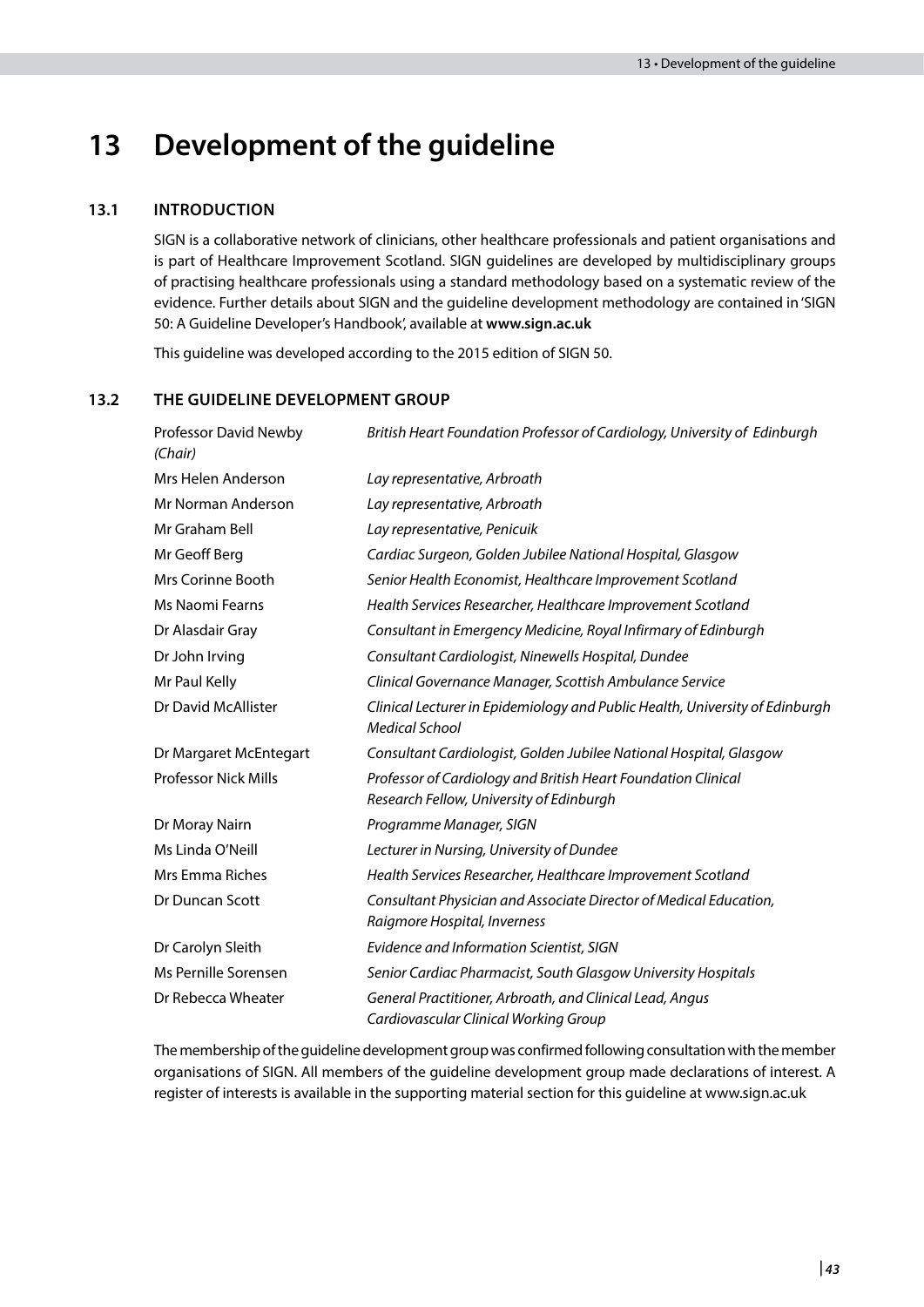<span id="page-49-0"></span>Guideline development and literature review expertise, support and facilitation were provided by the SIGN Executive. All members of the SIGN Executive make yearly declarations of interests. A register of interests is available on the contacts page of the SIGN website www.sign.ac.uk

| Euan Bremner          | Project Officer                      |
|-----------------------|--------------------------------------|
| Lesley Forsyth        | Events Co-ordinator                  |
| Karen Graham          | Patient Involvement Officer          |
| Karen King            | Distribution and Office Co-ordinator |
| <b>Stuart Neville</b> | <b>Publications Designer</b>         |
| Gaynor Rattray        | Guideline Co-ordinator               |

#### 13.2.1 ACKNOWLEDGEMENTS

SIGN would like to acknowledge the guideline development group responsible for the development of SIGN 93: Acute Coronary Syndromes, on which this guideline is based and the guideline development group responsible for the updated version of SIGN 93 published in February 2013. SIGN would also like to acknowledge the following individuals who contributed during the early stages of guideline development.

| Ms Beatrice Cant  | Programme Manager, SIGN                                                 |
|-------------------|-------------------------------------------------------------------------|
| Mr Gordon Thomson | Lead Clinical Pharmacist, Urgent Care and Medicine, Ninewells Hospital, |
|                   | Dundee                                                                  |

## **13.3 THE STEERING GROUP**

A steering group comprising the chairs of the six SIGN CHD guidelines and other invited experts was established to oversee the progress of the guideline development. This group met regularly throughout the development of the guidelines.

| Professor Sir Lewis Ritchie, OBE | Mackenzie Professor and Head of Department, Department of                                                              |
|----------------------------------|------------------------------------------------------------------------------------------------------------------------|
| (Chair)                          | General Practice and Primary Care, University of Aberdeen                                                              |
| Mrs Corinne Booth                | Senior Health Economist, Healthcare Improvement Scotland                                                               |
| Mr James Cant                    | Director, British Heart Foundation Scotland                                                                            |
| Dr Derek Connelly                | Consultant Cardiologist, Golden Jubilee Hospital, Glasgow                                                              |
| Dr Nick Cruden                   | Interventional Cardiologist, Royal Infirmary of Edinburgh                                                              |
| Mr Steve McGlynn                 | Principal Pharmacist, Department of Pharmaceutical Sciences,<br>Strathclyde Institute for Biomedical Sciences, Glasgow |
| Dr Susan Myles                   | Lead Health Economist, Healthcare Improvement Scotland                                                                 |
| Professor David Newby            | British Heart Foundation Professor of Cardiology, University of Edinburgh                                              |
| Dr Morag Osborne                 | Counsultant Clinical Psychologist, Southern General Hospital, Glasgow                                                  |
| <b>Professor Naveed Sattar</b>   | Professor of Metabolic Medicine, Institute of Cardiovascular and<br>Medical Sciences, University of Glasgow            |
| Mr Gordon Snedden                | Lay representative, Forfar                                                                                             |
| <b>Professor Allan Struthers</b> | Professor of Cardiovascular Medicine and Therapeutics, Ninewells<br>Hospital and Medical School, Dundee                |
| Dr Iain Todd                     | Consultant in Cardiovascular Rehabilitation, Astley Ainslie Hospital,<br>Edinburgh                                     |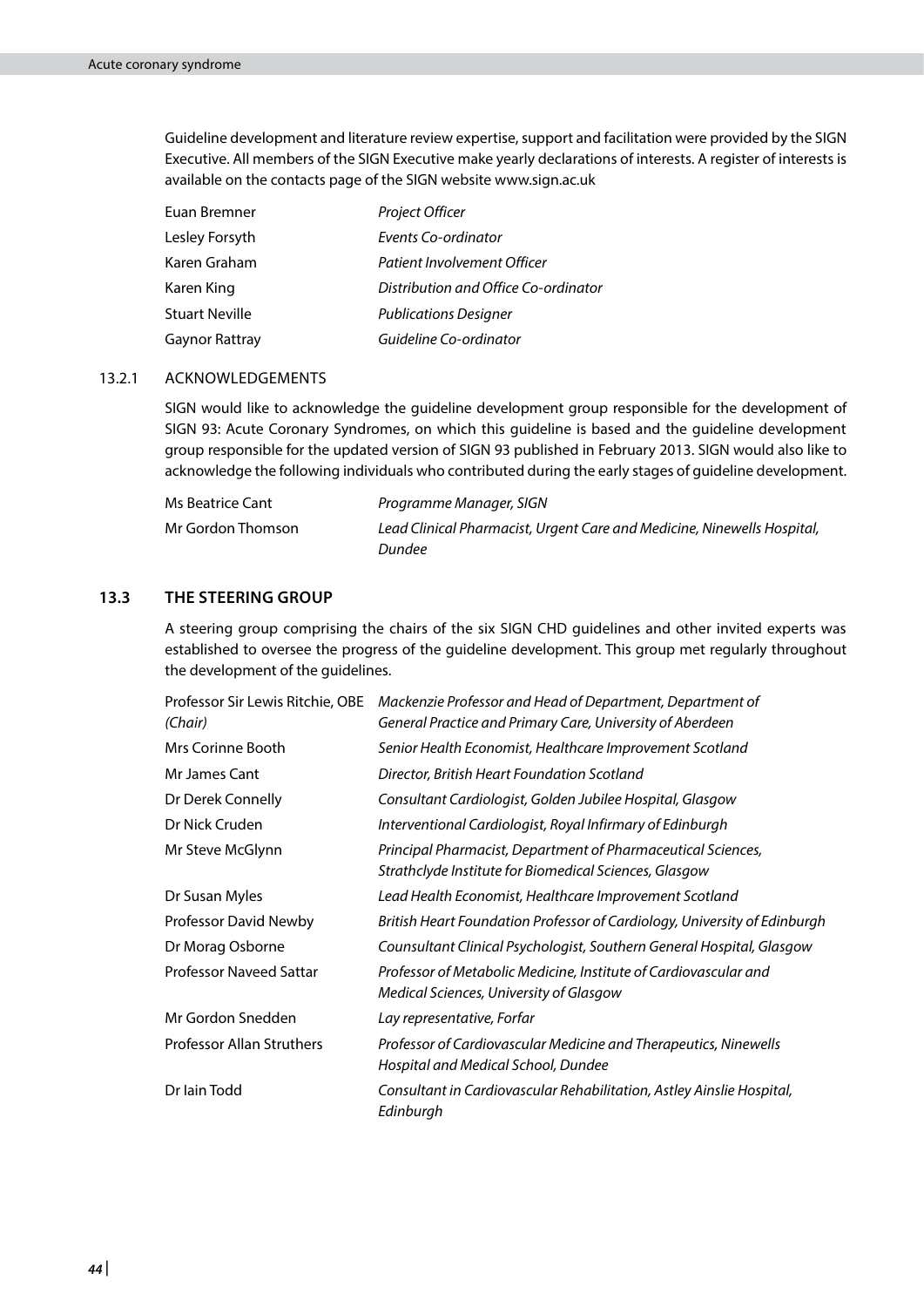## <span id="page-50-0"></span>**13.4 CONSULTATION AND PEER REVIEW**

#### 13.4.1 PUBLIC CONSULTATION

The draft guideline was available on the SIGN website for a month to allow all interested parties to comment. All contributors made declarations of interest and further details of these are available on request from the SIGN Executive.

### 13.4.2 SPECIALIST REVIEW

This guideline was also reviewed in draft form by the following independent expert referees, who were asked to comment primarily on the comprehensiveness and accuracy of interpretation of the evidence base supporting the recommendations in the guideline.

SIGN is very grateful to all of these experts for their contribution to the guideline.

| Mr Gordon Adamson     | Specialist Clinical Pharmacist, Cardiac Services, Golden Jubilee National<br>Hospital, Glasgow         |
|-----------------------|--------------------------------------------------------------------------------------------------------|
| Dr Alan Begg          | General Practitioner, Townhead Practice Montrose and Honorary Senior<br>Lecturer, University of Dundee |
| Professor Colin Berry | Consultant Cardiologist, Golden Jubilee National Hospital, Glasgow                                     |
| Dr Nicholas Boon      | Retired Consultant Cardiologist, Edinburgh                                                             |
| Dr Russell Duncan     | Consultant, Emergency Department, Ninewells Hospital, Dundee                                           |
| Dr David Hogg         | GP Principal, Arran Medical Group, Isle of Arran                                                       |
| Ms Eleanor MacDonald  | Lay Reviewer, Orkney                                                                                   |
| Dr Julie Ronald       | Consultant in Emergency Medicine, Emergency Department, Ninewells<br>Hospital, Dundee                  |
| Mr Dennis Sandeman    | Cardiology Nurse Consultant, Victoria Hospital, Kirkcaldy                                              |
| Professor Adam Timmis | Professor of Clinical Cardiology, Bart's Heart Centre, London                                          |
| Professor Olivia Wu   | Professor in Health Technology Assessment, University of Glasgow                                       |

The guideline group addresses every comment made by an external reviewer, and must justify any disagreement with the reviewers' comments. A report of the peer review comments and responses is available in the supporting material section for this guideline on the SIGN website. All expert referees made declarations of interest and further details of these are available on request from the SIGN Executive.

#### 13.4.3 SIGN EDITORIAL GROUP

As a final quality control check, the guideline is reviewed by an editorial group comprising the relevant specialty representatives on SIGN Council to ensure that the specialist reviewers' comments have been addressed adequately and that any risk of bias in the guideline development process as a whole has been minimised. The editorial group for this guideline was as follows. All members of SIGN Council make yearly declarations of interest. A register of interests is available on the SIGN Council Membership page of the SIGN website www.sign.ac.uk

| Dr Jenny Bennison   | Vice Chair of SIGN; Co-Editor                                    |
|---------------------|------------------------------------------------------------------|
| Dr Roberta James    | SIGN Programme Lead; Co-Editor                                   |
| Dr Daniel Beckett   | Royal College of Physicians of Edinburgh                         |
| Dr Karen MacPherson | Lead Health Services Researcher, Healthcare Improvement Scotland |
| Mr Alan Timmins     | Royal Pharmaceutical Society                                     |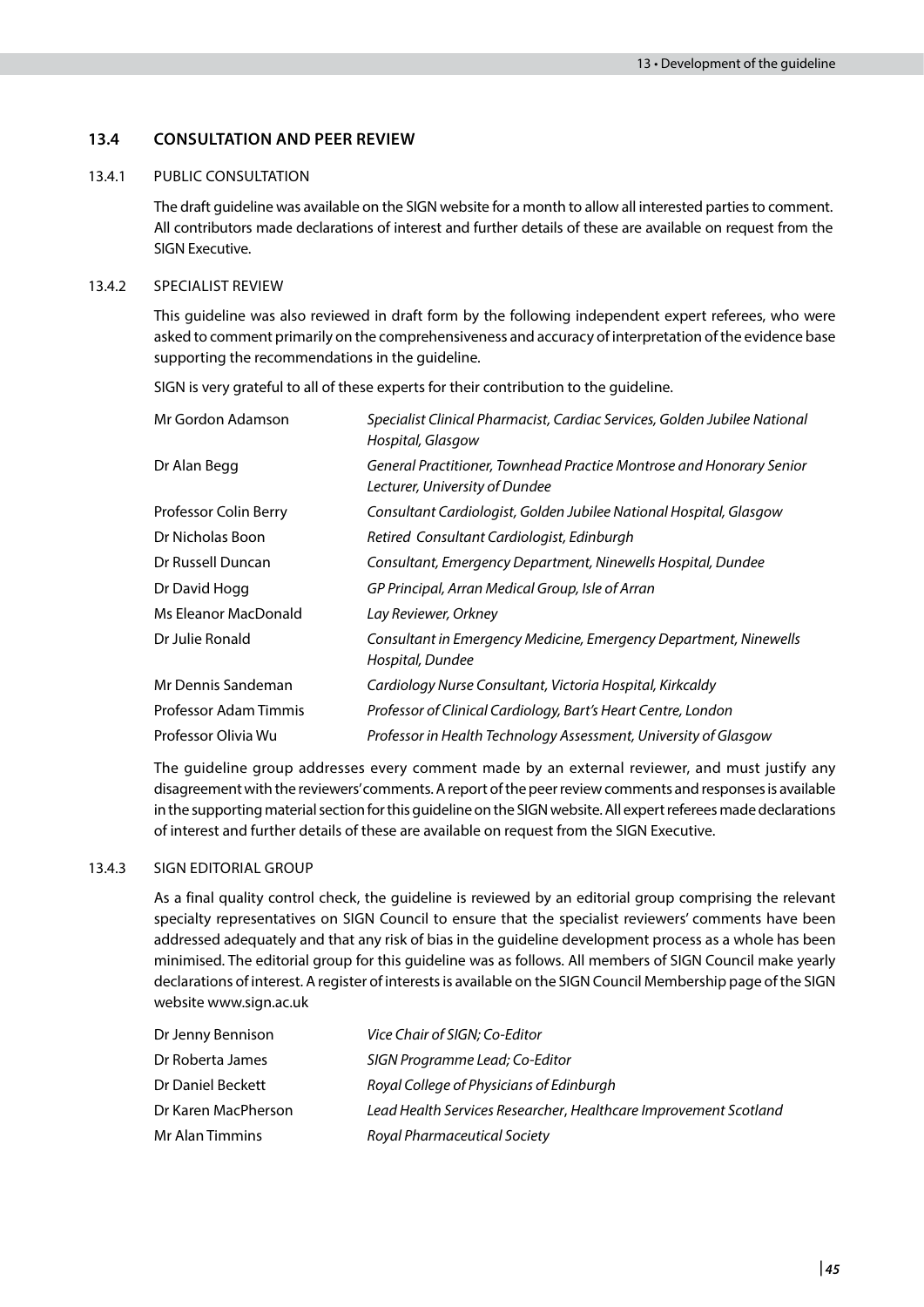# <span id="page-51-0"></span>**Abbreviations**

| <b>ACE</b>       | angiotensin converting enzyme                                                                                     |  |  |
|------------------|-------------------------------------------------------------------------------------------------------------------|--|--|
| <b>ACS</b>       | acute coronary syndrome                                                                                           |  |  |
| <b>ARB</b>       | angiotensin receptor blockers                                                                                     |  |  |
| <b>ARR</b>       | absolute risk reduction                                                                                           |  |  |
| <b>BHF</b>       | <b>British Heart Foundation</b>                                                                                   |  |  |
| <b>BIOMArCS</b>  | the Biomarker study to identify the acute risk of a coronary syndrome                                             |  |  |
| <b>BNF</b>       | <b>British National Formulary</b>                                                                                 |  |  |
| <b>CAD</b>       | coronary artery disease                                                                                           |  |  |
| <b>CABG</b>      | coronary artery bypass graft                                                                                      |  |  |
| <b>CAPRICORN</b> | Carvedilol Post-Infarct Survival Control in Left Ventricular Dysfunction trial                                    |  |  |
| <b>CHD</b>       | coronary heart disease                                                                                            |  |  |
| <b>CI</b>        | confidence intervals                                                                                              |  |  |
|                  | CLARITY-TIMI Clopidogrel as Adjunctive Reperfusion Therapy - Thrombolysis in Myocardial Infarction trial          |  |  |
|                  | <b>COMMIT/CCS</b> Clopidogrel and Metoprolol in Myocardial Infarction Trial/Chinese Cardiac Study                 |  |  |
| <b>CPAP</b>      | continuous positive airway pressure                                                                               |  |  |
| <b>CURE</b>      | Clopidogrel in Unstable Angina to Prevent Recurrent Events trial                                                  |  |  |
| <b>CVD</b>       | cardiovascular disease                                                                                            |  |  |
| <b>DIGAMI</b>    | Diabetes Mellitus Insulin-Glucose Infusion in Acute Myocardial Infarction trial                                   |  |  |
| <b>ECG</b>       | electrocardiograph                                                                                                |  |  |
| <b>EUROPA</b>    | European trial on reduction of cardiac events with perindopril in patients with stable coronary<br>artery disease |  |  |
| <b>ExTRACT</b>   | The Enoxaparin and Thrombolysis Reperfusion for Acute Myocardial Infarction Treatment<br>trial                    |  |  |
| <b>FRISC</b>     | Fragmin and Fast Revascularization during Instability in Coronary Artery Disease trial                            |  |  |
| <b>FTTC</b>      | Fibrinolytic Therapy Trialists' Collaboration                                                                     |  |  |
| <b>GISSI</b>     | Gruppo Italiano per lo Studio della Sopravvivenza nell'Infarto trial                                              |  |  |
| <b>GRACIA</b>    | Grupo de Análisis de la Cardiopatía Isquémica Aguda                                                               |  |  |
| <b>HEED</b>      | <b>Health Economics Evaluation Database</b>                                                                       |  |  |
| <b>HOPE</b>      | <b>Heart Outcomes Prevention Evaluation</b>                                                                       |  |  |
| HR               | hazard ratio                                                                                                      |  |  |
| <b>IABP</b>      | intra-aortic balloon pump                                                                                         |  |  |
| <b>ICTUS</b>     | Invasive versus Conservative Treatment in Unstable Coronary Syndromes trial                                       |  |  |
| INR              | international normalised ratio                                                                                    |  |  |
| <b>ISIS</b>      | International Study of Infant Survival                                                                            |  |  |
| iv               | intravenous administration                                                                                        |  |  |
| LBBB             | left bundle branch block                                                                                          |  |  |
| <b>LMWH</b>      | low molecular weight heparin                                                                                      |  |  |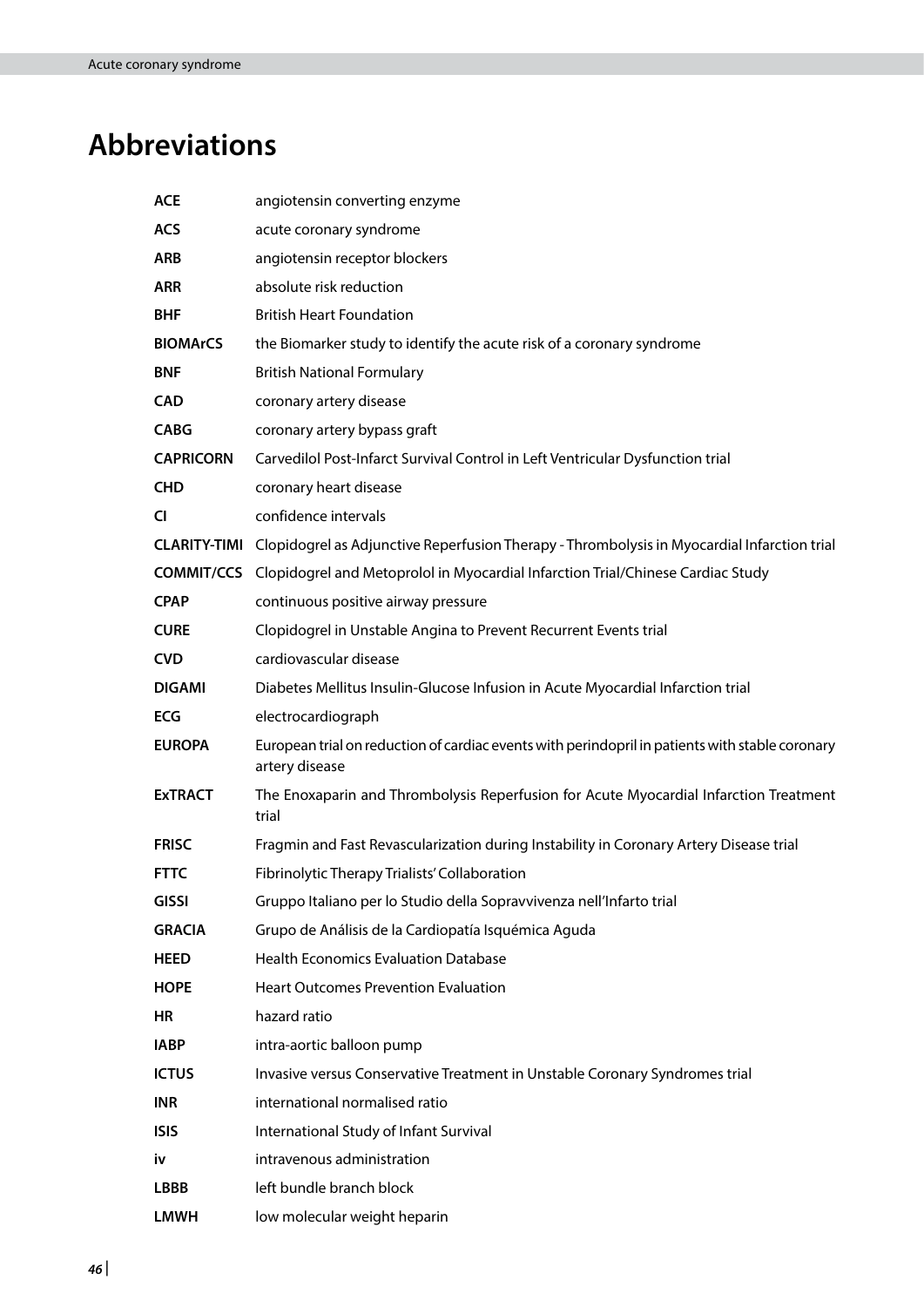| <b>LVH</b>          | left ventricular hypertrophy                                                                                                                                                                                                                |  |  |
|---------------------|---------------------------------------------------------------------------------------------------------------------------------------------------------------------------------------------------------------------------------------------|--|--|
| МA                  | marketing authorisation                                                                                                                                                                                                                     |  |  |
| ΜI                  | myocardial infarction                                                                                                                                                                                                                       |  |  |
| MTA                 | multiple technology appraisal                                                                                                                                                                                                               |  |  |
| <b>NEED</b>         | NHS Economic Evaluation Database                                                                                                                                                                                                            |  |  |
| <b>NICE</b>         | National Institute for Health and Care Excellence                                                                                                                                                                                           |  |  |
| <b>NNH</b>          | number needed to harm                                                                                                                                                                                                                       |  |  |
| <b>NNT</b>          | number needed to treat                                                                                                                                                                                                                      |  |  |
| <b>OASIS</b>        | Organization for the Assessment of Strategies for Ischemic Syndromes                                                                                                                                                                        |  |  |
| <b>OPTIMAAL</b>     | Optimal Trial in Myocardial Infarction with Angiotensin II Antagonist Losartan                                                                                                                                                              |  |  |
| <b>OR</b>           | odds ratio                                                                                                                                                                                                                                  |  |  |
| <b>PCI</b>          | percutaneous coronary intervention                                                                                                                                                                                                          |  |  |
| <b>PEACE</b>        | Prevention of Events with Angiotensin Converting Enzyme Inhibition                                                                                                                                                                          |  |  |
| <b>PLATO</b>        | the study of Platelet Inhibition and Patient Outcomes                                                                                                                                                                                       |  |  |
| po                  | oral administration                                                                                                                                                                                                                         |  |  |
| <b>PURSUIT</b>      | the Platelet Glycoprotein IIb/IIIa in Unstable Angina: Receptor Suppression Using Integrilin<br>Therapy trial                                                                                                                               |  |  |
| <b>QALY</b>         | quality adjusted life year                                                                                                                                                                                                                  |  |  |
| <b>RCT</b>          | randomised controlled trial                                                                                                                                                                                                                 |  |  |
| <b>REACT</b>        | the Rescue Angioplasty versus Conservative Treatment or Repeat Thrombolysis trial                                                                                                                                                           |  |  |
| <b>RITA</b>         | Randomized Intervention Treatment of Angina trial                                                                                                                                                                                           |  |  |
| <b>RR</b>           | risk reduction                                                                                                                                                                                                                              |  |  |
| SC                  | subcutaneous administration                                                                                                                                                                                                                 |  |  |
| <b>SIGN</b>         | Scottish Intercollegiate Guidelines Network                                                                                                                                                                                                 |  |  |
| <b>SMASH</b>        | the Swiss Multicentre trial of Angioplasty for Shock                                                                                                                                                                                        |  |  |
| <b>SMC</b>          | Scottish Medicines Consortium                                                                                                                                                                                                               |  |  |
| ST-segment          | portion of the electrocardiographic tracing that can indicate ischaemia                                                                                                                                                                     |  |  |
|                     | SYNTAX score An assessment of overall coronary lesion complexity, with higher scores representing more<br>complex coronary disease (a low scores is defined as $\leq$ 22, an intermediate score as 23-32,<br>and a high score as $\geq$ 33) |  |  |
| <b>TACTICS-TIMI</b> | Treat Angina with Aggrastat and Determine Cost of Therapy with an Invasive or Conservative<br>Strategy-Thrombolysis in Myocardial Infarction trial                                                                                          |  |  |
| <b>TIMI</b>         | Thrombolysis in Myocardial Infarction                                                                                                                                                                                                       |  |  |
| <b>TRITON-TIMI</b>  | Trial to Assess Improvement in Therapeutic Outcomes by Optimizing Platelet Inhibition with<br>Prasugrel-Thrombolysis in Myocardial Infarction                                                                                               |  |  |
| <b>UFH</b>          | unfractionated heparin                                                                                                                                                                                                                      |  |  |
| <b>ULMD</b>         | unprotected left main-stem disease                                                                                                                                                                                                          |  |  |
| <b>URL</b>          | upper reference limit                                                                                                                                                                                                                       |  |  |
| <b>VALIANT</b>      | Valsartan in Acute Myocardial Infarction                                                                                                                                                                                                    |  |  |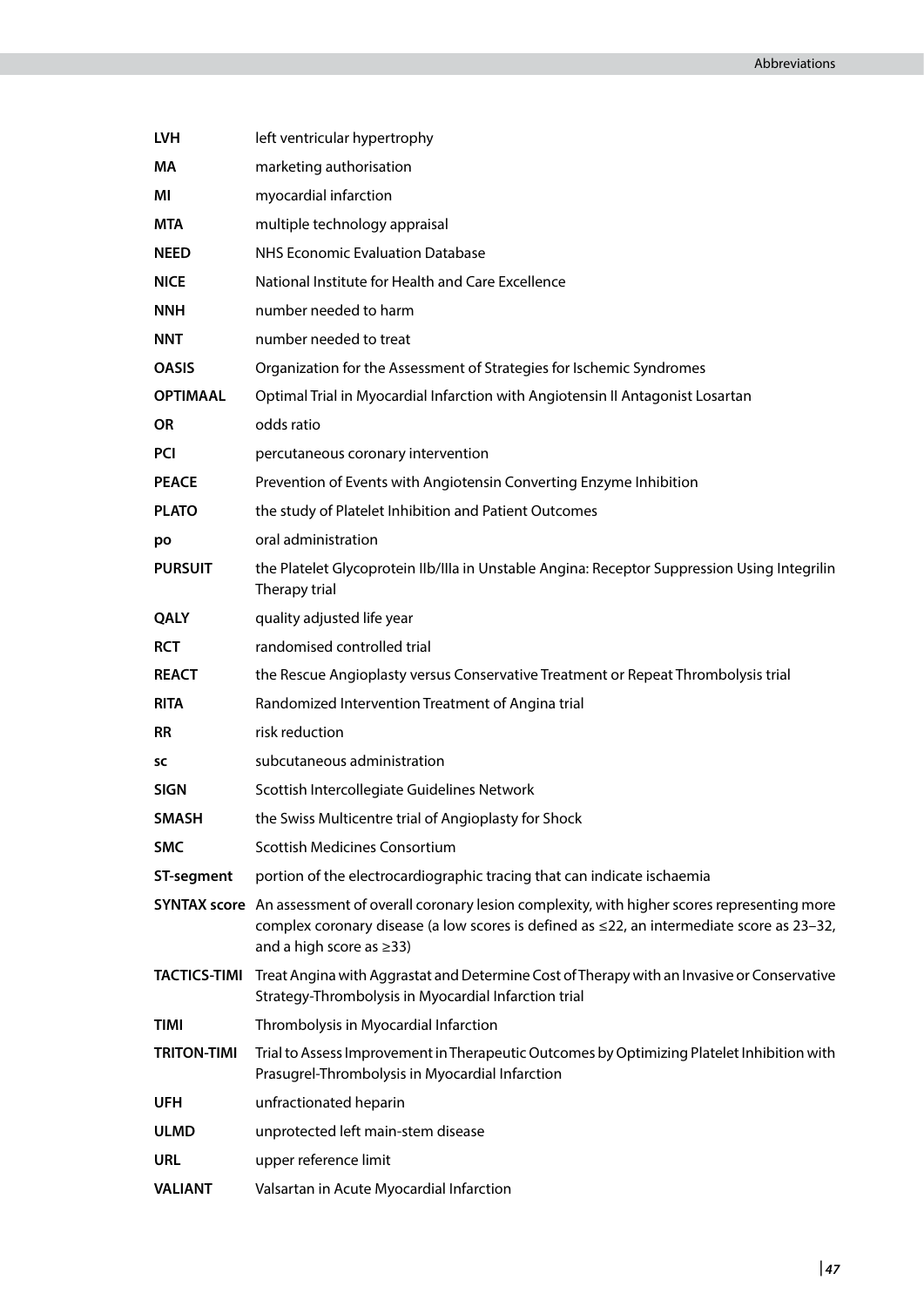# <span id="page-53-0"></span>**Annex 1**

# Key questions addressed in this update

This guideline is based on a series of structured key questions that define the target population, the intervention, diagnostic test, or exposure under investigation, the comparison(s) used and the outcomes used to measure efficacy, effectiveness, or risk. These questions form the basis of the systematic literature search.

| <b>Guideline</b><br>section | <b>Key question</b> |                                                                                                                                                                                                                                                                                           |
|-----------------------------|---------------------|-------------------------------------------------------------------------------------------------------------------------------------------------------------------------------------------------------------------------------------------------------------------------------------------|
| 3.2                         | $\mathbf{1}$        | What is the clinical and cost effectiveness of serial measurement of plasma troponin<br>concentration using a high-sensitivity assay within four hours of presentation<br>compared with serial troponin measurement over 10-12 hours for the exclusion of<br>acute myocardial infarction? |
| 4.4.2                       | $\overline{2}$      | What is the clinical and cost effectiveness of prasugrel or ticagrelor compared with<br>clopidogrel in patients with acute coronary syndrome?                                                                                                                                             |
| 4.7                         | $\overline{3}$      | What is the clinical effectiveness of intensive insulin therapy in patients with acute<br>coronary syndrome and hyperglycaemia (>11 mmol/L)?                                                                                                                                              |
| 5.1.3                       | $\overline{7}$      | What is the clinical effectiveness of thrombectomy in patients with ST-segment-<br>elevation myocardial infarction?                                                                                                                                                                       |
| 5.5                         | 6                   | What is the clinical and cost effectiveness of multivessel compared with culprit-only<br>primary percutaneous coronary intervention in patients with ST-segment-elevation<br>myocardial infarction and multivessel coronary disease?                                                      |
| 7.2                         | 5                   | Which is the preferred arterial access route in patients with acute coronary<br>syndrome undergoing coronary angiography with a view to percutaneous coronary<br>intervention?                                                                                                            |
| 7.3                         | 4                   | What is the clinical and cost effectiveness of glycoprotein Ilb/Illa receptor antagonists<br>in patients with acute coronary syndrome?                                                                                                                                                    |
| 7.4                         | 8                   | What is the clinical and cost effectiveness of multivessel percutaneous coronary<br>intervention compared with coronary artery bypass grafting surgery in patients with<br>non-ST-segment-elevation acute coronary syndrome?                                                              |
| 8.1.2                       | 9                   | What is the optimal duration (clinical and cost effectiveness) of dual antiplatelet<br>therapy in patients with acute coronary syndrome?                                                                                                                                                  |
| 8.2.1                       | 10                  | What is the clinical and cost effectiveness of rivaroxaban or apixaban or dabigatran in<br>addition to dual antiplatelet therapy in patients with acute coronary syndrome?                                                                                                                |
| 9.3                         | 11                  | What is the clinical effectiveness of intra-aortic balloon counterpulsation in patients<br>with acute coronary syndrome and cardiogenic shock?                                                                                                                                            |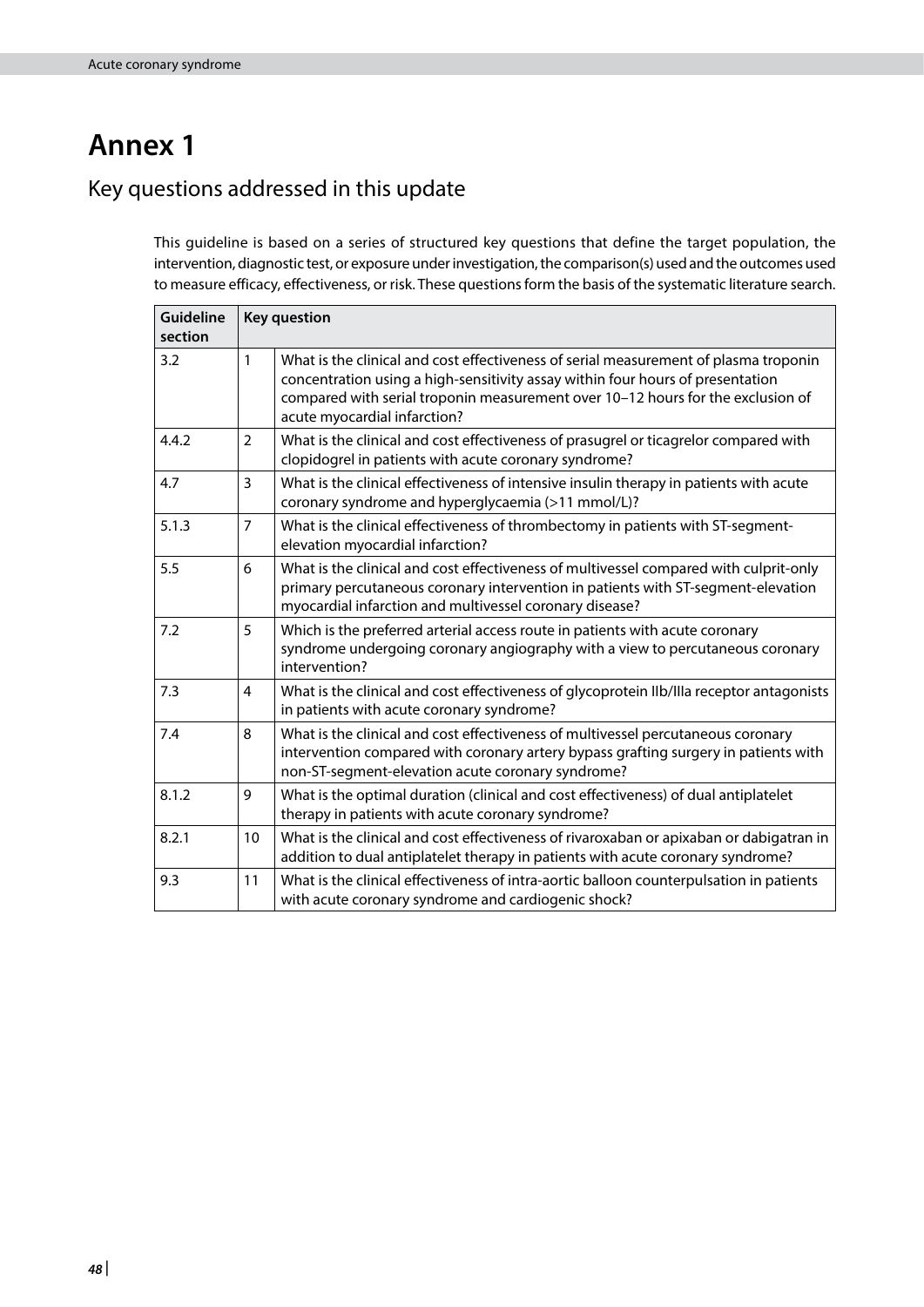# **Annex 2**



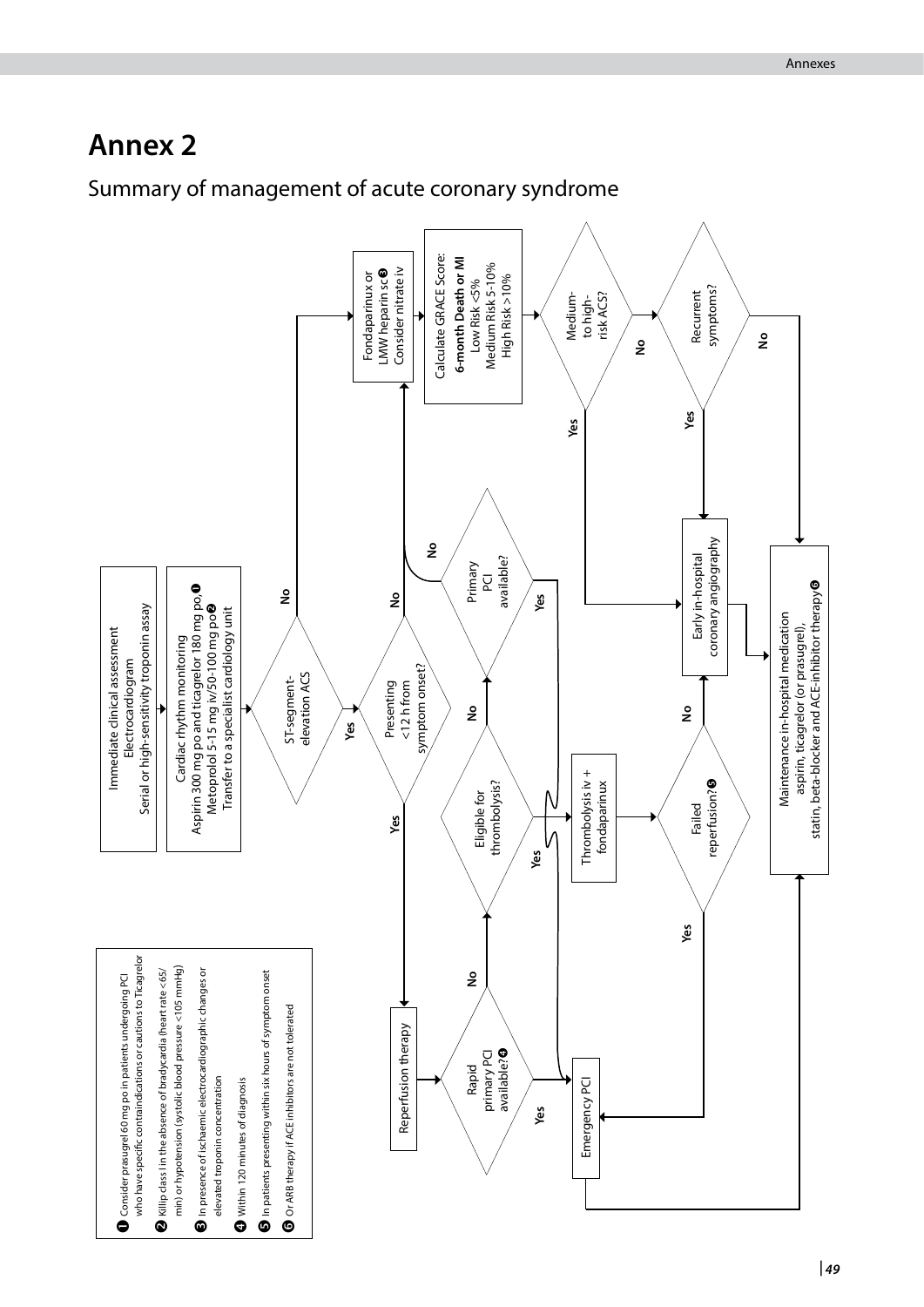# <span id="page-55-0"></span>**References**

- 1. Townsend N, Williams J, Bhatnagar P, Wickramasinghe K, Rayner M. Cardiovascular Disease Statistics 2014. London: British Heart Foundation; 2014. [cited 26 Jan 2016]. Available from url: [http://](http://www.bhf.org.uk/~/media/files/publications/research/bhf_cvd-statistics-2014_web_2.pdf) [www.bhf.org.uk/~/media/files/publications/research/bhf\\_cvd](http://www.bhf.org.uk/~/media/files/publications/research/bhf_cvd-statistics-2014_web_2.pdf)[statistics-2014\\_web\\_2.pdf](http://www.bhf.org.uk/~/media/files/publications/research/bhf_cvd-statistics-2014_web_2.pdf)
- 2. Information Services Division. Heart disease statistics update: year ending 31 March 2014. National Services Scotland; 2015. [cited 26 Jan 2016]. Available from url: [http://isdscotland.scot.nhs.uk/](http://isdscotland.scot.nhs.uk/Health-Topics/Heart-Disease/Publications/2015-01-27/2015-01-27-Heart-Disease-Report.pdf) [Health-Topics/Heart-Disease/Publications/2015-01-27/2015-01-](http://isdscotland.scot.nhs.uk/Health-Topics/Heart-Disease/Publications/2015-01-27/2015-01-27-Heart-Disease-Report.pdf) [27-Heart-Disease-Report.pdf](http://isdscotland.scot.nhs.uk/Health-Topics/Heart-Disease/Publications/2015-01-27/2015-01-27-Heart-Disease-Report.pdf)
- 3. GRACE Investigators. Rationale and design of the GRACE (Global Registry of Acute Coronary Events) Project: a multinational registry of patients hospitalized with acute coronary syndromes. Am Heart J 2001;141(2):190-9.
- 4. Thygesen K, Alpert JS, Jaffe AS, Simoons ML, Chaitman BR, White HD, et al. Third universal definition of myocardial infarction. J Am Coll Cardiol 2012;60(16):1581-98.
- 5. Carruthers KF, Dabbous OH, Flather MD, Starkey I, Jacob A, Macleod D, et al. Contemporary management of acute coronary syndromes: does the practice match the evidence? The global registry of acute coronary events (GRACE). Heart. 2005;91(3):290-8.
- 6. Granger CB, Goldberg RJ, Dabbous O, Pieper KS, Eagle KA, Cannon CP, et al. Predictors of hospital mortality in the global registry of acute coronary events. Arch Intern Med. 2003;163(19):2345-53.
- 7. Eagle KA, Lim MJ, Dabbous OH, Pieper KS, Goldberg RJ, Van de Werf F, et al. A validated prediction model for all forms of acute coronary syndrome: estimating the risk of 6-month postdischarge death in an international registry. JAMA 2004;291(22):2727-33.
- 8. Das R, Kilcullen N, Morrell C, Robinson MB, Barth JH, Hall AS. The British Cardiac Society Working Group definition of myocardial infarction: implications for practice. Heart. 2006;92(1):21-6.
- 9. Guidance on prescribing. London: British Medical Association and Royal Pharmaceutical Society of Great Britain; 2016. [cited 26 Jan 2016]. Available from url: [http://www.evidence.nhs.uk/formulary/](http://www.evidence.nhs.uk/formulary/bnf/current/guidance-on-prescribing) [bnf/current/guidance-on-prescribing](http://www.evidence.nhs.uk/formulary/bnf/current/guidance-on-prescribing)
- 10. Medicines and Healthcare products Regulatory Agency. Off-label or unlicensed use of medicines: prescribers' responsibilities. Drug Safety Update 2009;2(9):6-7.
- 11. Mant J, McManus RJ, Oakes RA, Delaney BC, Barton PM, Deeks JJ, et al. Systematic review and modelling of the investigation of acute and chronic chest pain presenting in primary care. Health Technol Assess 2004;8(2):1-158.
- 12. Heidenreich PA, Go A, Melsop KA, Alloggiamento T, McDonals KM, Hagan V, et al. Prediction of risk for patients with unstable angina. Rockville: Agency for Healthcare Research and Quality (US); 2000. [cited 26 Jan 2016]. Available from url: [http://www.ncbi.nlm.nih.](http://www.ncbi.nlm.nih.gov/books/NBK11851/) [gov/books/NBK11851/](http://www.ncbi.nlm.nih.gov/books/NBK11851/)
- 13. Antman EM, Anbe DT, Armstrong PW, Bates ER, Green LA, Hand M, et al. ACC/AHA Guidelines for the Management of Patients with ST-Elevation Myocardial Infarction. A report of the American College of Cardiology/American Heart Association Task Force on Practice Guidelines (Committee to Revise the 1999 Guidelines for the Management of patients with acute myocardial infarction). J Am Coll Cardiol 2004;44(3):E1-E211.
- 14. Van de Werf F, Ardissino D, Betriu A, Cokkinos DV, Falk E, Fox KA, et al. Management of acute myocardial infarction in patients presenting with ST-segment elevation. The Task Force on the Management of Acute Myocardial Infarction of the European Society of Cardiology. Eur Heart J 2003;24(1):28-66.
- 15. Guideline for the management of patients with acute coronary syndromes without persistent ECG ST segment elevation. British Cardiac Society Guidelines and Medical Practice Committee and Royal College of Physicians Clinical Effectiveness and Evaluation Unit. Heart 2001;85(2):133-42.
- 16. Indications for fibrinolytic therapy in suspected acute myocardial infarction: collaborative overview of early mortality and major morbidity results from all randomised trials of more than 1000 patients. Fibrinolytic Therapy Trialists' (FTT) Collaborative Group. Lancet 1994;343(8893):311-22.
- 17. Go AS, Barron HV, Rundle AC, Ornato JP, Avins AL. Bundle-branch block and in-hospital mortality in acute myocardial infarction. National Registry of Myocardial Infarction 2 Investigators. Ann Intern Med. 1998;129(9):690-7.
- 18. Holmvang L, Andersen K, Dellborg M, Clemmensen P, Wagner G, Grande P, et al. Relative contributions of a single-admission 12-lead electrocardiogram and early 24-hour continuous electrocardiographic monitoring for early risk stratification in patients with unstable coronary artery disease. Am J Cardiol 1999;83(5):667-74.
- 19. Jernberg T, Lindahl B, Wallentin L. ST-segment monitoring with continuous 12-lead ECG improves early risk stratification in patients with chest pain and ECG nondiagnostic of acute myocardial infarction. J Am Coll Cardiol 1999;34(5):1413-9.
- 20. Ganim RP, Lewis WR, Diercks DB, Kirk D, Sabapathy R, Baker L, et al. Right precordial and posterior electrocardiographic leads do not increase detection of ischemia in low-risk patients presenting with chest pain. Cardiology 2004;102(2):100-3.
- 21. Aguiar C, Ferreira J, Seabra-Gomes R. Prognostic value of continuous ST-segment monitoring in patients with non-STsegment elevation acute coronary syndromes. Ann Noninvasive Electrocardiol 2002;7(1):29-39.
- 22. Norgaard BL, Andersen K, Dellborg M, Abrahamsson P, Ravkilde J, Thygesen K. Admission risk assessment by cardiac troponin T in unstable coronary artery disease: additional prognostic information from continuous ST segment monitoring. TRIM study group. Thrombin Inhibition in Myocardial Ischemia. J Am Coll Cardiol 1999;33(6):1519-27.
- 23. Rosengarten P, Kelly AM, Dixon D. Does routine use of the 15 lead ECG improve the diagnosis of acute myocardial infarction in patients with chest pain? Emerg Med (Fremantle) 2001;13(2):190-3.
- 24. Pelter MM, Adams MG, Drew BJ. Association of transient myocardial ischemia with adverse in-hospital outcomes for angina patients treated in a telemetry unit or a coronary care unit. Am J Crit Care 2002;11(4):318-25.
- 25. Pelliccia F, Cianfrocca C, Marazzi G, Pagliei M, Mariani M, Rosano GM. Continuous 12-lead ST-segment monitoring improves identification of low-risk patients with chest pain and a worse in-hospital outcome. Clin Cardiol 2002;25(2):57-62.
- 26. Lau J, Ioannidis JP, Balk EM, Milch C, Terrin N, Chew PW, et al. Diagnosing acute cardiac ischemia in the emergency department: a systematic review of the accuracy and clinical effect of current technologies. Ann Emerg Med 2001;37(5):453-60.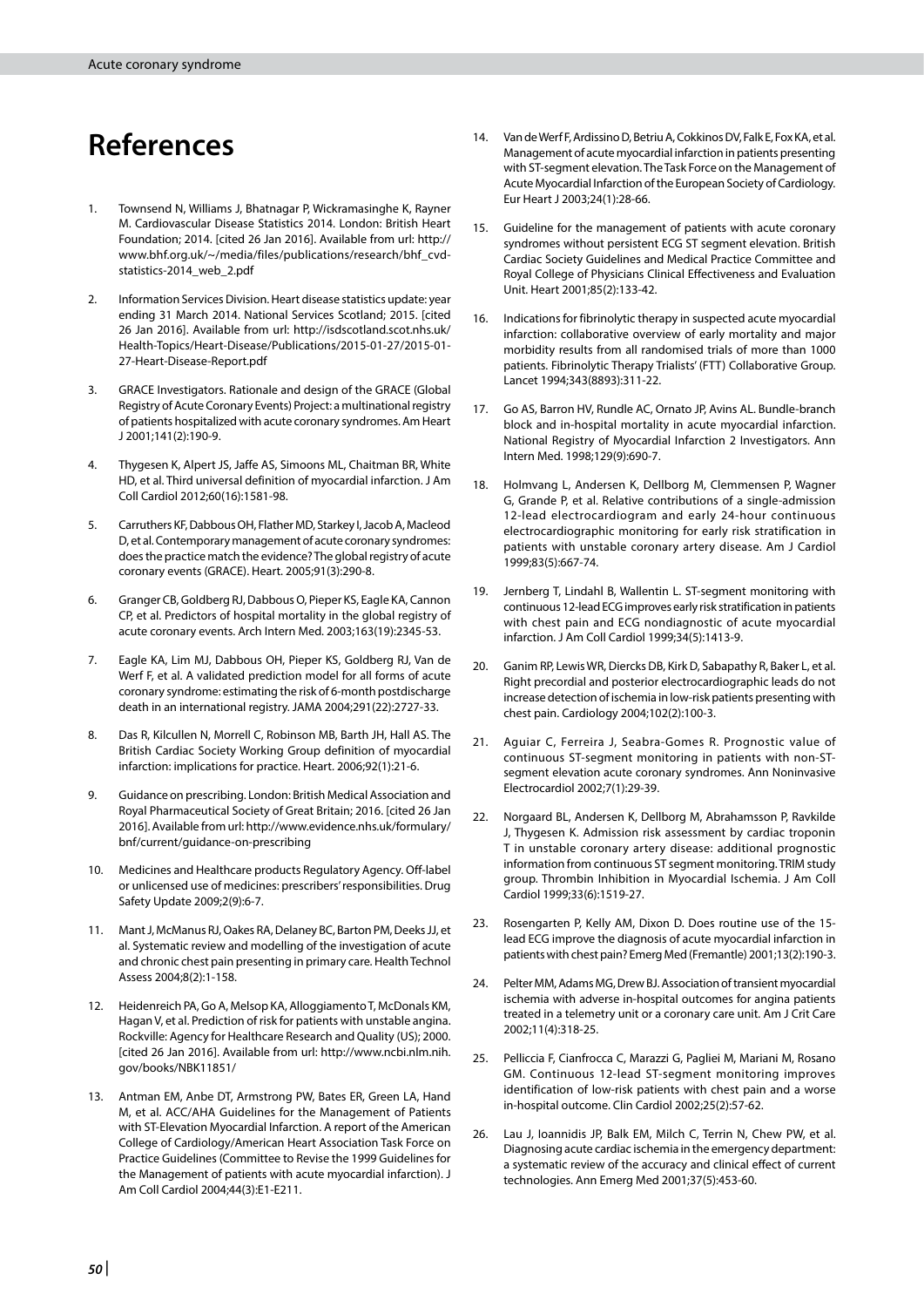- 27. Akkerhuis KM, Klootwijk PA, Lindeboom W, Umans VA, Meij S, Kint PP, et al. Recurrent ischaemia during continuous multilead ST-segment monitoring identifies patients with acute coronary syndromes at high risk of adverse cardiac events; meta-analysis of three studies involving 995 patients. Eur Heart J 2001;22(21):1997- 2006.
- 28. Nyberg G. Onset time of action and duration up to 3 hours of nitroglycerin in buccal, sublingual and transdermal form. Eur Heart J. 1986;7(8):673-8.
- 29. Kattus AA, Alvaro AB, Zohman LR, Coulson AH. Comparison of placebo, nitroglycerin, and isosorbide dinitrate for effectiveness of relief of angina and duration of action. Chest. 1979;75(1):17-23.
- 30. British Heart Foundation. Angina. [cited 26 Jan 2016]. Available from url:<http://www.bhf.org.uk/heart-health/conditions/angina>
- 31. Thygesen K, Alpert JS, Jaffe AS, Simoons ML, Chaitman BR, White HD, et al. Third universal definition of myocardial infarction. Eur Heart J 2012;33(20):2551-67.
- 32. Heidenreich PA, Alloggiamento T, Melsop K, McDonald KM, Go AS, Hlatky MA. The prognostic value of troponin in patients with non-ST elevation acute coronary syndromes: A meta-analysis. J Am Coll Cardiol 2001;38(2):478-85.
- 33. Christenson RH, Duh SH, Newby LK, Ohman EM, Califf RM, Granger CB, et al. Cardiac troponin T and cardiac troponin I: relative values in short-term risk stratification of patients with acute coronary syndromes. GUSTO-IIa Investigators. Clin Chem. 1998;44(3):494- 501.
- 34. Oltrona L, Ottani F, Galvani M. Clinical significance of a single measurement of troponin-I and C-reactive protein at admission in 1773 consecutive patients with acute coronary syndromes. Am Heart J. 2004;148(3):405-15.
- 35. Information Services Division. Heart Disease Activity. [cited 26 Jan 2016]. Available from url: [https://www.isdscotland.org/Health-](https://www.isdscotland.org/Health-Topics/Heart-Disease/Publications/2015-01-27/Heart_Disease_discharges_Board_AC1.xls)[Topics/Heart-Disease/Publications/2015-01-27/Heart\\_Disease\\_](https://www.isdscotland.org/Health-Topics/Heart-Disease/Publications/2015-01-27/Heart_Disease_discharges_Board_AC1.xls) [discharges\\_Board\\_AC1.xls](https://www.isdscotland.org/Health-Topics/Heart-Disease/Publications/2015-01-27/Heart_Disease_discharges_Board_AC1.xls)
- 36. Cooper A, Timmis A, Skinner J. Assessment of recent onset chest pain or discomfort of suspected cardiac origin: summary of NICE guidance. BMJ 2010;340:c1118.
- 37. Goodacre S, Thokala P, Carroll C, Stevens JW, Leaviss J, Al Khalaf M, et al. Systematic review, meta-analysis and economic modelling of diagnostic strategies for suspected acute coronary syndrome. Health Technol Assess 2013;17(1):1-188.
- 38. Thygesen K, Mair J, Giannitsis E, Mueller C, Lindahl B, Blankenberg S, et al. How to use high-sensitivity cardiac troponins in acute cardiac care. Eur Heart J 2012;33(18):2252-7.
- 39. Shah AS, Griffiths M, Lee KK, McAllister DA, Hunter AL, Ferry AV, et al. High sensitivity cardiac troponin and the under-diagnosis of myocardial infarction in women: prospective cohort study. BMJ 2015;350:g7873.
- 40. National Institute for Health and Care Excellence. Myocardial Infarction (acute): Early rule out using high-sensitivity troponin tests (Elecsys Troponin T high-sensitive, ARCHITECT STAT High Sensitive Troponin-I and AccuTnI+3 assays). London: NICE; 2014. [cited 26 Jan 2016]. Available from url: [http://www.nice.org.uk/](http://www.nice.org.uk/guidance/dg15/resources/myocardial-infarction-acute-early-rule-out-using-highsensitivity-troponin-tests-elecsys-troponin-t-highsensitive-architect-stat-high-sensitive-troponini-and-accutni3-assays-1053631469509) [guidance/dg15/resources/myocardial-infarction-acute-early](http://www.nice.org.uk/guidance/dg15/resources/myocardial-infarction-acute-early-rule-out-using-highsensitivity-troponin-tests-elecsys-troponin-t-highsensitive-architect-stat-high-sensitive-troponini-and-accutni3-assays-1053631469509)[rule-out-using-highsensitivity-troponin-tests-elecsys-troponin](http://www.nice.org.uk/guidance/dg15/resources/myocardial-infarction-acute-early-rule-out-using-highsensitivity-troponin-tests-elecsys-troponin-t-highsensitive-architect-stat-high-sensitive-troponini-and-accutni3-assays-1053631469509)[t-highsensitive-architect-stat-high-sensitive-troponini-and](http://www.nice.org.uk/guidance/dg15/resources/myocardial-infarction-acute-early-rule-out-using-highsensitivity-troponin-tests-elecsys-troponin-t-highsensitive-architect-stat-high-sensitive-troponini-and-accutni3-assays-1053631469509)[accutni3-assays-1053631469509](http://www.nice.org.uk/guidance/dg15/resources/myocardial-infarction-acute-early-rule-out-using-highsensitivity-troponin-tests-elecsys-troponin-t-highsensitive-architect-stat-high-sensitive-troponini-and-accutni3-assays-1053631469509)
- 41. CADTH. Assessment of high sensitivity cardiac troponin T assay for the rapid diagnosis of acute coronary syndrome and acute myocardial infarction in the emergency room: a review of the clinical and economic evidence 2012. [cited 26 Jan 2016]. Available from url: [https://www.cadth.ca/media/pdf/htis/feb-2012/](https://www.cadth.ca/media/pdf/htis/feb-2012/RC0321%20hsTnT%20for%20ACS%20Final.pdf) [RC0321%20hsTnT%20for%20ACS%20Final.pdf](https://www.cadth.ca/media/pdf/htis/feb-2012/RC0321%20hsTnT%20for%20ACS%20Final.pdf)
- 42. Zhelev Z, Hyde C, Youngman E, Rogers M, Fleming S, Slade T, et al. Diagnostic accuracy of single baseline measurement of Elecsys Troponin T high-sensitive assay for diagnosis of acute myocardial infarction in emergency department: systematic review and metaanalysis. BMJ 2015;350:h15.
- 43. Apple FS, Ler R, Murakami MM. Determination of 19 cardiac troponin I and T assay 99th percentile values from a common presumably healthy population. Clin Chem 2012;58(11):1574-81.
- 44. Burness CE, Beacock D, Channer KS. Pitfalls and problems of relying on serum troponin. QJM 2005;98(5):365-71.
- 45. Shah AS, McAllister DA, Mills R, Lee KK, Churchhouse AM, Fleming KM, et al. Sensitive troponin assay and the classification of myocardial infarction. Am J Med 2015;128(5):493-501.
- 46. Association of Ambulance Chief Executives. UK Ambulance Services Clinical Practice Guidelines. 4th edition. Class Professional Publishing, Ltd; 2013.
- 47. McLean S, Wild S, Connor P, Flapan AD. Treating ST elevation myocardial infarction by primary percutaneous coronary intervention, in-hospital thrombolysis and prehospital thrombolysis. An observational study of timelines and outcomes in 625 patients. Emerg Med J 2011;28(3):230-6.
- 48. McLean S, Egan G, Connor P, Flapan AD. Collaborative decisionmaking between paramedics and CCU nurses based on 12-lead ECG telemetry expedites the delivery of thrombolysis in ST elevation myocardial infarction. Emerg Med J 2008;25(6):370-4.
- 49. Dorsch MF, Lawrance RA, Sapsford RJ, Durham N, Das R, Jackson BM, et al. An evaluation of the relationship between specialist training in cardiology and implementation of evidence-based care of patients following acute myocardial infarction. Int J Cardiol 2004;96(3):335-40.
- 50. Jollis JG, DeLong ER, Peterson ED, Muhlbaier LH, Fortin DF, Califf RM, et al. Outcome of acute myocardial infarction according to the specialty of the admitting physician. N Engl J Med 1996;335(25):1880-7.
- 51. Birkhead JS, Weston C, Lowe D. Impact of specialty of admitting physician and type of hospital on care and outcome for myocardial infarction in England and Wales during 2004-5: observational study. BMJ 2006;332(7553):1306-11.
- 52. Go AS, Rao RK, Dauterman KW, Massie BM. A systematic review of the effects of physician specialty on the treatment of coronary disease and heart failure in the United States. Am J Med 2000;108(3):216-26.
- 53. Scottish Intercollegiate Guidelines Network. Cardiac arrhythmias in coronary artery disease. Edinburgh: SIGN; 2007. [cited 26 Jan 2016]. Available from url: <http://sign.ac.uk/pdf/sign94.pdf>
- 54. Cabello JB, Burls A, Emparanza JI, Bayliss S, Quinn T. Oxygen therapy for acute myocardial infarction. Cochrane Database of Systematic Reviews 2013, Issue 8.
- 55. Antithrombotic Trialists' Collaboration. Collaborative meta-analysis of randomised trials of antiplatelet therapy for prevention of death, myocardial infarction, and stroke in high risk patients. BMJ 2002;324(7329):71-86.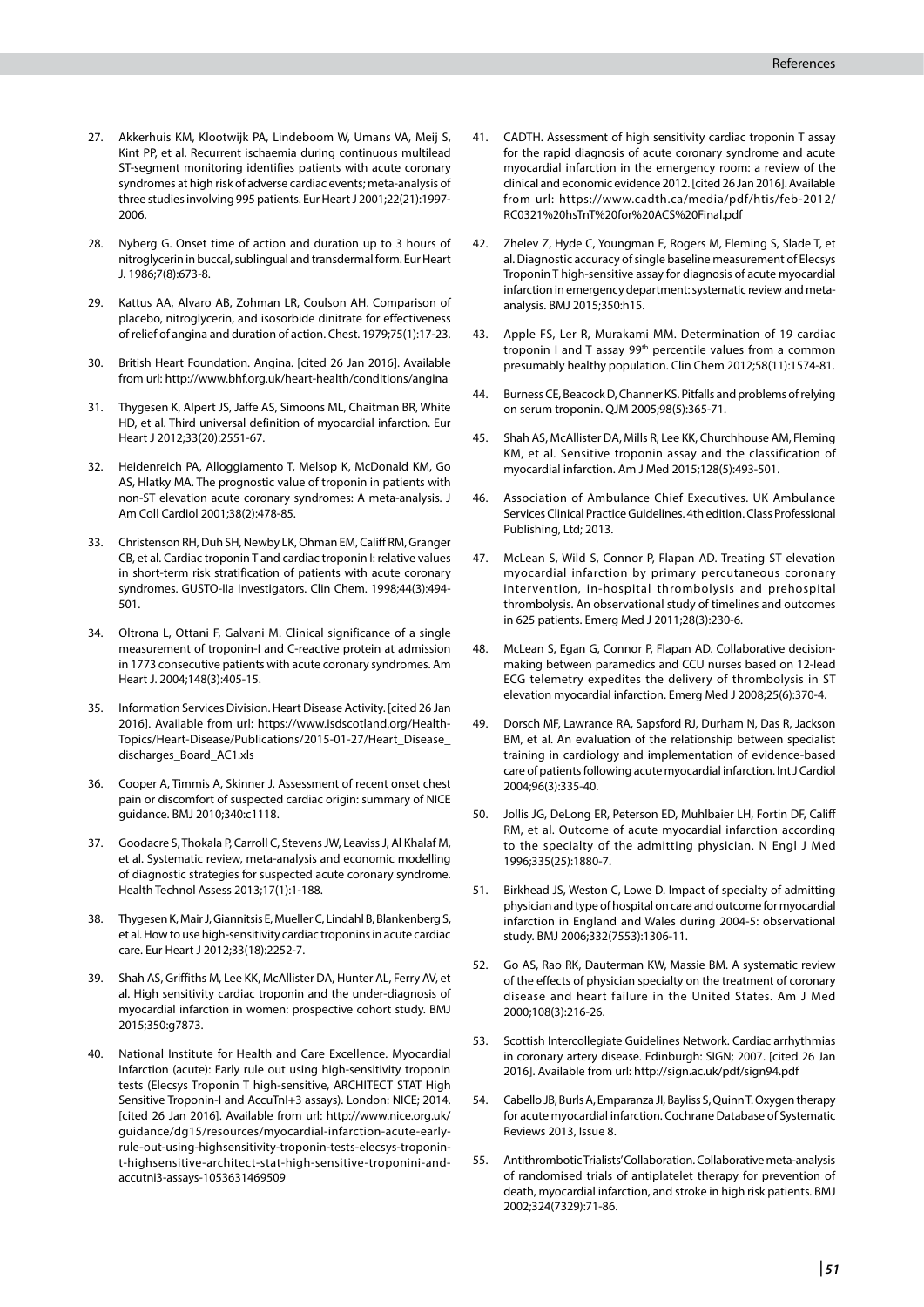- 56. Fox KA, Mehta SR, Peters R, Zhao F, Lakkis N, Gersh BJ, et al. Benefits and risks of the combination of clopidogrel and aspirin in patients undergoing surgical revascularization for non-ST-elevation acute coronary syndrome: the Clopidogrel in Unstable angina to prevent Recurrent ischemic Events (CURE) Trial. Circulation 2004;110(10):1202-8.
- 57. Yusuf S, Mehta SR, Zhao F, Gersh BJ, Commerford PJ, Blumenthal M, et al. Early and late effects of clopidogrel in patients with acute coronary syndromes. Circulation 2003;107(7):966-72.
- 58. Sabatine MS, Cannon CP, Gibson CM, Lopez-Sendon JL, Montalescot G, Theroux P, et al. Addition of clopidogrel to aspirin and fibrinolytic therapy for myocardial infarction with ST-segment elevation. N Engl J Med 2005;352(12):1179-89.
- Chen ZM, Jiang LX, Chen YP, Xie JX, Pan HC, Peto R, et al. Addition of clopidogrel to aspirin in 45,852 patients with acute myocardial infarction: randomised placebo-controlled trial. Lancet 2005;366(9497):1607-21.
- 60. Brilakis ES, Held C, Meier B, Cools F, Claeys MJ, Cornel JH, et al. Effect of ticagrelor on the outcomes of patients with prior coronary artery bypass graft surgery: insights from the PLATelet inhibition and patient outcomes (PLATO) trial. Am Heart J 2013;166(3):474-80.
- 61. CADTH. Clopidogrel, prasugrel and picagrelor in adults with acute coronary syndrome: a review of the clinical effectiveness, cost effectiveness and guidelines. 2012. [cited 26 Jan 2016]. Available from url: [https://www.cadth.ca/media/pdf/htis/june-2012/](https://www.cadth.ca/media/pdf/htis/june-2012/RC0360%20Antiplatelets%20for%20ACS%20Final.pdf) [RC0360%20Antiplatelets%20for%20ACS%20Final.pdf](https://www.cadth.ca/media/pdf/htis/june-2012/RC0360%20Antiplatelets%20for%20ACS%20Final.pdf)
- 62. Cannon CP, Harrington RA, James S, Ardissino D, Becker RC, Emanuelsson H, et al. Comparison of ticagrelor with clopidogrel in patients with a planned invasive strategy for acute coronary syndromes (PLATO): a randomised double-blind study. Lancet 2010;375(9711):283-93.
- 63. Cannon CP, Husted S, Harrington RA, Scirica BM, Emanuelsson H, Peters G, et al. Safety, tolerability, and initial efficacy of AZD6140, the first reversible oral adenosine diphosphate receptor antagonist, compared with clopidogrel, in patients with non-ST-segment elevation acute coronary syndrome: primary results of the DISPERSE-2 trial. J Am Coll Cardiol 2007;50(19):1844-51.
- 64. Roe MT, Armstrong PW, Fox KA, White HD, Prabhakaran D, Goodman SG, et al. Prasugrel versus clopidogrel for acute coronary syndromes without revascularization. N Engl J Med 2012;367(14):1297-309.
- 65. Steiner S, Moertl D, Chen L, Coyle D, Wells GA. Network metaanalysis of prasugrel, ticagrelor, high- and standard-dose clopidogrel in patients scheduled for percutaneous coronary interventions. Thromb Haemost 2012;108(2):318-27.
- 66. Verdoia M, Schaffer A, Barbieri L, Cassetti E, Piccolo R, Galasso G, et al. Benefits from new ADP antagonists as compared with clopidogrel in patients with stable angina or acute coronary syndrome undergoing invasive management: a meta-analysis of randomized trials. J Cardiovasc Pharmacol 2014;63(4):339-50.
- 67. Wallentin L, Becker RC, Budaj A, Cannon CP, Emanuelsson H, Held C, et al. Ticagrelor versus clopidogrel in patients with acute coronary syndromes. N Engl J Med 2009;361(11):1045-57.
- 68. Wiviott SD, Braunwald E, McCabe CH, Horvath I, Keltai M, Herrman JP, et al. Intensive oral antiplatelet therapy for reduction of ischaemic events including stent thrombosis in patients with acute coronary syndromes treated with percutaneous coronary intervention and stenting in the TRITON-TIMI 38 trial: a subanalysis of a randomised trial. Lancet 2008;371(9621):1353-63.
- 69. Wiviott SD, Braunwald E, McCabe CH, Montalescot G, Ruzyllo W, Gottlieb S, et al. Prasugrel versus clopidogrel in patients with acute coronary syndromes. N Engl J Med 2007;357(20):2001-15.
- 70. Wiviott SD, White HD, Ohman EM, Fox KA, Armstrong PW, Prabhakaran D, et al. Prasugrel versus clopidogrel for patients with unstable angina or non-ST-segment elevation myocardial infarction with or without angiography: a secondary, prespecified analysis of the TRILOGY ACS trial. Lancet 2013;382(9892):605-13.
- 71. Montalescot G, Wiviott SD, Braunwald E, Murphy SA, Gibson CM, McCabe CH, et al. Prasugrel compared with clopidogrel in patients undergoing percutaneous coronary intervention for ST-elevation myocardial infarction (TRITON-TIMI 38): double-blind, randomised controlled trial. Lancet 2009;373(9665):723-31.
- 72. Montalescot G, Bolognese L, Dudek D, Goldstein P, Hamm C, Tanguay JF, et al. Pretreatment with prasugrel in non-STsegment elevation acute coronary syndromes. N Engl J Med 2013;369(11):999-1010.
- 73. Bonaca MP, Bhatt DL, Cohen M, Steg PG, Storey RF, Jensen EC, et al. Long-Term Use of Ticagrelor in Patients with Prior Myocardial Infarction. N Engl J Med 2015;372(19):1791-800.
- 74. Davies A, Sculpher M, Barrett A, Huete T, Sacristan JA, Dilla T. Prasugrel compared to clopidogrel in patients with acute coronary syndrome undergoing percutenaous coronary intervention: a Spanish model-based cost effectiveness analysis. Farm Hosp 2013;37(4):307-16.
- Greenhalgh J, Bagust A, Boland A, Saborido CM, Fleeman N, McLeod C, et al. Prasugrel for the treatment of acute coronary artery syndromes with percutaneous coronary intervention. Health Technol Assess 2010;14 Suppl 1:31-8.
- 76. Theidel U, Asseburg C, Giannitsis E, Katus H. Cost-effectiveness of ticagrelor versus clopidogrel for the prevention of atherothrombotic events in adult patients with acute coronary syndrome in Germany. Clin Res Cardiol 2013;102(6):447-58.
- 77. Gasche D, Ulle T, Meier B, Greiner RA. Cost-effectiveness of ticagrelor and generic clopidogrel in patients with acute coronary syndrome in Switzerland. Swiss Med Wkly 2013;143:w13851.
- 78. Grima DT, Brown ST, Kamboj L, Bainey KR, Goeree R, Oh P, et al. Cost-effectiveness of ticagrelor versus clopidogrel in patients with acute coronary syndromes in Canada. Clinicoecon Outcomes Res 2014;6:49-62.
- 79. National Institute for Health and Care Excellence. Prasugrel with percutaneous coronary intervention for treating acute coronary syndromes London: NICE; 2014. [cited 26 Jan 2016]. Available from url: [https://www.nice.org.uk/guidance/ta317/resources/](https://www.nice.org.uk/guidance/ta317/resources/prasugrel-with-percutaneous-coronary-intervention-for-treating-acute-coronary-syndromes-review-of-technology-appraisal-guidance-182-82602431482309) [prasugrel-with-percutaneous-coronary-intervention-for-treating](https://www.nice.org.uk/guidance/ta317/resources/prasugrel-with-percutaneous-coronary-intervention-for-treating-acute-coronary-syndromes-review-of-technology-appraisal-guidance-182-82602431482309)[acute-coronary-syndromes-review-of-technology-appraisal](https://www.nice.org.uk/guidance/ta317/resources/prasugrel-with-percutaneous-coronary-intervention-for-treating-acute-coronary-syndromes-review-of-technology-appraisal-guidance-182-82602431482309)[guidance-182-82602431482309](https://www.nice.org.uk/guidance/ta317/resources/prasugrel-with-percutaneous-coronary-intervention-for-treating-acute-coronary-syndromes-review-of-technology-appraisal-guidance-182-82602431482309)
- 80. Eikelboom JW, Anand SS, Malmberg K, Weitz JI, Ginsberg JS, Yusuf S. Unfractionated heparin and low-molecular-weight heparin in acute coronary syndrome without ST elevation: a meta-analysis. Lancet 2000;355(9219):1936-42.
- 81. Collins R, MacMahon S, Flather M, Baigent C, Remvig L, Mortensen S, et al. Clinical effects of anticoagulant therapy in suspected acute myocardial infarction: systematic overview of randomised trials. BMJ 1996;313(7058):652-9.
- 82. Antman EM, McCabe CH, Gurfinkel EP, Turpie AG, Bernink PJ, Salein D, et al. Enoxaparin prevents death and cardiac ischemic events in unstable angina/non-Q-wave myocardial infarction. Results of the thrombolysis in myocardial infarction (TIMI) 11B trial. Circulation. 1999;100(15):1593-601.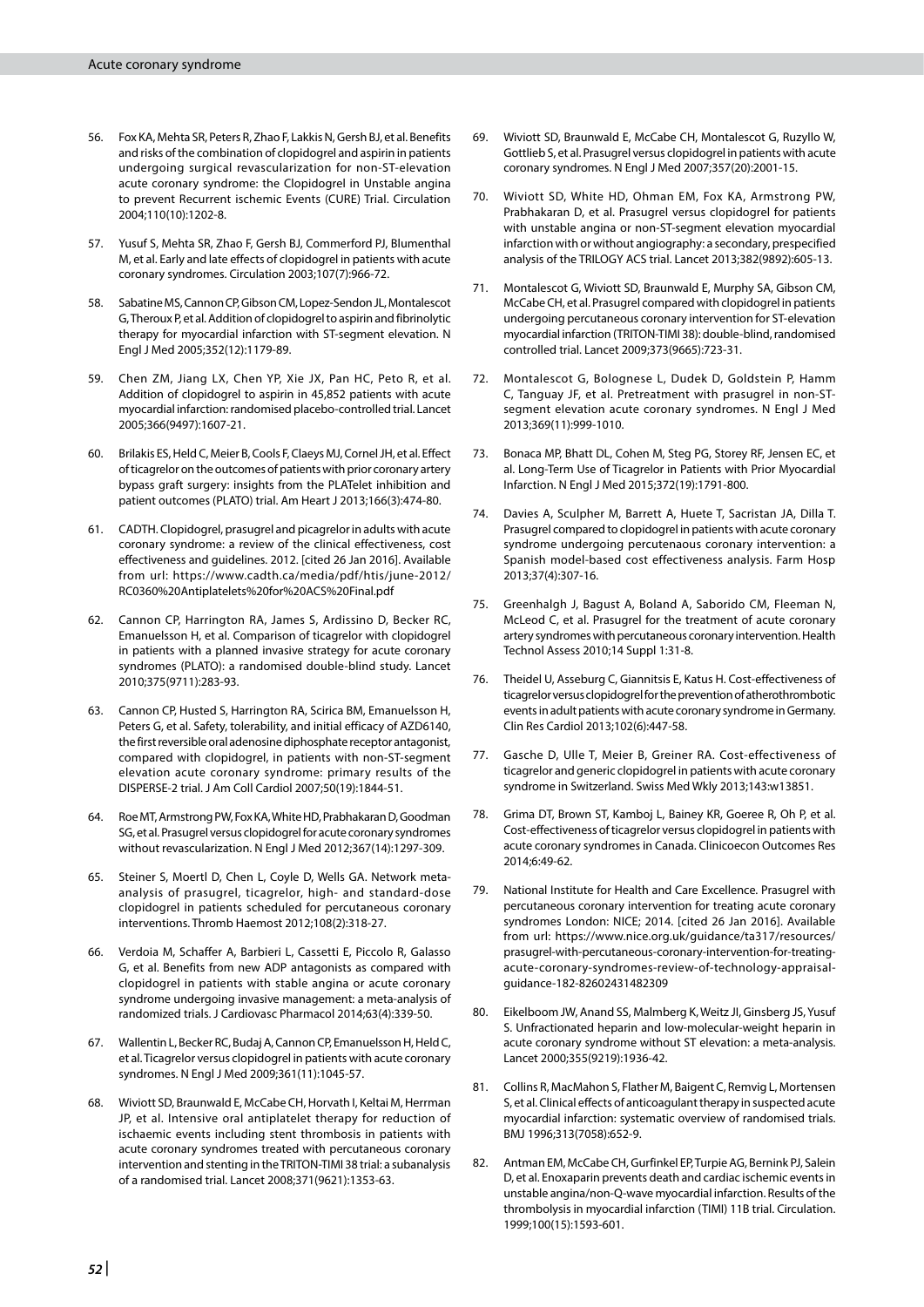- 83. Magee K, Sevcik WW, Moher D, Rowe BH, Low molecular weight heparins versus unfractionated heparin for acute coronary syndromes. Cochrane Database of Systematic Reviews 2003, Issue 1.
- 84. Ferguson JJ, Califf RM, Antman EM, Cohen M, Grines CL, Goodman S, et al. Enoxaparin vs unfractionated heparin in high-risk patients with non-ST-segment elevation acute coronary syndromes managed with an intended early invasive strategy: primary results of the SYNERGY randomized trial. JAMA 2004;292(1):45-54.
- 85. Wong GC, Giugliano RP, Antman EM. Use of low-molecular-weight heparins in the management of acute coronary artery syndromes and percutaneous coronary intervention. JAMA 2003;289(3):331- 42.
- 86. Antman EM, Louwerenburg HW, Baars HF, Wesdorp JC, Hamer B, Bassand JP, et al. Enoxaparin as adjunctive antithrombin therapy for ST-elevation myocardial infarction: results of the ENTIRE-Thrombolysis in Myocardial Infarction (TIMI) 23 Trial. Circulation 2002;105(14):1642-9.
- 87. Baird SH, Menown IB, McBride SJ, Trouton TG, Wilson C. Randomized comparison of enoxaparin with unfractionated heparin following fibrinolytic therapy for acute myocardial infarction. Eur Heart J 2002;23(8):627-32.
- 88. Theroux P, Welsh RC. Meta-analysis of randomized trials comparing enoxaparin versus unfractionated heparin as adjunctive therapy to fibrinolysis in ST-elevation acute myocardial infarction. Am J Cardiol 2003;91(7):860-4.
- 89. Wallentin L, Goldstein P, Armstrong PW, Granger CB, Adgey AA, Arntz HR, et al. Efficacy and safety of tenecteplase in combination with the low-molecular-weight heparin enoxaparin or unfractionated heparin in the prehospital setting: the Assessment of the Safety and Efficacy of a New Thrombolytic Regimen (ASSENT)-3 PLUS randomized trial in acute myocardial infarction. Circulation 2003;108(2):135-42.
- 90. Antman EM, Morrow DA, McCabe CH, Murphy SA, Ruda M, Sadowski Z, et al. Enoxaparin versus unfractionated heparin with fibrinolysis for ST-elevation myocardial infarction. N Engl J Med. 2006;354(14):1477-88.
- 91. Direct Thrombin Inhibitor Trialists' Collaborative Group. Direct thrombin inhibitors in acute coronary syndromes: principal results of a meta-analysis based on individual patients' data. . Lancet 2002;359(9303):294-302.
- 92. White H, Hirulog and Early Reperfusion or Occlusion (HERO)-2 Trial Investigators. Thrombin-specific anticoagulation with bivalirudin versus heparin in patients receiving fibrinolytic therapy for acute myocardial infarction: the HERO-2 randomised trial. Lancet 2001;358(9296):1855-63.
- 93. Yusuf S, Mehta SR, Chrolavicius S, Afzal R, Pogue J, Granger CB, et al. Comparison of fondaparinux and enoxaparin in acute coronary syndromes. N Engl J Med 2006;354(14):1464-76.
- 94. Yusuf S, Mehta SR, Chrolavicius S, Afzal R, Pogue J, Granger CB, et al. Effects of fondaparinux on mortality and reinfarction in patients with acute ST-segment elevation myocardial infarction: the OASIS-6 randomized trial. JAMA 2006;295(13):1519-30.
- 95. Yusuf S, Wittes J, Friedman L. Overview of results of randomized clinical trials in heart disease. II. Unstable angina, heart failure, primary prevention with aspirin, and risk factor modification. JAMA 1988;260(15):2259-63.
- 96. Scottish Intercollegiate Guidelines Network. Risk estimation and the prevention of cardiovascular disease 97. Edinburgh: SIGN; 2007. [cited 26 Jan 2016]. Available from url: [http://sign.ac.uk/guidelines/](http://sign.ac.uk/guidelines/fulltext/97/index.html) [fulltext/97/index.html](http://sign.ac.uk/guidelines/fulltext/97/index.html)
- 97. Randomised trial of intravenous atenolol among 16 027 cases of suspected acute myocardial infarction: ISIS-1. First International Study of Infarct Survival Collaborative Group. Lancet 1986;2(8498):57-66.
- 98. Mechanisms for the early mortality reduction produced by betablockade started early in acute myocardial infarction: ISIS-1. ISIS-1 (First International Study of Infarct Survival) Collaborative Group. Lancet 1988;1(8591):921-3.
- 99. Chen ZM, Pan HC, Chen YP, Peto R, Collins R, Jiang LX, et al. Early intravenous then oral metoprolol in 45,852 patients with acute myocardial infarction: randomised placebo-controlled trial. COMMIT (ClOpidogrel and Metoprolol in Myocardial Infarction Trial) collaborative group. Lancet 2005;366(9497):1622-32.
- 100. Metoprolol in acute myocardial infarction (MIAMI). A randomised placebo-controlled international trial. The MIAMI Trial Research Group. Eur Heart J 1985;6(3):199-226.
- 101. Freemantle N, Cleland J, Young P, Mason J, Harrison J. beta Blockade after myocardial infarction: systematic review and meta regression analysis. BMJ 1999;318(7200):1730-7.
- 102. Malmberg K, Norhammar A, Wedel H, Ryden L. Glycometabolic state at admission: important risk marker of mortality in conventionally treated patients with diabetes mellitus and acute myocardial infarction: long-term results from the Diabetes and Insulin-Glucose Infusion in Acute Myocardial Infarction (DIGAMI) study. Circulation 1999;99(20):2626-32.
- 103. Malmberg K, Ryden L, Efendic S, Herlitz J, Nicol P, Waldenstrom A, et al. Randomized trial of insulin-glucose infusion followed by subcutaneous insulin treatment in diabetic patients with acute myocardial infarction (DIGAMI study): effects on mortality at 1 year. J Am Coll Cardiol 1995;26(1):57-65.
- 104. de Mulder M, Umans VA, Cornel JH, van der Zant FM, Stam F, Oemrawsingh RM, et al. Intensive glucose regulation in hyperglycemic acute coronary syndrome: results of the randomized BIOMarker study to identify the acute risk of a coronary syndrome-2 (BIOMArCS-2) glucose trial. JAMA Intern Med 2013;173(20):1896- 904.
- 105. Malmberg K, Ryden L, Wedel H, Birkeland K, Bootsma A, Dickstein K, et al. Intense metabolic control by means of insulin in patients with diabetes mellitus and acute myocardial infarction (DIGAMI 2): effects on mortality and morbidity. Eur Heart J 2005;26(7):650-61.
- 106. Hartwell D, Colquitt J, Loveman E, Clegg AJ, Brodin H, Waugh N, et al. Clinical effectiveness and cost-effectiveness of immediate angioplasty for acute myocardial infarction: systematic review and economic evaluation. Health Technol Assess 2005;9(17):1-99.
- 107. Keeley EC, Boura JA, Grines CL. Primary angioplasty versus intravenous thrombolytic therapy for acute myocardial infarction: a quantitative review of 23 randomized trials. Lancet 2003;361(9351):13-20.
- 108. Andersen HR, Nielsen TT, Rasmussen K, Thuesen L, Kelbaek H, Thayssen P, et al. A comparison of coronary angioplasty with fibrinolytic therapy in acute myocardial infarction. N Engl J Med 2003;349(8):733-42.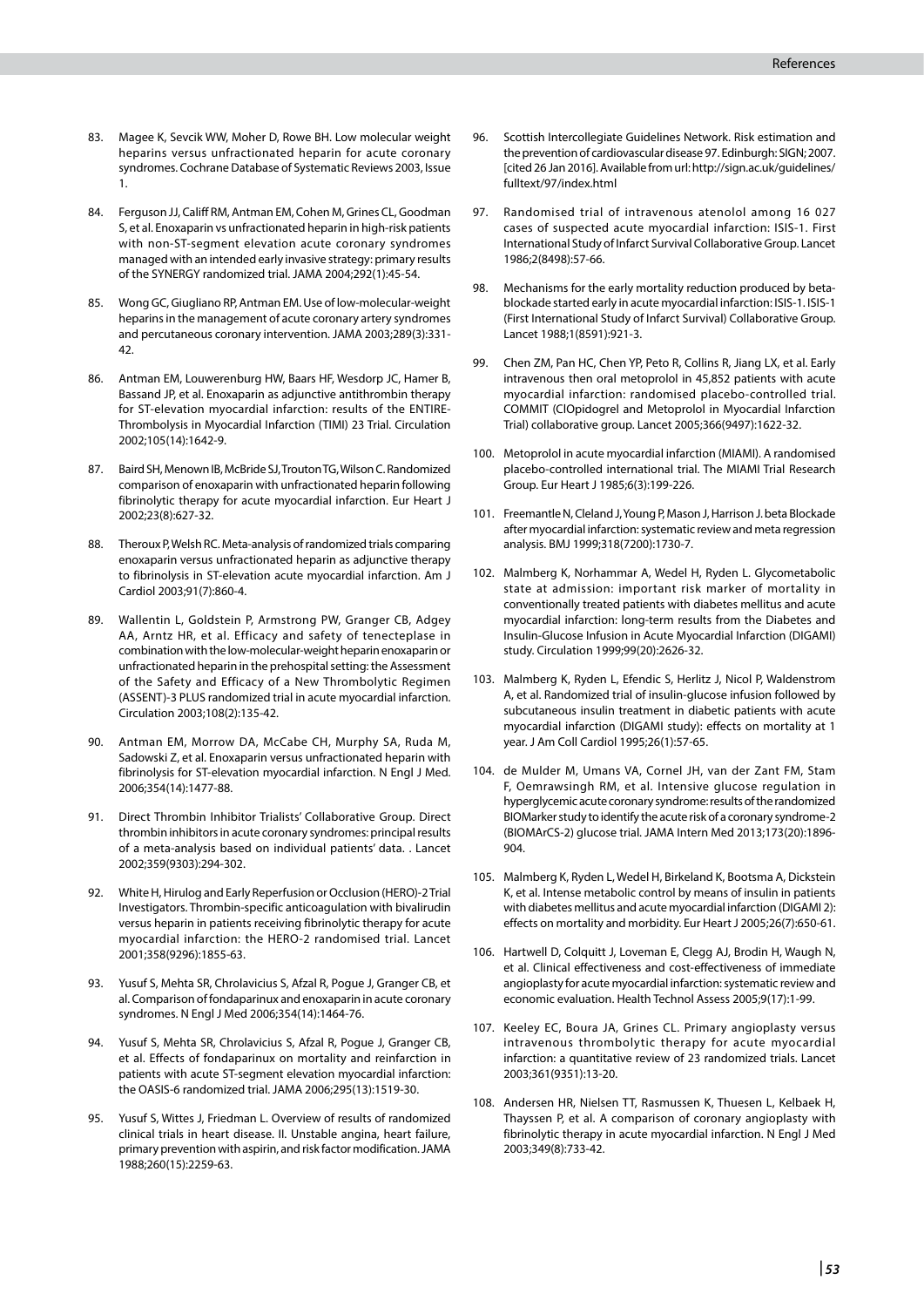- 109. Widimsky P, Budesinsky T, Vorac D, Groch L, Zelizko M, Aschermann M, et al. Long distance transport for primary angioplasty vs immediate thrombolysis in acute myocardial infarction. Final results of the randomized national multicentre trial--PRAGUE-2. Eur Heart J 2003;24(1):94-104.
- 110. Nordmann AJ, Hengstler P, Harr T, Young J, Bucher HC. Clinical outcomes of primary stenting versus balloon angioplasty in patients with myocardial infarction: A meta-analysis of randomized controlled trials. Am J Med 2004;116(4):253-62.
- 111. Migliorini A, Stabile A, Rodriguez AE, Gandolfo C, Rodriguez Granillo AM, Valenti R, et al. Comparison of AngioJet rheolytic thrombectomy before direct infarct artery stenting with direct stenting alone in patients with acute myocardial infarction. The JETSTENT trial. J Am Coll Cardiol 2010;56(16):1298-306.
- 112. De Carlo M, Aquaro GD, Palmieri C, Guerra E, Misuraca L, Giannini C, et al. A prospective randomized trial of thrombectomy versus no thrombectomy in patients with ST-segment elevation myocardial infarction and thrombus-rich lesions: MUSTELA (MUltidevice Thrombectomy in Acute ST-Segment ELevation Acute Myocardial Infarction) trial. JACC Cardiovasc Interv 2012;5(12):1223-30.
- 113. Bavry AA, Kumbhani DJ, Bhatt DL. Role of adjunctive thrombectomy and embolic protection devices in acute myocardial infarction: a comprehensive meta-analysis of randomized trials. Eur Heart J 2008;29(24):2989-3001.
- 114. Tamhane UU, Chetcuti S, Hameed I, Grossman PM, Moscucci M, Gurm HS. Safety and efficacy of thrombectomy in patients undergoing primary percutaneous coronary intervention for acute ST elevation MI: a meta-analysis of randomized controlled trials. BMC Cardiovasc Disord 2010;10:10.
- 115. Costopoulos C, Gorog DA, Di Mario C, Kukreja N. Use of thrombectomy devices in primary percutaneous coronary intervention: a systematic review and meta-analysis. Int J Cardiol 2013;163(3):229-41.
- 116. Sobieraj DM, White CM, Kluger J, Tongbram V, Colby J, Chen WT, et al. Systematic review: comparative effectiveness of adjunctive devices in patients with ST-segment elevation myocardial infarction undergoing percutaneous coronary intervention of native vessels. BMC Cardiovasc Disord 2011;11:74.
- 117. Frobert O, Lagerqvist B, Olivecrona GK, Omerovic E, Gudnason T, Maeng M, et al. Thrombus aspiration during ST-segment elevation myocardial infarction. N Engl J Med 2013;369(17):1587-97.
- 118. Jolly SS, Cairns JA, Yusuf S, Meeks B, Pogue J, Rokoss MJ, et al. Randomized Trial of Primary PCI with or without Routine Manual Thrombectomy. N Engl J Med 2015;372(15):1389-98.
- 119. Stone GW, Witzenbichler B, Godlewski J, Dambrink JH, Ochala A, Chowdhary S, et al. Intralesional abciximab and thrombus aspiration in patients with large anterior myocardial infarction: one-year results from the INFUSE-AMI trial. Circ Cardiovasc Interv 2013;6(5):527-34.
- 120. Lagerqvist B, Frobert O, Olivecrona GK, Gudnason T, Maeng M, Alstrom P, et al. Outcomes 1 year after thrombus aspiration for myocardial infarction. N Engl J Med 2014;371(12):1111-20.
- 121. Boland A, Dundar Y, Bagust A, Haycox A, Hill R, Mota RM, et al. Early thrombolysis for the treatment of acute myocardial infarction: a systematic review and economic evaluation. Health Technol Assess 2003;7(15):1-136.
- 122. Brodie BR, Stone GW, Morice MC, Cox DA, Garcia E, Mattos LA, et al. Importance of time to reperfusion on outcomes with primary coronary angioplasty for acute myocardial infarction (results from the Stent Primary Angioplasty in Myocardial Infarction Trial). Am J Cardiol 2001;88(10):1085-90.
- 123. Schomig A, Ndrepepa G, Mehilli J, Schwaiger M, Schuhlen H, Nekolla S, et al. Therapy-dependent influence of time-to-treatment interval on myocardial salvage in patients with acute myocardial infarction treated with coronary artery stenting or thrombolysis. Circulation 2003;108(9):1084-8.
- 124. Steg PG, James SK, Atar D, Badano LP, Blomstrom-Lundqvist C, Borger MA, et al. ESC Guidelines for the management of acute myocardial infarction in patients presenting with ST-segment elevation. Eur Heart J 2012;33(20):2569-619.
- 125. Morrison LJ, Verbeek PR, McDonald AC, Sawadsky BV, Cook DJ. Mortality and prehospital thrombolysis for acute myocardial infarction: A meta-analysis. JAMA 2000;283(20):2686-92.
- 126. Bryant M, Kelly AM. "Point of entry" treatment gives best time to thrombolysis for acute myocardial infarction. Aust Health Rev 2001;24(1):157-60.
- 127. Corfield AR, Graham CA, Adams JN, Booth I, McGuffie AC. Emergency department thrombolysis improves door to needle times. Emerg Med J 2004;21(6):676-80.
- 128. McLean S, O'Reilly M, Doyle M, O Rathaille M. Improving Doorto-Drug time and ST segment resolution in AMI by moving thrombolysis administration to the Emergency Department. Accid Emerg Nurs 2004;12(1):2-9.
- 129. Brown N, Melville M, Gray D, Young T, Skene AM, Wilcox RG, et al. Relevance of clinical trial results in myocardial infarction to medical practice: comparison of four year outcome in participants of a thrombolytic trial, patients receiving routine thrombolysis, and those deemed ineligible for thrombolysis. Heart 1999;81(6):598- 602.
- 130. Tran CT, Laupacis A, Mamdani MM, Tu JV. Effect of age on the use of evidence-based therapies for acute myocardial infarction. Am Heart J 2004;148(5):834-41.
- 131. Collins R, Peto R, Baigent C, Sleight P. Aspirin, heparin, and fibrinolytic therapy in suspected acute myocardial infarction. N Engl J Med 1997;336(12):847-60.
- 132. Dundar Y, Hill R, Dickson R, Walley T. Comparative efficacy of thrombolytics in acute myocardial infarction: a systematic review. QJM 2003;96(2):103-13.
- 133. De Luca G, Suryapranata H, van't Hof AWJ, de Boer M, Hoorntje JCA, Dambrink JE, et al. Prognostic assessment of patients with acute myocardial infarction treated with primary angioplasty: implications for early discharge. Circulation. 2004;109(22):2737-43.
- 134. Zijlstra F, Hoorntje JC, de Boer MJ, Reiffers S, Miedema K, Ottervanger JP, et al. Long-term benefit of primary angioplasty as compared with thrombolytic therapy for acute myocardial infarction. N Engl J Med 1999;341(19):1413-9.
- 135. Machecourt J, Bonnefoy E, Vanzetto G, Motreff P, Marliere S, Leizorovicz A, et al. Primary angioplasty is cost-minimizing compared with pre-hospital thrombolysis for patients within 60 min of a percutaneous coronary intervention center: the Comparison of Angioplasty and Pre-hospital Thrombolysis in Acute Myocardial Infarction (CAPTIM) cost-efficacy sub-study. J Am Coll Cardiol 2005;45(4):515-24.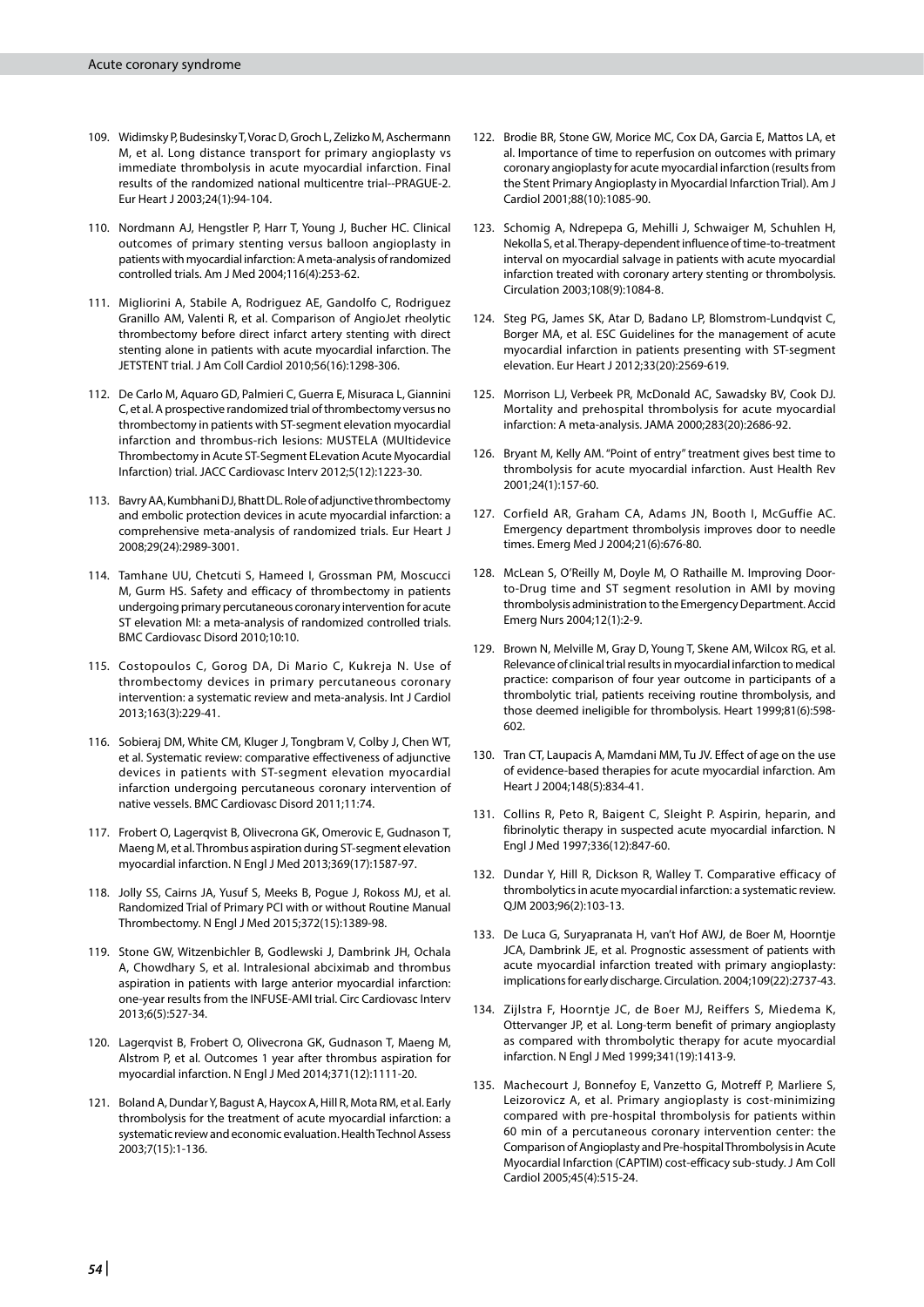- 136. Kandzari DE, Hasselblad V, Tcheng JE, Stone GW, Califf RM, Kastrati A, et al. Improved clinical outcomes with abciximab therapy in acute myocardial infarction: a systematic overview of randomized clinical trials. Am Heart J 2004;147(3):457-62.
- 137. de Lemos JA, Braunwald E. ST segment resolution as a tool for assessing the efficacy of reperfusion therapy. J Am Coll Cardiol. 2001;38(5):1283-94.
- 138. Shah PK, Cercek B, Lew AS, Ganz W. Angiographic validation of bedside markers of reperfusion. J Am Coll Cardiol 1993;21(1):55-61.
- 139. Ellis SG, Da Silva ER, Spaulding CM, Nobuyoshi M, Weiner B, Talley JD. Review of immediate angioplasty after fibrinolytic therapy for acute myocardial infarction: insights from the RESCUE I, RESCUE II, and other contemporary clinical experiences. Am Heart J 2000;139(6):1046-53.
- 140. Gershlick AH, Stephens-Lloyd A, Hughes S, Abrams KR, Stevens SE, Uren NG, et al. Rescue angioplasty after failed thrombolytic therapy for acute myocardial infarction. N Engl J Med 2005;353(26):2758-68.
- 141. El-Hayek GE, Gershlick AH, Hong MK, Casso Dominguez A, Banning A, Afshar AE, et al. Meta-Analysis of Randomized Controlled Trials Comparing Multivessel Versus Culprit-Only Revascularization for Patients With ST-Segment Elevation Myocardial Infarction and Multivessel Disease Undergoing Primary Percutaneous Coronary Intervention. Am J Cardiol 2015;115(11):1481-6.
- 142. Kowalewski M, Schulze V, Berti S, Waksman R, Kubica J, Kolodziejczak M, et al. Complete revascularisation in ST-elevation myocardial infarction and multivessel disease: meta-analysis of randomised controlled trials. Heart 2015;101(16):1309-17.
- 143. Bangalore S, Kumar S, Poddar KL, Ramasamy S, Rha SW, Faxon DP. Meta-analysis of multivessel coronary artery revascularization versus culprit-only revascularization in patients with ST-segment elevation myocardial infarction and multivessel disease. Am J Cardiol 2011;107(9):1300-10.
- 144. Lagerqvist B, Diderholm E, Lindahl B, Husted S, Kontny F, Stahle E, et al. FRISC score for selection of patients for an early invasive treatment strategy in unstable coronary artery disease. Heart 2005;91(8):1047-52.
- 145. Januzzi JL, Jr., Buros J, Cannon CP, Tactics TIMI 18 Investigators. Peripheral arterial disease, acute coronary syndromes, and early invasive management: the TACTICS TIMI 18 trial. Clin Cardiol 2005;28(5):238-42.
- 146. Fox KA, Poole-Wilson P, Clayton TC, Henderson RA, Shaw TR, Wheatley DJ, et al. 5-year outcome of an interventional strategy in non-ST-elevation acute coronary syndrome: the British Heart Foundation RITA 3 randomised trial. Lancet. 2005;366(9489):914- 20.
- 147. Antman EM, Cohen M, Bernink PJ, McCabe CH, Horacek T, Papuchis G, et al. The TIMI risk score for unstable angina/non-ST elevation MI: A method for prognostication and therapeutic decision making. JAMA 2000;284(7):835-42.
- 148. Morrow DA, Antman EM, Charlesworth A, Cairns R, Murphy SA, de Lemos JA, et al. TIMI risk score for ST-elevation myocardial infarction: A convenient, bedside, clinical score for risk assessment at presentation: An intravenous nPA for treatment of infarcting myocardium early II trial substudy. Circulation 2000;102(17):2031-7.
- 149. Boersma E, Pieper KS, Steyerberg EW, Wilcox RG, Chang WC, Lee KL, et al. Predictors of outcome in patients with acute coronary syndromes without persistent ST-segment elevation: Results from an international trial of 9461 patients. The PURSUIT Investigators. . Circulation 2000;101(22):2557-67.
- 150. de Araujo Goncalves P, Ferreira J, Aguiar C, Seabra-Gomes R. TIMI, PURSUIT, and GRACE risk scores: sustained prognostic value and interaction with revascularization in NSTE-ACS. Eur Heart J 2005;26(9):865-72.
- 151. Fox KA, Dabbous OH, Goldberg RJ, Pieper KS, Eagle KA, Van de Werf F, et al. Prediction of the risk of death and myocardial infarction in the six months after presentation with acute coronary syndrome: a prospective multinational observational study (GRACE). BMJ 2006;333(7578):1091.
- 152. Shaw LJ, Peterson ED, Kesler K, Hasselblad V, Califf RM. A metaanalysis of predischarge risk stratification after acute myocardial infarction with stress electrocardiographic, myocardial perfusion, and ventricular function imaging. Am J Cardiol 1996;78(12):1327-37.
- 153. Richards AM, Nicholls MG, Espiner EA, Lainchbury JG, Troughton RW, Elliott J, et al. B-type natriuretic peptides and ejection fraction for prognosis after myocardial infarction. Circulation 2003;107(22):2786-92.
- 154. Carluccio E, Tommasi S, Bentivoglio M, Buccolieri M, Prosciutti L, Corea L. Usefulness of the severity and extent of wall motion abnormalities as prognostic markers of an adverse outcome after a first myocardial infarction treated with thrombolytic therapy. Am J Cardiol 2000;85(4):411-5.
- 155. Pitt B, Williams G, Remme W, Martinez F, Lopez-Sendon J, Zannad F, et al. The EPHESUS trial: eplerenone in patients with heart failure due to systolic dysfunction complicating acute myocardial infarction. Eplerenone Post-AMI Heart Failure Efficacy and Survival Study. Cardiovasc Drugs Ther 2001;15(1):79-87.
- 156. Mehta SR, Cannon CP, Fox KA, Wallentin L, Boden WE, Spacek R, et al. Routine vs selective invasive strategies in patients with acute coronary syndromes: a collaborative meta-analysis of randomized trials. JAMA 2005;293(23):2908-17.
- 157. Invasive compared with non-invasive treatment in unstable coronary-artery disease: FRISC II prospective randomised multicentre study. FRagmin and Fast Revascularisation during InStability in Coronary artery disease Investigators. Lancet 1999;354(9180):708-15.
- 158. Wallentin L, Lagerqvist B, Husted S, Kontny F, Stahle E, Swahn E. Outcome at 1 year after an invasive compared with a noninvasive strategy in unstable coronary-artery disease: the FRISC II invasive randomised trial. FRISC II Investigators. Fast Revascularisation during Instability in Coronary artery disease. Lancet 2000;356(9223):9-16.
- 159. Cannon CP, Weintraub WS, Demopoulos LA, Vicari R, Frey MJ, Lakkis N, et al. Comparison of early invasive and conservative strategies in patients with unstable coronary syndromes treated with the glycoprotein IIb/IIIa inhibitor tirofiban. N Engl J Med 2001;344(25):1879-87.
- 160. Fox KA, Poole-Wilson PA, Henderson RA, Clayton TC, Chamberlain DA, Shaw TR, et al. Interventional versus conservative treatment for patients with unstable angina or non-ST-elevation myocardial infarction: The British Heart Foundation RITA 3 randomised trial. Randonized Intervention Trial of unstable Angina. Lancet 2002;360(9335):743-51.
- 161. de Winter RJ, Windhausen F, Cornel JH, Dunselman PH, Janus CL, Bendermacher PE, et al. Early invasive versus selectively invasive management for acute coronary syndromes. N Engl J Med 2005;353(11):1095-104.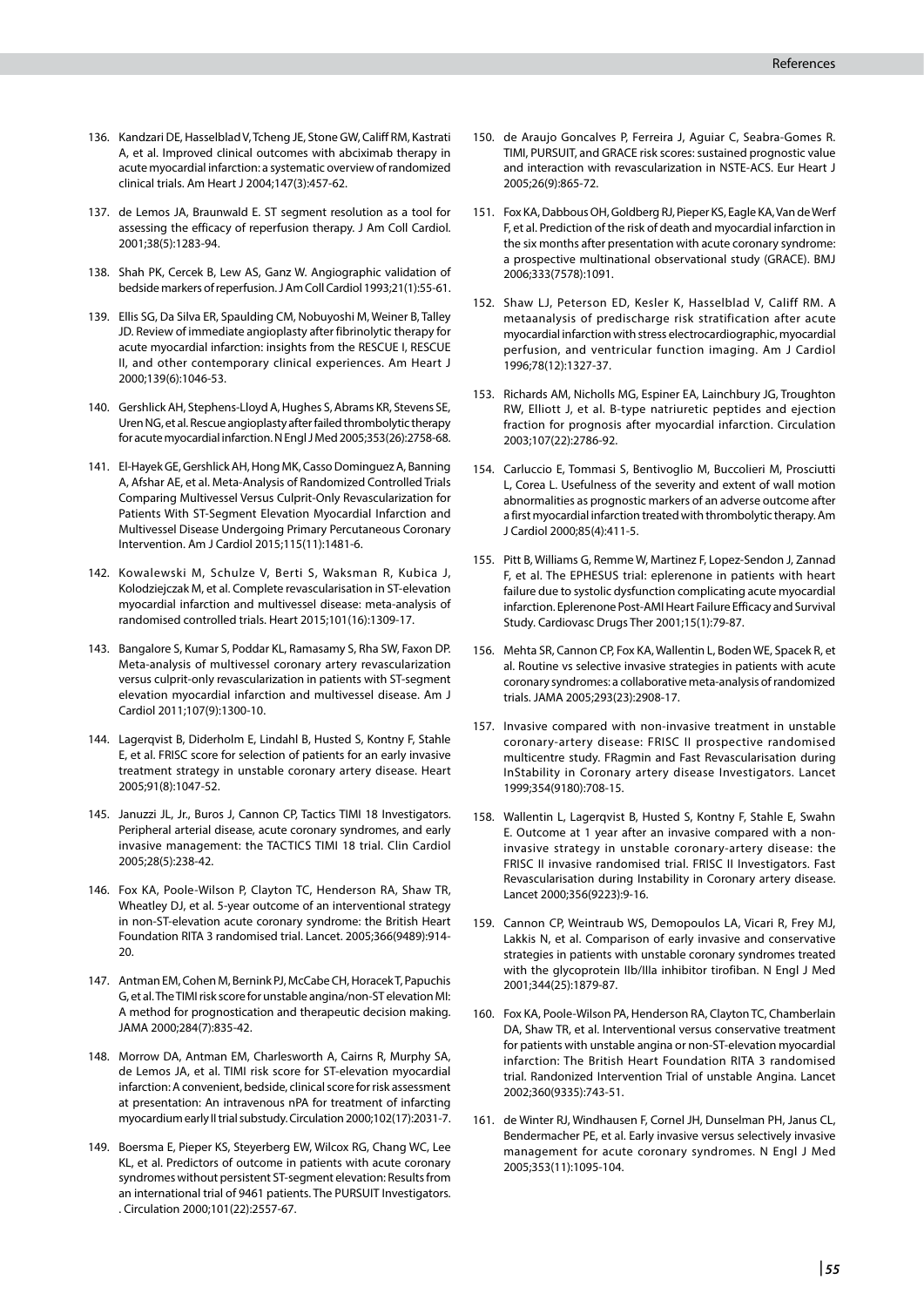- 162. Effects of tissue plasminogen activator and a comparison of early invasive and conservative strategies in unstable angina and non-Q-wave myocardial infarction. Results of the TIMI IIIB Trial. Thrombolysis in Myocardial Ischemia. Circulation 1994;89(4):1545- 56.
- 163. Boden WE, O'Rourke RA, Crawford MH, Blaustein AS, Deedwania PC, Zoble RG, et al. Outcomes in patients with acute non-Qwave myocardial infarction randomly assigned to an invasive as compared with a conservative management strategy. Veterans Affairs Non-Q-Wave Infarction Strategies in Hospital (VANQWISH) Trial Investigators. N Engl J Med 1998;338(25):1785-92.
- 164. Spacek R, Widimsky P, Straka Z, Jiresova E, Dvorak J, Polasek R, et al. Value of first day angiography/angioplasty in evolving Non-ST segment elevation myocardial infarction: an open multicenter randomized trial. The VINO Study. Eur Heart J 2002;23(3):230-8.
- 165. Michalis LK, Stroumbis CS, Pappas K, Sourla E, Niokou D, Goudevenos JA, et al. Treatment of refractory unstable angina in geographically isolated areas without cardiac surgery. Invasive versus conservative strategy (TRUCS study). Eur Heart J 2000;21(23):1954-9.
- 166. McCullough PA, O'Neill WW, Graham M, Stomel RJ, Rogers F, David S, et al. A prospective randomized trial of triage angiography in acute coronary syndromes ineligible for thrombolytic therapy. Results of the medicine versus angiography in thrombolytic exclusion (MATE) trial. J Am Coll Cardiol 1998;32(3):596-605.
- 167. Scheller B, Hennen B, Hammer B, Walle J, Hofer C, Hilpert V, et al. Beneficial effects of immediate stenting after thrombolysis in acute myocardial infarction. J Am Coll Cardiol 2003;42(4):634-41.
- 168. Fernandez-Aviles F, Alonso JJ, Castro-Beiras A, Vazquez N, Blanco J, Alonso-Briales J, et al. Routine invasive strategy within 24 hours of thrombolysis versus ischaemia-guided conservative approach for acute myocardial infarction with ST-segment elevation (GRACIA-1): a randomised controlled trial. Lancet 2004;364(9439):1045-53.
- 169. Le May MR, Wells GA, Labinaz M, Davies RF, Turek M, Leddy D, et al. Combined angioplasty and pharmacological intervention versus thrombolysis alone in acute myocardial infarction (CAPITAL AMI study). J Am Coll Cardiol 2005;46(3):417-24.
- 170. Thiele H, Engelmann L, Elsner K, Kappl MJ, Storch WH, Rahimi K, et al. Comparison of pre-hospital combination-fibrinolysis plus conventional care with pre-hospital combination-fibrinolysis plus facilitated percutaneous coronary intervention in acute myocardial infarction. Eur Heart J 2005 26(19):1956-63.
- 171. Silber S, Albertsson P, Aviles FF, Camici PG, Colombo A, Hamm C, et al. Guidelines for percutaneous coronary interventions. The Task Force for Percutaneous Coronary Interventions of the European Society of Cardiology. Eur Heart J 2005;26(8):804-47.
- 172. De Luca G, Schaffer A, Wirianta J, Suryapranata H. Comprehensive meta-analysis of radial vs femoral approach in primary angioplasty for STEMI. Int J Cardiol 2013;168(3):2070-81.
- 173. Karrowni W, Vyas A, Giacomino B, Schweizer M, Blevins A, Girotra S, et al. Radial versus femoral access for primary percutaneous interventions in ST-segment elevation myocardial infarction patients: a meta-analysis of randomized controlled trials. JACC Cardiovasc Interv 2013;6(8):814-23.
- 174. Singh PP, Singh M, Khosla N, Shah T, Molnar J, Arora R, et al. Safety and efficacy of transradial versus transfemoral percutaneous coronary intervention in acute myocardial infarction: a metaanalysis of randomized trials. Coron Artery Dis 2012;23(4):284-93.
- 175. Vorobcsuk A, Konyi A, Aradi D, Horvath IG, Ungi I, Louvard Y, et al. Transradial versus transfemoral percutaneous coronary intervention in acute myocardial infarction Systematic overview and meta-analysis. Am Heart J 2009;158(5):814-21.
- 176. Valgimigli M, Gagnor A, Calabro P, Frigoli E, Leonardi S, Zaro T, et al. Radial versus femoral access in patients with acute coronary syndromes undergoing invasive management: a randomised multicentre trial. Lancet 2015;385(9986):2465-76.
- 177. Jolly SS, Yusuf S, Cairns J, Niemela K, Xavier D, Widimsky P, et al. Radial versus femoral access for coronary angiography and intervention in patients with acute coronary syndromes (RIVAL): a randomised, parallel group, multicentre trial. Lancet 2011;377(9775):1409-20.
- 178. Bosch X, Marrugat J, Sanchis J. Platelet glycoprotein IIb/IIIa blockers during percutaneous coronary intervention and as the initial medical treatment of non-ST segment elevation acute coronary syndromes. Cochrane Database of Systematic Reviews 2010, Issue 9.
- 179. Kouz R, Kouz S, Schampaert E, Rinfret S, Tardif JC, Nguyen M, et al. Effectiveness and safety of glycoprotein IIb/IIIa inhibitors in patients with myocardial infarction undergoing primary percutaneous coronary intervention: a meta-analysis of observational studies. Int J Cardiol 2011;153(3):249-55.
- 180. Robinson M, Palmer S, Sculpher M, Philips Z, Ginnelly L, Bowens A, et al. Cost-effectiveness of alternative strategies for the initial medical management of non-ST elevation acute coronary syndrome: systematic review and decision-analytical modelling. Health Technol Assess 2005;9(27):1-158.
- 181. National Institute for Health and Clinical Excellence. Guidance on the use of glycoprotein IIb/IIIa inhibitors in the treatment of acute coronary syndromes. London: NICE; 2002. [cited 27 Jan 2016]. Available from url: [https://www.nice.org.uk/guidance/ta47#](https://www.nice.org.uk/guidance/ta47)
- 182. Deb S, Wijeysundera HC, Ko DT, Tsubota H, Hill S, Fremes SE. Coronary artery bypass graft surgery vs percutaneous interventions in coronary revascularization: a systematic review. JAMA 2013;310(19):2086-95.
- 183. Birim O, Bogers AJ, Kappetein AP. Comparing cost aspects of coronary artery bypass graft surgery with coronary artery stenting. J Cardiovasc Surg (Torino) 2012;53(5):641-50.
- 184. Legrand VM, Serruys PW, Unger F, van Hout BA, Vrolix MC, Fransen GM, et al. Three-year outcome after coronary stenting versus bypass surgery for the treatment of multivessel disease. Circulation 2004;109(9):1114-20.
- 185. Collaborative overview of randomised trials of antiplatelet therapy--I: Prevention of death, myocardial infarction, and stroke by prolonged antiplatelet therapy in various categories of patients. Antiplatelet Trialists' Collaboration. BMJ 1994;308(6921):81-106.
- 186. Main C, Palmer S, Griffin S, Jones L, Orton V, Sculpher M, et al. Clopidogrel used in combination with aspirin compared with aspirin alone in the treatment of non-ST-segment-elevation acute coronary syndromes: a systematic review and economic evaluation. Health Technol Assess 2004;8(40):1-141.
- 187. Cassese S, Byrne RA, Tada T, King LA, Kastrati A. Clinical impact of extended dual antiplatelet therapy after percutaneous coronary interventions in the drug-eluting stent era: a meta-analysis of randomized trials. Eur Heart J 2012;33(24):3078-87.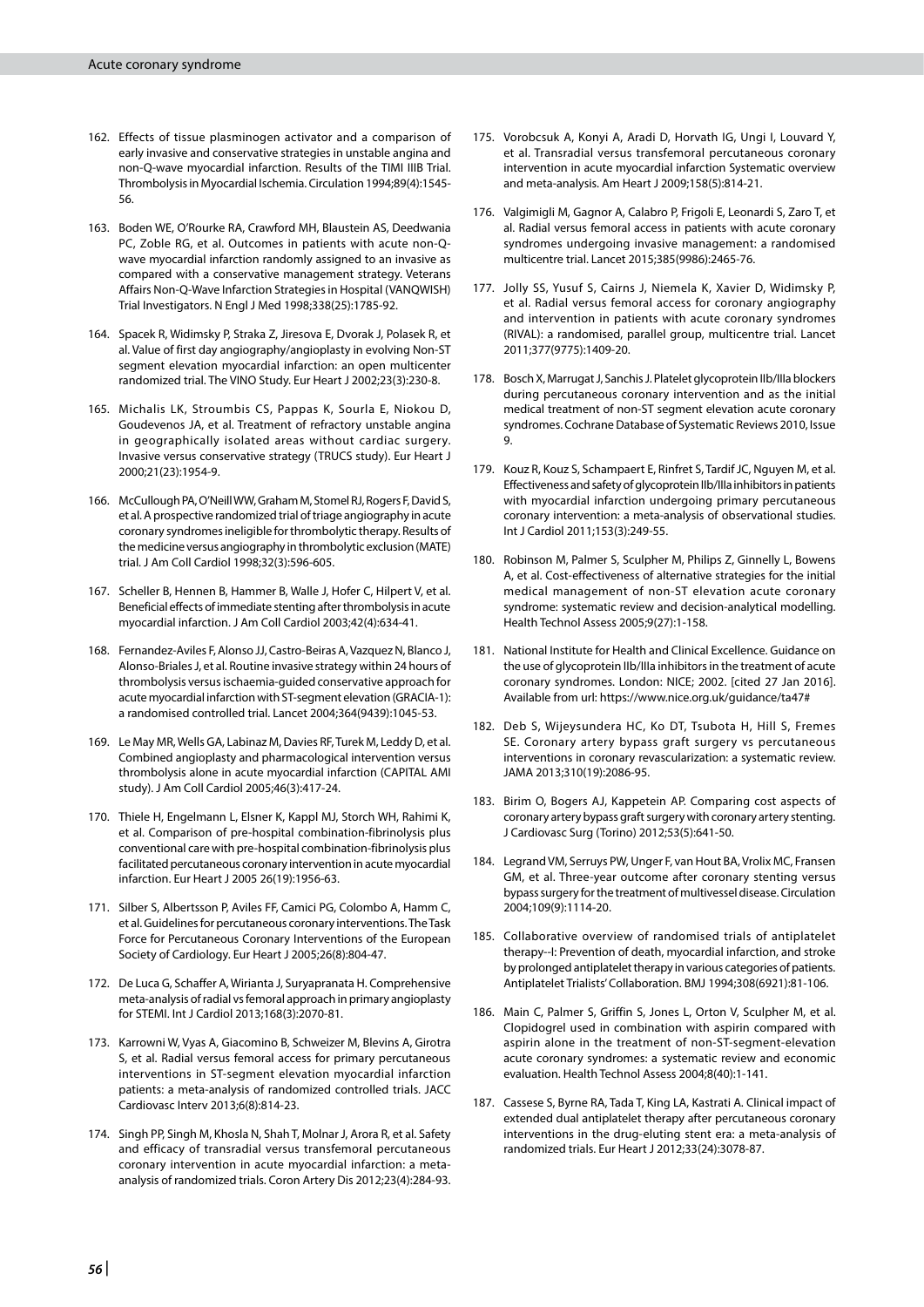- 188. Palmerini T, Benedetto U, Bacchi-Reggiani L, Della Riva D, Biondi-Zoccai G, Feres F, et al. Mortality in patients treated with extended duration dual antiplatelet therapy after drug-eluting stent implantation: a pairwise and Bayesian network meta-analysis of randomised trials. Lancet 2015;385(9985):2371-82.
- 189. Navarese EP, Andreotti F, Schulze V, Kolodziejczak M, Buffon A, Brouwer M, et al. Optimal duration of dual antiplatelet therapy after percutaneous coronary intervention with drug eluting stents: meta-analysis of randomised controlled trials. BMJ 2015;350(h1618).
- 190. Rogowski W, Burch J, Palmer S, Craigs C, Golder S, Woolacott N. The effect of different treatment durations of clopidogrel in patients with non-ST-segment elevation acute coronary syndromes: a systematic review and value of information analysis. Health Technol Assess 2009;13(31):1-77.
- 191. Baigent C, Blackwell L, Collins R, Emberson J, Godwin J, Peto R, et al. Aspirin in the primary and secondary prevention of vascular disease: collaborative meta-analysis of individual participant data from randomised trials. Lancet 2009;373(9678):1849-60.
- 192. Anand SS, Yusuf S. Oral anticoagulant therapy in patients with coronary artery disease: a meta-analysis. JAMA 1999;282(21):2058- 67.
- 193. Rothberg MB, Celestin C, Fiore LD, Lawler E, Cook JR. Warfarin plus aspirin after myocardial infarction or the acute coronary syndrome: meta-analysis with estimates of risk and benefit. Ann Intern Med 2005;143(4):241-50.
- 194. Oldgren J, Wallentin L, Alexander JH, James S, Jonelid B, Steg G, et al. New oral anticoagulants in addition to single or dual antiplatelet therapy after an acute coronary syndrome: a systematic review and meta-analysis. Eur Heart J 2013;34(22):1670-80.
- 195. Douxfils J, Buckinx F, Mullier F, Minet V, Rabenda V, Reginster JY, et al. Dabigatran etexilate and risk of myocardial infarction, other cardiovascular events, major bleeding, and all-cause mortality: a systematic review and meta-analysis of randomized controlled trials. J Am Heart Assoc 2014;3(3):e000515.
- 196. Shepherd J, Cobbe SM, Ford I, Isles CG, Lorimer AR, MacFarlane PW, et al. Prevention of coronary heart disease with pravastatin in men with hypercholesterolemia. West of Scotland Coronary Prevention Study Group. N Engl J Med 1995;333(20):1301-7.
- 197. Downs JR, Clearfield M, Weis S, Whitney E, Shapiro DR, Beere PA, et al. Primary prevention of acute coronary events with lovastatin in men and women with average cholesterol levels: results of AFCAPS/TexCAPS. Air Force/Texas Coronary Atherosclerosis Prevention Study. JAMA 1998;279(20):1615-22.
- 198. Randomised trial of cholesterol lowering in 4444 patients with coronary heart disease: the Scandinavian Simvastatin Survival Study (4S). Lancet 1994;344(8934):1383-9.
- 199. Prevention of cardiovascular events and death with pravastatin in patients with coronary heart disease and a broad range of initial cholesterol levels. The Long-Term Intervention with Pravastatin in Ischaemic Disease (LIPID) Study Group. N Engl J Med 1998;339(19):1349-57.
- 200. Heart Protection Study Collaborative Group. MRC/BHF Heart Protection Study of cholesterol lowering with simvastatin in 20,536 high-risk individuals: a randomised placebo-controlled trial. Lancet 2002;360(9326):7-22.
- 201. Lewis SJ, Moye LA, Sacks FM, Johnstone DE, Timmis G, Mitchell J, et al. Effect of pravastatin on cardiovascular events in older patients with myocardial infarction and cholesterol levels in the average range. Results of the Cholesterol and Recurrent Events (CARE) trial. Ann Intern Med 1998;129(9):681-9.
- 202. Aronow HD, Topol EJ, Roe MT, Houghtaling PL, Wolski KE, Lincoff AM, et al. Effect of lipid-lowering therapy on early mortality after acute coronary syndromes: an observational study. Lancet 2001;357(9262):1063-8.
- 203. Fonarow GC, Wright RS, Spencer FA, Fredrick PD, Dong W, Every N, et al. Effect of statin use within the first 24 hours of admission for acute myocardial infarction on early morbidity and mortality. Am J Cardiol. 2005;96(5):611-6.
- 204. Saab FA, Eagle KA, Kline-Rogers E, Fang J, Otten R, Mukherjee D. Comparison of outcomes in acute coronary syndrome in patients receiving statins within 24 hours of onset versus at later times. Am J Cardiol 2004;94(9):1166-8.
- 205. de Lemos JA, Blazing MA, Wiviott SD, Lewis EF, Fox KA, White HD, et al. Early intensive vs a delayed conservative simvastatin strategy in patients with acute coronary syndromes: phase Z of the A to Z trial. JAMA 2004;292(11):1307-16.
- 206. Schwartz GG, Olsson AG, Ezekowitz MD, Ganz P, Oliver MF, Waters D, et al. Effects of atorvastatin on early recurrent ischemic events in acute coronary syndromes: the MIRACL study: a randomized controlled trial. JAMA 2001;285(13):1711-8.
- 207. Briel M, Schwartz GG, Thompson PL, de Lemos JA, Blazing MA, van Es GA, et al. Effects of early treatment with statins on short-term clinical outcomes in acute coronary syndromes: a meta-analysis of randomized controlled trials. JAMA 2006;295(17):2046-56.
- 208. Scottish Intercollegiate Guidelines Network. Management of chronic heart failure. Edinburgh: SIGN; 2016. [cited 18 Mar 2016]. Available from url: [www.sign.ac.uk/pdf/SIGN147.pdf](http://www.sign.ac.uk/pdf/SIGN147.pdf)
- 209. Stone PH, Gibson RS, Glasser SP, DeWood MA, Parker JD, Kawanishi DT, et al. Comparison of propranolol, diltiazem, and nifedipine in the treatment of ambulatory ischemia in patients with stable angina. Differential effects on ambulatory ischemia, exercise performance, and anginal symptoms. The ASIS Study Group. Circulation 1990;82(6):1962-72.
- 210. Dargie HJ, Ford I, Fox KM. Total Ischaemic Burden European Trial (TIBET). Effects of ischaemia and treatment with atenolol, nifedipine SR and their combination on outcome in patients with chronic stable angina. The TIBET Study Group. Eur Heart J 1996;17(1):104-12.
- 211. Dargie HJ. Effect of carvedilol on outcome after myocardial infarction in patients with left-ventricular dysfunction: the CAPRICORN randomised trial. Lancet 2001;357(9266):1385-90.
- 212. ISIS-4: a randomised factorial trial assessing early oral captopril, oral mononitrate, and intravenous magnesium sulphate in 58,050 patients with suspected acute myocardial infarction. ISIS-4 (Fourth International Study of Infarct Survival) Collaborative Group. Lancet 1995;345(8951):669-85.
- 213. GISSI-3: effects of lisinopril and transdermal glyceryl trinitrate singly and together on 6-week mortality and ventricular function after acute myocardial infarction. Gruppo Italiano per lo Studio della Sopravvivenza nell'infarto Miocardico. Lancet 1994;343(8906):1115-22.
- 214. The effect of diltiazem on mortality and reinfarction after myocardial infarction. The Multicenter Diltiazem Postinfarction Trial Research Group. N Engl J Med 1988;319(7):385-92.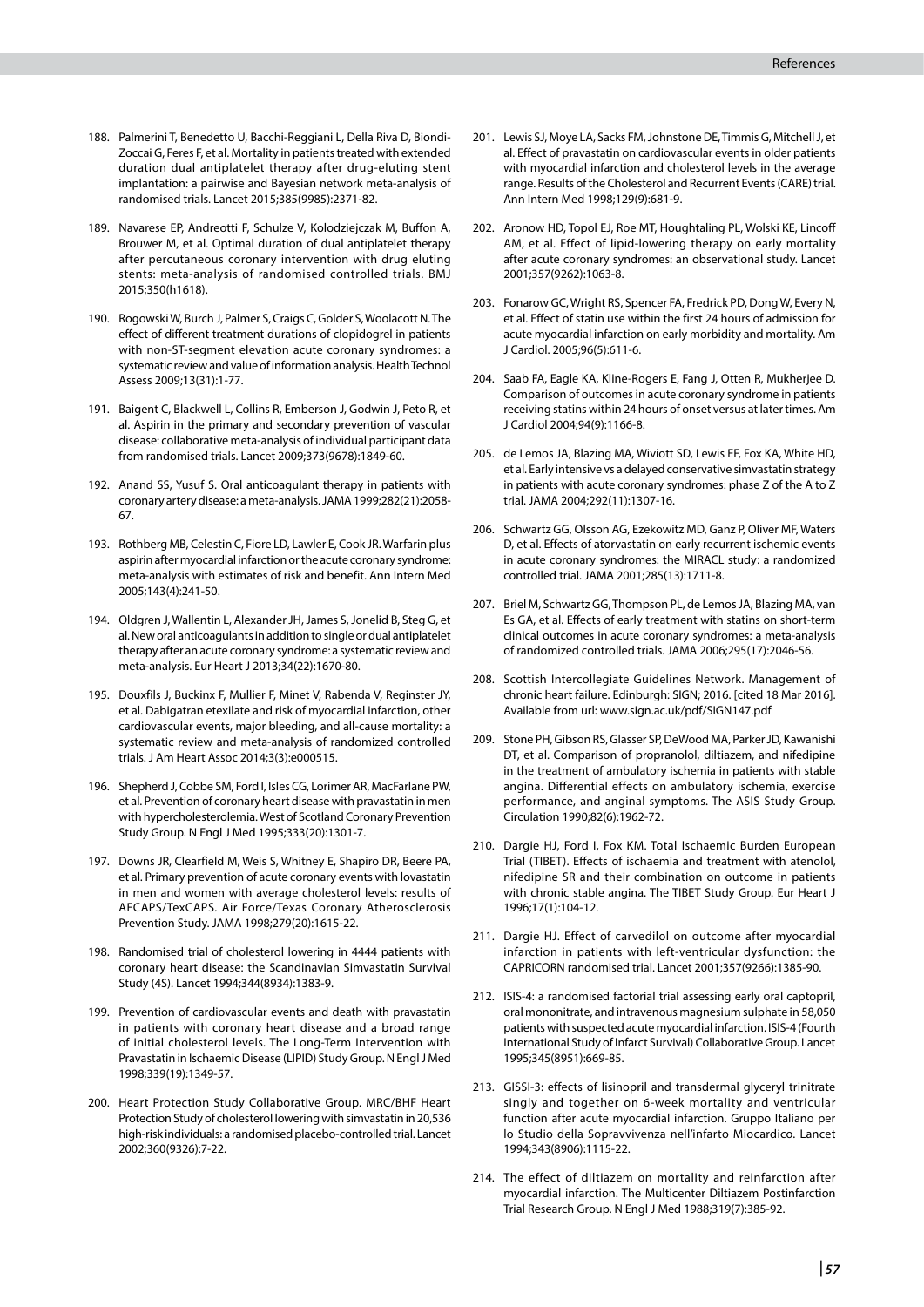- 215. Vaage-Nilsen M, Rasmussen V, Hansen JF, Hagerup L, Sorensen MB, Pedersen-Bjergaard O, et al. Prognostic implications of ventricular ectopy one week, one month, and sixteen months after an acute myocardial infarction. Danish Study Group on Verapamil in Myocardial Infarction. Clin Cardiol 1998;21(12):905-11.
- 216. Yusuf S, Sleight P, Pogue J, Bosch J, Davies R, Dagenais G. Effects of an angiotensin-converting-enzyme inhibitor, ramipril, on cardiovascular events in high-risk patients. The Heart Outcomes Prevention Evaluation Study Investigators. N Engl J Med 2000;342(3):145-53.
- 217. Fox KM. Efficacy of perindopril in reduction of cardiovascular events among patients with stable coronary artery disease: randomised, double-blind, placebo-controlled, multicentre trial (the EUROPA study). Lancet 2003;362(9386):782-8.
- 218. Braunwald E, Domanski MJ, Fowler SE, Geller NL, Gersh BJ, Hsia J, et al. Angiotensin-converting-enzyme inhibition in stable coronary artery disease. N Engl J Med 2004;351(20):2058-68.
- 219. Indications for ACE inhibitors in the early treatment of acute myocardial infarction: systematic overview of individual data from 100,000 patients in randomized trials. ACE Inhibitor Myocardial Infarction Collaborative Group. Circulation 1998;97(22):2202-12.
- 220. Flather MD, Yusuf S, Kober L, Pfeffer M, Hall A, Murray G, et al. Long-term ACE-inhibitor therapy in patients with heart failure or left-ventricular dysfunction: a systematic overview of data from individual patients. ACE-Inhibitor Myocardial Infarction Collaborative Group. Lancet 2000;355(9215):1575-81.
- 221. Dickstein K, Kjekshus J. Effects of losartan and captopril on mortality and morbidity in high-risk patients after acute myocardial infarction: the OPTIMAAL randomised trial. Optimal Trial in Myocardial Infarction with Angiotensin II Antagonist Losartan. Lancet 2002;360(9335):752-60.
- 222. Pfeffer MA, McMurray JJ, Velazquez EJ, Rouleau JL, Kober L, Maggioni AP, et al. Valsartan, captopril, or both in myocardial infarction complicated by heart failure, left ventricular dysfunction, or both. N Engl J Med 2003;349(20):1893-906.
- 223. Pfeffer MA, Swedberg K, Granger CB, Held P, McMurray JJ, Michelson EL, et al. Effects of candesartan on mortality and morbidity in patients with chronic heart failure: the CHARM-Overall programme. Lancet 2003;362(9386):759-66.
- 224. Granger CB, McMurray JJ, Yusuf S, Held P, Michelson EL, Olofsson B, et al. Effects of candesartan in patients with chronic heart failure and reduced left-ventricular systolic function intolerant to angiotensin-converting-enzyme inhibitors: the CHARM-Alternative trial. Lancet 2003;362(9386):772-6.
- 225. McMurray JJ, Ostergren J, Swedberg K, Granger CB, Held P, Michelson EL, et al. Effects of candesartan in patients with chronic heart failure and reduced left-ventricular systolic function taking angiotensin-converting-enzyme inhibitors: the CHARM-Added trial. Lancet 2003;362(9386):767-71.
- 226. Pitt B, Remme W, Zannad F, Neaton J, Martinez F, Roniker B, et al. Eplerenone, a selective aldosterone blocker, in patients with left ventricular dysfunction after myocardial infarction. N Engl J Med 2003;348(14):1309-21.
- 227. Pitt B, White H, Nicolau J, Martinez F, Gheorghiade M, Aschermann M, et al. Eplerenone reduces mortality 30 days after randomization following acute myocardial infarction in patients with left ventricular systolic dysfunction and heart failure. J Am Coll Cardiol. 2005;46(3):425-31.
- 228. Masip J, Betbese AJ, Paez J, Vecilla F, Canizares R, Padro J, et al. Noninvasive pressure support ventilation versus conventional oxygen therapy in acute cardiogenic pulmonary oedema: a randomised trial. Lancet 2000;356(9248):2126-32.
- 229. Park M, Lorenzi-Filho G, Feltrim MI, Viecili PR, Sangean MC, Volpe M, et al. Oxygen therapy, continuous positive airway pressure, or noninvasive bilevel positive pressure ventilation in the treatment of acute cardiogenic pulmonary edema. Arq Bras Cardiol 2001;76(3):221-30.
- 230. Kelly CA, Newby DE, McDonagh TA, Mackay TW, Barr J, Boon NA, et al. Randomised controlled trial of continuous positive airway pressure and standard oxygen therapy in acute pulmonary oedema; effects on plasma brain natriuretic peptide concentrations. Eur Heart J 2002;23(17):1379-86.
- 231. Nava S, Carbone G, DiBattista N, Bellone A, Baiardi P, Cosentini R, et al. Noninvasive ventilation in cardiogenic pulmonary edema: a multicenter randomized trial. Am J Respir Crit Care Med 2003;168(12):1432-7.
- 232. Crane SD, Elliott MW, Gilligan P, Richards K, Gray AJ. Randomised controlled comparison of continuous positive airways pressure, bilevel non-invasive ventilation, and standard treatment in emergency department patients with acute cardiogenic pulmonary oedema. Emerg Med J 2004;21(2):155-61.
- 233. Bellone A, Monari A, Cortellaro F, Vettorello M, Arlati S, Coen D. Myocardial infarction rate in acute pulmonary edema: Noninvasive pressure support ventilation versus continuous positive airway pressure. Crit Care Med 2004;32(9):1860-5.
- 234. Park M, Sangean MC, Volpe Mde S, Feltrim MI, Nozawa E, Leite PF, et al. Randomized, prospective trial of oxygen, continuous positive airway pressure, and bilevel positive airway pressure by face mask in acute cardiogenic pulmonary edema. Crit Care Med 2004;32(12):2407-15.
- 235. Pang D, Keenan SP, Cook DJ, Sibbald WJ. The effect of positive pressure airway support on mortality and the need for intubation in cardiogenic pulmonary edema: a systematic review. Chest 1998;114(4):1185-92.
- 236. Kelly C, Newby DE, Boon NA, Douglas NJ. Support ventilation versus conventional oxygen. Lancet 2001;357(9262):1126.
- 237. Masip J, Roque M, Sanchez B, Fernandez R, Subirana M, Exposito JA. Noninvasive ventilation in acute cardiogenic pulmonary edema: systematic review and meta-analysis. JAMA 2005;294(24):3124-30.
- 238. Thackray S, Easthaugh J, Freemantle N, Cleland JG. The effectiveness and relative effectiveness of intravenous inotropic drugs acting through the adrenergic pathway in patients with heart failure-a meta-regression analysis. Eur J Heart Fail 2002;4(4):515-29.
- 239. Thiele H, Zeymer U, Neumann F-J, Ferenc M, Olbrich HG, Hausleiter J, et al. Intra-aortic balloon counterpulsation in acute myocardial infarction complicated by cardiogenic shock (IABP-SHOCK II): final 12 month results of a randomised, open-label trial. Lancet 2013;382(9905):1638-45.
- 240. Bahekar A, Singh M, Singh S, Bhuriya R, Ahmad K, Khosla S, et al. Cardiovascular outcomes using intra-aortic balloon pump in highrisk acute myocardial infarction with or without cardiogenic shock: a meta-analysis. J Cardiovasc Pharmacol Ther 2012;17(1):44-56.
- 241. Unverzagt S, Machemer MT, Solms A, Thiele H, Burkhoff D, Seyfarth M, et al. Intra-aortic balloon pump counterpulsation (IABP) for myocardial infarction complicated by cardiogenic shock. Cochrane Database of Systematic Reviews 2011, Issue 7.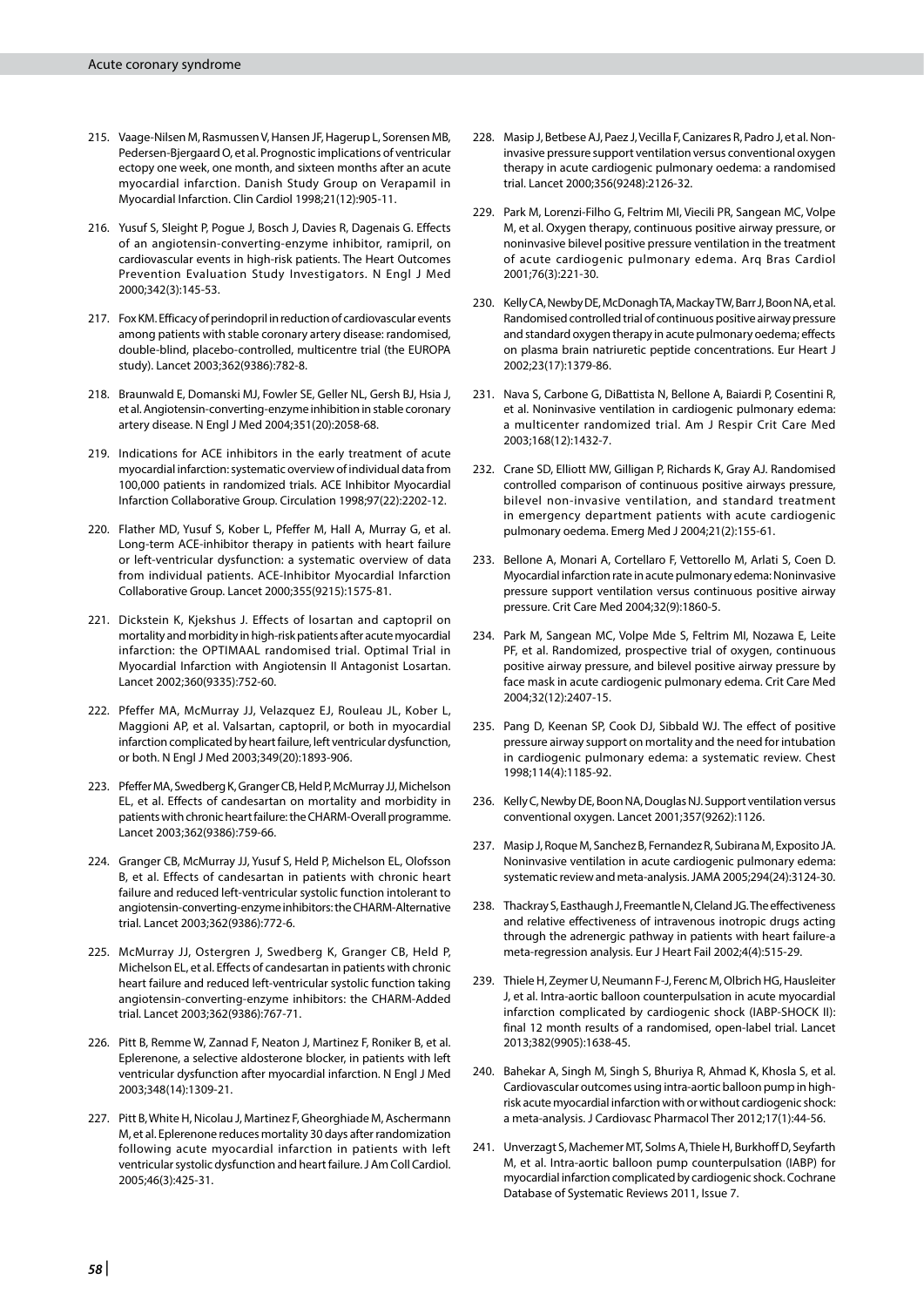- 242. Thiele H, Zeymer U, Neumann FJ, Ferenc M, Olbrich HG, Hausleiter J, et al. Intraaortic balloon support for myocardial infarction with cardiogenic shock. N Engl J Med 2012;367(14):1287-96.
- 243. Romeo F, Acconcia MC, Sergi D, Romeo A, Muscoli S, Valente S, et al. The outcome of intra-aortic balloon pump support in acute myocardial infarction complicated by cardiogenic shock according to the type of revascularization: a comprehensive meta-analysis. Am Heart J 2013;165(5):679-92.
- 244. Hochman JS, Sleeper LA, Webb JG, Sanborn TA, White HD, Talley JD, et al. Early revascularization in acute myocardial infarction complicated by cardiogenic shock. SHOCK Investigators. Should We Emergently Revascularize Occluded Coronaries for Cardiogenic Shock. N Engl J Med 1999;341(9):625-34.
- 245. Urban P, Stauffer JC, Bleed D, Khatchatrian N, Amann W, Bertel O, et al. A randomized evaluation of early revascularization to treat shock complicating acute myocardial infarction. The (Swiss) Multicenter Trial of Angioplasty for Shock-(S)MASH. Eur Heart J 1999;20(14):1030-8.
- 246. Hochman JS, Buller CE, Sleeper LA, Boland J, Dzavik V, Sanborn TA, et al. Cardiogenic shock complicating acute myocardial infarction- -etiologies, management and outcome: a report from the SHOCK Trial Registry. SHould we emergently revascularize Occluded Coronaries for cardiogenic shocK? J Am Coll Cardiol 2000;36(3 Suppl A):1063-70.
- 247. Holmes DR Jr, Califf RM, Van de Werf F, Berger PB, Bates ER, Simoons ML, et al. Difference in countries' use of resources and clinical outcome for patients with cardiogenic shock after myocardial infarction: results from the GUSTO trial. Lancet 1997;349(9045):75- 8.
- 248. Slater J, Brown RJ, Antonelli TA, Menon V, Boland J, Col J, et al. Cardiogenic shock due to cardiac free-wall rupture or tamponade after acute myocardial infarction: a report from the SHOCK Trial Registry. Should we emergently revascularize occluded coronaries for cardiogenic shock? J Am Coll Cardiol 2000;36(3 Suppl A):1117-  $22.2$
- 249. Menon V, Webb JG, Hillis LD, Sleeper LA, Abboud R, Dzavik V, et al. Outcome and profile of ventricular septal rupture with cardiogenic shock after myocardial infarction: a report from the SHOCK Trial Registry. SHould we emergently revascularize Occluded Coronaries in cardiogenic shocK? J Am Coll Cardiol 2000;36(3 Suppl A):1110-6.
- 250. Cossette S, Frasure-Smith N, Lesperance F. Clinical implications of a reduction in psychological distress on cardiac prognosis in patients participating in a psychosocial intervention program. Psychosom Med 2001;63(2):257-66.
- 251. Scottish Intercollegiate Guidelines Network. Cardiac rehabilitation. Edinburgh: SIGN; 2002. [cited 27 Jan 2016]. Available from url: <http://www.sign.ac.uk>
- 252. Simmonds RL, Tylee A, Walters P, Rose D. Patients' perceptions of depression and coronary heart disease: a qualitative UPBEAT-UK study. BMC Fam Pract 2013;14:38.
- 253. Thompson DR. A randomized controlled trial of in-hospital nursing support for first time myocardial infarction patients and their partners: effects on anxiety and depression. J Adv Nurs 1989;14(4):291-7.
- 254. Petrie KJ, Cameron LD, Ellis CJ, Buick D, Weinman J. Changing illness perceptions after myocardial infarction: an early intervention randomized controlled trial. Psychosom Med 2002;64(4):580-6.

255. Johnston M, Foulkes J, Johnston DW, Pollard B, Gudmundsdottir H. Impact on patients and partners of inpatient and extended cardiac counseling and rehabilitation: a controlled trial. Psychosom Med 1999;61(2):225-33.